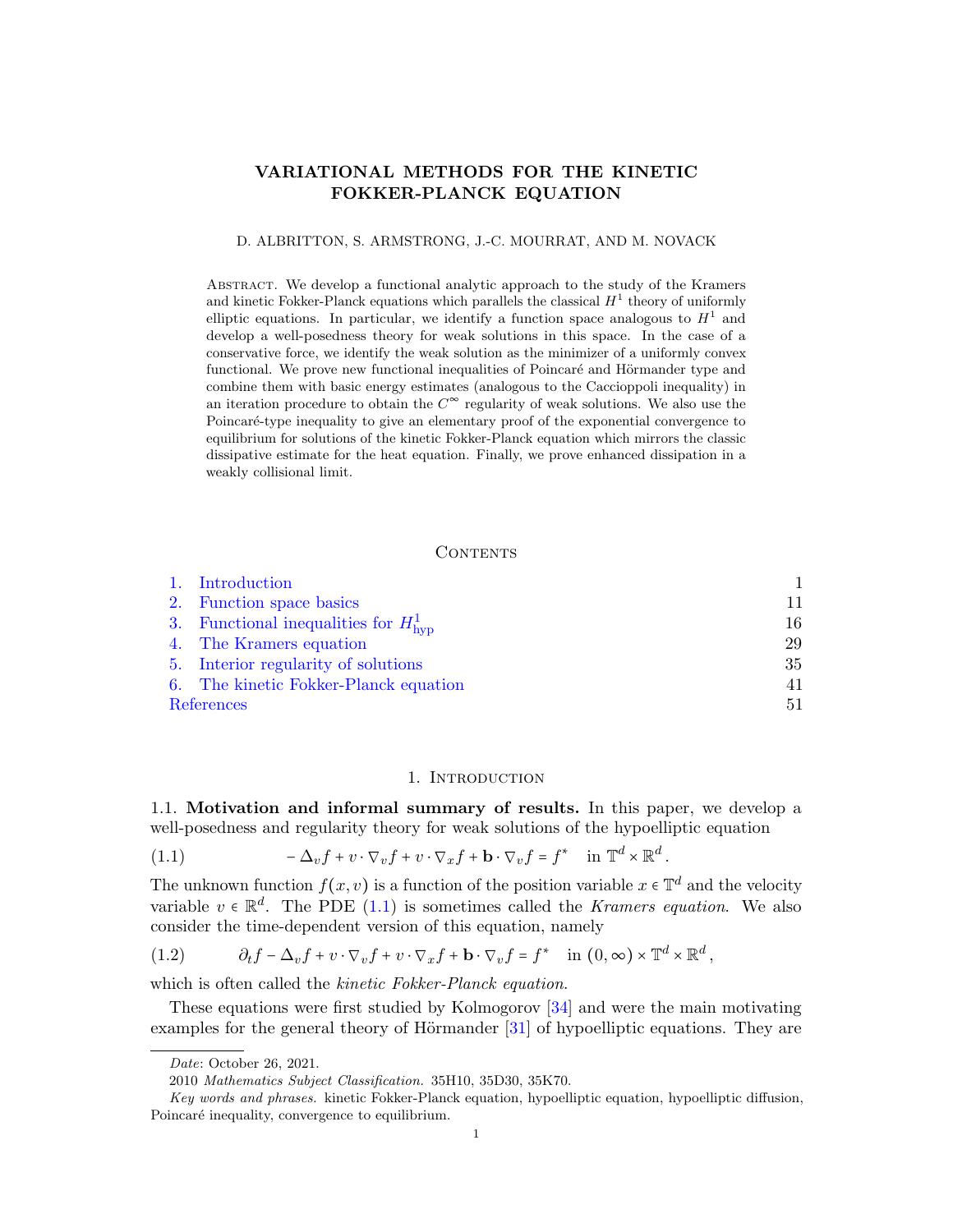of physical interest due to their relation with the Langevin diffusion process formally defined by

(1.3) <sup>X</sup>¨ <sup>=</sup> <sup>b</sup>(X) <sup>−</sup> <sup>X</sup>˙ <sup>+</sup> B , ˙

where  $\dot{X}$ ,  $\ddot{X}$  stand respectively for the first and second time derivatives of X, a stochastic process taking values in  $\mathbb{R}^d$ , and  $\dot{B}$  denotes a white noise process. Equation [\(1.3\)](#page-1-0) can be interpreted as Newton's law of motion for a particle subject to the force field  $\mathbf{b}(X)$ , friction and thermal noise. This process can be recast as a Markovian evolution for the pair  $(X, V)$  evolving according to

<span id="page-1-0"></span>
$$
\begin{cases} \dot{X} = -V, \\ \dot{V} = -\mathbf{b}(X) - V - \dot{B}. \end{cases}
$$

 $(V = -b(X) - V - B.$ <br>The infinitesimal generator of this Markov process is the differential operator appearing on the left side of  $(1.1)$ .

Kolmogorov [\[34\]](#page-51-0) gave an explicit formula for the fundamental solution of [\(1.2\)](#page-0-2) in the case  $\mathbf{b} = 0$  and  $\mathbf{U} = \mathbb{R}^d$ , which gives the existence of smooth solutions of [\(1.1\)](#page-0-1) and [\(1.2\)](#page-0-2) and implies that the operators on the left sides of  $(1.1)$  and  $(1.2)$  are hypoelliptic—that is, if f is a distributional solution of either of these equations and  $f^*$  is smooth, then f is also smooth. This result is extended to more general equations in Hörmander's celebrated paper [\[31\]](#page-51-1), where he gave an essentially complete classification of hypoelliptic operators. In the case of the particular equations  $(1.1)$  and  $(1.2)$ , his arguments yield a more systematic proof of Kolmogorov's results and, in particular, interior regularity estimates.

The study of hypoelliptic equations often falls back on the theory of pseudodifferential operators; see for example Kohn's proof  $[33]$  of Hörmander's classical result  $[31]$ , which Hörmander includes in his monograph  $[32]$ . The purpose of this paper is rather to present a functional analytic and variational theory for  $(1.1)$  and  $(1.2)$  which has strong analogies to the familiar theory of uniformly elliptic equations. In particular, in this paper we:

- identify a function space  $H^1_{\text{hyp}}$  based on the natural energy estimates and develop a notion of weak solutions in this space;
- prove functional inequalities for  $H_{\text{hyp}}^1$ , for instance a Poincaré-type inequality, which implies uniform coercivity of our equations and holds not just on the spatial domain  $\mathbb{T}^d$  but on any  $C^1$  domain;
- develop a well-posedness theory of weak solutions based on the minimization of a uniformly convex functional;
- develop a regularity theory for weak solutions, based on an iteration of energy estimates, which implies that weak solutions are smooth;
- prove dissipative estimates for solutions of  $(1.2)$ , using the coercivity of the variational structure, which imply an exponential decay to equilibrium.

Such a theory has until now remained undeveloped, despite the attention these equations have received in the last half century. The definition of the space  $H_{\text{hyp}}^1$  is not new: it and variants of it have been studied previously in the works  $[6, 40, 18]$  $[6, 40, 18]$  $[6, 40, 18]$  $[6, 40, 18]$  $[6, 40, 18]$ . However, the functional inequalities and other key properties which are required to work with this space are established here. A robust notion of weak solutions and corresponding well-posedness theory—besides allowing one to prove classical results for  $(1.1)$  and  $(1.2)$  in a different way—is important because it provides a natural framework for studying the stability of solutions (i.e., proving that a sequence of approximate solutions converges to a solution). In fact, it is just such an application—namely, developing a theory of homogenization for  $(1.2)$ —which motivated the present work. Furthermore, we expect that the theory developed here will provide a closer link between the hypoelliptic equations [\(1.1\)](#page-0-1) and [\(1.2\)](#page-0-2)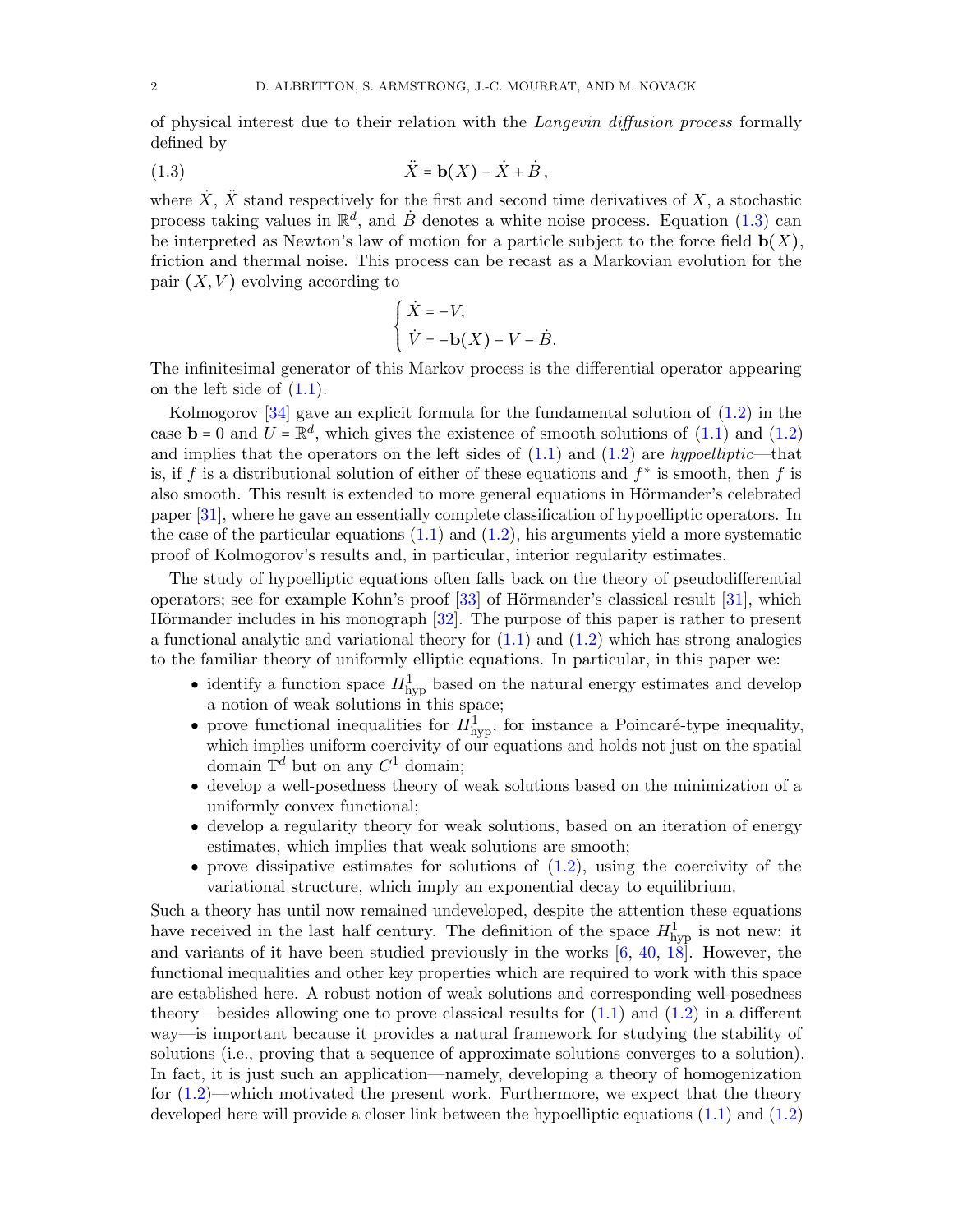and the classical theory of uniformly elliptic and parabolic equations, allowing, for example, for a more systematic development of regularity estimates for solutions of the former by analogy to the latter. For instance, it would be interesting to investigate a possible connection between the functional-analytic framework proposed in this paper and the recent works  $[46, 47, 26, 39]$  $[46, 47, 26, 39]$  $[46, 47, 26, 39]$  $[46, 47, 26, 39]$  $[46, 47, 26, 39]$  $[46, 47, 26, 39]$  $[46, 47, 26, 39]$  which develop De Giorgi-Nash-type Hölder estimates for generalizations of the kinetic Fokker-Planck equations with measurable coefficients.[1](#page-2-0)

In the first part of the paper, we address the well-posedness of [\(1.1\)](#page-0-1) under a weak formulation based on the Sobolev-type space  $H^1_{\text{hyp}}(\mathbb{T}^d)$ , defined below in [\(1.10\)](#page-4-0). In the case in which b is a potential field, we provide two proofs of well-posedness. The first relies on the abstract Lax-Milgram theorem, while the second identifies a uniformly convex functional that has the sought-after weak solution as its unique minimizer. The identification of the correct convex functional is inspired by previous work of Brézis and Ekeland [\[14,](#page-50-3) [15\]](#page-50-4) on variational formulations of parabolic equations (see also the more recent works [\[25,](#page-51-9) [4\]](#page-50-5) and the references therein). The proof that our functional is coercive relies on a new Poincaré-type inequality for  $H_{\text{hyp}}^1$ , see Theorem [1.3](#page-6-0) below. The Poincaré inequality in fact holds in a much more general setting than the periodic setting in which we consider  $(1.1)$ . Our convex-analytic arguments for well-posedness can be immediately adapted to cover non-linear equations such as those obtained by replacing  $\Delta_v f$  in [\(1.1\)](#page-0-1) with  $\nabla_v \cdot (\mathbf{a}(x, v, \nabla_v f))$ , for  $p \mapsto \mathbf{a}(x, v, p)$  a Lipschitz and uniformly maximal monotone operator (uniformly over  $x \in \mathbb{T}^d$  and  $v \in \mathbb{R}^d$ ).

Roughly speaking, the norm  $\lVert \cdot \rVert_{H^1_{\text{hyp}}(U)}$  is a measure of the size of the vector fields  $\nabla_v f$ and  $v \cdot \nabla_x f$ , but crucially, the former is measured in a strong  $L_x^2 L_v^2$ -type norm and the latter in a weaker  $L_x^2 H_v^{-1}$ -type norm (see [\(1.10\)](#page-4-0) below). The importance of measuring the vector fields  $\nabla_v f$  and  $v \cdot \nabla_x f$  using different norms also features prominently in other works including [\[13\]](#page-50-6), but only spaces of positive regularity are considered there. Measuring the term  $v \cdot \nabla_x f$  in a space of negative regularity in the v-variable is related to the idea of velocity averaging, the idea that one should expect better control of the spatial regularity of a solution of  $(1.1)$  or  $(1.2)$  after averaging in the velocity variable. This concept is therefore wired into the definition of the  $H_{\text{hyp}}^1$  norm, allowing us to perform velocity averaging in a systematic way. Once we have proved the existence of weak solutions to  $(1.1)$  in  $H_{\text{hyp}}^1$ , we are interested in showing that these solutions are in fact smooth. It is elementary to verify that the differential operators  $\nabla_v$  and  $v \cdot \nabla_x$ satisfy Hörmander's bracket condition, and therefore, as exposed in  $[31]$ , a control of both  $\nabla_v f$  and  $v \cdot \nabla_x f$  in  $L_x^2 L_v^2$  would yield control of the seminorm of the function f in a fractional Sobolev space of positive regularity, namely  $H_x^{1/2} L_v^2$ . However, since the natural definition of the function space  $H^1_{\text{hyp}}(U)$  provides us only with control of  $v \cdot \nabla_x f$  in a space of *negative* regularity in v, we are forced to revisit the arguments of  $[31]$ . A key step there is an interpolation-type inequality which converts the  $L_x^2 H_v^{-1}$  control on  $v \cdot \nabla_x f$  (i.e., "velocity averaged" regularity) and  $L_x^2 H_v^1$  regularity on f into  $L_x^2 L_v^2$  regularity for a type of "fractional derivative"  $(v \cdot \nabla_x)^{1/2} f^2$  $(v \cdot \nabla_x)^{1/2} f^2$  $(v \cdot \nabla_x)^{1/2} f^2$ . With this interpolation in hand, we then prove a functional inequality (see Theorem [1.4](#page-6-1) below) which asserts that the  $H^1_{\text{hyp}}(U)$ norm controls exactly one-third of a derivative in arbitrary x-directions in the space  $\hat{L}_x^2 L_v^2$ 

<span id="page-2-0"></span><sup>&</sup>lt;sup>1</sup>We refer to works of Guerand and Imbert  $[27]$  and Anceschi and Rebucci  $[3]$ , which appeared after the first version of the present paper.

<span id="page-2-1"></span><sup>&</sup>lt;sup>2</sup>The analogous estimate for the heat equation is  $f \in H_t^{1/2} L_x^2$ .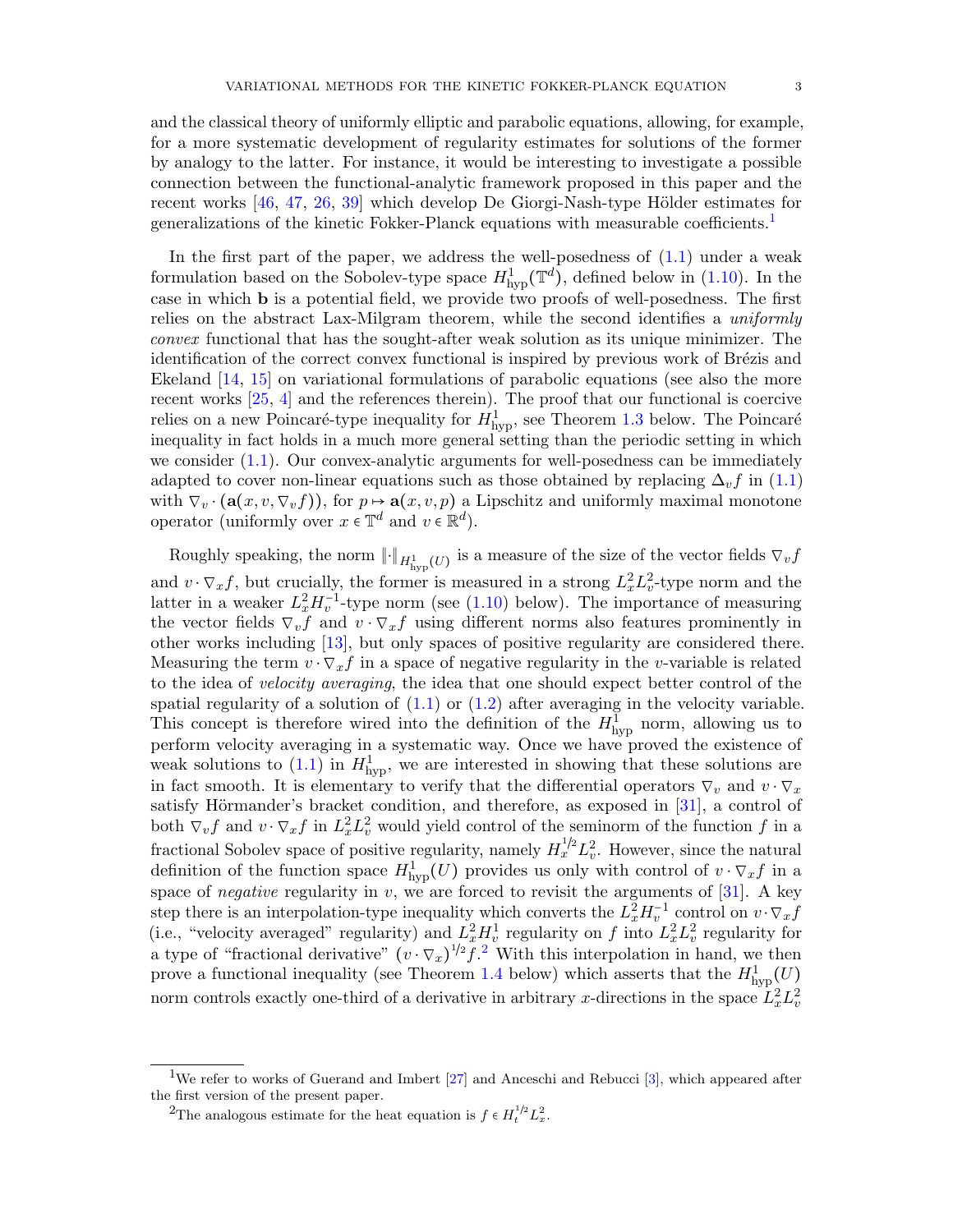in a weaker (Besov) sense, and almost one-third of a derivative in a stronger (Sobolev) sense. The one-third exponent is identical to that in Hörmander's paper and is sharp.  $3$ 

Once we have proved that an arbitrary  $H_{\text{hyp}}^1$  function possesses at least a fractional derivative in the  $x$  variable, we are in a position to iterate the estimate by repeatedly differentiating the equation a fractional number of times to obtain higher regularity (and eventually smoothness, under appropriate assumptions on **b** and  $f^*$ ) of weak solutions. In order to perform this iteration, we again depart from the original arguments of [\[31\]](#page-51-1) and subsequent treatments and rely on an appropriate version of the Caccioppoli inequality (i.e., the basic  $L^2$  energy estimate) for the equation [\(1.1\)](#page-0-1). This avoids any recourse to sophisticated pseudodifferential operators and once again mimics the classical functional analytic arguments in the uniformly elliptic setting.

The developments described above and even the variational structure identified for the equation [\(1.1\)](#page-0-1) are not restricted to the time-independent setting. Indeed, we show that they can be adapted in a very straightforward way to the kinetic Fokker-Planck equation [\(1.2\)](#page-0-2), the main difference being that the first-order part in a "sum-of-squares" representation of the differential operator is now  $\partial_t + v \cdot \nabla_x$  instead of just  $v \cdot \nabla_x$ . The adaptation thus consists in replacing the latter by the former throughout; the natural function space associated with equation [\(1.2\)](#page-0-2), denoted by  $H_{\text{kin}}^1$ , is defined in [\(6.2\)](#page-40-1)– [\(6.3\)](#page-40-2). We also prove a Poincaré inequality for functions in  $H_{\text{kin}}^1$  which implies the uniform coercivity of the variational structure with respect to the  $H_{\text{kin}}^1$  norm. This allows us to give a rather direct and natural proof of exponential long-time decay to equilibrium for solutions of [\(1.2\)](#page-0-2) with constant-in-time right-hand sides. This result (stated in Theorem [1.6](#page-8-0) below) can be compared with the celebrated results of exponential convergence to equilibrium for kinetic Fokker-Planck equations on  $\mathbb{R}^d$  with confining potentials, see in particular  $[19, 30, 29, 21, 20, 45, 7]$  $[19, 30, 29, 21, 20, 45, 7]$  $[19, 30, 29, 21, 20, 45, 7]$  $[19, 30, 29, 21, 20, 45, 7]$  $[19, 30, 29, 21, 20, 45, 7]$  $[19, 30, 29, 21, 20, 45, 7]$  $[19, 30, 29, 21, 20, 45, 7]$  $[19, 30, 29, 21, 20, 45, 7]$  $[19, 30, 29, 21, 20, 45, 7]$  $[19, 30, 29, 21, 20, 45, 7]$  $[19, 30, 29, 21, 20, 45, 7]$  $[19, 30, 29, 21, 20, 45, 7]$  $[19, 30, 29, 21, 20, 45, 7]$ , as well as  $[43, 44]$  $[43, 44]$  $[43, 44]$  and references therein for a probabilistic approach. Compared to previous approaches, our proof of exponential convergence is once again closer to the classical dissipative argument for the heat equation based on differentiating the square of the spatial  $L^2$  norm of the solution. Informally, our method is based on the idea that hypocoercivity is simply coercivity with respect to the correct norm.

1.2. Statements of the main results. We begin by introducing the Sobolev-type function space  $H_{\text{hyp}}^1$  associated with the equation [\(1.1\)](#page-0-1). We let  $\bar{U} \subseteq \mathbb{R}^d$  either be a bounded  $C^1$  domain with boundary, or we consider the boundary-less settings of  $\mathbb{R}^d$ itself or the torus  $\mathbb{T}^d$  with periodic boundary conditions. While we do not prove unique solvability in  $H_{\text{hyp}}^1$  of the Dirichlet problem in bounded  $C^1$  domains, we nonetheless can prove the Poincaré inequality, so we study the two settings (with and without boundary)

<span id="page-3-0"></span><sup>&</sup>lt;sup>3</sup>When translating Hörmander's work [\[31\]](#page-51-1) into the present setting, the vector field is  $X_0 = \partial_t + v \cdot \nabla_x$ , and for simplicity we consider the "flat case" in which  $X_1 = \nabla_v$ . The regularity along  $X_0$  is of index  $1/2$ , while the regularity along  $X_1$  is of index 1. Then Hörmander's Theorem 4.3 gives regularity along the commutator  $\nabla_x = [X_1, X_0]$  of index  $\frac{1}{3}$ , since  $\frac{1}{1/3} = \frac{1}{1} + \frac{1}{1/2}$ . In addition, the exponent  $\frac{1}{3}$  arises naturally in the following way: consider  $\partial_t f + v \cdot \nabla_x f - \varepsilon \Delta_v f = 0$  on  $\mathbb{R}_+ \times \mathbb{R}^d \times \mathbb{R}^d$ . Dimensionally speaking,  $[f] = M$ ,  $[x] = L$ ,  $[v] = L/T$ , and  $[\varepsilon] = L^2/T^3$ . The above PDE has a two-parameter scaling symmetry which keeps  $\varepsilon$  fixed, namely,  $f \to \rho f(\lambda^{2/3}t, \lambda x, \lambda^{1/3}v)$ ,  $\lambda, \rho > 0$ . Here,  $\varepsilon$  is considered "dimensionless":  $[\varepsilon] = 1$ , that is, we identify  $L^2 \sim T^3$ . In this convention, the unique exponent  $\alpha$  for which  $\|(-\Delta)^{\alpha/2}_{x}f\|_{L^2_{t,x,v}}$  has the same dimensions as  $\|\nabla_v f\|_{L^2_{t,x,v}}$  is  $\alpha = 1/3$ . Furthermore, the "flat case" is the formal limit of [\(1.2\)](#page-0-2) upon "zooming in."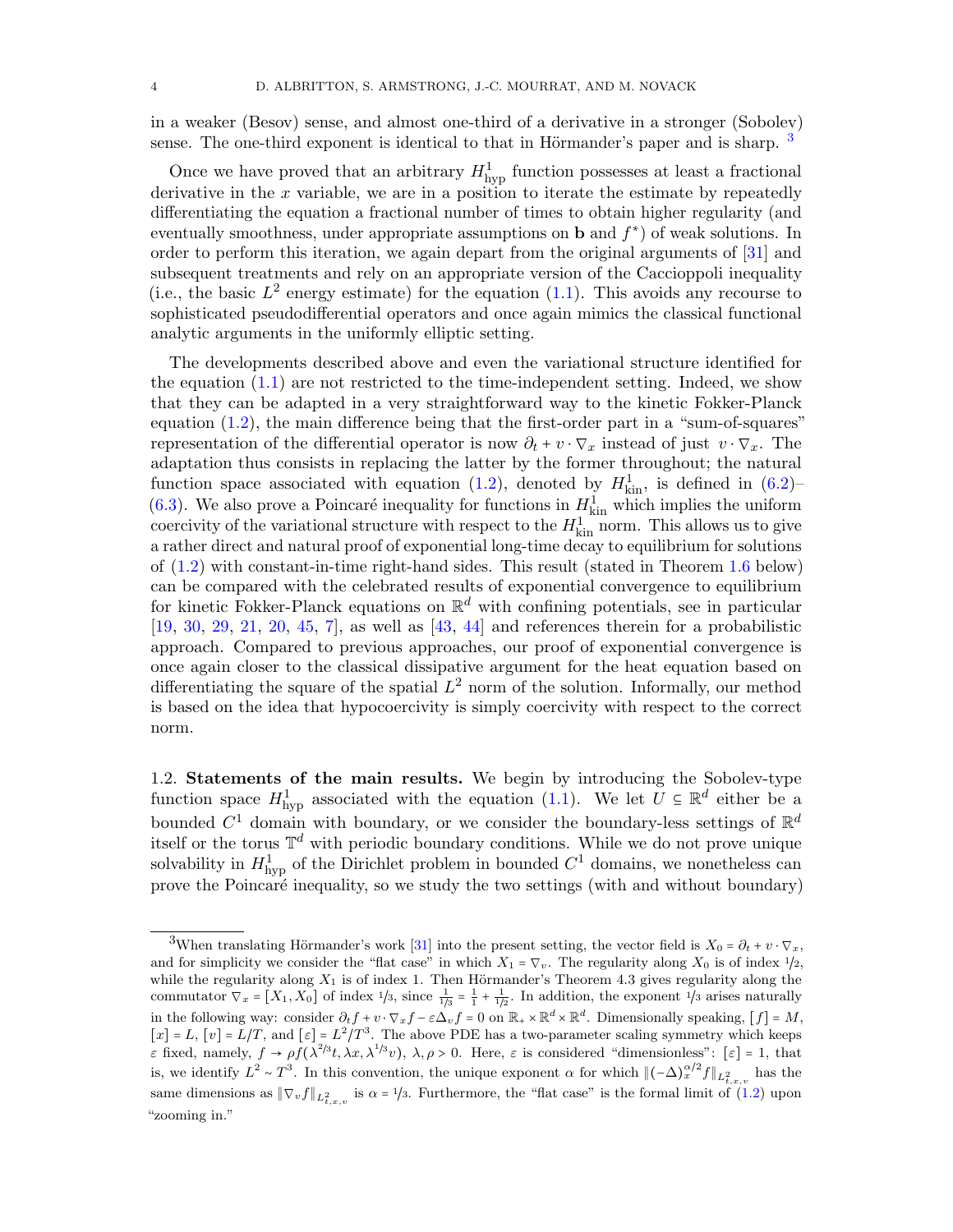in tandem. We denote by  $\gamma$  the standard Gaussian measure on  $\mathbb{R}^d$ , defined by

(1.4) 
$$
d\gamma(v) \coloneqq (2\pi)^{-\frac{d}{2}} \exp\left(-\frac{1}{2}|v|^2\right) dv.
$$

For each  $p \in [1, \infty)$ , we denote by  $L^p_\gamma := L^p(\mathbb{R}^d, d\gamma)$  the Lebesgue space with norm

$$
\|f\|_{L^p_\gamma} \coloneqq \left(\int_{\mathbb{R}^d} |f(v)|^p \ d\gamma(v)\right)^{1/p},\,
$$

and by  $H_{\gamma}^1$  the Banach space with norm

<span id="page-4-3"></span>
$$
\left\|f\right\|_{H^1_\gamma} \coloneqq \left(\left\|f\right\|_{L^2_\gamma}^2 + \left\|\nabla f\right\|_{L^2_\gamma}^2\right)^{1/2}.
$$

The dual space of  $H^1_\gamma$  is denoted by  $H^{-1}_\gamma$ . By abuse of notation, we typically denote the canonical pairing  $\langle \cdot, \cdot \rangle_{H^1_\gamma, H^{-1}_\gamma}$  between  $f \in H^1_\gamma$  and  $f^* \in H^{-1}_\gamma$  by

(1.5) 
$$
\int_{\mathbb{R}^d} ff^* d\gamma = \langle f, f^* \rangle_{H^1_\gamma, H^{-1}_\gamma}.
$$

Concerning the vector field b, we shall often make the following assumption. Throughout the rest of the paper, we shall remind the reader when this assumption is in effect, or when we take more general vector fields b.

<span id="page-4-1"></span>**Assumption 1.1.** There exists  $W \in C^{0,1}(U;\mathbb{R})$  such that  $\mathbf{b}(x) = -\nabla W(x)$  for almost every  $x \in U$ .

Under the above assumption, we denote by  $d\sigma$  the measure on U defined by

$$
(1.6) \t d\sigma(x) \coloneqq \exp(-W(x)) dx
$$

and by  $dm$  the measure on  $U \times \mathbb{R}^d$  defined by

<span id="page-4-4"></span>(1.7) 
$$
dm(x,v) \coloneqq d\sigma(x) d\gamma(v) = \exp\left(-W(x) - \frac{1}{2}|v|^2\right) dx dv.
$$

A consequence of this definition and integration by parts is the equality

(1.8) 
$$
\iint_{\mathbb{T}^d\times\mathbb{R}^d} (v\cdot\nabla_x f(x,v)+\mathbf{b}(x)\cdot\nabla_v f(x,v)) \, dm=0
$$

for all smooth  $\mathbb{T}^d$ -periodic functions f.

Given  $p \in [1, \infty)$ ,  $U \subseteq \mathbb{R}^d$  and an arbitrary Banach space X, we denote by  $L^p(U;X)$ the Banach space consisting of measurable functions  $f:U\to X$  with norm

<span id="page-4-5"></span>
$$
\|f\|_{L^p(U;X)} \coloneqq \left(\int_U \|f(x,\cdot)\|_X^p\,dx\right)^{1/p}
$$

.

It will occasionally be convenient to consider the space  $L^p_{\sigma}(U;X)$ , which contains functions for which the norm

$$
\|f\|_{L^p_{\sigma}(U;X)} \coloneqq \left(\int_U \|f(x,\cdot)\|_X^p d\sigma\right)^{1/p}
$$

is finite. Notice that, on bounded domains, the above norms induced by  $dx$  and  $d\sigma$  are equivalent under Assumption [1.1.](#page-4-1)

<span id="page-4-2"></span>We define the space  $H^1_{\text{hyp}}(U)$  by

(1.9) 
$$
H_{\text{hyp}}^1(U) \coloneqq \left\{ f \in L^2(U; H^1_\gamma) \ : \ v \cdot \nabla_x f \in L^2(U; H^{-1}_\gamma) \right\}
$$

and equip it with the norm

<span id="page-4-0"></span>(1.10) 
$$
\|f\|_{H^1_{\mathrm{hyp}}(U)} \coloneqq \left(\|f\|_{L^2(U;H^1_\gamma)}^2 + \|v \cdot \nabla_x f\|_{L^2(U;H^{-1}_\gamma)}^2\right)^{1/2}.
$$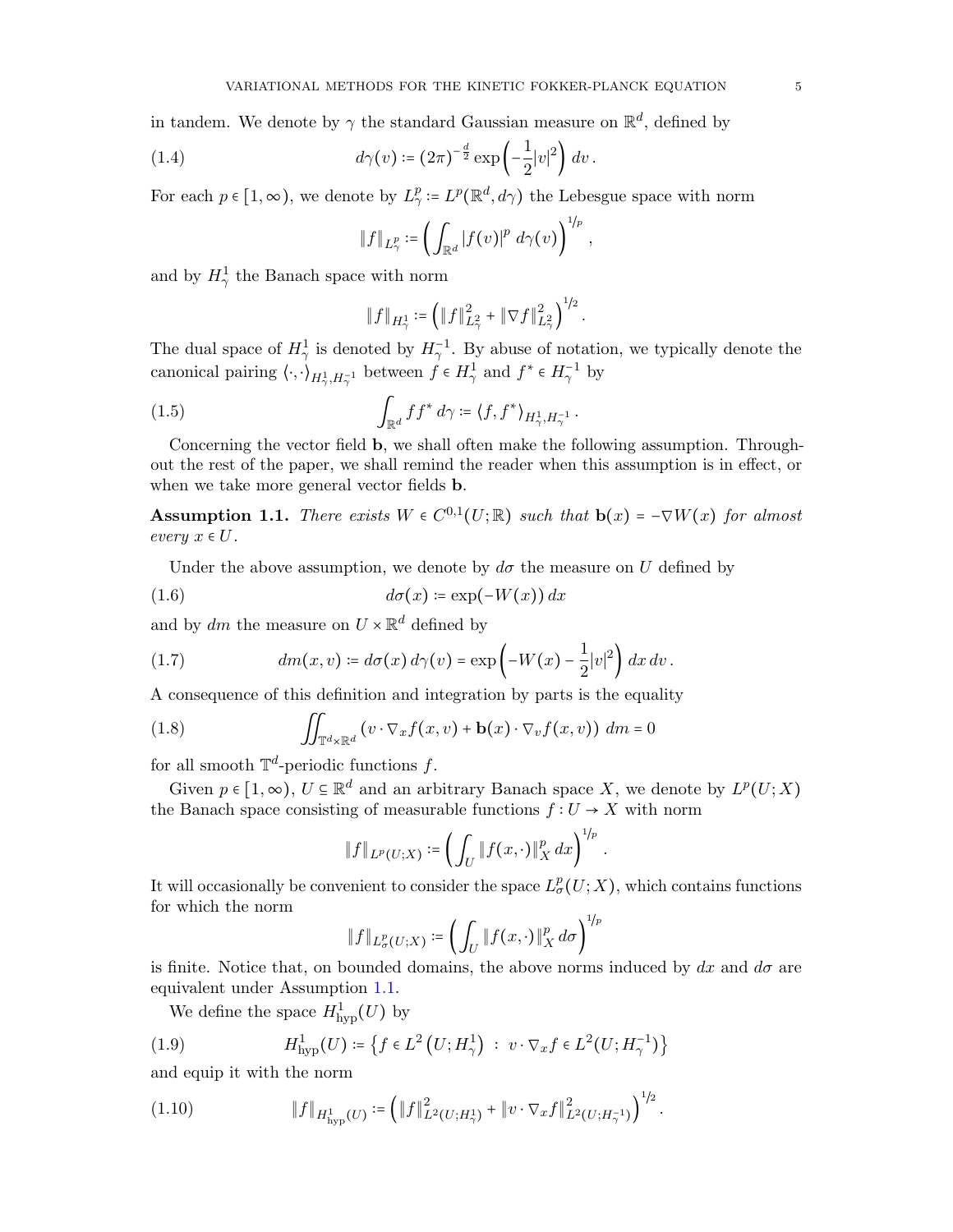When **b** satisfies Assumption [1.1,](#page-4-1) it is natural to define the  $H_{\text{hyp}}^1$  norm with  $\|v \cdot \nabla_x f +$  $\mathbf{b} \cdot \nabla_v f \|_{L^2_v(U; H^{-1}_\gamma)}$  replacing  $\|v \cdot \nabla_x f \|_{L^2(U; H^{-1}_\gamma)}$  in [\(1.9\)](#page-4-2). The two norms are evidently equivalent on a bounded domain.

Given a bounded domain  $U \subseteq \mathbb{R}^d$  and a vector field  $\mathbf{b} \in L^\infty(U \times \mathbb{R}^d)^d$ , we say that a function  $f \in H^1_{\text{hyp}}(U)$  is a weak solution of  $(1.1)$  in  $U \times \mathbb{R}^d$  if

$$
\forall h \in L^{2}(U; H_{\gamma}^{1}), \qquad \int_{U \times \mathbb{R}^{d}} \nabla_{v} h \cdot \nabla_{v} f \, dx \, d\gamma = \int_{U \times \mathbb{R}^{d}} h \left( f^{*} - v \cdot \nabla_{x} f - \mathbf{b} \cdot \nabla_{v} f \right) \, dx \, d\gamma.
$$

As in  $(1.5)$ , the precise interpretation of the right side is

(1.11) 
$$
\int_{U} \langle h(x,\cdot), (f^* - v \cdot \nabla_x f - \mathbf{b} \cdot \nabla_v f)(x,\cdot) \rangle_{H^1_\gamma, H^{-1}_\gamma} dx.
$$

As mentioned previously, we assume throughout that the domain  $U \subseteq \mathbb{R}^d$  is bounded<br>d has a  $Cl$  houndary on that  $U \subseteq \mathbb{R}^d$  with periodic houndary conditions on  $U \subseteq \mathbb{R}^d$ . In and has a  $C^1$  boundary, or that  $U = \mathbb{T}^d$  with periodic boundary conditions or  $U = \mathbb{R}^d$ . In the case  $U \neq \mathbb{T}^d$ ,  $\mathbb{R}^d$ , we denote by  $\mathbf{n}_U$  the outward-pointing unit normal to  $\partial U$  and define the hypodlinic heurders of  $U$  by the *hypoelliptic boundary* of  $U$  by

<span id="page-5-3"></span>
$$
\partial_{\rm hyp} U \coloneqq \left\{ (x, v) \in \partial U \times \mathbb{R}^d : v \cdot \mathbf{n}_U(x) < 0 \right\}.
$$

We denote by  $H^1_{\text{hyp},0}(U)$  the closure in  $H^1_{\text{hyp}}(U)$  of the set of smooth functions with compact support in  $\overline{U} \times \mathbb{R}^d$  which vanish on  $\partial_{\text{hyp}} U$ .

We give a first demonstration that  $H^1_{\text{hyp}}(U)$  is indeed the natural function space on which to build a theory of weak solutions of  $(1.1)$  by presenting a well-posedness result for the Kramers equation.

<span id="page-5-0"></span>Theorem 1.2 (Well-posedness of the Kramers equation). Let b satisfy Assumption [1.1,](#page-4-1) and let  $f^* \in L^2(\mathbb{T}^d; H_\gamma^{-1})$  be such that  $\iint_{\mathbb{T}^d \times \mathbb{R}^d} f^*(x, v) dm = 0$ . Then there exists a unique weak solution  $f \in H^1_{\text{hyp}}(\mathbb{T}^d)$  to the Kramers equation

(1.12) 
$$
-\Delta_v f + v \cdot \nabla_v f + v \cdot \nabla_x f + \mathbf{b} \cdot \nabla_v f = f^* \quad in \ \mathbb{T}^d \times \mathbb{R}^d
$$

with  $\iint_{\mathbb{T}^d\times\mathbb{R}^d} f(x,v) dm = 0$ . Furthermore, there exists a constant  $C(\mathbf{b}, d) < \infty$  such that f satisfies the estimate

(1.13) 
$$
||f||_{H^1_{\text{hyp}}(\mathbb{T}^d)} \leqslant C ||f^*||_{L^2(\mathbb{T}^d; H^{-1}_{\gamma})}.
$$

We next give an informal discussion regarding how one could naively guess that  $H_{\text{hyp}}^1$ is the "correct" space for solving  $(1.1)$ , and how our proof of Theorem [1.2](#page-5-0) will work. We take the simpler case of matrix inversion in finite dimensions as a starting point. Given two matrices A and B with B skew-symmetric and a vector  $f^*$ , consider the problem of finding f such that

(1.14) 
$$
(A^*A + B)f = f^*,
$$

where  $A^*$  denotes the transpose of A. We propose to approach this problem by looking for a minimizer of the functional

<span id="page-5-1"></span>
$$
f \mapsto \inf \left\{ \frac{1}{2} (Af - \mathbf{g}, Af - \mathbf{g}) \ : \ \mathbf{g} \ \text{ such that } \ A^* \mathbf{g} = f^* - Bf \right\},
$$

where  $(\cdot, \cdot)$  denotes the underlying scalar product. It is clear that the infimum is non-negative, and if f is a solution to [\(1.14\)](#page-5-1), then choosing  $g = Af$  shows that this infimum is actually zero (null). Moreover, since B is skew-symmetric, whenever  $(f, g)$  satisfy the constraint in the infimum above, we have

<span id="page-5-2"></span>(1.15) 
$$
\frac{1}{2}(Af - \mathbf{g}, Af - \mathbf{g}) = \frac{1}{2}(Af, Af) + \frac{1}{2}(\mathbf{g}, \mathbf{g}) - (f, f^*).
$$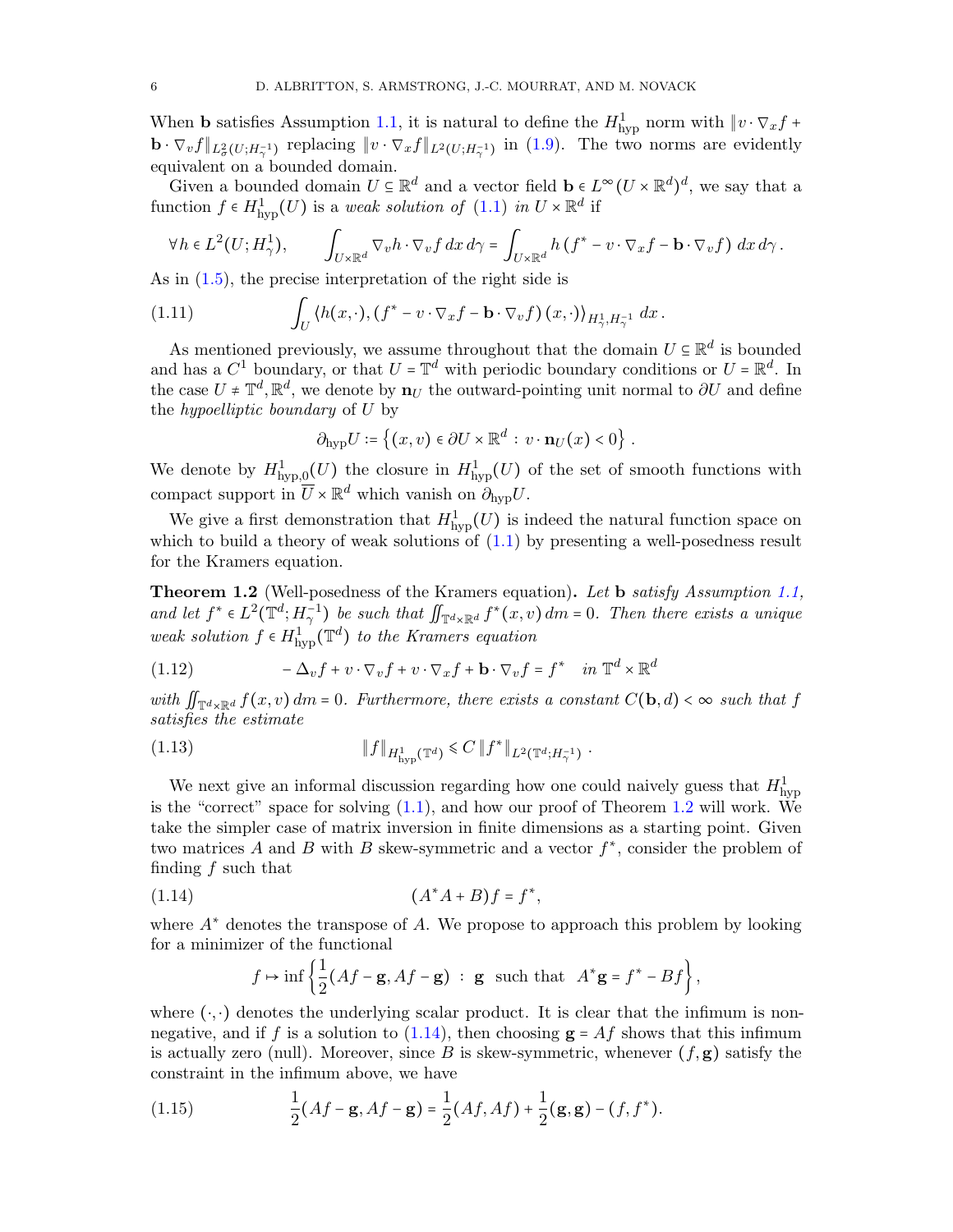The latter quantity is clearly a convex function of the pair  $(f, g)$ . The point is that under very mild assumptions on A and B, it will in fact be *uniformly* convex on the set of pairs  $(f, g)$  satisfying the (linear) constraint  $A^*g = f^* - Bf$ . Informally, the functional<br>in (1,15) is seening with perpect to the seminence  $(f, g) \cup [A f] \cup [g] \cup [A(A^* A)^{-1} B f]$ in [\(1.15\)](#page-5-2) is coercive with respect to the seminorm  $(f, \mathbf{g}) \mapsto |Af| + |\mathbf{g}| + |A(A^*A)^{-1}Bf|$ .

With this analogy in mind, and assuming that **b** vanishes for simplicity, we rewrite the problem of finding a solution to  $(1.1)$  (with  $\mathbf{b} \equiv 0$ ) as that of finding a null minimizer of the functional

<span id="page-6-2"></span>(1.16) 
$$
f \mapsto \inf \left\{ \int_{\mathbb{T}^d \times \mathbb{R}^d} \frac{1}{2} |\nabla_v f - \mathbf{g}|^2 dx d\gamma \; : \; \nabla_v^* \mathbf{g} = f^* - v \cdot \nabla_x f \right\},
$$

where  $\nabla_v^* F := -\nabla_v \cdot F + v \cdot F$  is the formal adjoint of  $\nabla_v$  in  $L^2$ . It is clear that the infimum<br>change is now positive and if we are presided with a solution of the (1,1) (with  $h = 0$ ), then above is non-negative, and if we are provided with a solution f to  $(1.1)$  (with  $\mathbf{b} \equiv 0$ ), then choosing  $\mathbf{g} = \nabla_v f$  reveals that this infimum vanishes at f. This functional gives strong credence to the definition of the space  $H^1_{\text{hyp}}(U)$  given in [\(1.9\)](#page-4-2). Using convex-analytic arguments, we show that the mapping in  $(1.16)$  is uniformly convex, and that its infimum is null. This implies the well-posedness of the problem  $(1.1)$  with  $\mathbf{b} \equiv 0$ . The proof of coercivity relies on the following Poincaré-type inequality for  $H^1_{\text{hyp}}(U)$ .

For every  $f \in L^1(U; L^1)$ , we denote  $(f)_U := |U|^{-1} \int_{U \times \mathbb{R}^d} f(x, v) d\sigma(x) d\gamma(v)$ . For the purposes of the Poincaré inequality, we may set  $U = \mathbb{T}^d$ , or  $U \subseteq \mathbb{R}^d$  a general  $C^1$  domain. See Proposition [3.3](#page-18-0) and [\[17\]](#page-50-9) for an extension to the case  $U = \mathbb{R}^d$  with a confining potential.

<span id="page-6-0"></span>**Theorem 1.3** (Poincaré inequality for  $H_{\text{hyp}}^1$ ). For  $U = \mathbb{T}^d$  or  $U \subseteq \mathbb{R}^d$  a general bounded  $C^1$  domain, there exists a constant  $C(U,d) < \infty$  such that for every  $f \in H^1_{\text{hyp}}(U)$ , we have

<span id="page-6-3"></span>
$$
(1.17) \t\t\t\t|| f - (f)_{U}||_{L^{2}(U;L^{2}_{\gamma})} \leq C \left( || \nabla_{v} f ||_{L^{2}(U;L^{2}_{\gamma})} + || v \cdot \nabla_{x} f ||_{L^{2}(U;H^{-1}_{\gamma})} \right).
$$

Moreover, if in addition  $f \in H^1_{\text{hyp},0}(U)$ , then we have

$$
(1.18) \t\t\t\t||f||_{L^2(U;L^2_\gamma)} \leq C \left( \|\nabla_v f\|_{L^2(U;L^2_\gamma)} + \|v \cdot \nabla_x f\|_{L^2(U;H^{-1}_\gamma)} \right).
$$

The inequality [\(1.17\)](#page-6-3) asserts that, up to an additive constant, the full  $H^1_{\text{hyp}}(U)$  norm of a function  $f$  is controlled by the seminorm

<span id="page-6-4"></span>
$$
[[f]]_{H^1_{\text{hyp}}(U)} := ||\nabla_v f||_{L^2(U;L^2_\gamma)} + ||v \cdot \nabla_x f||_{L^2(U;H^{-1}_\gamma)}.
$$

In particular, any distribution f with  $[[f]]_{H^1_{\text{hyp}}(U)} < \infty$  is actually a function, which moreover belongs to  $L_x^2 L_y^2$ . The inequality  $(1.18)$  is a then simple extension which shows that for functions which vanish on the hypoelliptic boundary, the full  $H_{\text{hyp}}^1$  norm is controlled by the seminorm.

The proof of Theorem [1.3](#page-6-0) thus necessarily uses the Hörmander bracket condition, although in this case the way it is used is rather implicit. If we follow Hörmander's ideas more explicitly, then we obtain more information, namely some positive (fractional) regularity in the  $x$  variable. This is encoded in the following functional inequality, which we call the Hörmander inequality. The definitions of the fractional Sobolev spaces  $H^{\alpha}$ used in the statement are given in Section [3.2,](#page-20-0) see [\(3.30\)](#page-23-0). The Besov space  $Q_{\nabla}^{1/3}$  $\frac{1}{2}$  $\frac{1}{2}$  $\frac{1}{2}$  $\frac{1}{2}$  $\frac{1}{2}$  $\frac{1}{2}$  $\frac{1}{2}$  $\frac{1}{2}$ defined in [\(2.13\)](#page-15-1) in Section [2.3](#page-15-2) and measures difference quotients in the spatial variable x of fractional order  $\frac{1}{3}$ .

<span id="page-6-1"></span>**Theorem 1.4** (Hörmander inequality for  $H^1_{\text{hyp}}$ ). Let  $\alpha \in [0, \frac{1}{3}]$  $\frac{1}{3}$ , and let  $U = \mathbb{T}^d$  or  $U = \mathbb{R}^d$ . There exists a constant  $C(\alpha, d) < \infty$  such that, for every  $f \in H^1_{\text{hyp}}(U)$ , we have the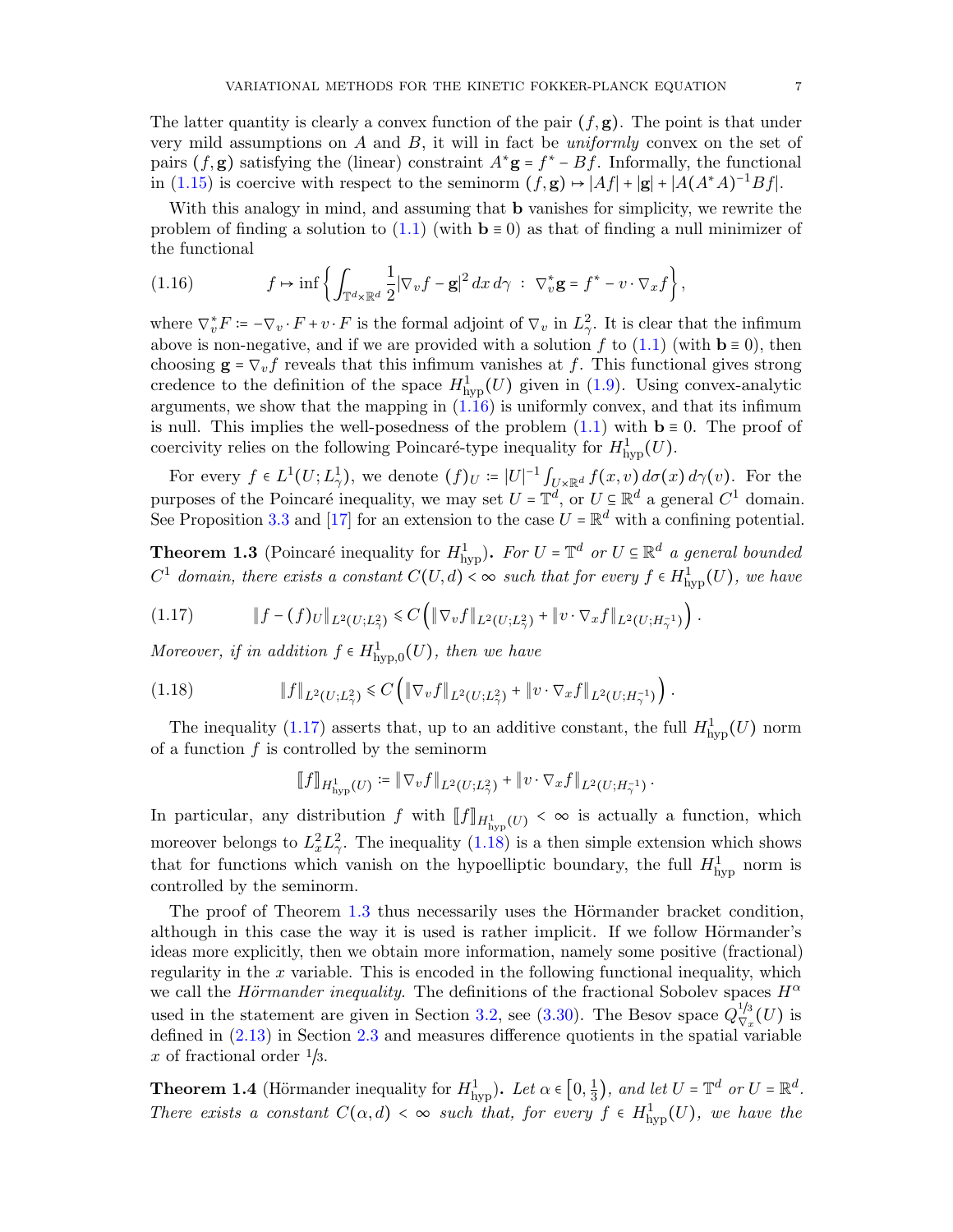estimate

<span id="page-7-0"></span>(1.19) 
$$
||f||_{H^{\alpha}(U;L^2_{\gamma})} \leq C ||f||_{H^1_{\text{hyp}}(U)}.
$$

For  $\alpha = 1/3$ , we have the estimate

(1.20) 
$$
\|f\|_{Q_{\nabla_x}^{1/3}(U)} \leq C \|f\|_{H^1_{\text{hyp}}(U)}.
$$

The inequality  $(1.19)$  gives control over a norm with non-negative regularity in x and v. The estimate should be considered as an interior estimate in  $x$ ; in other words, for U a general domain and any  $f \in H^1_{\text{hyp}}(U)$ , we can apply the inequality [\(1.19\)](#page-7-0) after multiplying f by a smooth cutoff function which vanishes for x near  $\partial U$ .

Our next main result asserts that weak solutions of  $(1.1)$  are actually smooth. This is accomplished by an argument which closely parallels the one for obtaining  $H^k$  regularity for solutions of uniformly elliptic equations. We first obtain a version of the Caccioppoli inequality, that is, a reverse Poincaré inequality, which states that the  $H_{\text{hyp}}^1$  seminorm of a solution of  $(1.1)$  can be controlled by its  $L^2$  oscillation (see Lemma [5.1](#page-35-0) for the precise statement). Combined with Theorem [1.4,](#page-6-1) this tells us that a fractional spatial derivative of a solution of  $(1.1)$  can be controlled by the  $L^2$  oscillation of the function itself. This estimate can then be iterated: we repeatedly differentiate the equation a fractional amount to obtain estimates of the higher derivatives of the solution in the  $x$ variable; we then obtain estimates for derivatives in the  $v$  variable relatively easily.

Notice that the following statement implies that solutions of  $(1.1)$  are  $C^{\infty}$  in both variables  $(x, v)$  provided that the vector field **b** is assumed to be smooth. For convenience, in the statement below we use the convention  $C^{-1,1} = L^{\infty}$ .

<span id="page-7-1"></span>**Theorem 1.5** (Interior Sobolev regularity for  $(1.1)$ ). Let  $k \in \mathbb{N}$ ,  $r \in (0,\infty)$  and  $\mathbf{b} \in \mathbb{N}$  $C^{k-1,1}(B_r \times \mathbb{R}^d; \mathbb{R}^d)$ . There exists a constant  $C < \infty$  depending on

$$
\left(d,k,r,\left\Vert \mathbf{b}\right\Vert _{C^{k-1,1}\left(B_{r}\times\mathbb{R}^{d};\mathbb{R}^{d}\right)}\right)
$$

such that, for every  $f \in H^1_{\text{hyp}}(B_r)$  and  $f^* \in L^2(B_r; H^{-1}_\gamma)$  satisfying

(1.21) 
$$
-\Delta_v f + v \cdot \nabla_v f + v \cdot \nabla_x f + \mathbf{b} \cdot \nabla_v f = f^* \quad in \ B_r \times \mathbb{R}^d,
$$

the following holds: If  $\partial^{\alpha} f^* \in L^2(B_r; H^{-1}_\gamma)$  for all multi-indices  $\alpha \in \mathbb{N}^d \times \mathbb{N}^d$  with  $|\alpha| \leq k$ , then we have  $\partial^{\alpha} f \in H^1_{\text{hyp}}(B_{r/2})$  and the estimate

$$
\|\partial^{\alpha} f\|_{H^1_{\mathrm{hyp}}(B_{r/2})} \leq C \left( \|f - (f)_{B_r}\|_{L^2(B_r;L^2_\gamma)} + \sum_{|\beta| \leq k} \|\partial^{\beta} \widetilde{f}^*\|_{L^2(B_r;H^{-1}_\gamma)} \right)
$$

for all multi-indices  $\alpha \in \mathbb{N}^d \times \mathbb{N}^d$  with  $|\alpha| \leq k$ .

The results stated above are for the time-independent Kramers equation [\(1.1\)](#page-0-1). In Section [6,](#page-40-0) we develop an analogous theory for the time-dependent kinetic Fokker-Planck equation [\(1.2\)](#page-0-2) with an associated function space  $H_{\text{kin}}^1$  (defined in [\(6.2\)](#page-40-1)–[\(6.3\)](#page-40-2)) in place of  $H_{\text{hyp}}^1$ . In particular, we obtain analogues of the results above for  $(1.2)$  which are stated in Section [6.](#page-40-0)

The long-time behavior of solutions of [\(1.2\)](#page-0-2) has been studied by many authors in the last two decades: see the works of Desvillettes and Villani  $[19]$ , Hérau and Nier [\[30\]](#page-51-12), Helffer and Nier [\[29\]](#page-51-13), Eckmann and Hairer [\[21\]](#page-51-14), Desvillettes and Villani [\[20\]](#page-51-15) and Villani [\[45\]](#page-51-16) as well as the references in [\[45\]](#page-51-16). Most of these papers consider the case in which  $\mathbf{b}(x) = -\nabla W(x)$ for a potential W which has sufficient growth at infinity, in which case  $dm$  is an explicit invariant measure, and solutions of [\(1.2\)](#page-0-2) can be expected to converge exponentially fast to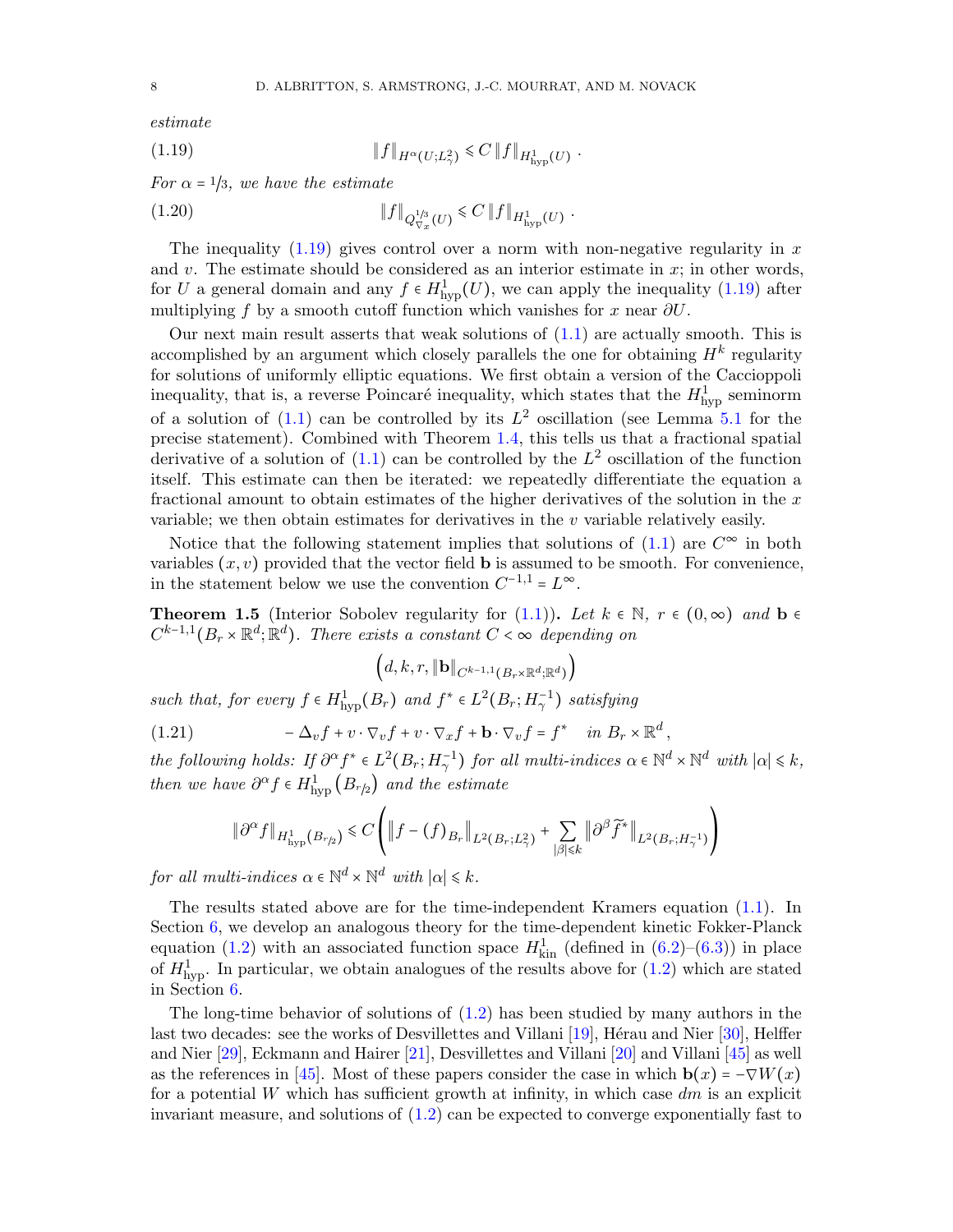the constant which is the integral of the initial data with respect to the invariant measure. This setting is in a certain sense easier than the Dirichlet problem, since one does not have to worry about the boundary. While our methods could also handle this setting, we formulate a result for the exponential convergence of a solution of the Cauchy-Dirichlet problem with constant-in-time right-hand side to the solution of the time-independent problem.

<span id="page-8-0"></span>**Theorem 1.6** (Convergence to equilibrium). Let  $U \subseteq \mathbb{R}^d$  be a  $C^1$  domain and b  $\in$ <br> $L^{\infty}(U, C^{0,1}(\mathbb{R}^d))$   $T^1$  $L^{\infty}(U; C^{0,1}(\mathbb{R}^d))^d$ . There exists  $\lambda (\|\mathbf{b}\|_{L^{\infty}(U\times\mathbb{R}^d)}, U, d) > 0$  satisfying the following property. Let  $f^* \in L^2(U; H_2^{-1})$ . Suppose that  $f_\infty \in H^1_{\text{hyp},0}(U)$  solves  $(1.12)$ , and that for every  $T \in (0, \infty)$ ,  $f \in H_{\text{kin}}^1((0, T) \times U)$  solves

(1.22) 
$$
\begin{cases} \partial_t f - \Delta_v f + v \cdot \nabla_v f + v \cdot \nabla_x f + \mathbf{b} \cdot \nabla_v f = f^* & \text{in } (0, T) \times U \times \mathbb{R}^d, \\ f = 0 & \text{on } (0, T) \times \partial_{\text{hyp}} U, \end{cases}
$$

where the boundary condition is satisfied in the sense that  $f \in H^1_{\text{kin},\parallel}((0,T) \times U)$ .<sup>[4](#page-8-1)</sup> Then,  $f_{\text{kin},\parallel}$  and  $f_{\text{kin},\parallel}$ for every  $t \geq 0$ , we have

<span id="page-8-2"></span>(1.23) 
$$
\|f(t,\cdot)-f_{\infty}\|_{L^2(U;L^2_{\gamma})}\leq 2\exp(-\lambda t)\|f(0,\cdot)-f_{\infty}\|_{L^2(U;L^2_{\gamma})}.
$$

Notice that interior regularity estimates immediately upgrade the  $L^2$  convergence in [\(1.23\)](#page-8-2) to convergence in spaces of higher regularity (at least in the interior) with the same exponential rate.

Unlike previous arguments establishing the exponential decay to equilibrium of solutions of [\(1.2\)](#page-0-2) which are based on differentiation of perhaps non-transparent quantities involving the solution and several (possibly mixed) derivatives in both  $x$  and  $v$ , the proof of Theorem [1.6](#page-8-0) we give here is elementary and close to the classical dissipative estimate for uniformly parabolic equations. The essential idea is to differentiate the square of the  $L^2$ norm of the solution and then apply the Poincaré inequality. We cannot quite perform the computation exactly like this, and so we use a finite difference instead of the time derivative and apply a version of the Poincaré inequality adapted to the kinetic equation in a thin cylinder (see Proposition [6.2\)](#page-41-0). Unlike previous approaches, our method therefore relates the positive constant  $\lambda$  in [\(1.23\)](#page-8-2) to the optimal constant in a Poincaré-type inequality. One caveat of Theorem  $1.6$  is that, while we have a hypoelliptic Poincaré inequality in the above setting, we do not yet have a well-posedness theory in  $H_{\text{kin}}^1$  except when  $U = \mathbb{T}^d$ .

Finally, we prove an enhanced dissipation estimate for solutions to the kinetic Fokker-Planck equation on the torus  $\mathbb{T}^d$  with no right-hand side and  $\mathbf{b} \equiv 0$  in a weakly collisional<br>limit  $\mathbf{c} \sim 0^+$ . The PDE estigated by further initial data function than becomes limit  $\varepsilon \to 0^+$ . The PDE satisfied by f when initial data  $f_{\text{in}}$  is given then becomes

<span id="page-8-4"></span>(1.24) 
$$
\begin{cases} \partial_t f + v \cdot \nabla_x f = \varepsilon \left( \Delta_v f - v \cdot \nabla_v f \right) & \text{in } (0, \infty) \times \mathbb{T}^d \times \mathbb{R}^d \\ f|_{t=0} = f_{\text{in}} \end{cases}
$$

The spatial averages  $f_{\text{avg}}(t, v) \coloneqq \int_{\mathbb{T}^d} f(t, x, v) dx$  satisfy

<span id="page-8-3"></span>(1.25) 
$$
\partial_t f_{\text{avg}} = \varepsilon \left( \Delta_v f_{\text{avg}} - v \cdot \nabla_v f_{\text{avg}} \right)
$$

and decay only on the dissipative timescale  $T_d \sim \varepsilon^{-1}$ , as can be seen by rescaling t in [\(1.25\)](#page-8-3). In the setting of [\(1.24\)](#page-8-4), enhanced dissipation is the observation that  $f - f_{\text{avg}}$  decays on the faster timescale  $T_e \sim \varepsilon^{-1/3}$ :

<span id="page-8-1"></span> ${}^{4}H_{\text{kin},\parallel}^1((0,T)\times U)$  is defined to be the closure of test functions  $C^{\infty}([0,T];U)$  vanishing on the lateral part of the hypoelliptic boundary, see subsection [6.5.](#page-47-0)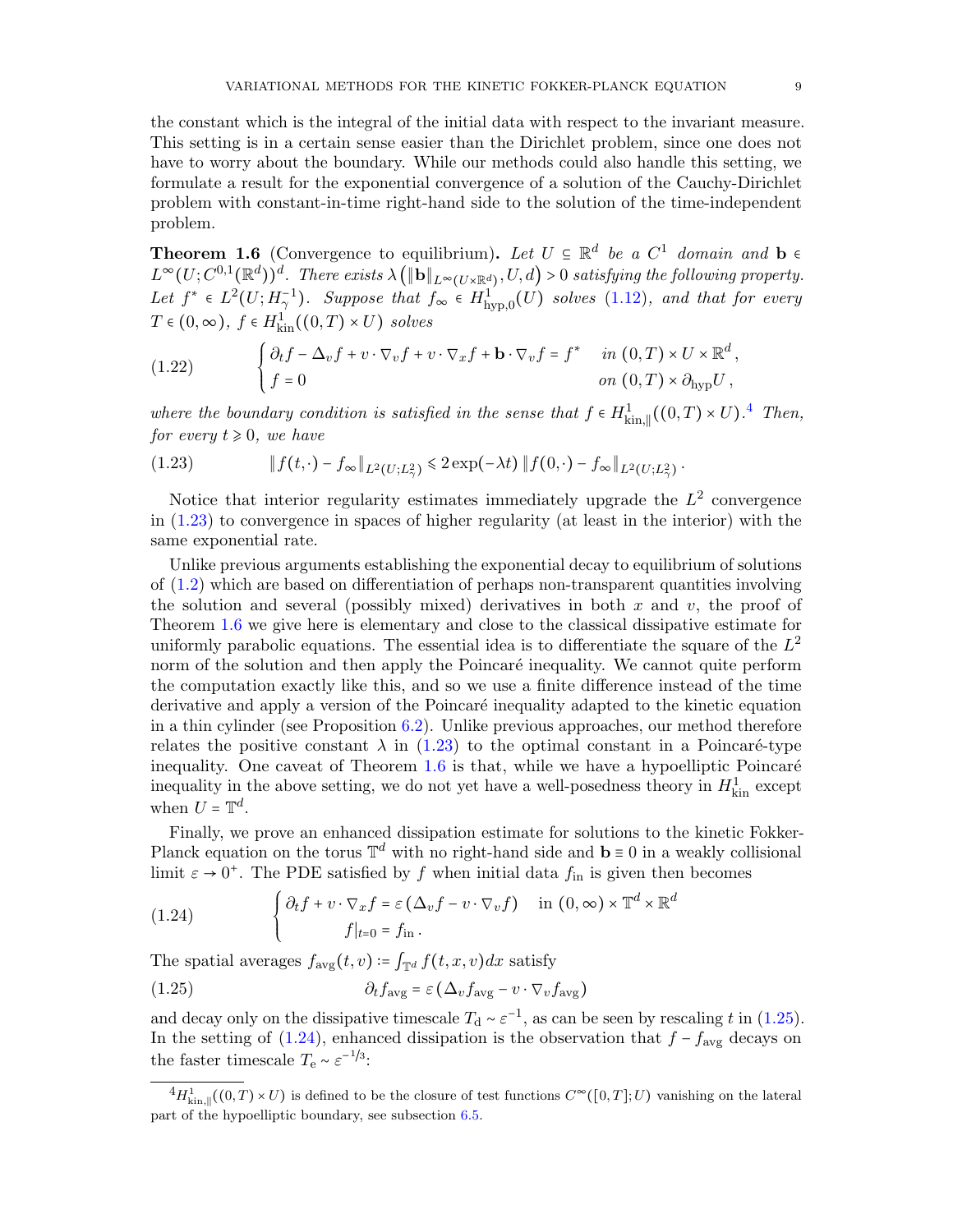<span id="page-9-0"></span>**Theorem 1.7** (Enhanced dissipation). There exist constants  $C(d) < \infty$  and  $c(d) > 0$ such that for every  $\varepsilon \in (0,1]$ , initial data  $f_{\text{in}} \in L^2(\mathbb{T}^d; L^2_\gamma)$  satisfying

<span id="page-9-4"></span>(1.26) 
$$
\int_{\mathbb{T}^d} f_{\text{in}}(x,v) dx = 0 \qquad \forall v \in \mathbb{R}^d,
$$

and for f the unique solution of  $(1.24)$  constructed in Proposition [6.10,](#page-46-0) we have

<span id="page-9-1"></span>(1.27) 
$$
\|f(t,\cdot,\cdot)\|_{L^2(\mathbb{T}^d;L^2_\gamma} \leq C \|f_{\text{in}}\|_{L^2(\mathbb{T}^d;L^2_\gamma)} \exp\left(-c\varepsilon^{-1/3}t\right).
$$

When enhancement cannot be extracted directly from an explicit solution formula, it is often approached by hypocoercivity techniques, which were developed by Villani [\[45\]](#page-51-16) in the context of kinetic theory; see also work of Guo [\[28\]](#page-51-19). These methods were adapted to the context of fluid dynamics in work of Beck and Wayne [\[8\]](#page-50-10), Gallagher, Gallay, and Nier [\[24\]](#page-51-20), and Bedrossian and Coti-Zelati [\[10\]](#page-50-11). In joint work of the first and last authors with Beekie [\[2\]](#page-50-12), we demonstrated enhancement for solutions of certain advection-diffusion equations (passive scalars in shear flows) by methods which adhered more closely to Hörmander's original paper  $[31]$ . Theorem [1.7,](#page-9-0) which is inspired by  $[2]$ , follows from an appropriate time- and  $\varepsilon$ -dependent version of the Hörmander inequality from Theorem [1.4.](#page-6-1)

In principle, one may also prove  $(1.27)$  with **b** satisfying Assumption [1.1,](#page-4-1) see Remark [6.14.](#page-50-13) It would be interesting to understand this method in the context of the Boltzmann and Landau equations.

1.3. On unique solvability of the Dirichlet problem. There is a subtle point in the analysis of the Dirichlet problem for  $(1.1)$  on general domains U which is due to the fact that we should prescribe the boundary condition only on part of the boundary, namely  $\partial_{\text{hyp}}U = \{(x, v) \in \partial U \times \mathbb{R}^d : v \cdot \mathbf{n}_U(x) < 0\}$ , where  $\mathbf{n}_U$  denotes the outer normal to U. There is a difficulty coming from the possibly wild behavior of the trace of an  $H^1_{\text{hyp}}$  function near the *singular set*  $\{(x, v) \in \partial U \times \mathbb{R}^d : v \cdot \mathbf{n}_U(x) = 0\}$ , where particle trajectories graze the boundary. The following question remains open:<sup>[5](#page-9-2)</sup>

Question 1.8. Does there exist  $C(U, d) < \infty$  such that for every  $f \in C_c^{\infty}(\overline{U} \times \mathbb{R}^d)$ ,

$$
\int_{\partial U \times \mathbb{R}^d} f^2 |v \cdot \mathbf{n}_U| dx d\gamma \leq C \|f\|_{H^1_{\text{hyp}}(U)}^2 \quad ?
$$

In the case of one spatial dimension  $(d = 1)$ , this difficulty has been previously overcome and the well-posedness result was already proved in [\[6\]](#page-50-1). A generalization to higher dimensions was announced in [\[18\]](#page-50-2), but we think that the argument given there is incomplete because the difficulty concerning the boundary behavior was not satisfactorily treated. This is explained in more detail in Appendix A of the original version [\[5\]](#page-50-14) of the present work. A different way to phrase the main difficulty is discussed in Remark [4.3.](#page-30-0)

The original version [\[5\]](#page-50-14) of this paper contained an error in the treatment of the Dirichlet and Cauchy-Dirichlet problems for the Kramers and kinetic Fokker-Planck equations, respectively.<sup>[6](#page-9-3)</sup> We were unable to repair the proof, see Remark  $4.3$  below. In this version, we only prove unique solvability on the torus. It remains an interesting open question whether unique solvability holds with boundary in the natural  $H_{\text{hyp}}^1$  class.

In the intervening years, we succeeded in improving the results in other ways. Foremost, we sharpen the Hörmander-type inequality from  $\alpha = 1/6$  to  $\alpha = 1/3$ – without cutoffs in the velocity variable. The second and third authors view this as a significant strengthening

<span id="page-9-2"></span> ${}^{5}$ It is not difficult to define a pointwise a.e. trace away from the singular set, see Lemma 4.3 in the original version [\[5\]](#page-50-14) of this paper on arXiv, but apparently this has limited usefulness.

<span id="page-9-3"></span> ${}^{6}$ See two equations below (4.20) in the original version on arXiv ("Arguing as in for the last term in  $(4.19), \ldots$ ").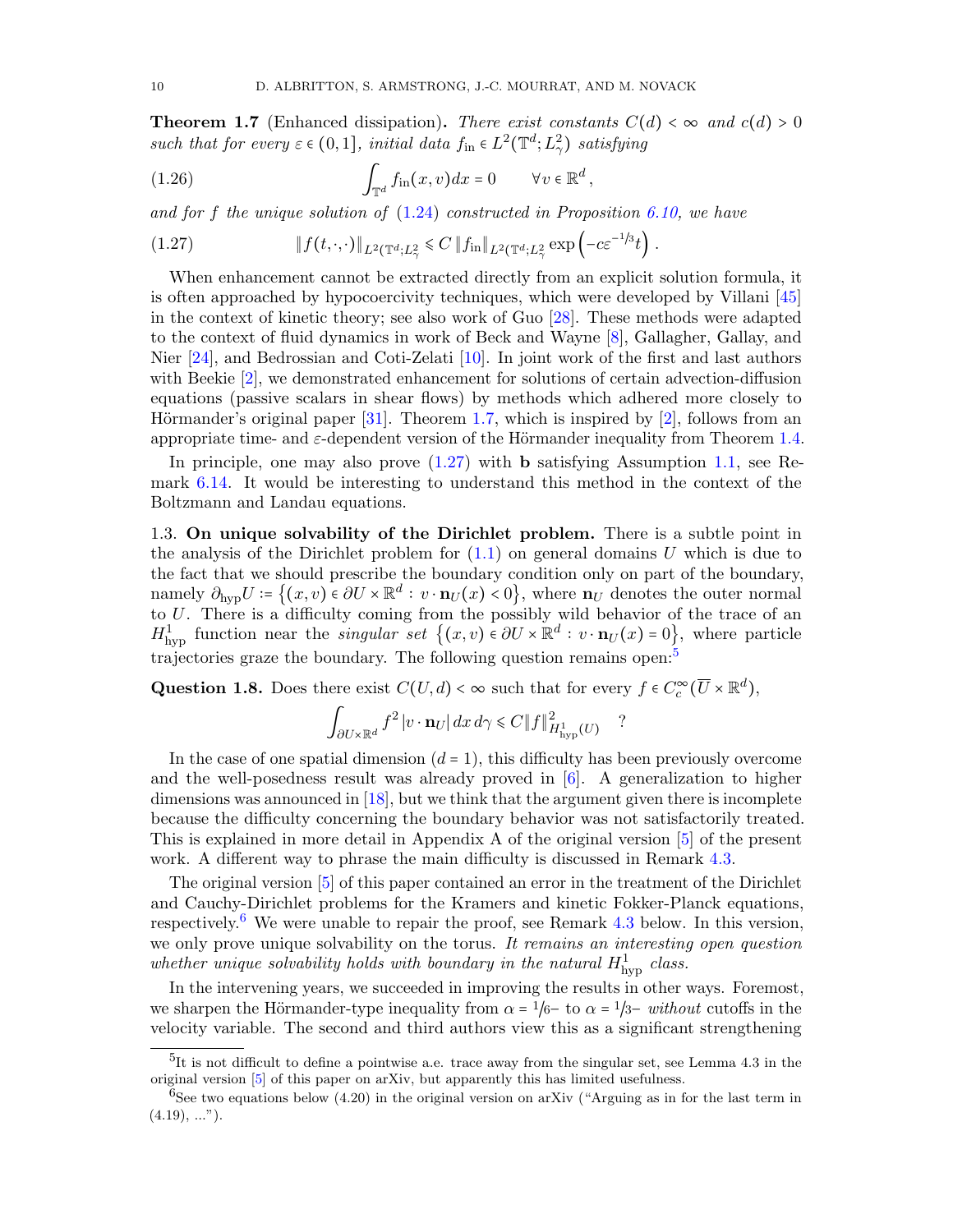of the paper, essentially due to the first and fourth authors. This allows us to prove enhanced relaxation to equilibrium, which was not contained in the first version of the paper. There have also been many works revisiting [\[31\]](#page-51-1) and at least partially inspired by the first version, see [\[9,](#page-50-15) [11,](#page-50-16) [4,](#page-50-5) [27,](#page-51-10) [3,](#page-50-7) [16,](#page-50-17) [17,](#page-50-9) [35\]](#page-51-21).

1.4. **Outline of the paper.** In the next section we present the function space  $H^1_{\text{hyp}}(U)$ and its important properties, as well as the Besov spaces used in the Hörmander inequality. In Section [3](#page-15-0) we prove the functional inequalities stated in Theorems [1.3](#page-6-0) and [1.4](#page-6-1) and establish the compactness of the embedding of  $H^1_{\text{hyp}}(U)$  into  $L^2(U; L^2_\gamma)$ . In Section [4](#page-28-0) we give two proofs of Theorem [1.2](#page-5-0) on the well-posedness of the Dirichlet problem for the Kramers equation. The interior regularity of solutions, and in particular Theorem [1.5,](#page-7-1) is obtained in Section [5.](#page-34-0) Finally, in Section [6](#page-40-0) we prove the analogous results for the kinetic Fokker-Planck equation  $(1.2)$  as well as the exponential decay to equilibrium (Theorem [1.6\)](#page-8-0) and the enhancement estimate (Theorem [1.7\)](#page-9-0).

### 2. Function space basics

<span id="page-10-0"></span>In this section, we establish some basic properties of the function space  $H_{\text{hyp}}^1(U)$ defined in  $(1.9)$ – $(1.10)$  and introduce several Besov-type spaces which will be necessary for the proof of the Hörmander inequality.

2.1. Properties of  $H^1_\gamma$  and  $H^{-1}_\gamma$ . We start by setting up some notation that will be used throughout the paper. We denote the formal adjoint of the operator  $\nabla_v$  by  $\nabla_v^*$ ; that is, for every  $F \in (H^1_\gamma)^d$ , we denote

(2.1) 
$$
\nabla_v^* F \coloneqq -\nabla_v \cdot F + v \cdot F.
$$

This definition can be extended to any  $F \in (L^2_\gamma)^d$ , in which case  $\nabla_v^* F \in H^{-1}_\gamma$  and we have, for every  $f \in H^1_\gamma$ ,

$$
\int_{\mathbb{R}^d} f \nabla_v^* F d\gamma = \int_{\mathbb{R}^d} \nabla_v f \cdot F d\gamma.
$$

Recall that the left side above is shorthand notation for the duality pairing between  $H_{\gamma}^1$ and  $H_{\gamma}^{-1}$ . We denote the average of a function  $f \in L_{\gamma}^{1}$  by

(2.2) 
$$
\langle f \rangle_{\gamma} \coloneqq \int_{\mathbb{R}^d} f \, d\gamma \, .
$$

Since  $1 \in H^1_\gamma$ , the definition of  $\langle f \rangle_\gamma$  can be extended to arbitrary  $f \in H^{-1}_\gamma$ . The Gaussian Poincaré inequality states that, for every  $f \in H^1_\gamma$ ,

$$
\|f - \langle f \rangle_{\gamma}\|_{L^2_{\gamma}} \leq \|\nabla_v f\|_{L^2_{\gamma}}.
$$

We can thus replace  $||f||_{L^2_\gamma}$  by  $|\langle f \rangle_\gamma|$  in the definition of  $H^1_\gamma$  and have an equivalent norm:

$$
\left|\langle f \rangle_\gamma\right|^2 + \left\|\nabla f\right\|_{L^2_\gamma}^2 \leqslant \left\|f\right\|_{H^1_\gamma}^2 \leqslant 2\left|\langle f \rangle_\gamma\right|^2 + 3\left\|\nabla f\right\|_{L^2_\gamma}^2\,.
$$

This comparison of norms has the following counterpart for the dual space  $H_{\gamma}^{-1}$ .

<span id="page-10-2"></span>**Lemma 2.1** (Identification of  $H_{\gamma}^{-1}$ ). There exists a universal constant  $C < \infty$  such that for every  $f^* \in H_{\gamma}^{-1}$ ,

<span id="page-10-1"></span>
$$
(2.3) \t C^{-1} \| f^* \|_{H^{-1}_\gamma} \leq \left| \langle f^* \rangle_\gamma \right| + \inf \left\{ \| \mathbf{h} \|_{L^2_\gamma} : \nabla_v^* \mathbf{h} = f^* - \langle f^* \rangle_\gamma \right\} \leq C \| f^* \|_{H^{-1}_\gamma} \, .
$$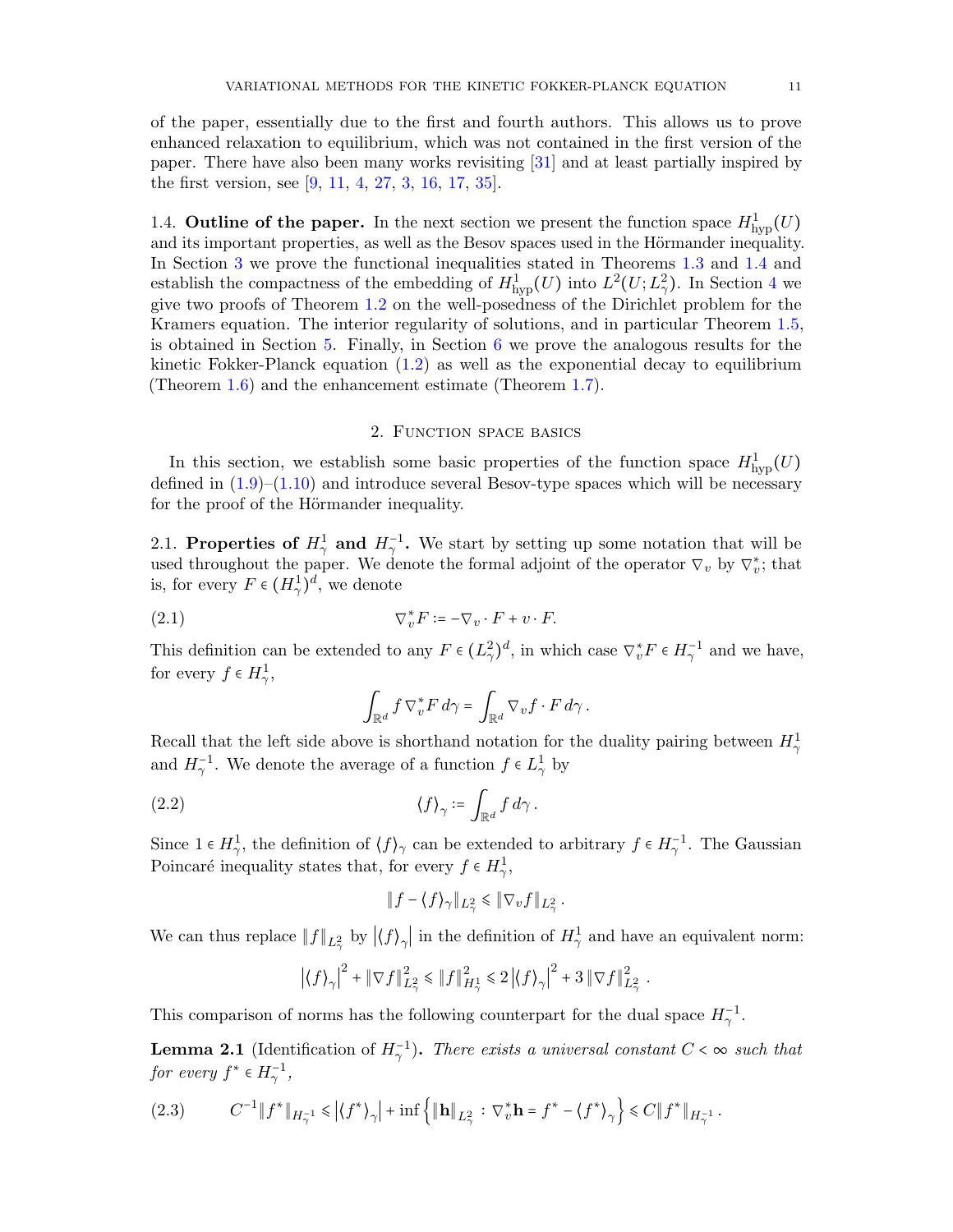Proof. The bilinear form

$$
(f,g)\mapsto \langle f\rangle_{\gamma}\langle g\rangle_{\gamma}+\int_{\mathbb{R}^d}\nabla_v f\cdot\nabla_v g\,d\gamma
$$

is a scalar product for the Hilbert space  $H_{\gamma}^{1}$ . By the Riesz representation theorem, for every  $f^* \in H_{\gamma}^{-1}$ , there exists  $g \in H_{\gamma}^1$  such that

$$
\forall f \in H^1_\gamma \qquad \int_{\mathbb{R}^d} f f^* d\gamma = \langle f \rangle_\gamma \langle g \rangle_\gamma + \int_{\mathbb{R}^d} \nabla_v f \cdot \nabla_v g d\gamma.
$$

(Recall that the integral on the left side is convenient notation for the canonical pairing between  $H^1_\gamma$  and  $H^{-1}_\gamma$ .) We clearly have  $\langle g \rangle_\gamma = \langle f^* \rangle_\gamma$ , and thus

$$
|\langle g \rangle_\gamma|^2 + \int_{\mathbb{R}^d} |\nabla_v g|^2 \, d\gamma \leq \|g\|_{H^1_\gamma} \, \|f^*\|_{H^{-1}_\gamma}
$$

.

This implies that  $\|\nabla_v g\|_{L^2_\gamma} \leq C \|f^*\|_{H^{-1}_\gamma}$ , and since  $\nabla_v^* \nabla_v g = f^* - \langle f^* \rangle_\gamma$ , this proves the rightmost inequality in [\(2.3\)](#page-10-1). Conversely, for any  $\mathbf{h} \in L^2_{\gamma}$ , if

$$
f^* = \langle f^* \rangle_\gamma + \nabla_v^* \mathbf{h} \,,
$$

then for every  $f \in H^1_\gamma$ ,

$$
\left| \int_{\mathbb{R}^d} f f^* d\gamma \right| \leq \left| \langle f \rangle_{\gamma} \right| \left| \langle f^* \rangle_{\gamma} \right| + \|\nabla f\|_{L^2_{\gamma}} \|\mathbf{h}\|_{L^2_{\gamma}},
$$

and thus the leftmost inequality in  $(2.3)$  holds.

We often work with the dual pair of Banach spaces  $L^2(U; H^1_\gamma)$  and  $L^2(U; H^{-1}_\gamma)$ . With the identification given by Lemma [2.1,](#page-10-2) we have

$$
(2.4) \t\t ||f^*||_{L^2(U;H^{-1}_\gamma)} \simeq ||\langle f^* \rangle_\gamma||_{L^2(U)} + \inf \{||g||_{L^2(U;L^2_\gamma)} : \nabla_v^* g = f^* - \langle f^* \rangle_\gamma \},
$$

in the sense that the norms on each side are equivalent.

For convenience, for every  $f \in L^1(U; L^1_\gamma)$ , we use the shorthand notation

(2.5) 
$$
(f)_U := |U|^{-1} \int_{U \times \mathbb{R}^d} f(x, v) d\sigma(x) d\gamma(v).
$$

We will occasionally also use this notation in the case when  $f$  depends only on the space variable x, in which case we simply have  $(f)_U = |U|^{-1} \int_U f d\sigma(x)$ .

In the proof of the Hörmander inequality, it will be beneficial to understand which type of finite differences are controlled by  $\|f\|_{H^1_\gamma}.$  Recall that

<span id="page-11-0"></span>
$$
d\gamma(v)\coloneqq (2\pi)^{-\frac{d}{2}}\exp\left(-\frac{1}{2}|v|^2\right)dv\,.
$$

The fundamental issue is that  $\gamma(\cdot + h)$  is not comparable to  $\gamma$ , above and below, uniformly in v. For instance, while the translation of the measure  $\gamma$  by a fixed vector  $y \in \mathbb{R}^d$  is absolutely continuous with respect to  $\gamma$ , the associated Radon-Nikodym derivative is unbounded (unless  $y = 0$ ). This distinguishes Gaussians from  $e^{-(x)}$ , for example, and changes the finite difference characterization of the space

$$
\|\nabla_v u\|_{L^2(U;L^2_\gamma)} ,
$$

since its finite difference characterization is not in the seminorm

$$
\sup_{h>0} h^{-1} ||u(x,v+h) - u(x,v)||_{L^2(U;L^2_\gamma)}.
$$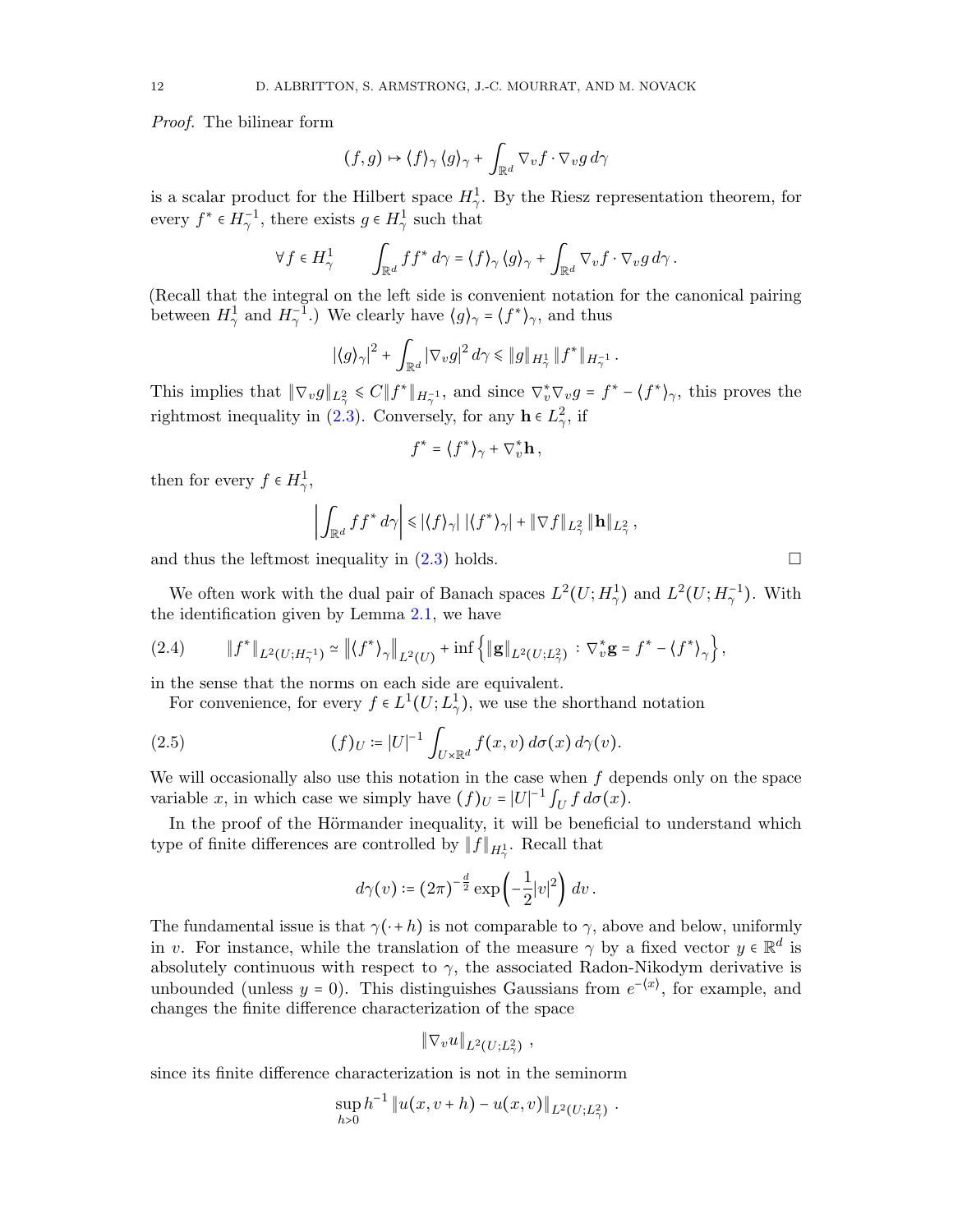Towards an appropriate characterization, we first note that a consequence of the logarithmic Sobolev inequality and the Gaussian Poincaré inequality is the estimate

(2.6) 
$$
\| |v| u \|_{L^2(U;L^2_\gamma)} \lesssim \| \nabla_v u \|_{L^2(U;L^2_\gamma)}
$$

for functions u satisfying  $\langle u \rangle_{\gamma} = 0$ ; the reader may consult [\(3.35\)](#page-26-0) and the ensuing discussion for details. The inequality  $(2.6)$ , together with the product rule, gives that

<span id="page-12-3"></span>
$$
\left\|\nabla_v(u\gamma^{1/2})\right\|_{L^2(U;L^2(\mathbb{R}^d))} \lesssim \|\nabla_v u\|_{L^2(U;L^2_\gamma(\mathbb{R}^d))},
$$

and since the left-hand side has a finite difference characterization, we have (2.7)

$$
\sup_{h \in \mathbb{R}^d \setminus \{0\}} |h|^{-1} \left\| u(x, v+h) \gamma^{1/2} (v+h) - u(x, v) \gamma^{1/2} (v) \right\|_{L^2(U; L^2(\mathbb{R}^d))} \lesssim \|\nabla_v u\|_{L^2(U; L^2_{\gamma})}.
$$

We refer to Lunardi [\[36\]](#page-51-22) for further discussion.

2.2. Density of Smooth Functions in  $H_{\text{hyp}}^1$ . We show that the set of smooth functions is dense in  $H_{\text{hyp}}^1$ .

<span id="page-12-2"></span>**Proposition 2.2.** The set  $C_c^{\infty}(\overline{U} \times \mathbb{R}^d)$  of smooth functions with compact support in  $\overline{U} \times \mathbb{R}^d$  is dense in  $H^1_{\text{hyp}}(U)$ .

*Proof.* We focus on the case when  $U \subseteq \mathbb{R}^d$  is a bounded  $C^1$  domain. When  $U = \mathbb{T}^d$ , the proof can be done more simply by cutting off in  $v$  and mollifying.

We decompose the proof into three steps.

Step 1. In this step, we show that it suffices to consider the case when  $U$  satisfies a convenient quantitative form of the star-shape property. For every  $z \in \partial U$ , there exist a radius  $r > 0$  and a  $C^1$  function  $\Psi \in C^1(\mathbb{R}^{d-1}; \mathbb{R})$  such that, up to a relabelling of the axes, we have

$$
U \cap B(z,r) = \{x = (x_1,\ldots,x_d) \in B(z,r) : x_d > \Psi(x_1,\ldots,x_{d-1})\}.
$$

Since  $\Psi$  is a  $C^1$  function, there exists  $\delta > 0$  such that for every  $x \in U \cap B(z, r)$ , we have the cone containment property

(2.8) 
$$
\left\{x+y \ : \ \frac{y_d}{|y|} \ge 1-\delta\right\} \cap B(z,r) \subseteq U.
$$

Setting

<span id="page-12-0"></span>
$$
z'=z+\left(0,\ldots,0,\frac{r}{2}\right)\in\mathbb{R}^d,
$$

and reducing  $\delta > 0$  if necessary, we claim that for every  $x \in U \cap B(z, \delta^2)$  and  $\varepsilon \in (0, 1]$ , we have

(2.9) 
$$
B\left(x-\varepsilon(x-z'),\delta^2\varepsilon\right)\subseteq U.
$$

Assuming the contrary, let  $y \in \mathbb{R}^d$  be such that

<span id="page-12-1"></span>
$$
x + y \in B\left(x - \varepsilon(x - z'), \delta^2 \varepsilon\right) \setminus U.
$$

Then

$$
\left| y + \varepsilon (x - z') \right| \leq \delta^2 \varepsilon,
$$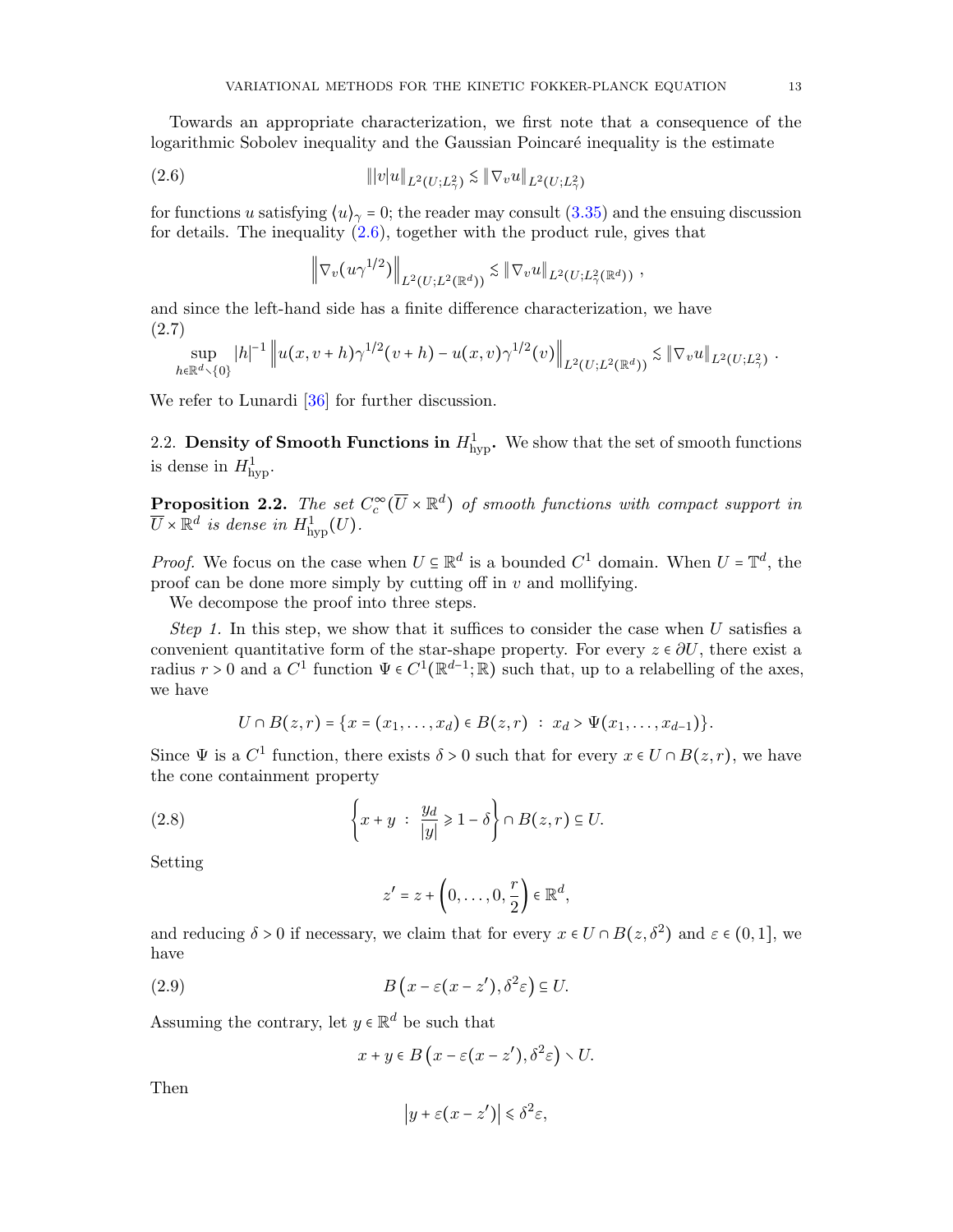and therefore

$$
\left| y - \varepsilon \left( 0, \dots, 0, \frac{r}{2} \right) \right| \leq \left| y + \varepsilon (x - z) - \varepsilon \left( 0, \dots, 0, \frac{r}{2} \right) \right| + \varepsilon |x - z|
$$
  

$$
\leq |y + \varepsilon (x - z')| + \varepsilon |x - z|
$$
  

$$
\leq 2\delta^2 \varepsilon.
$$

Taking  $\delta > 0$  sufficiently small, we arrive at a contradiction with the cone property  $(2.8)$ . Now that  $(2.9)$  is proved for every x in a relative neighborhood of z, and up to a further reduction of the value of  $\delta > 0$  if necessary, it is not difficult to show that one can find an open set U' containing z and z' and such that  $(2.9)$  holds for every  $x \in U \cap U'$ .

Summarizing, and using the fact that  $U$  is a bounded set, we have shown that there exist families of bounded open sets  $U_1, \ldots, U_M \subseteq \mathbb{R}^d$ , of points  $x_1, \ldots, x_M \in \mathbb{R}^d$  and a parameter  $r > 0$  such that M

$$
U = \bigcup_{k=1} U_i
$$
  
and for every  $k \in \{1, ..., M\}$ ,  $x \in U_k$  and  $\varepsilon \in (0, 1]$ ,

<span id="page-13-0"></span> $B(x - \varepsilon(x - x_k), r\varepsilon) \subseteq U_k$ .

By using a partition of unity, we can reduce our study to the case when this property is satisfied for the domain U itself (in place of each of the  $U_k$ 's). By translation, we may assume that the reference point  $x_k$  is at the origin, and by scaling, we may also assume that this property holds with  $r = 1$ . That is, from now on, we assume that for every  $x \in U$ and  $\varepsilon \in (0,1]$ , we have

$$
(2.10) \t\t B\left((1-\varepsilon)x,\varepsilon\right)\subseteq U.
$$

Step 2. Let  $f \in H^1_{\text{hyp}}(U)$ . We aim to show that f belongs to the closure of the set  $C_c^{\infty}(\overline{U} \times \mathbb{R}^d)$  in  $H^1_{\text{hyp}}(U)$ . Without loss of generality, we may assume that f is compactly supported in  $\overline{U} \times \mathbb{R}^d$ . Indeed, if  $\chi \in C_c^{\infty}(\mathbb{R}^d; \mathbb{R})$  is a smooth function with compact support and such that  $\chi \equiv 1$  in a neighborhood of the origin, then the function  $(x, v) \mapsto f(x, v)\chi(v/M)$  belongs to  $H^1_{\text{hyp}}(U)$  and converges to f in  $H^1_{\text{hyp}}(U)$  as M tends to infinity.

Let  $\zeta \in C_c^{\infty}(\mathbb{R}^d;\mathbb{R})$  be a smooth function with compact support in  $B(0,1)$  and such that  $\int_{\mathbb{R}^d} \zeta = 1$ . For each  $\varepsilon > 0$  and  $x \in \mathbb{R}^d$ , we write

(2.11) 
$$
\zeta_{\varepsilon}(x) \coloneqq \varepsilon^{-d} \zeta(\varepsilon^{-1} x),
$$

and we define, for each  $\varepsilon \in (0, \frac{1}{2})$  $\frac{1}{2}$ ,  $x \in U$  and  $v \in \mathbb{R}^d$ ,

<span id="page-13-1"></span>
$$
f_{\varepsilon}(x,v) \coloneqq \int_{\mathbb{R}^d} f((1-\varepsilon)x + y, v)\zeta_{\varepsilon}(y) dy.
$$

Note that this definition makes sense by the assumption of  $(2.10)$ . The goal of this step is to show that f belongs to the closure in  $H^1_{\text{hyp}}(U)$  of the convex hull of the set  $\{f_{\varepsilon} : \varepsilon \in \left(0, \frac{1}{2}\right) \}$  $\left\{\frac{1}{2}\right\}$ . By Mazur's lemma (see [\[22,](#page-51-23) page 6]), it suffices to show that  $f_{\varepsilon}$ converges weakly to f in  $H^1_{\text{hyp}}(U)$ . Since it is elementary to show that  $f_{\varepsilon}$  converges to f in the sense of distributions, this boils down to checking that  $f_{\varepsilon}$  is bounded in  $H_{\text{hyp}}^1(U)$ . By Jensen's inequality,

$$
\|\nabla_v f_{\varepsilon}\|^2_{L^2(U;L^2_\gamma)} \leq \int_{U\times\mathbb{R}^d} \int_{\mathbb{R}^d} |\nabla_v f|^2 \left( (1-\varepsilon)x + y, v \right) \zeta_{\varepsilon}(y) \, dy \, dx \, d\gamma(v)
$$
  

$$
\leq (1-\varepsilon)^{-1} \|\nabla_v f\|^2_{L^2(U;L^2_\gamma)}.
$$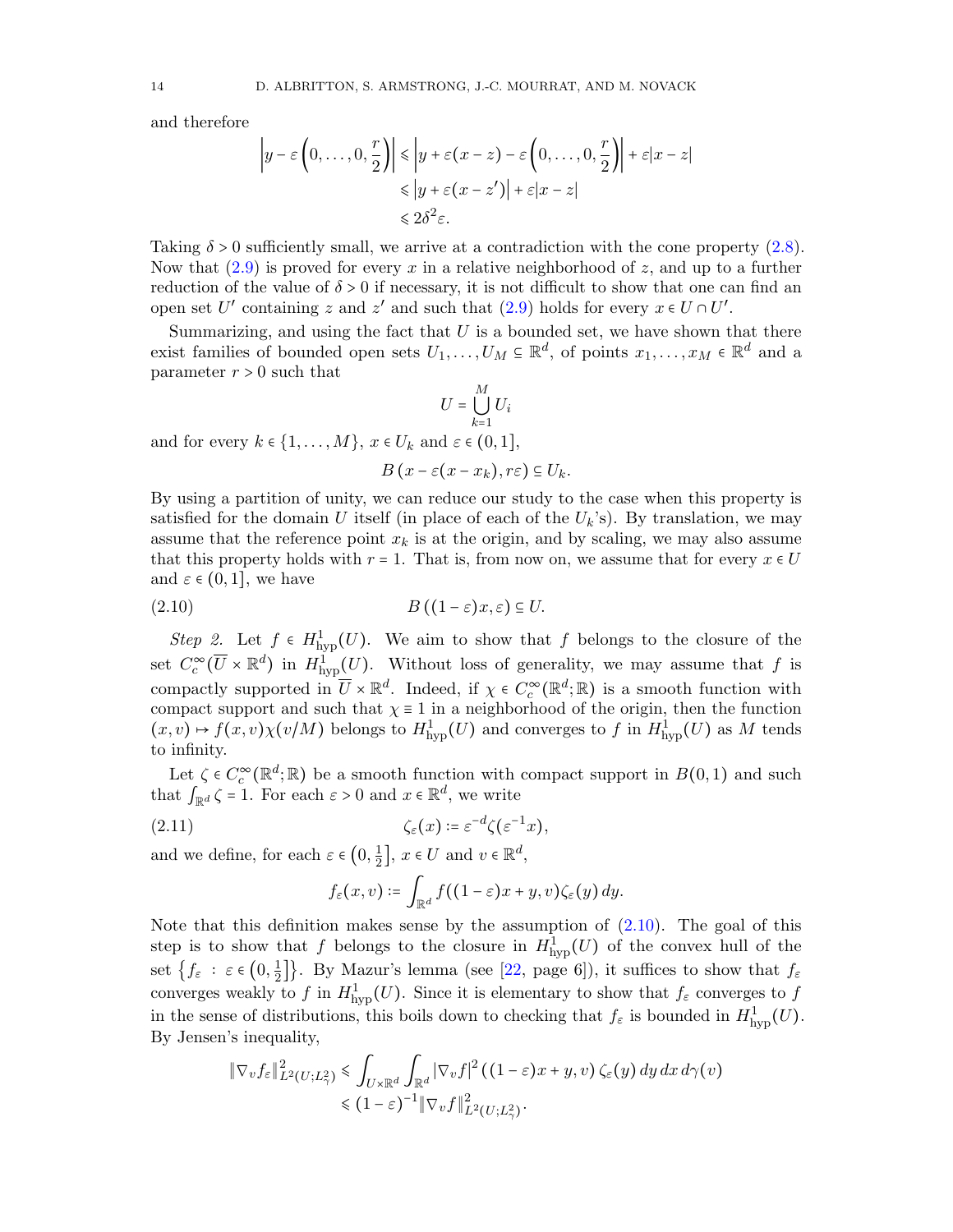In order to evaluate  $\|v \cdot \nabla_x f_{\varepsilon}\|_{L^2(U;H_{\gamma}^{-1})}$ , we compute, for every  $\varphi \in L^2(U;H_{\gamma}^1)$ ,

$$
\int_{U \times \mathbb{R}^d} v \cdot \nabla_x f_{\varepsilon} \varphi \, dx \, d\gamma
$$
\n
$$
= (1 - \varepsilon) \int_{U \times \mathbb{R}^d} \int_{\mathbb{R}^d} v \cdot \nabla_x f \left( (1 - \varepsilon) x + y, v \right) \zeta_{\varepsilon}(y) \varphi(x, v) \, dy \, dx \, d\gamma(v)
$$
\n
$$
= \int_{U \times \mathbb{R}^d} \int_{\mathbb{R}^d} v \cdot \nabla_x f \left( x + y, v \right) \zeta_{\varepsilon}(y) \varphi \left( \frac{x}{1 - \varepsilon}, v \right) \, dy \, dx \, d\gamma(v)
$$
\n
$$
= \int_{U \times \mathbb{R}^d} \int_{\mathbb{R}^d} v \cdot \nabla_x f \left( y, v \right) \zeta_{\varepsilon}(y - x) \varphi \left( \frac{x}{1 - \varepsilon}, v \right) \, dy \, dx \, d\gamma(v).
$$

Since, by Jensen's inequality,

$$
\int_{U\times\mathbb{R}^d}\left|\int_U\zeta_{\varepsilon}(y-x)\varphi\left(\frac{x}{1-\varepsilon},v\right)dx\right|^2\,dy\,d\gamma(v)\leq (1-\varepsilon)^{-1}\|\varphi\|^2_{L^2(U;L^2_\gamma)}
$$

as well as

$$
\int_{U\times\mathbb{R}^d}\left|\int_U\zeta_{\varepsilon}(y-x)\nabla_v\varphi\left(\frac{x}{1-\varepsilon},v\right)dx\right|^2\,dy\,d\gamma(v)\leq (1-\varepsilon)^{-1}\|\nabla_v\varphi\|_{L^2(U;L^2_\gamma)}^2,
$$

we deduce that

$$
\int_{U\times\mathbb{R}^d} v\cdot\nabla_x f_{\varepsilon} \,\varphi\,dx\,d\gamma \leq (1-\varepsilon)^{-\frac{1}{2}} \|v\cdot\nabla_x f\|_{L^2(U;H^{-1}_\gamma)} \, \|\varphi\|_{L^2(U;H^1_\gamma)},
$$

and therefore

$$
||v \cdot \nabla_x f_{\varepsilon}||_{L^2(U;H_{\gamma}^{-1})} \leq (1-\varepsilon)^{-\frac{1}{2}}||v \cdot \nabla_x f||_{L^2(U;H_{\gamma}^{-1})}.
$$

This completes the proof that the set  $\{f_{\varepsilon} : \varepsilon \in (0, \frac{1}{2})\}$  $\left\{\frac{1}{2}\right\}$  is bounded in  $H^1_{\text{hyp}}(U)$ , and thus that f belongs to the closed convex hull of this set.

*Step 3.* It remains to be shown that for each fixed  $\varepsilon \in (0, \frac{1}{2})$  $\frac{1}{2}$ , the function  $f_{\varepsilon}$  belongs to the closure in  $H^1_{\text{hyp}}(U)$  of the set  $C_c^{\infty}(\overline{U} \times \mathbb{R}^d)$ . For every  $\eta \in (0,1]$ , we define

$$
f_{\varepsilon,\eta}(x,v) \coloneqq \int_{\mathbb{R}^d} f_{\varepsilon}(x,w)\zeta_{\eta}(v-w) \, dw
$$
  
= 
$$
\int_{\mathbb{R}^d} \int_{\mathbb{R}^d} f(y,w)\zeta_{\varepsilon}(y-(1-\varepsilon)x)\zeta_{\eta}(v-w) \, dy \, dw.
$$

From the last expression, we see that  $f_{\varepsilon,\eta}$  belongs to  $C_c^{\infty}(\overline{U} \times \mathbb{R}^d)$  (recall that f itself has compact support in  $\overline{U} \times \mathbb{R}^d$ ). Moreover, since  $\nabla_v f_\varepsilon \in L^2(U; L^2_\gamma)$  and

$$
\nabla_v f_{\varepsilon,\eta}(x,v) = \int_{\mathbb{R}^d} \nabla_v f_{\varepsilon}(x,v-w) \zeta_{\eta}(w) \, dw,
$$

it is classical to verify that  $\nabla_v f_{\varepsilon, \eta}$  converges to  $\nabla_v f_{\varepsilon}$  in  $L^2(U; L^2_{\gamma})$  as  $\eta$  tends to 0.<br>By the definition of  $f_{\varepsilon}$  and the fact that  $f_{\varepsilon}$  is compactly supported, we have that  $v \cdot \nabla_x f_{\varepsilon} \in L^2(U; L^2)$ . The same reasoning as above thus gives that  $v \cdot \nabla_x f_{\varepsilon, \eta}$  converges to  $v \cdot \nabla_x f_\varepsilon$  in  $L^2(U; L^2_\gamma)$ , and thus a fortiori in  $L^2(U; H^{-1}_\gamma)$ , as  $\eta$  tends to 0. This shows that

$$
\lim_{\eta \to 0} \|f_{\varepsilon, \eta} - f_{\varepsilon}\|_{H^1_{\text{hyp}}(U)} = 0
$$

and thus completes the proof of the proposition.  $\Box$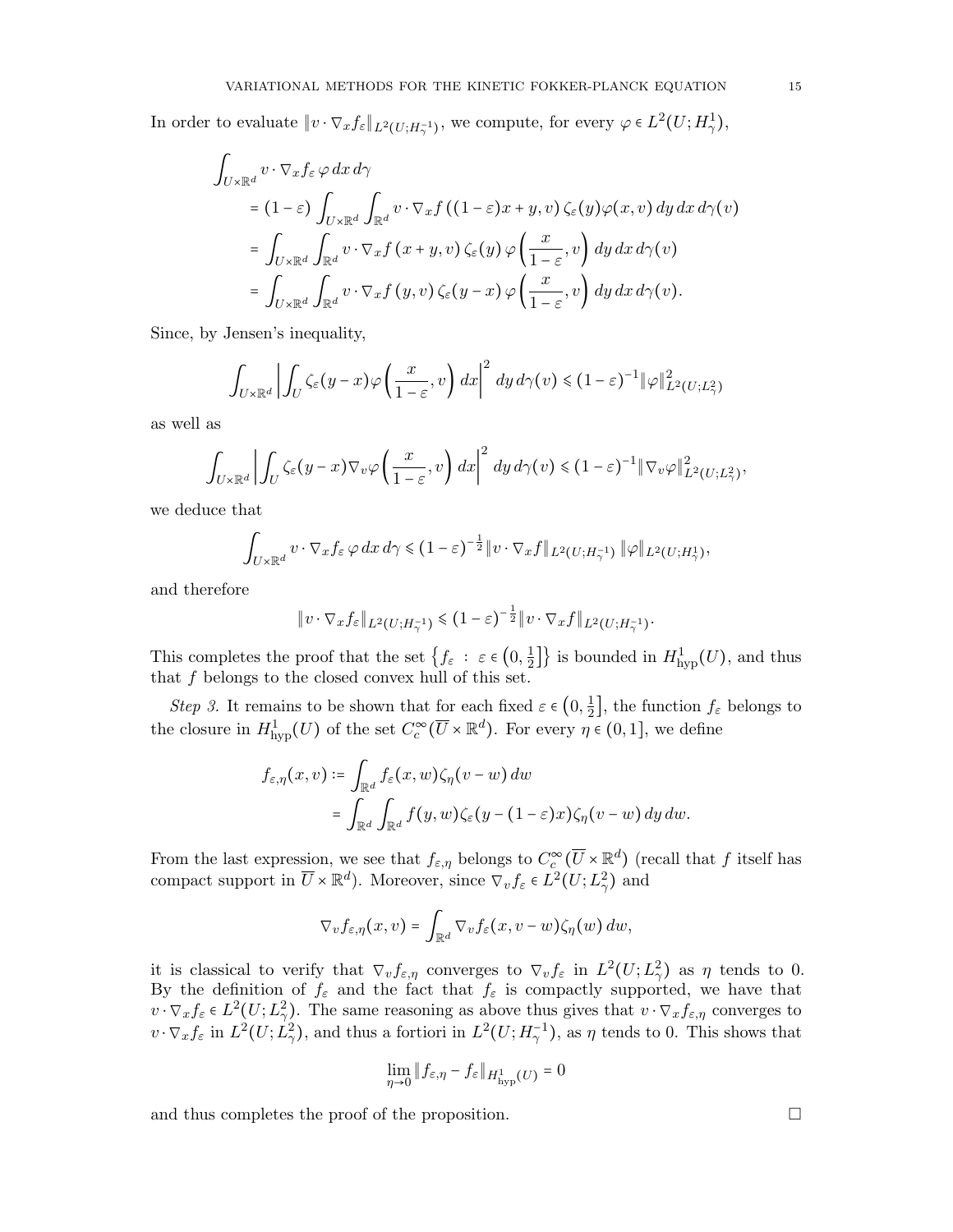<span id="page-15-2"></span>2.3. Besov Spaces. We shall use the following Besov-type spaces in the proof of the Hörmander inequality. The first of these spaces measures fractional regularity along the vector field  $v \cdot \nabla_x$ , while the second measures fractional regularity along  $\nabla_x$ . As the Hörmander inequality is an interior estimate, we only consider these spaces in the cases that  $U = \mathbb{R}^d$  or  $U = \mathbb{T}^d$ . To lighten the notation, we may frequently write  $\|\cdot\|_{Q^{1/2}_{v \cdot \nabla x}}$  rather than  $\|\cdot\|_{Q_{v\cdot\nabla_x}^{1/2}(U)}$ , as the choice of  $U=\mathbb{R}^d,\mathbb{T}^d$  plays no role in the argument. The  $\widetilde{Q}$  stands for "quotient."

**Definition 2.3.** For measurable  $f: U \times \mathbb{R}^d \to \mathbb{R}$ , we define

(2.12) 
$$
\|f\|_{Q_{v,\nabla_x}(U)}^2 := \sup_{0<\eta<\infty} \frac{1}{\eta^2} \iint_{U\times\mathbb{R}^d} \left(f(x+\eta^2 v,v)-f(x,v)\right)^2 d\gamma(v) dx.
$$

**Definition 2.4.** For measurable  $f: U \times \mathbb{R}^d \to \mathbb{R}$ , we define

<span id="page-15-1"></span>(2.13) 
$$
\|f\|_{Q_{\nabla_x}^{1/3}(U)}^2 := \sup_{\substack{0 < \eta < \infty \\ x' \in \mathbb{S}^{d-1}}} \frac{1}{\eta^2} \iint_{U \times \mathbb{R}^d} \left( f(x + \eta^3 x', v) - f(x, v) \right)^2 d\gamma(v) dx.
$$

# 3. FUNCTIONAL INEQUALITIES FOR  $H_{\mathrm{hyp}}^1$

<span id="page-15-0"></span>In this section we present the proofs of Theorems [1.3](#page-6-0) and [1.4.](#page-6-1)

3.1. The Poincaré inequality for  $H_{\text{hyp}}^1$ . We begin with the proof of Theorem [1.3,](#page-6-0) the Poincaré-type inequality for the space  $H^1_{\text{hyp}}(U)$ . The proof requires the following fact regarding the equivalence (up to additive constants) of the norms  $||h||_{L^2(U)}$  and  $\|\nabla h\|_{H^{-1}(U)}$ .

<span id="page-15-5"></span>**Lemma 3.1.** Let U be a Lipschitz domain or  $U = \mathbb{T}^d$ . Then there exists  $C(U, d) < \infty$ such that for every  $h \in L^2(U)$ ,

$$
||h - (h)U||_{L^2(U)} \leq C ||\nabla h||_{H^{-1}(U)}.
$$

*Proof.* We begin by considering the case  $U$  is a Lipschitz domain. Without loss of generality, we assume that  $(h)_U = 0$ . We consider the problem

(3.1) 
$$
\begin{cases} \nabla \cdot \mathbf{f} = h & \text{in } U, \\ \mathbf{f} = 0 & \text{on } \partial U. \end{cases}
$$

Bogovskii's operator [\[12\]](#page-50-18) (see also Galdi's book [\[23,](#page-51-24) Section III.3]) guarantees the existence of a solution **f** with components in  $H_0^1(U)$  satisfying the estimate

(3.2) 
$$
\|\mathbf{f}\|_{H^1(U)} \leq C \|h\|_{L^2(U)}.
$$

Then we have

<span id="page-15-3"></span>
$$
||h||_{L^{2}(U)}^{2} = \int_{U} h \nabla \cdot \mathbf{f} = -\int_{U} \nabla h \cdot \mathbf{f} \le ||\nabla h||_{H^{-1}(U)} ||\mathbf{f}||_{H^{1}(U)}
$$

.

The conclusion then follows by [\(3.2\)](#page-15-3). In the case  $U = \mathbb{T}^d$ , the estimate follows from classical Littlewood-Paley estimates, and we omit the details.

*Proof of Theorem [1.3.](#page-6-0)* Let  $f \in H^1_{\text{hyp}}(U)$ . In view of Proposition [2.2,](#page-12-2) we can without loss of generality assume that  $f$  is a smooth function. We decompose the proof into five steps.

<span id="page-15-4"></span>Step 1. We show that

(3.3) 
$$
\|f - \langle f \rangle_{\gamma}\|_{L^2(U;L^2_{\gamma})} \leq \|\nabla_v f\|_{L^2(U;L^2_{\gamma})}.
$$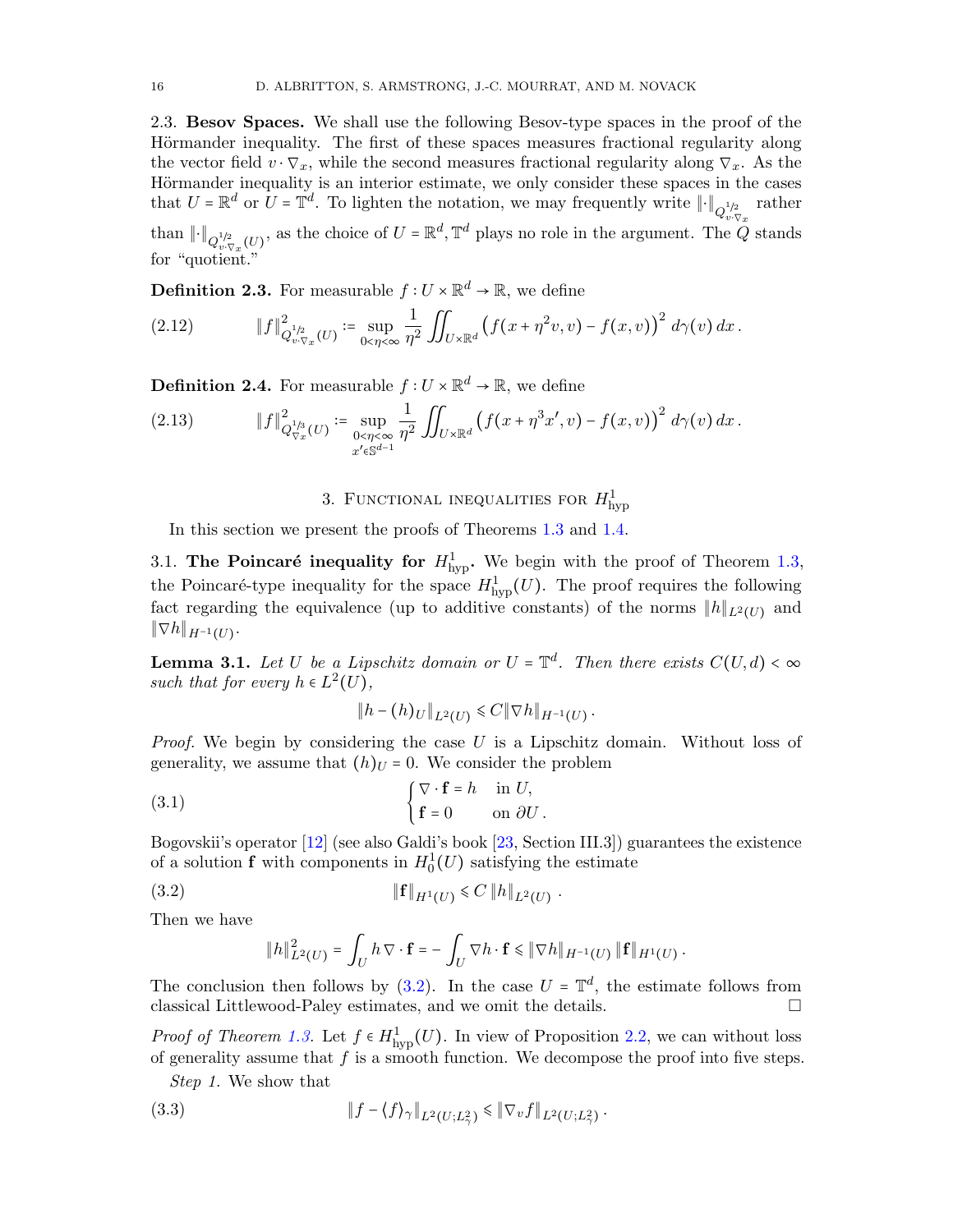By the Gaussian Poincaré inequality, we have for every  $x \in U$  that

$$
\|f(x,\cdot)-\langle f\rangle_\gamma(x)\|_{L^2_\gamma}\leq \|\nabla_v f(x,\cdot)\|_{L^2_\gamma}.
$$

This yields  $(3.3)$  after integration over  $x \in U$ .

<span id="page-16-0"></span>Step 2. We show that

(3.4) 
$$
\|\nabla \langle f \rangle_{\gamma}\|_{H^{-1}(U)} \leq C \left( \|\nabla_v f\|_{L^2(U;L^2_{\gamma})} + \|v \cdot \nabla_x f\|_{L^2(U;H^{-1}_{\gamma})} \right).
$$

We select  $\xi_1, \ldots, \xi_d \in C_c^{\infty}(\mathbb{R}^d)$  satisfying

(3.5) 
$$
\int_{\mathbb{R}^d} v \xi_i(v) d\gamma(v) = e_i,
$$

and for each test function  $\phi \in H_0^1(U)$  and  $i \in \{1, ..., d\}$ , we compute

$$
\int_{U} \partial_{x_i} \phi(x) \langle f \rangle_{\gamma}(x) dx = \int_{U \times \mathbb{R}^d} v \cdot \nabla_x \phi(x) \langle f \rangle_{\gamma}(x) \xi_i(v) dx d\gamma(v)
$$
\n
$$
= \int_{U \times \mathbb{R}^d} v \cdot \nabla_x \phi(x) f(x, v) \xi_i(v) dx d\gamma(v)
$$
\n
$$
+ \int_{U \times \mathbb{R}^d} v \cdot \nabla_x \phi(x) (f(x, v) - \langle f \rangle_{\gamma}(x)) \xi_i(v) dx d\gamma(v).
$$

To control the first term on the right side, we perform an integration by parts to obtain

$$
\left| \int_{U \times \mathbb{R}^d} v \cdot \nabla_x \phi(x) f(x, v) \xi_i(v) dx d\gamma(v) \right| = \left| \int_{U \times \mathbb{R}^d} \phi(x) \xi_i(v) v \cdot \nabla_x f(x, v) dx d\gamma(v) \right|
$$
  
\n
$$
\leq C \|\phi \xi_i\|_{L^2(U; H^1_\gamma)} \|v \cdot \nabla_x f\|_{L^2(U; H^{-1}_\gamma)}
$$
  
\n
$$
\leq C \|\phi\|_{L^2(U)} \|\xi_i\|_{H^1_\gamma} \|v \cdot \nabla_x f\|_{L^2(U; H^{-1}_\gamma)}
$$
  
\n
$$
\leq C \|\phi\|_{L^2(U)} \|v \cdot \nabla_x f\|_{L^2(U; H^{-1}_\gamma)}.
$$

To control the second term, we use  $(3.3)$  and the fact that  $\xi_i$  has compact support:

$$
\left| \int_{U \times \mathbb{R}^d} v \cdot \nabla_x \phi(x) \left( f(x, v) - \langle f \rangle_{\gamma}(x) \right) \xi_i(v) dx d\gamma(v) \right|
$$
  
\$\leq C \int\_{U \times \mathbb{R}^d} |v| |\xi\_i(v)| |\nabla\_x \phi(x)| |f(x, v) - \langle f \rangle\_{\gamma}(x)| dx d\gamma(v)\$  
\$\leq C \|\phi\|\_{H^1(U)} \|\nabla\_v f\|\_{L^2(U;L^2\_{\gamma})}.

Combining the above displays and taking the supremum over  $\phi \in H_0^1(U)$  with  $\|\phi\|_{H^1(U)} \leq 1$ yields  $(3.4)$ .

Step 3. We deduce from Lemma  $3.1, (3.3)$  $3.1, (3.3)$  $3.1, (3.3)$  and  $(3.4)$  that

$$
\|f - (f)_U\|_{L^2(U;L^2_\gamma)} \le \|f - \langle f \rangle_\gamma\|_{L^2(U;L^2_\gamma)} + \|\langle f \rangle_\gamma - (f)_U\|_{L^2(U)} \le \|f - \langle f \rangle_\gamma\|_{L^2(U;L^2_\gamma)} + C \|\nabla \langle f \rangle_\gamma\|_{H^{-1}(U)} \le C \left( \|\nabla_v f\|_{L^2(U;L^2_\gamma)} + \|v \cdot \nabla_x f\|_{L^2(U;H^{-1}_\gamma)} \right).
$$

This completes the proof of [\(1.17\)](#page-6-3).

Step 4. The remaining steps are specific to the case with boundary. To complete the proof of [\(1.18\)](#page-6-4), we must show that, under the additional assumption that  $U \neq \mathbb{T}^d$  and  $f \in H^1_{\text{hyp},0}(U)$ , we have

<span id="page-16-1"></span>(3.6) 
$$
|(f)_{U}| \leq C \left( \|\nabla_{v} f\|_{L^{2}(U;L^{2}_{\gamma})} + \|v \cdot \nabla_{x} f\|_{L^{2}(U;H^{-1}_{\gamma})} \right).
$$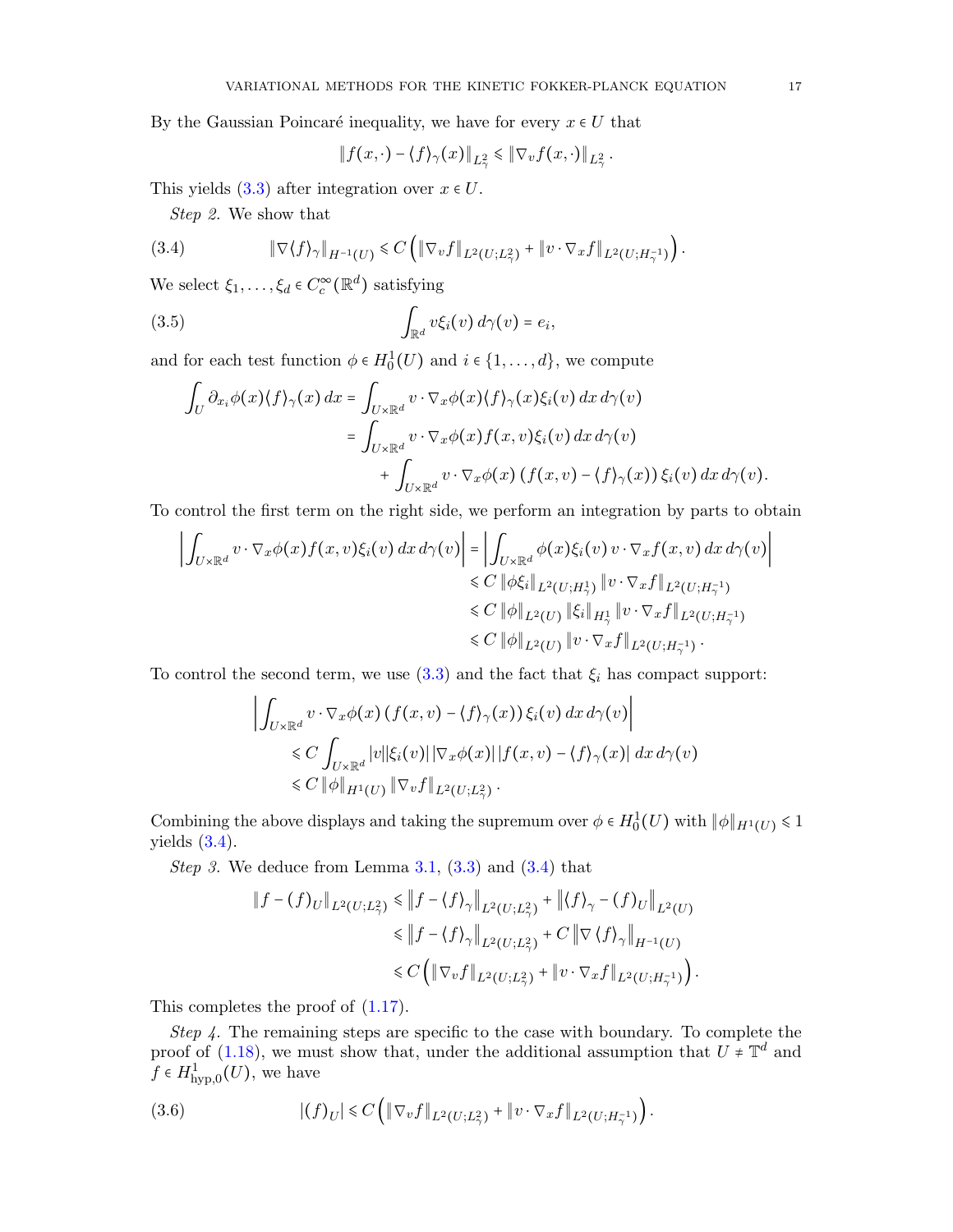Let  $f_1$  be a test function belonging to  $C_c^{\infty}(\overline{U}\times \mathbb{R}^d)$ , to be constructed below, which satisfies the following:

<span id="page-17-2"></span>(3.7) 
$$
f_1 = 0 \quad \text{on } (\partial U \times \mathbb{R}^d) \setminus \partial_{\text{hyp}}(U),
$$

(3.8) 
$$
\int_{U} \int_{\mathbb{R}^{d}} v \cdot \nabla_{x} f_{1} d\gamma dx = 1
$$

and, for some constant  $C(U, d) < \infty$ ,

$$
(3.9) \t\t\t\t\t||v \cdot \nabla_x f_1||_{L^2(U;L^2_\gamma)} \leq C.
$$

The test function  $f_1$  is constructed in Step 5 below. We first use it to obtain [\(3.6\)](#page-16-1). We proceed by using  $(3.8)$  to split the mean of f as

<span id="page-17-1"></span><span id="page-17-0"></span>
$$
(f)_U = \int_U \int_{\mathbb{R}^d} f \, v \cdot \nabla_x f_1 \, d\gamma \, dx - \int_U \int_{\mathbb{R}^d} \left( f - (f)_U \right) v \cdot \nabla_x f_1 \, d\gamma \, dx
$$

and estimate the two terms on the right side separately. For the first term, we have

$$
\left| \oint_{U} \int_{\mathbb{R}^{d}} f \, v \cdot \nabla_{x} f_{1} \, d\gamma \, dx \right|
$$
\n
$$
= \left| - \oint_{U} \int_{\mathbb{R}^{d}} f_{1} \, v \cdot \nabla_{x} f \, d\gamma \, dx + \frac{1}{|U|} \int_{\partial U} \int_{\mathbb{R}^{d}} (v \cdot \mathbf{n}_{U}) f f_{1} \, d\gamma \, dx \right|
$$
\n
$$
= \left| \oint_{U} \int_{\mathbb{R}^{d}} f_{1} v \cdot \nabla_{x} f \, d\gamma \, dx \right|,
$$

where we used that  $(v \cdot \mathbf{n}_U) f f_1$  vanishes on  $\partial U \times \mathbb{R}^d$  to remove the boundary integral. (Recall that by the definition of  $H^1_{\text{hyp},0}(U)$ , we can assume without loss of generality that the function  $f$  is smooth, so the justification of the integration by parts above is classical.) We thus obtain that

$$
\left| \int_{U} \int_{\mathbb{R}^{d}} f_{1}v \cdot \nabla_{x} f \, d\gamma \, dx \right| \leq \frac{1}{|U|} \| f_{1} \|_{L^{2}(U;H^{1}_{\gamma})} \| v \cdot \nabla_{x} f \|_{L^{2}(U;H^{-1}_{\gamma})}.
$$

This completes the estimate for the first term. For the second term, we use  $(3.9)$  to get

$$
\left| \oint_{U} \int_{\mathbb{R}^{d}} (f - (f)_{U}) v \cdot \nabla_{x} f_{1} d\gamma dx \right| \leq \| f - (f)_{U} \|_{L^{2}(U; L^{2}_{\gamma})} \| v \cdot \nabla_{x} f_{1} \|_{L^{2}(U; L^{2}_{\gamma})} \leq C \| f - (f)_{U} \|_{L^{2}(U; L^{2}_{\gamma})},
$$

which is estimated using the result of Step 3. Putting these together yields  $(3.6)$ .

Step 5. We construct the test function  $f_1 \in C_c^{\infty}(\overline{U} \times \mathbb{R}^d)$  satisfying [\(3.7\)](#page-17-2), [\(3.8\)](#page-17-0) and [\(3.9\)](#page-17-1). Fix  $x_0 \in \partial U$  where  $\mathbf{n}_U(x_0)$  is well defined. Since the unit normal  $\mathbf{n}_U$  is continuous at  $x_0$ , there exist  $v_0 \in \mathbb{R}^d$  and  $r > 0$  such that for every  $x, v \in \mathbb{R}^d$  satisfying  $(x, v) \in (B_r(x_0) \cap B(r)) \times B_r(x_0)$  or  $\mathbb{R}^d$  and  $\mathbb{R}^d$  or  $\mathbb{R}^d$  and  $\mathbb{R}^d$  or  $\mathbb{R}^d$  or  $\mathbb{R}^d$  and  $\mathbb{R}^d$  or  $\$  $\partial U$ )× $B_r(v_0)$ , we have  $v \cdot \mathbf{n}_U(x) > 0$ . In other words, every  $(x, v) \in (B_r(x_0) \cap \partial U) \times B_r(v_0)$ is such that  $(x, v) \in \partial_{\text{hyp}} U$ . Observe that, for every  $f_1 \in C_c^{\infty}(\mathbb{R}^d \times \mathbb{R}^d)$ , we have

$$
\int_U \int_{\mathbb{R}^d} v \cdot \nabla_x f_1 \, d\gamma \, dx = \frac{1}{|U|} \int_{\partial U} \int_{\mathbb{R}^d} (v \cdot \mathbf{n}_U) f_1 \, d\gamma \, dx.
$$

We select a function  $f_1 \in C_c^{\infty}(\mathbb{R}^d \times \mathbb{R}^d)$  with compact support in  $B_r(x_0) \times B_r(v_0)$  and such that  $f_1 \geq 0$  and  $f_1(x_0, v_0) = 1$ . In this case, the integral on the right side above is nonnegative, since  $f_1$  vanishes whenever  $v \cdot \mathbf{n}_U \leq 0$ . In fact, since  $f_1$  is positive on a set of positive measure on  $\partial U \times \mathbb{R}^d$  (in the sense of the product of the  $(d-1)$ -dimensional<br>Here is not the sense measure of the integral share is notitive. He to multiplying for Hausdorff and Lebesgue measures), the integral above is positive. Up to multiplying  $f_1$ by a positive scalar if necessary, we can thus ensure that  $(3.8)$  holds. It is clear that this construction also ensures that  $(3.7)$  and  $(3.9)$  hold.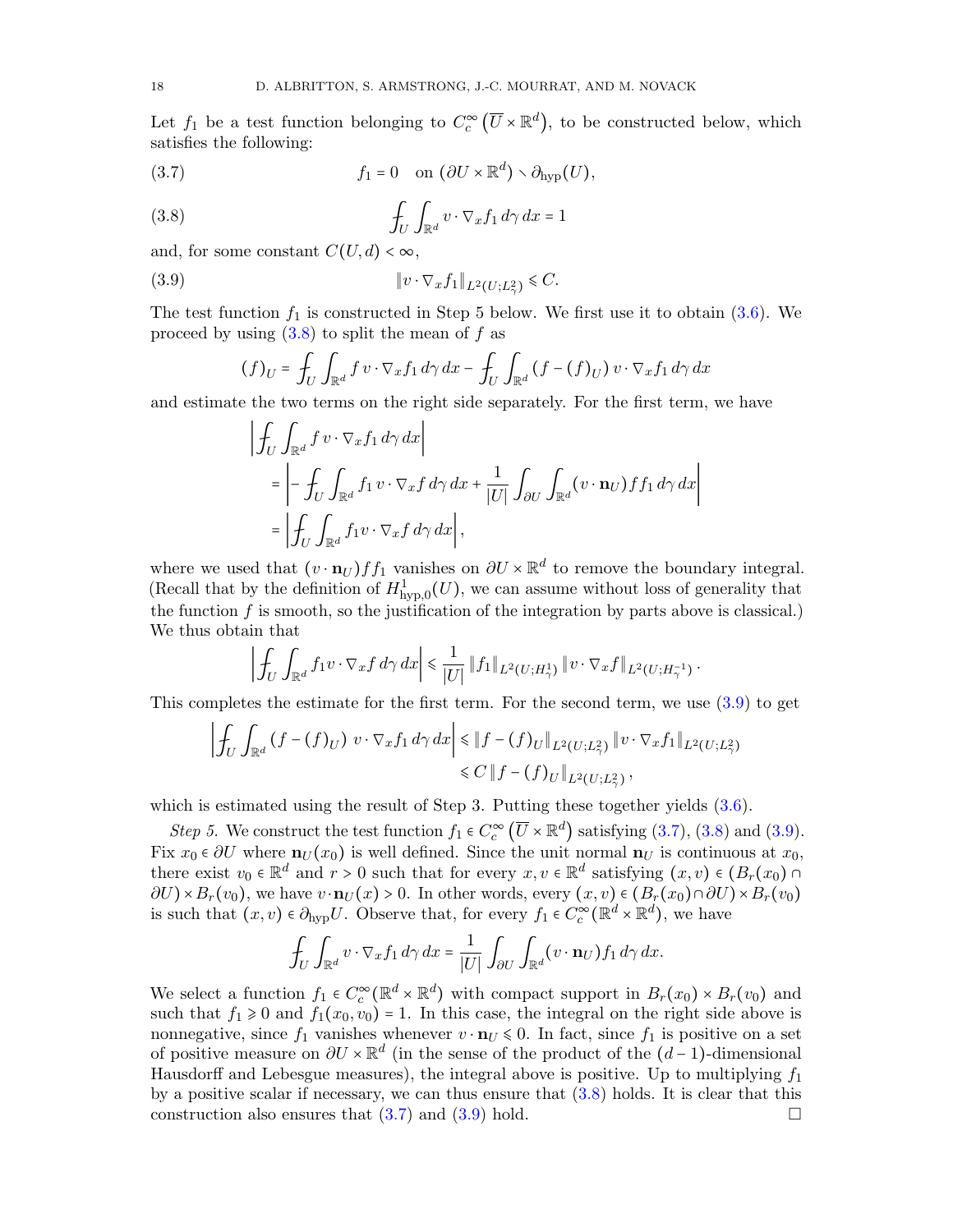<span id="page-18-7"></span>Remark 3.2. As the argument above reveals, for the inequality [\(1.18\)](#page-6-4) to hold, the assumption of  $f \in H^1_{\text{hyp},0}(U)$  can be weakened: it suffices that f vanishes on a relatively open piece of the boundary  $\partial U \times \mathbb{R}^d$ . The constant C in [\(1.18\)](#page-6-4) then depends additionally on the identity of this piece of the boundary where  $f$  is assumed to vanish.

3.1.1. Poincaré inequality with confining potential. It is also interesting to understand Theorem [1.3](#page-6-0) in the global setting with confining potential.<sup>[7](#page-18-1)</sup>

<span id="page-18-2"></span>Only in this subsection, we redefine  $H^1_{\text{hyp}}(\mathbb{R}^d)$  according to the norm

$$
(3.10) \t\t\t ||f||_{H^1_{\text{hyp}}(\mathbb{R}^d)} = ||f||_{L^2_{\sigma}(\mathbb{R}^d; H^1_{\gamma})} + ||v \cdot \nabla_x f + \mathbf{b} \cdot \nabla_v f||_{L^2_{\sigma}(\mathbb{R}^d; H^{-1}_{\gamma})},
$$

and when **b** satisfies Assumption [1.1](#page-4-1) with  $U = \mathbb{R}^d$ , and  $f \in L^1_\sigma(\mathbb{R}^d; L^1_\gamma)$ , we use the notation

$$
(f)_{\mathbb{R}^d} \coloneqq \int f dm.
$$

<span id="page-18-0"></span>**Proposition 3.3** (Poincaré with confining potential). Suppose that **b** satisfies Assump-tion [1.1](#page-4-1) with  $U = \mathbb{R}^d$ , the potential W satisfies  $W \in C^{1,1}(\mathbb{R}^d)$ , and that there exists a constant  $C_W < \infty$  such that the following weighted Poincaré inequality holds for all  $h \in H^1_\sigma(\mathbb{R}^d)$  with  $(h)_{\mathbb{R}^d} = 0$ :

(3.11) 
$$
\int_{U} |\nabla_x W|^2 |h|^2 d\sigma \leq C_W \int_{U} |\nabla_x h|^2 d\sigma.
$$

Then there exists a constant  $C(W, d) < \infty$  such that for all  $f \in H^1_{\text{hyp}}(\mathbb{R}^d)$ , defined according to  $(3.10)$ , with  $(f)_{\mathbb{R}^d} = 0$ ,

<span id="page-18-5"></span>
$$
\|f\|_{L^2_{\sigma}(\mathbb{R}^d; L^2_{\gamma})} \leq C \left( \|\nabla_v f\|_{L^2_{\sigma}(\mathbb{R}^d; L^2_{\gamma})} + \|v \cdot \nabla_x f + \mathbf{b} \cdot \nabla_v f\|_{L^2_{\sigma}(\mathbb{R}^d; H^{-1}_{\gamma})} \right).
$$

First, we require an analogue of Lemma [3.1.](#page-15-5)

<span id="page-18-6"></span>Lemma 3.4 (Auxiliary lemma). Under the assumptions of Proposition [3.3,](#page-18-0) there exists  $C(W, d) < \infty$  such that for every  $h \in L^2_{\sigma}$ ,

$$
||h - (h)_{\mathbb{R}^d}||_{L^2_{\sigma}} \leq C ||\nabla_x h||_{H^{-1}_{\sigma}}.
$$

*Proof.* Without loss of generality, we assume that  $(h)_{\mathbb{R}^d} = 0$ . Consider the operators

<span id="page-18-3"></span>
$$
\widetilde{A} = \nabla_x, \quad \widetilde{A}^* = -\operatorname{div}_x - \mathbf{b} \cdot.
$$

We consider the problem

(3.12) 
$$
\widetilde{A}^* \mathbf{g} = h \quad \text{in } \mathbb{R}^d,
$$

where we seek  $\mathbf{g} \in H^1_\sigma$ . The problem can be solved by defining  $\mathbf{g} = \widetilde{A}f$  and solving

$$
\widetilde{A}^* \widetilde{A} f = h \quad \text{in } \mathbb{R}^d
$$

with  $(f)_{\mathbb{R}^d} = 0$ . By the Lax-Milgram lemma, there exists a solution  $f \in H^1_{\sigma}$  with  $(f)_{\mathbb{R}^d} = 0$ and  $||f||_{H^1_{\sigma}} \leq C||h||_{H^{-1}_{\sigma}} \leq C||h||_{L^2}$ . To demonstrate that  $g \in H^1_{\sigma}$ , we commute a derivative  $\partial_i$  through [\(3.13\)](#page-18-3):

<span id="page-18-4"></span>(3.14) 
$$
\widetilde{A}^* \widetilde{A} \partial_i f = -\Delta_x \partial_i f - \mathbf{b} \cdot \nabla_x \partial_i f = \partial_i h + \partial_i \mathbf{b} \cdot \nabla_x f =: F,
$$

<span id="page-18-1"></span> ${}^{7}$ A proof is also contained in [\[17\]](#page-50-9) following the methods in the original version of this paper, which only discussed bounded domains.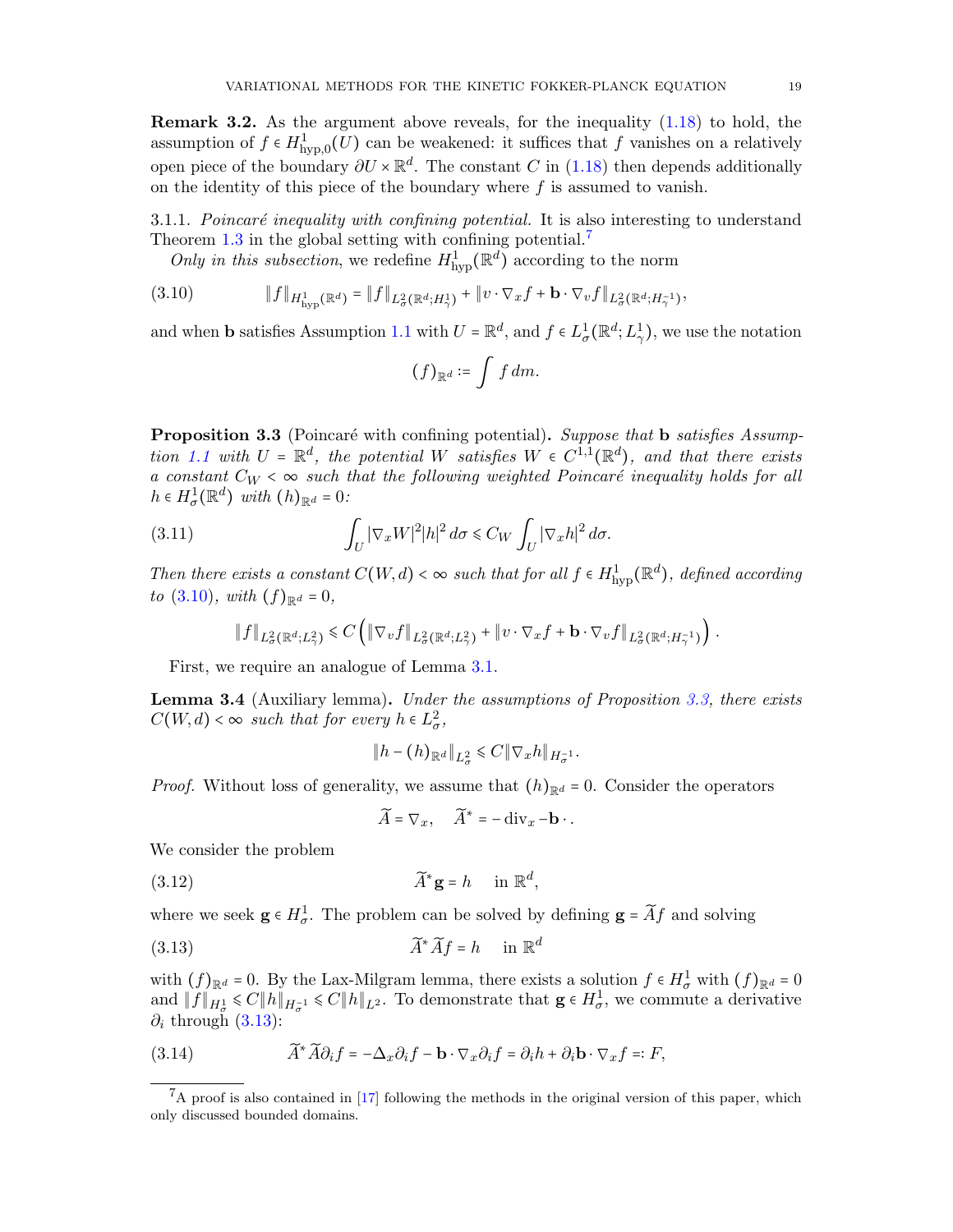where F is a forcing term in  $H_{\sigma}^{-1}$ . Clearly,  $\|\partial_i h\|_{H_{\sigma}^{-1}} \leq C \|h\|_{L_{\sigma}^2}$ .<sup>[8](#page-19-0)</sup> For the commutator term, we have

<span id="page-19-1"></span>
$$
\|\partial_i \mathbf{b} \cdot \nabla_x f\|_{L^2_{\sigma}} \le \|\partial_i \mathbf{b}\|_{L^\infty} \|\nabla_x f\|_{L^2_{\sigma}} \le C \|h\|_{H^{-1}_{\sigma}},
$$

where C depends on the  $C^{1,1}$  regularity of W. By the Lax-Milgram lemma (or energy estimates) applied to  $(3.14)$  for each i, we have that

(3.15) 
$$
\|\nabla_x \mathbf{g}\|_{L^2_{\sigma}} \leq C \|\nabla_x^2 f\|_{L^2_{\sigma}} \leq C \|F\|_{H^{-1}_{\sigma}} \leq C \|h\|_{L^2_{\sigma}}.
$$

While **g** may not have zero average, it was already controlled in  $L^2_{\sigma}$ . Finally, we have

$$
\|h\|_{L^2_{\sigma}}^2 = \int_{\mathbb{R}^d} h \nabla \cdot \mathbf{g} d\sigma = -\int_{\mathbb{R}^d} \nabla h \cdot \mathbf{g} d\sigma \le \|\nabla h\|_{H^{-1}_{\sigma}} \|\mathbf{g}\|_{H^1_{\sigma}}.
$$

The conclusion then follows by  $(3.15)$ .

*Proof of Proposition [3.3.](#page-18-0)* Let  $f \in H^1_{\text{hyp}}(\mathbb{R}^d)$ , see [\(3.10\)](#page-18-2). By applying an approximation procedure with smooth cut-off in x and v and mollifying, we can without loss of generality assume that  $f$  is a compactly supported, smooth function. Again, we decompose the proof into three steps. Step 1 is identical, so we skip to

<span id="page-19-4"></span>Step 2. We show that

$$
(3.16) \t\t\t \|\nabla \langle f \rangle_{\gamma}\|_{H_{\sigma}^{-1}(\mathbb{R}^d)} \leq C \left( \|\nabla_v f\|_{L_{\sigma}^2(\mathbb{R}^d; L_{\gamma}^2)} + \|(v \cdot \nabla_x + \mathbf{b} \cdot \nabla_v) f\|_{L_{\sigma}^2(\mathbb{R}^d; H_{\gamma}^{-1})} \right).
$$

We select  $\xi_1, \ldots, \xi_d \in C_c^{\infty}(\mathbb{R}^d)$  satisfying

<span id="page-19-2"></span>
$$
\int_{\mathbb{R}^d} v \xi_i(v) \, d\gamma(v) = e_i \,,
$$

and for each test function  $\phi \in H^1_\sigma(\mathbb{R}^d)$  and  $i \in \{1, \ldots, d\}$ , we compute (3.17)

$$
\int \phi \partial_{x_i} \langle f \rangle_{\gamma} dm = \int \phi \xi_i(v) v \cdot \nabla_x \langle f \rangle_{\gamma} dm = - \int \phi \xi_i v \cdot \nabla_x (f - \langle f \rangle_{\gamma}) dm + \int \phi \xi_i v \cdot \nabla_x f dm.
$$
  
We proved the second term on the right hand side as

We expand the second term on the right-hand side as

<span id="page-19-3"></span>(3.18) 
$$
\int \phi \xi_i v \cdot \nabla_x f dm = \int \phi \xi_i (v \cdot \nabla_x + \mathbf{b} \cdot \nabla_v) f dm - \int \phi \xi_i \mathbf{b} \cdot \nabla_v (f - \langle f \rangle_\gamma) dm,
$$

where we use that  $\mathbf{b} \cdot \nabla_v \langle f \rangle_{\gamma} = 0$ . Combining [\(3.17\)](#page-19-2) and [\(3.18\)](#page-19-3), we have

<span id="page-19-5"></span>
$$
\int \phi \partial_{x_i} \langle f \rangle_{\gamma} dm = \int \phi \xi_i (v \cdot \nabla_x + \mathbf{b} \cdot \nabla_v) f dm - \int \phi \xi_i (v \cdot \nabla_x + \mathbf{b} \cdot \nabla_v) (f - \langle f \rangle_{\gamma}) dm = I + II.
$$
  
For I, we have

For I, we have

$$
\left| \int \phi \xi_i (v \cdot \nabla_x + \mathbf{b} \cdot \nabla_v) f \, dm \right| \leq C \| \phi \xi_i \|_{L^2_{\sigma}(\mathbb{R}^d; H^1_{\gamma})} \| (v \cdot \nabla_x + \mathbf{b} \cdot \nabla_v) f \|_{L^2_{\sigma}(\mathbb{R}^d; H^{-1}_{\gamma})}.
$$

For II, we integrate by parts across the measure  $dm$ :

$$
-\int \phi \xi_i (v \cdot \nabla_x + \mathbf{b} \cdot \nabla_v) (f - \langle f \rangle_\gamma) dm = \int v \cdot \nabla_x \phi \xi_i (f - \langle f \rangle_\gamma) dm + \int \phi \mathbf{b} \cdot \nabla_v \xi_i (f - \langle f \rangle_\gamma) dm = \Pi_a + \Pi_b.
$$
  
For  $\Pi_a$ , we use

$$
\left|\int v\cdot\nabla_x\phi\xi_i(f-\langle f\rangle_\gamma)\ dm\right|\leq C\|v\xi_i\|_{L^\infty_\gamma}\|\phi\|_{L^2_\sigma}\|f-\langle f\rangle_\gamma\|_{L^2_\sigma(\mathbb{R}^d;L^2_\gamma)}.
$$

For  $II_b$ , we use

$$
\left|\int \phi \mathbf{b} \cdot \nabla_v \xi_i (f - \langle f \rangle_\gamma) dm \right| \leq \||\nabla W||\phi||_{L^2_{\sigma}} \|\nabla_v \xi_i\|_{L^\infty_\gamma} \|f - \langle f \rangle_\gamma\|_{L^2_{\sigma}(\mathbb{R}^d; L^2_\gamma)}.
$$

<span id="page-19-0"></span><sup>&</sup>lt;sup>8</sup>This follows from integration by parts against a test function  $g \in H^1_\sigma$  and the Poincaré inequality in [\(3.11\)](#page-18-5), which controls the term  $\int \partial_i Wgh d\sigma$  appearing when  $\partial_i$  hits the weight.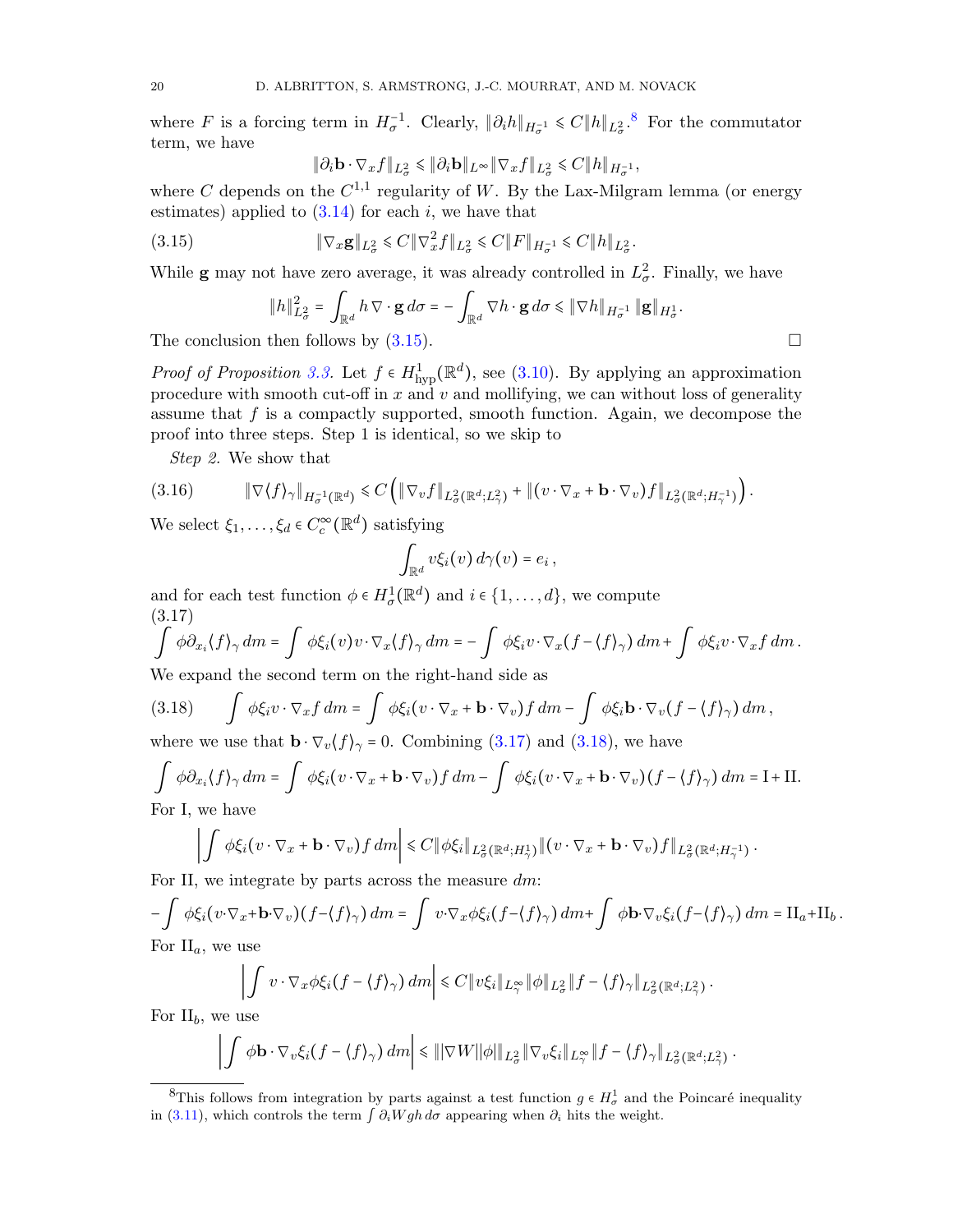We use the assumed Poincaré inequality  $(3.11)$  to control  $||\nabla W||\phi||_{L^2_{\sigma}}$  by  $||\phi||_{H^1_{\sigma}}$ . Then using  $(3.3)$  concludes the proof of  $(3.16)$ .

*Step 3.* We deduce from Lemma  $3.4$ ,  $(3.3)$  and  $(3.16)$  that

$$
\|f - (f)_U\|_{L^2_{\sigma}(\mathbb{R}^d; L^2_{\gamma})} \le \|f - \langle f \rangle_{\gamma}\|_{L^2_{\sigma}(\mathbb{R}^d; L^2_{\gamma})} + \|\langle f \rangle_{\gamma} - (f)_{\mathbb{R}^d}\|_{L^2_{\sigma}}
$$
  
\n
$$
\le \|f - \langle f \rangle_{\gamma}\|_{L^2_{\sigma}(\mathbb{R}^d; L^2_{\gamma})} + C \|\nabla \langle f \rangle_{\gamma}\|_{H^{-1}_{\sigma}}
$$
  
\n
$$
\le C \left( \|\nabla_v f\|_{L^2_{\sigma}(\mathbb{R}^d; L^2_{\gamma})} + \|(v \cdot \nabla_x + \mathbf{b} \cdot \nabla_v)f\|_{L^2_{\sigma}(\mathbb{R}^d; H^{-1}_{\gamma})} \right).
$$

This completes the proof.  $\Box$ 

<span id="page-20-0"></span>3.2. Interpolation and Hörmander inequalities for  $H_{\text{hyp}}^1$ . In this subsection, we use the Hörmander bracket condition to obtain a functional inequality which provides some interior spatial regularity for general  $H_{\text{hyp}}^1$  functions. Both the statement and proof of the inequality follow closely the ideas of Hörmander  $[31]$ . Other variants of Hörmander's inequality have been previously obtained, see in particular [\[13\]](#page-50-6) and [\[2\]](#page-50-12). We remind the reader that our initial estimates are phrased in terms of the Besov-type norms defined in subsection [2.3](#page-15-2) and are thus valid for  $U = \mathbb{T}^d, \mathbb{R}^d$ .

<span id="page-20-1"></span>**Proposition 3.5** (Interpolation). For every  $\delta > 0$ , there exists  $C(d, \delta) < \infty$  such that for  $U = \mathbb{T}^d, \mathbb{R}^d$  and any smooth function  $u: U \times \mathbb{R}^d \to \mathbb{R}$ , we have

$$
(3.19) \t\t\t \|u\|_{Q_{v,\nabla_x}^{1/2}(U)} \leq C\left(\|u\|_{L^2(U;H^1_\gamma)} + \|v\cdot\nabla_x u\|_{L^2(U;H^{-1}_\gamma)}\right) + \delta \|u\|_{Q_{\nabla_x}^{1/3}(U)}.
$$

Proof. Step 1. Let  $\phi \in C_0^{\infty}((-1,1)^d)$  be a smooth, positive, radial function with unit  $L^1$ norm. For  $t \in (0, \infty)$ , we define  $\phi_t u(x, v)$  by

$$
\phi_t u(x,v) = \int_{\mathbb{R}^d} u(x + t^3 x', v) \phi(x') dx',
$$

where in the case  $U = \mathbb{T}^d$  we have periodicially extended u to a function defined on all of  $\mathbb{R}^d$ . Using Jensen's inequality, we calculate that

$$
\begin{split} \|\phi_t u(x,v) - u(x,v)\|_{L^2(U;L^2_{\gamma})}^2 &= \iint_{\mathbb{R}^d \times U} \left( \int_{\mathbb{R}^d} \phi(x') \left( u(x + t^3 x', v) - u(x,v) \right) dx' \right)^2 dx \, d\gamma(v) \\ &\leqslant \iiint_{\mathbb{R}^d \times U \times \mathbb{R}^d} \phi(x') \left( u(x + t^3 x', v) - u(x,v) \right)^2 dx' \, dx \, d\gamma(v) \\ &= \iiint_{\mathbb{R}^d \times U \times \mathbb{R}^d} \phi(x') t^2 \frac{1}{t^2} \left( u(x + t^3 x', v) - u(x,v) \right)^2 dx' \, dx \, d\gamma(v) \\ &\leqslant \int_{\mathbb{R}^d} \phi(x') t^2 \, \|u\|_{Q_{\nabla_x}^{1/3}}^2 \, dx', \end{split}
$$

.

and thus we see that

(3.20) 
$$
\|\phi_t u(x,v) - u(x,v)\|_{L^2(U;L^2_\gamma)}^2 \leq t^2 \|u\|_{Q_{\nabla_x}^{1/3}(U)}^2
$$

Step 2. Let

$$
f(t) = \|u(x + t^2v, v) - u(x, v)\|_{L^2(U; L^2_\gamma)}^2.
$$

For  $t \in (0, \infty)$ , it will suffice to show that

$$
(3.21) \t f(t) \leq t^2 \left( C \left( \|u\|_{L^2(U;H^1_\gamma)} + \|v \cdot \nabla_x u\|_{L^2(U;H^{-1}_\gamma)} \right) + \delta \|u\|_{Q_{\nabla_x}^{1/3}(U)} \right)^2.
$$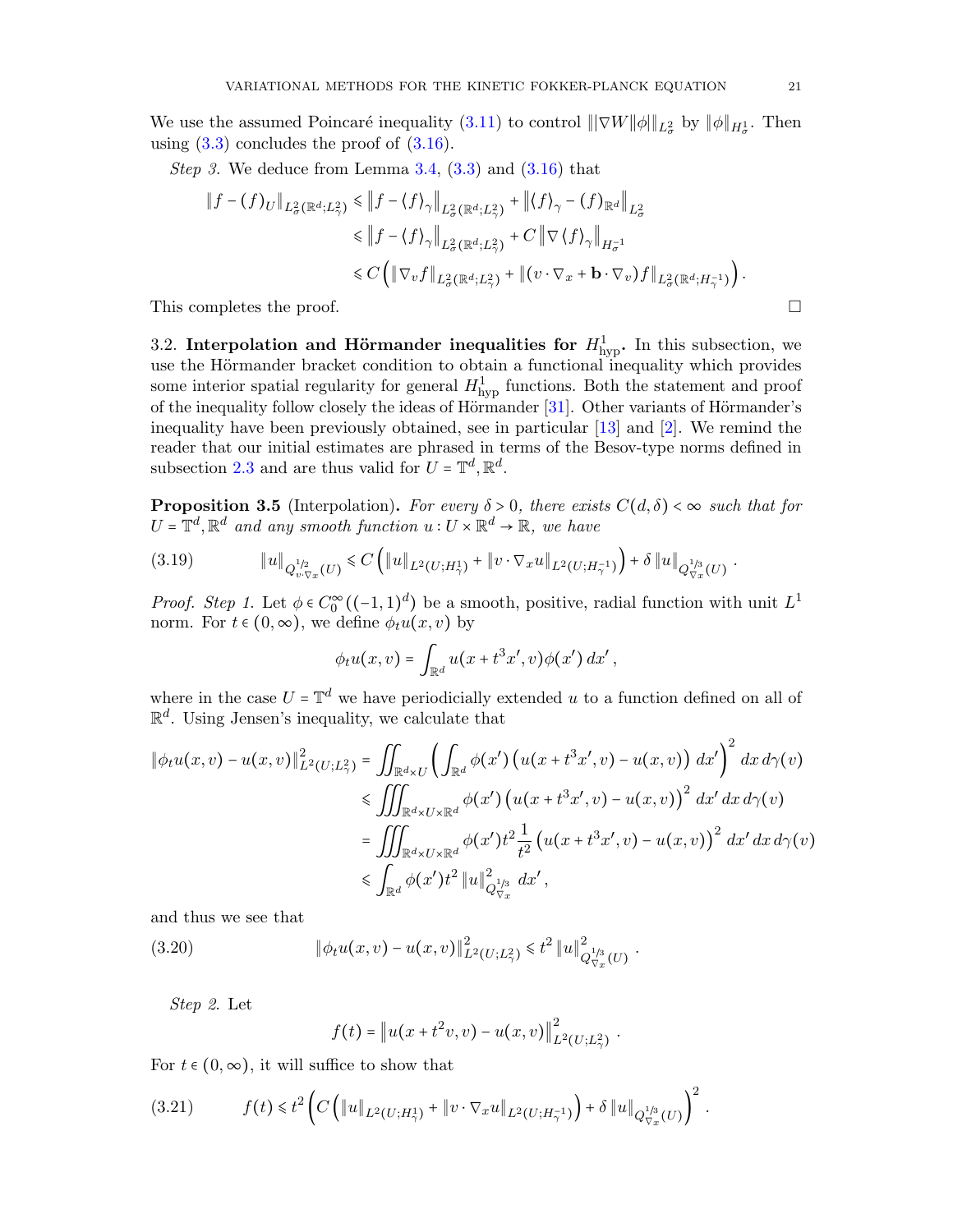Moreover, for  $t \ge 1$ , we have the obvious estimate  $f(t) \le 4||u||^2_{L^2(U;L^2_\gamma)}$ , so we consider only  $t \in (0, 1)$ . We may write that (3.22)

<span id="page-21-0"></span>
$$
f(t) \leq \left\| \phi_{\delta t} u(x + t^2 v, v) - u(x + t^2 v, v) \right\|_{L^2(U; L^2_\gamma)}^2 + \left\| \phi_{\delta t} u(x + t^2 v, v) - \phi_{\delta t} u(x, v) \right\|_{L^2(U; L^2_\gamma)}^2 + \left\| \phi_{\delta t} u(x, v) - u(x, v) \right\|_{L^2(U; L^2_\gamma)}^2.
$$

By Step 1, the first and third terms of [\(3.22\)](#page-21-0) are bounded by

$$
\delta^2 t^2 \, \|u\|_{Q_{\nabla x}^{1/3}}^2 \ .
$$

Step 3. It remains to estimate the second term in [\(3.22\)](#page-21-0). For  $t \in (0,1)$  and  $0 \le \tau \le t^2$ , consider

(3.23) 
$$
F(\tau) = \|\phi_{\delta t} u(x + \tau v, v) - \phi_{\delta t} u(x, v)\|_{L^2(U; L^2_{\gamma})}^2,
$$

where  $F(t^2)$  is precisely the second term in [\(3.22\)](#page-21-0). Since  $F(0) = 0$ , it will suffice to show that there exists  $C(d, \delta) < \infty$  such that

$$
F'(\tau) \leq C^2 \left( \|u\|_{L^2(U;H^1_\gamma)}^2 + \|v \cdot \nabla_x u\|_{L^2(U;H^{-1}_\gamma)}^2 \right) + \delta^2 \|u\|_{Q_{\nabla_x}^{1/3}}^2.
$$

We have that

$$
F'(\tau) = \iint_{\mathbb{R}^d \times U} (\phi_{\delta t} u(x + \tau v, v) - \phi_{\delta t} u(x, v)) v \cdot \nabla_x (\phi_{\delta t} u) (x + \tau v, v) dx d\gamma(v)
$$
  
= 
$$
\iint_{\mathbb{R}^d \times U} (\phi_{\delta t} u(x, v) - \phi_{\delta t} u(x - \tau v, v)) v \cdot \nabla_x (\phi_{\delta t} u) (x, v) dx d\gamma(v).
$$

Since  $[v \cdot \nabla_x, \phi_{\delta t}] u = [\nabla_v, \phi_{\delta t}] u = 0$  and we have a bound on  $||v \cdot \nabla_x u||_{L^2(U; H^{-1}_\gamma)}$ , we will achieve the desired estimate for  $F'(\tau)$  if we can bound

(3.24) 
$$
(\phi_{\delta t} u(x,v) - \phi_{\delta t} u(x-\tau v,v))
$$

in  $L^2(U; H^1)$ . The only non-trivial estimate comes when the  $\nabla_v$  lands on the x coordinate of the second term in  $(3.24)$ , which we may write out as

<span id="page-21-1"></span>
$$
\int_{\mathbb{R}^d} -\tau \nabla_x u (x + (\delta t)^3 x' - \tau v, v) \phi(x') dx'
$$
\n
$$
= -\int_{\mathbb{R}^d} \frac{\tau}{(\delta t)^3} \nabla_{x'} u(x + (\delta t)^3 x' - \tau v, v) \phi(x') dx'
$$
\n
$$
= \int_{\mathbb{R}^d} \frac{\tau}{(\delta t)^3} u(x + (\delta t)^3 x' - \tau v, v) \nabla_{x'} \phi(x') dx'
$$
\n
$$
= \int_{\mathbb{R}^d} \frac{\tau}{(\delta t)^3} (u(x + (\delta t)^3 x' - \tau v, v) - u(x - \tau v, v)) \nabla_{x'} \phi(x') dx'.
$$

But by Step 1, this is bounded in  $L^2(U; L^2_\gamma)$  by a constant multiple of

$$
\frac{\tau}{\delta t^3} |t| \left\| u \right\|_{Q_{\nabla x}^{1/3}} \leqslant \frac{1}{\delta^3} \left\| u \right\|_{Q_{\nabla x}^{1/3}} ,
$$

where we have used the assumption that  $\tau \le t^2$ . Note that in order to absorb the  $1/\delta^3$  in<br>the dependence we way appeal to the Gausey Sebware and Vaung inequalities in front the denominator, we may appeal to the Cauchy-Schwarz and Young inequalities in front of  $\|v \cdot \nabla_x u\|_{L^2_x(U;H^{-1}_\gamma)}$ , which leads to the estimate  $(3.19)$  after modifying  $\delta$  to absorb any implicit constants.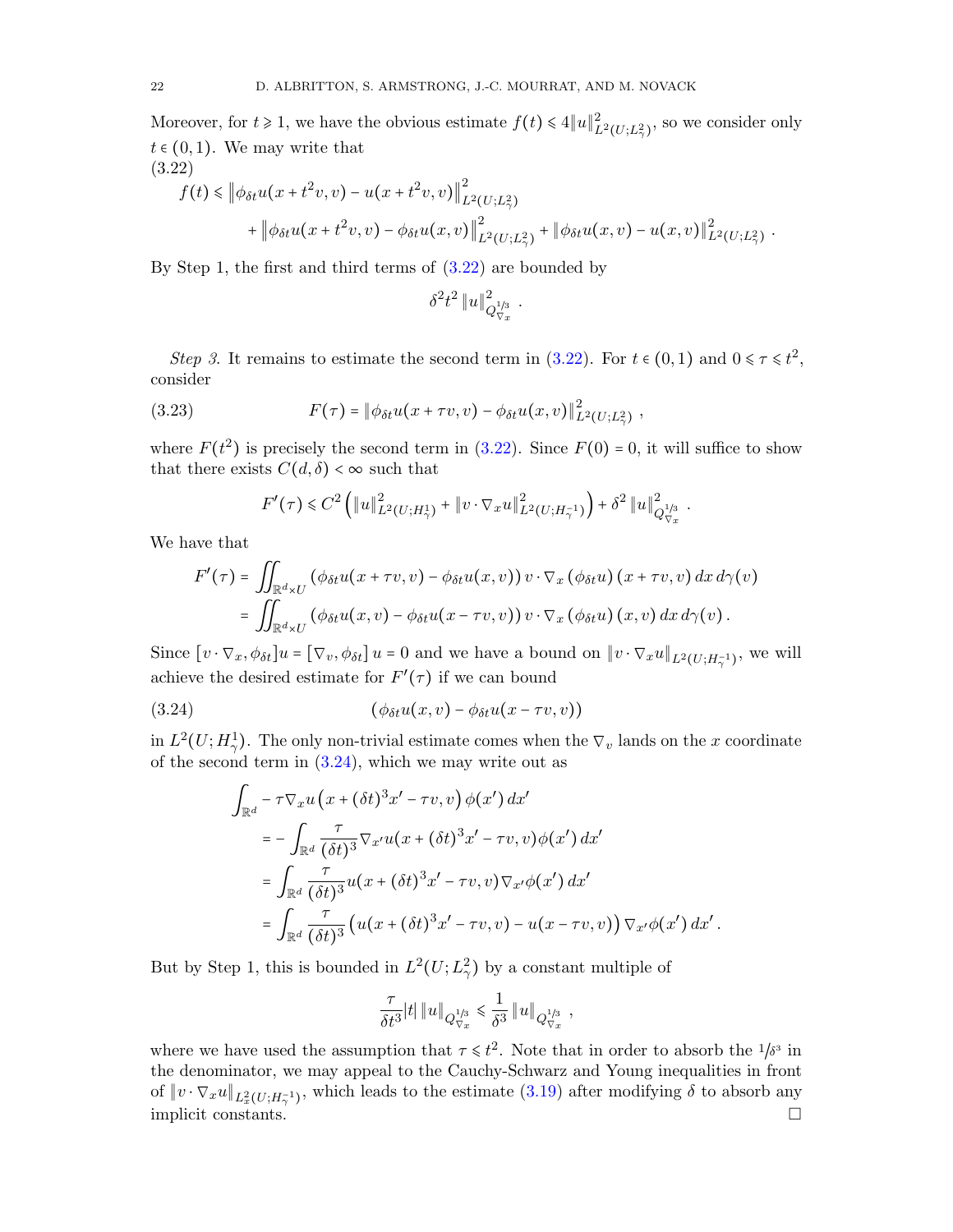With Proposition [3.5](#page-20-1) in hand, we can now prove a Hörmander inequality which provides regularity in the x variable, measured in the  $Q_{\nabla_c}^{1/3}$  space. The  $H^{\alpha}$  estimate in Theorem [1.4](#page-6-1)  $V_x$ for  $\alpha < 1/3$  will be an immediate corollary, and essentially amounts to converting  $B_{2,\infty}^{1/3}$ -type regularity to  $B_{2,2}^{\alpha}$ -type regularity. Following [\[31\]](#page-51-1), the proof of Theorem [1.4](#page-6-1) is based on the splitting of a first-order finite difference in the  $x$  variable into finite differences which are either in the v variable, or in the x variable in the direction of v. Explicitly, we have

<span id="page-22-0"></span>(3.25) 
$$
f(x+t^3y,v) - f(x,v) = f(x+t^3y,v) - f(x+t^3y,v-ty) + f(x+t^3y,v-ty) - f(x+t^3y+t^2(v-ty),v-ty) + f(x+t^2v,v-ty) - f(x+tv,v) + f(x+t^2v,v) - f(x,v).
$$

Notice that the right side consists of four finite differences, two for each of the derivatives  $\nabla_v$  and  $v \cdot \nabla_x$  which we can expect to control by the  $L_2(U; H_\gamma^1)$  and  $Q_{v,\gamma}^{1/2}$  $v \cdot \nabla_x$  norms, respectively. The fact that the increment on the left is of size  $t^3$  and those on the right side are of size t and  $t^2$  suggests that we may expect to have one-third derivative in the statement of Theorem [1.4,](#page-6-1) which we are able to obtain in a Besov sense with the  $Q_{\nabla}^{1/3}$ norm. The exponent  $\frac{1}{3}$  is optimal, although it may be possible to improve the endpoint regularity from  $B_{2,\infty}^{1/3}$ -type to  $B_{2,2}^{1/3}$  using more advanced microlocal techniques.

The relation  $(3.25)$  is a special case of Hörmander's bracket condition introduced in [\[31\]](#page-51-1), which for the particular equation we consider here is quite simple to check. Indeed, let  $X_1, \ldots, X_d, V_1, \ldots, V_d$  denote the canonical vector fields and  $X_0$  be the vector field  $(x, v) \mapsto (v, 0)$ . Then the Hörmander bracket condition is implied by the identity

$$
[V_i, X_0] = X_i.
$$

This is a local version of the identity  $(3.25)$ . More precisely, for every vector field Z, if we denote by  $t \mapsto \exp(tZ)$  the flow induced by the vector field Z on  $\mathbb{R}^d \times \mathbb{R}^d$ , then

<span id="page-22-1"></span>(3.27) 
$$
\exp(-tV_i)\exp(-tX_0)\exp(tV_i)\exp(tX_0)(x,v) = (x,v) + t^2[V_i, X_0](x,v) + o(t^2) \qquad (t \to 0).
$$

For the vector fields of interest,  $Z \in \{X_0, X_1, \ldots, X_d, V_1, \ldots, V_d\}$ , the flows take the very simple form

 $exp(tZ)(x, v) = (x, v) + tZ(x, v),$ 

the relation [\(3.27\)](#page-22-1) becomes an identity (that is, the term  $o(t^2)$  is actually zero), and loosely, this identity can be rephrased in the form of [\(3.25\)](#page-22-0). The only difference is that, to exploit that our functions have only  $1/2$  derivatives in the  $v \cdot \nabla_x$  direction, it is advantageous to flow in the direction  $v \cdot \nabla_x$  with speed t rather than unit speed.

<span id="page-22-2"></span>Proposition 3.6 (Besov-Type Hörmander Inequality). There exists a dimensional constant  $C(d) < \infty$  such that for  $U = \mathbb{T}^d$ ,  $\mathbb{R}^d$  and any smooth function  $u : U \times \mathbb{R}^d \to \mathbb{R}$ , we have the estimate

$$
(3.28) \t\t\t\t \|u\|_{Q_{\nabla_x}^{1/3}(U)} \leq C \left( \|u\|_{Q_{v\cdot\nabla_x}^{1/2}(U)} + \|u\|_{L_x^2(U;H_\gamma^1)} \right).
$$

Proof of Proposition [3.6.](#page-22-2) Let  $f(x, v) = u(x, v) \gamma^{1/2}(v)$ , and choose  $\eta \in (0, \infty)$  and  $x' \in \mathbb{S}^{d-1}$ .<br>Then we may write that Then we may write that

$$
\left\|u(x+\eta^3x',v)-u(x,v)\right\|_{L^2(U;L^2_\gamma)}=\left\|f(x+\eta^3x',v)-f(x,v)\right\|_{L^2(U;L^2)},
$$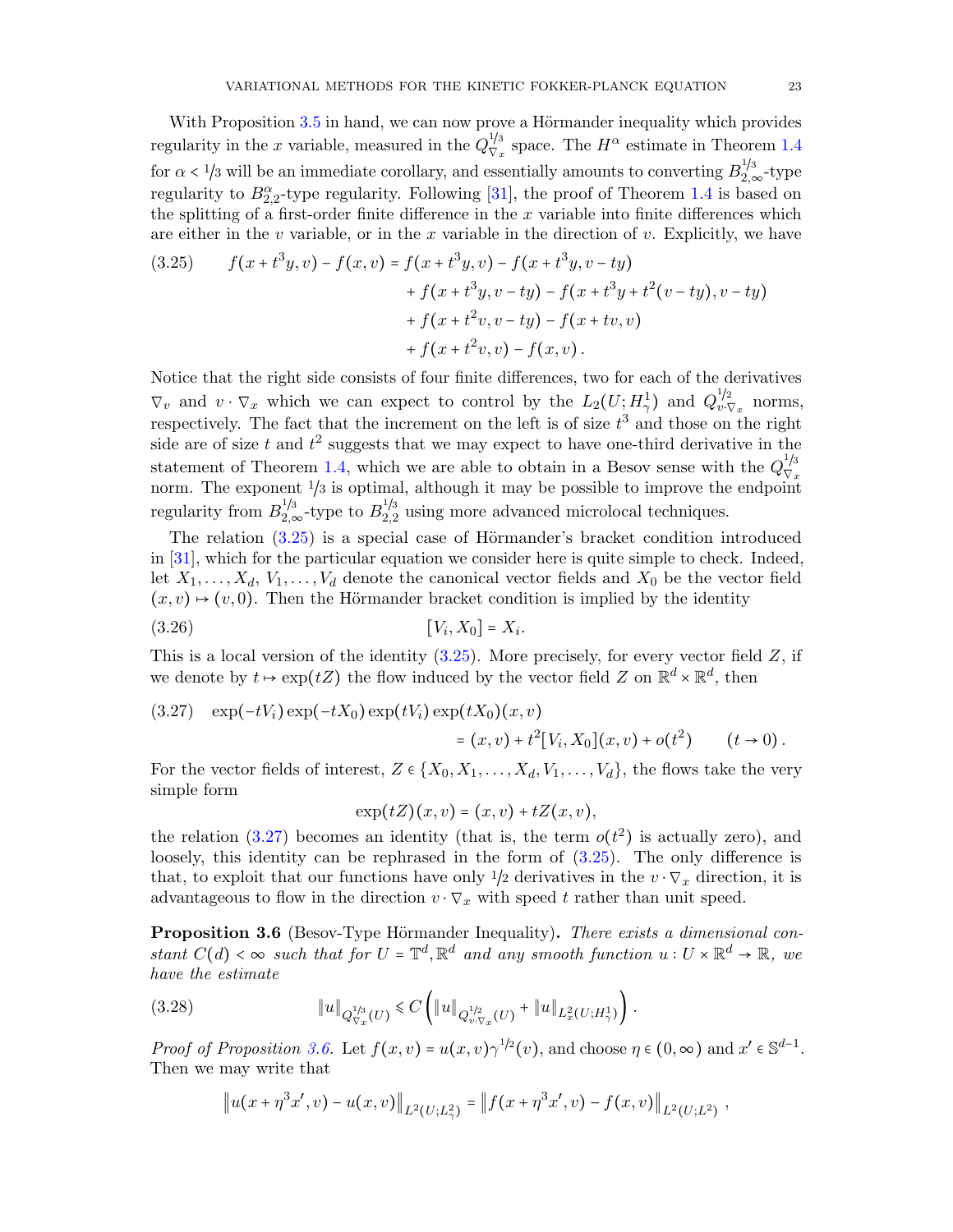and

$$
f(x + \eta^3 x', v) - f(x, v) = f(x + \eta^3 x', v) - f(x + \eta^3 x', v - \eta x')
$$
  
+ 
$$
f(x + \eta^3 x', v - \eta x') - f(x + \eta^3 x' + \eta^2 (v - \eta x'), v - \eta x')
$$
  
+ 
$$
f(x + \eta^2 v, v - \eta x') - f(x + \eta^2 v, v)
$$
  
(3.29) 
$$
+ f(x + \eta^2 v, v) - f(x, v).
$$

Dividing by  $\eta$ , integrating in  $L^2(U; L^2(\mathbb{R}^d))$ , and appealing to [\(2.7\)](#page-12-3) bounds the first term:

$$
\frac{1}{\eta^2} \iint_{\mathbb{R}^d \times U} \left( f(x + \eta^3 x', v) - f(x + \eta^3 x', v - \eta x') \right)^2 dx dv \leq C ||\nabla_v u||^2_{L^2(U; L^2_\gamma)},
$$

with a similar bound holding for the third term. Dividing again by  $\eta$  and integrating in  $L^2(U; L^2(\mathbb{R}^d))$  yields the bound

$$
\frac{1}{\eta^2} \iint_{\mathbb{R}^d \times U} \left( f(x + \eta^3 x', v - \eta x') - f(x + \eta^3 x' + \eta^2 (v - \eta x'), v - \eta x') \right)^2 dx dv \leq \|u\|_{Q_{v, \nabla x}}^2(U) ,
$$

with a similar bound holding for the fourth term. Appealing to  $(3.19)$  with a suitably small choice of  $\delta$  concludes the proof.

To obtain the statements in Theorem [1.4](#page-6-1) for  $\alpha < 1/3$ , we must work in  $H_{\alpha}^{\alpha}$  rather than  $(B_{2,\infty}^{\alpha})_x$  spaces of fractional differentiability, and so we introduce the Banach space-valued fractional Sobolev spaces, defined as follows: for every domain  $U \subseteq \mathbb{R}^d$ ,  $\alpha \in (0,1)$ , Banach space X with norm  $\lVert \cdot \rVert_X$  and  $u \in L^2(U;X)$ , we define the seminorm

(3.30) 
$$
[\![u]\!]_{H^{\alpha}(U;X)} \coloneqq \left(\int_U \int_U \frac{\|u(x) - u(y)\|_X^2}{|x - y|^{d + 2\alpha}} dx dy\right)^{1/2}
$$

and the norm

<span id="page-23-1"></span><span id="page-23-0"></span>
$$
||u||_{H^{\alpha}(U;X)} \coloneqq \left( ||u||_{L^{2}(U;X)}^{2} + ||u||_{H^{\alpha}(U;X)}^{2} \right)^{1/2}.
$$

We then define the fractional Sobolev space

(3.31) 
$$
H^{\alpha}(U;X) \coloneqq \left\{ u \in L^{2}(U;X) : \|u\|_{H^{\alpha}(U;X)} < \infty \right\}.
$$

The space  $H^{\alpha}(U;X)$  is a Banach space under the norm  $\| \cdot \|_{H^{\alpha}(U;X)}$ . We understand that  $H^0(U;X) = L^2(U;X)$ . We also set

$$
||u||_{H^{1+\alpha}(U;X)} \coloneqq \left( ||u||_{L^2(U;X)}^2 + ||\nabla u||_{H^{\alpha}(U;X)}^2 \right)^{1/2},
$$

and define the Banach space  $H^{1+\alpha}(U;X)$  as in [\(3.31\)](#page-23-1). We may now use Proposition [3.6](#page-22-2) to prove the non-endpoint estimates from Theorem [1.4.](#page-6-1)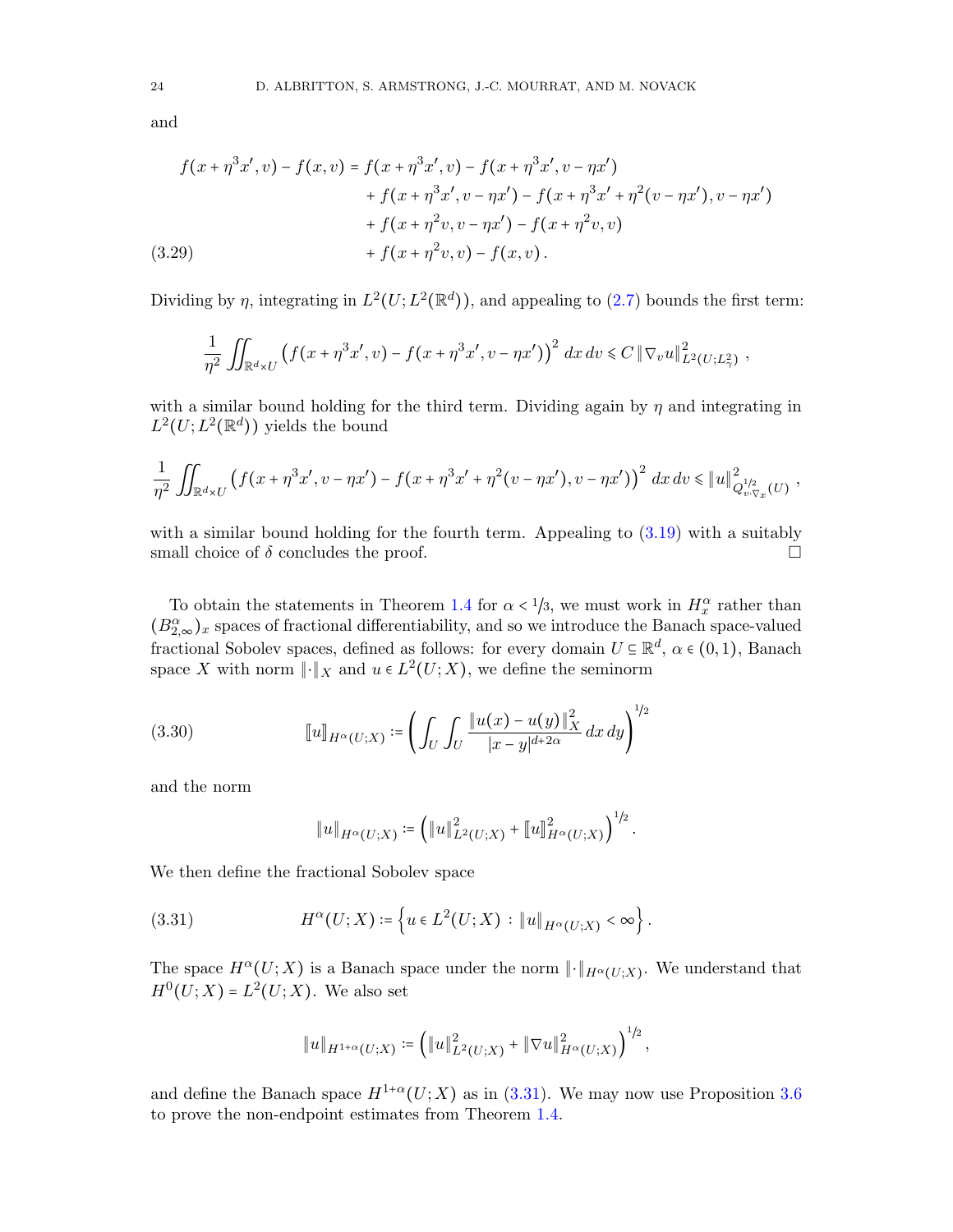*Proof of Theorem [1.4.](#page-6-1)* We have that for  $\alpha < 1/3$ ,

$$
\llbracket u \rrbracket_{H^{\alpha}(U;L^2_{\gamma})}^2 = \iint_{U \times U} \frac{\|u(x,\cdot)-u(y,\cdot)\|_{L^2_{\gamma}}^2}{|x-y|^{d+2\alpha}} dx dy \n= \iint_{U \times U} \frac{\|u(x'+y,\cdot)-u(y,\cdot)\|_{L^2_{\gamma}}^2}{|x'|^{d+2\alpha}} dx' dy \n= \iint_{\{|x'|<1\} \times U} \frac{\|u(x'+y,\cdot)-u(y,\cdot)\|_{L^2_{\gamma}}^2}{|x'|^{d+2\alpha}} dy dx' \n+ \iint_{\{|x'| \geq 1\} \times U} \frac{\|u(x'+y,\cdot)-u(y,\cdot)\|_{L^2_{\gamma}}^2}{|x'|^{d+2\alpha}} dy dx' \n\leq \int_{\{|x'|<1\}} \frac{|x'|^{2/3} \|u\|_{Q_{\nabla_x}^{1/3}}^2}{|x'|^{d+2\alpha}} dx' + C(\alpha) \|u\|_{L^2(U;L^2_{\gamma})}^2 \n\leq C(\alpha) \left( \|u\|_{L^2(U;H^1_{\gamma})}^2 + \|v \cdot \nabla_x u\|_{L^2(U;H^1_{\gamma})}^2 \right) \leq C(\alpha) \|u\|_{H_{\text{hyp}}^1(U)}^2,
$$

concluding the proof. Notice that we have restricted the domain to  $U = \mathbb{R}^d, \mathbb{T}^d$  in the above estimates.  $\Box$ 

For the purposes of interpolation, we also need to consider fractional Sobolev spaces in the velocity variable. As discussed in the arguments leading to [\(2.7\)](#page-12-3), the relevant spaces are weighted by the measure  $\gamma$ , which is strongly inhomogeneous. Because of this difficulty, we use the following definition. For each  $f \in L^2_\gamma$  and  $t > 0$ , we set

$$
K(t, f) \coloneqq \inf \left\{ \|f_0\|_{L^2_\gamma} + t \|f_1\|_{H^1_\gamma} \; : \; f = f_0 + f_1, \; f_0 \in L^2_\gamma, \; f_1 \in H^1_\gamma \right\},
$$

and, for every  $\alpha \in (0,1)$ , we define

(3.32) 
$$
\|f\|_{H^{\alpha}_{\gamma}} \coloneqq \left(\int_0^{\infty} (t^{-\alpha} K(f,t))^2 \, \frac{dt}{t}\right)^{\frac{1}{2}}.
$$

We also define  $H_{\gamma}^{-\alpha}$  to be the space dual to  $H_{\gamma}^{\alpha}$ .

We may utilize interpolation to obtain embeddings into other similar spaces of positive regularity in both variables. In particular, appealing to Theorem [1.4](#page-6-1) and the interpolation inequality

$$
\|f\|_{H^{\theta\beta}(U;H^{1-\theta}_{\gamma})}\leq \|f\|_{H^{\beta}(U;L^{2}_{\gamma})}^{\theta}\|f\|_{L^{2}(U;H^{1}_{\gamma})}^{1-\theta} \qquad \theta \in [0,1] \qquad U=\mathbb{T}^{d},\mathbb{R}^{d},
$$

immediately implies the following estimate.

<span id="page-24-0"></span>**Corollary 3.7** (Hörmander inequality for  $H_{\text{hyp}}^1$ ). Let  $\alpha \in [0, \frac{1}{3}]$  $\frac{1}{3}$  and  $U = \mathbb{T}^d, \mathbb{R}^d$ . There exists a constant  $C(\alpha, d) < \infty$  such that for every  $\theta \in [0, 1]$  and every  $f \in H^1_{\text{hyp}}(U)$ , we have the estimate

$$
||f||_{H^{\theta\alpha}(U;H^{1-\theta}_{\gamma})} \leq C ||f||_{H^1_{\text{hyp}}(U)}.
$$

Observe that, by introducing a cutoff function in the spatial variable, we also obtain analogous embeddings for bounded domains  $U \subseteq \mathbb{R}^d$ , such as

$$
H^1_{\text{hyp}}(U) \hookrightarrow H^{\alpha}(U_{\delta}; L^2_{\gamma}),
$$

valid for every  $\alpha < \frac{1}{3}$  $\frac{1}{3}$  and  $\delta > 0$ , where  $U_{\delta} \coloneqq \{x \in U : \text{dist}(x, \partial U) > \delta\}.$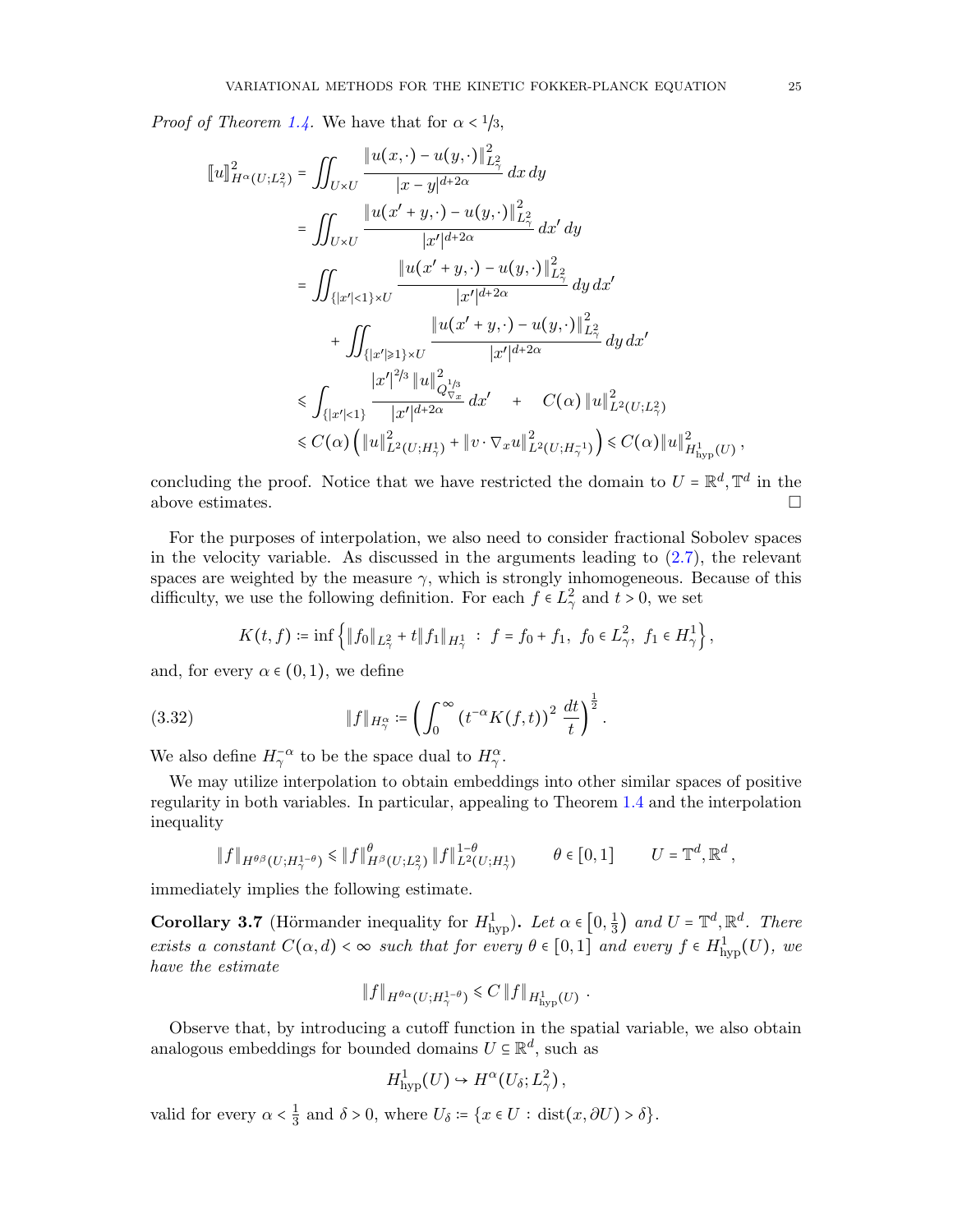3.3. Compact embedding of  $H^1_{\text{hyp}}$  into  $L^2(U; L^2_\gamma)$ . Using the results of the previous subsection, we show that the embedding  $H^1_{\text{hyp}}(U) \hookrightarrow L^2(U; L^2_\gamma)$  is compact. In this section, we assume that  $U \subseteq \mathbb{R}^d$  is a bounded  $C^1$  domain or  $\mathbb{T}^d$ .

<span id="page-25-0"></span>**Proposition 3.8** (Compact embedding of  $H^1_{\text{hyp}}(U)$  into  $L^2(U; L^2_\gamma)$ ). The inclusion map  $H^1_{\text{hyp}}(U) \hookrightarrow L^2(U; L^2_\gamma)$  is compact.

The proof is straightforward on  $\mathbb{T}^d$ . First, approximate by functions in  $C_0^{\infty}(\mathbb{T}^d \times \mathbb{R}^d)$ . Next, we use the embedding  $H^1_{\text{hyp}}(\mathbb{T}^d) \subseteq H^{\alpha}(\mathbb{T}^d \times B_{v_0})$  for all  $v_0 \in [1, +\infty)$ . Finally, we apply the standard Rellich compactness theorem. Hence, we focus only on bounded  $C<sup>1</sup>$ domains  $U \subseteq \mathbb{R}^d$  below.

Before we give the proof of Proposition [3.8,](#page-25-0) we need to review some basic facts concerning the logarithmic Sobolev inequality and a generalized Hölder inequality for Orlicz norms. The logarithmic Sobolev inequality states that, for some  $C < \infty$ ,

<span id="page-25-1"></span>
$$
(3.33) \quad \int_{\mathbb{R}^d} f^2(v) \log \left(1 + f^2(v)\right) \, d\gamma(v) \leq C \int_{\mathbb{R}^d} |\nabla f|^2 \, d\gamma(v), \quad \forall f \in H^1_\gamma \text{ with } \|f\|_{L^2_\gamma} = 1.
$$

Let  $F : \mathbb{R} \to [0, \infty)$  denote the (strictly) convex function

 $F(t) := |t| \log (1 + |t|).$ 

Let  $F^*$  denote its dual convex conjugate function, defined by

$$
F^*(s) \coloneqq \sup_{t \in \mathbb{R}} \left( st - F(t) \right).
$$

Then  $(F, F^*)$  is a *Young pair* (see [\[41\]](#page-51-25)), that is, both F and  $F^*$  are nonnegative, even, convex, satisfy  $F(0) = F^*(0) = 0$  as well as

$$
\lim_{|t|\to\infty} |t|^{-1} F(t) = \lim_{|s|\to\infty} |s|^{-1} F^*(s) = \infty.
$$

Moreover, both F and  $F^*$  are strictly increasing on  $[0, \infty)$  and in particular vanish only at t = 0. Given any measure space  $(X, \omega)$ , the *Orcliz spaces*  $L_F(X, \omega)$  and  $L_{F^*}(X, \omega)$ , which are defined by the norms

$$
\left\{\begin{aligned}\|g\|_{L_F(X,\omega)} &:= \inf\left\{t > 0 : \int_X F\left(t^{-1}g\right) d\omega \le F(1)\right\}, \quad \text{and} \\
\|g\|_{L_{F^*}(X,\omega)} &:= \inf\left\{t > 0 : \int_X F^*\left(t^{-1}g\right) d\omega \le F^*(1)\right\} \\
\text{are dual Banach spaces and the following generalized version of the Hölder inequality is}\n\end{aligned}\right.
$$

valid (see  $[41,$  Proposition 3.3.1]):

$$
\int_X |gg^*| \, d\omega \leq \|g\|_{L_F(X,\omega)} \|g^*\|_{L_{F^*}(X,\omega)}, \quad \forall g \in L_F(X,\omega), \ g^* \in L_{F^*}(X,\omega).
$$

The logarithmic Sobolev inequality [\(3.33\)](#page-25-1) may be written in terms of the Orcliz norm as

$$
\left\|f^2\right\|_{L_F(\mathbb{R}^d,\gamma)} \leq C\left(\left|\langle f\rangle_{\gamma}\right|^2 + \left\|\nabla f\right\|_{L^2_{\gamma}}^2\right), \quad \forall f \in H^1_{\gamma}.
$$

The previous two displays imply that

<span id="page-25-2"></span>
$$
(3.34) \qquad \left(\int_{U\times\mathbb{R}^d} g\,|f|^2\,dx\,d\gamma(v)\right)^{\frac{1}{2}} \leq C\,\|g\|_{L_{F^*}(U\times\mathbb{R}^d,dxd\gamma)}^{\frac{1}{2}}\,\|f\|_{L^2(U;H^1_\gamma)}\,.
$$

We do not identify  $F^*$  with an explicit formula, although we notice that the inequality

$$
s(t+1) \le \exp(s) + t \log(1+t), \quad \forall s, t \in (0, \infty)
$$

implies that

$$
F^*(s) \le \exp(s) - s.
$$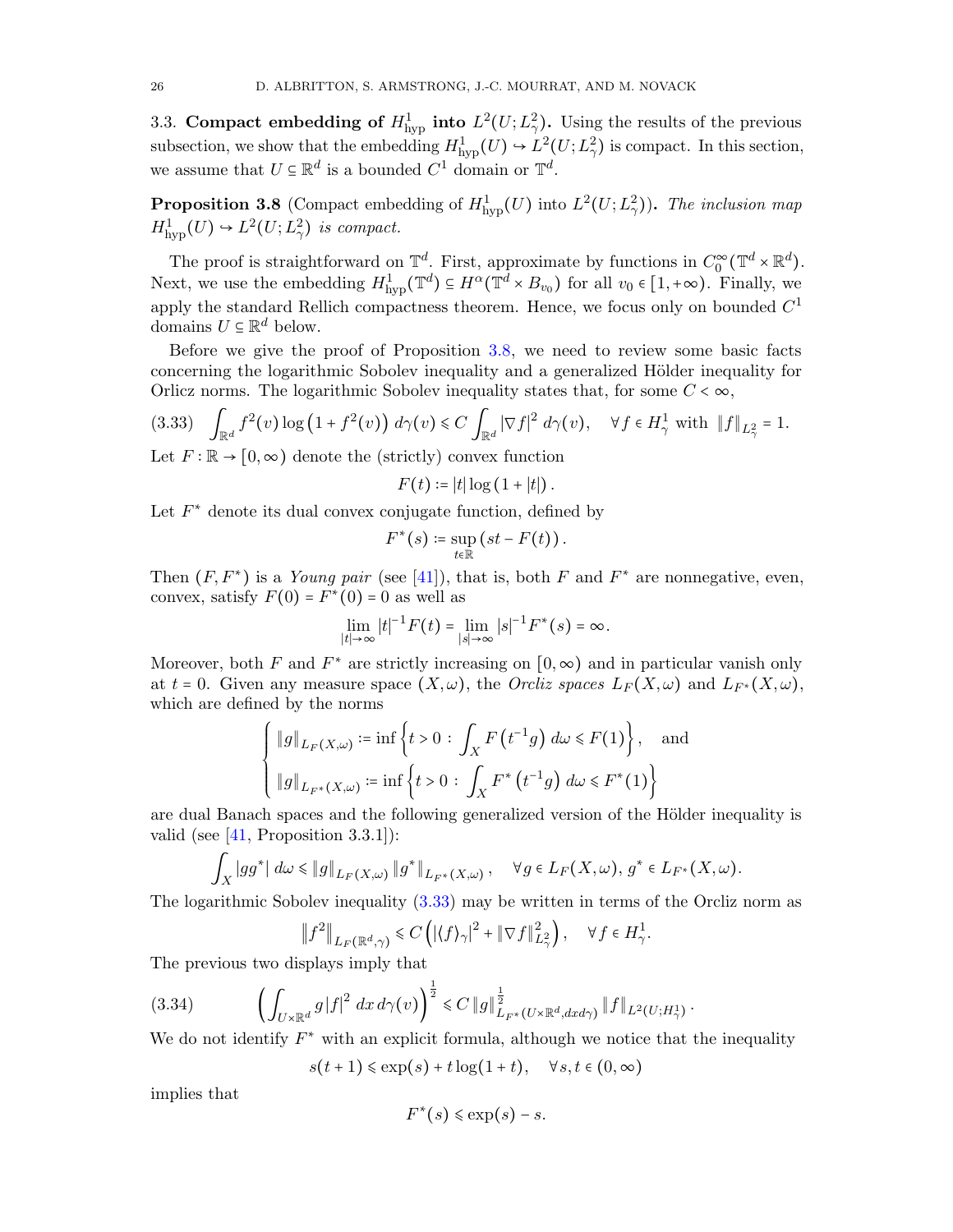This allows us in particular to obtain from [\(3.34\)](#page-25-2) that

<span id="page-26-0"></span>(3.35) 
$$
\left(\int_{U\times\mathbb{R}^d} |v|^2 |f|^2 dx d\gamma(v)\right)^{\frac{1}{2}} \leq C \|f\|_{L^2(U;H^1_\gamma)}.
$$

We also point out that  $(3.35)$  also implies the existence of  $C(d, U) < \infty$  such that, for every  $f \in L^2(U; L^2_\gamma)$ ,

(3.36) 
$$
\|\nabla_v f\|_{L^2(U;H^{-1}_\gamma)} \leq C \|f\|_{L^2(U;L^2_\gamma)}.
$$

We now turn to the proof of Proposition [3.8.](#page-25-0)

*Proof of Proposition [3.8.](#page-25-0)* For each  $\theta > 0$ , we denote

(3.37) 
$$
U_{\theta} \coloneqq \{x : \text{dist}(x, \partial U) < \theta\}.
$$

Since U is a  $C^1$  domain, we can extend the outer normal  $\mathbf{n}_U$  to a globally  $C^0$  function on  $\overline{U}$ . We can moreover assume that, for some  $\theta_0(U) > 0$ , this extension  $\mathbf{n}_U$  coincides with the gradient of the mapping  $x \mapsto -\operatorname{dist}(x, \partial U)$  in  $U_{\theta_0}$ .

By Proposition [2.2,](#page-12-2) we may work under the qualitative assumption that all of our  $H^1_{\text{hyp}}(U)$  functions belong to  $C_c^{\infty}(\overline{U} \times \mathbb{R}^d)$ . Select  $\varepsilon > 0$  and a sequence  $\{f_n\}_{n\in\mathbb{N}} \subseteq$  $H^1_{\text{hyp}}(U)$  satisfying

<span id="page-26-3"></span><span id="page-26-1"></span>
$$
\sup_{n \in \mathbb{N}} \|f_n\|_{H^1_{\text{hyp}}(U)} \leq 1.
$$

We will argue that there exists a subsequence  $\{f_{n_k}\}$  such that

(3.38) 
$$
\limsup_{k \to \infty} \sup_{i,j \geq k} \|f_{n_i} - f_{n_j}\|_{L^2(U;L^2_\gamma)} \leq \varepsilon.
$$

The proposition may then be obtained by a diagonalization argument.

Step 1. We claim that there exists  $v_0 \in [1, \infty)$  such that, for every  $f \in H^1_{\text{hyp}}(U)$ ,

$$
\left(\int_U \int_{\mathbb{R}^d \setminus B_{v_0}} |f(x,v)|^2 dx d\gamma(v)\right)^{\frac{1}{2}} \leq \frac{\varepsilon}{3} \|f\|_{H^1_{\mathrm{hyp}}(U)}
$$

.

.

Indeed, applying [\(3.34\)](#page-25-2), we find that

$$
\left(\int_U \int_{\mathbb{R}^d \setminus B_{v_0}} |f(x,v)|^2\ dx \, d\gamma(v)\right)^{\frac{1}{2}} \leq C \left\|1\!\!1_{U\times(\mathbb{R}^d \setminus v_0)}\right\|_{L_{F^*}(U\times\mathbb{R}^d,dxd\gamma)}^{\frac{1}{2}} \left\|f\right\|_{H^1_{\text{hyp}}(U)}.
$$

Taking  $v_0$  sufficiently large, depending on  $\varepsilon$ , ensures that

$$
C \left\|1_{U \times (\mathbb{R}^d \times v_0)}\right\|_{L_{F^*}(U \times \mathbb{R}^d, dx d\gamma)}^{\frac{1}{2}} \leq \frac{\varepsilon}{3}.
$$

*Step 2*. We next claim that there exists  $\delta \in (0, \frac{1}{2})$  $\frac{1}{2}$  such that, for every  $f \in H^1_{\text{hyp}}(U)$ ,

$$
\left(\int_U \int_{\mathbb{R}^d} |f(x,v)|^2 \, \mathbb{1}_{\{|{\bf n}_U \cdot v| < \delta\}} \, dx \, d\gamma(v)\right)^{\frac{1}{2}} \leq \frac{\varepsilon}{3} \, \|f\|_{H^1_{\mathrm{hyp}}(U)}
$$

The argument here is similar to the estimate in Step 1, above. We simply apply [\(3.34\)](#page-25-2) after choosing  $\delta$  small enough that

$$
C\,\bigl\|\mathbb{1}_{\{|{\mathbf n}_{U} \cdot v| < \delta\}}\bigr\|_{L_{F^*}(U \times {\mathbb R}^d,dxd\gamma)}^{\frac{1}{2}} \leqslant \frac{\varepsilon}{3}.
$$

Step 3. We next show that, for every  $\delta > 0$ , there exists  $\theta > 0$  such that, for every function  $f \in H^1_{\text{hyp}}(U)$ ,

<span id="page-26-2"></span>
$$
(3.39) \qquad \left(\int_{U}\int_{\mathbb{R}^{d}}\left|f(x,v)\right|^{2}1_{\left\{\left|\mathbf{n}_{U}\cdot v\right|\geqslant\delta\right\}}1_{\left\{\text{dist}(x,\partial U)<\theta\right\}}\,dx\,d\gamma(v)\right)^{\frac{1}{2}}\leqslant\frac{\varepsilon}{3}\left\|f\right\|_{H_{\mathrm{hyp}}^{1}(U)}.
$$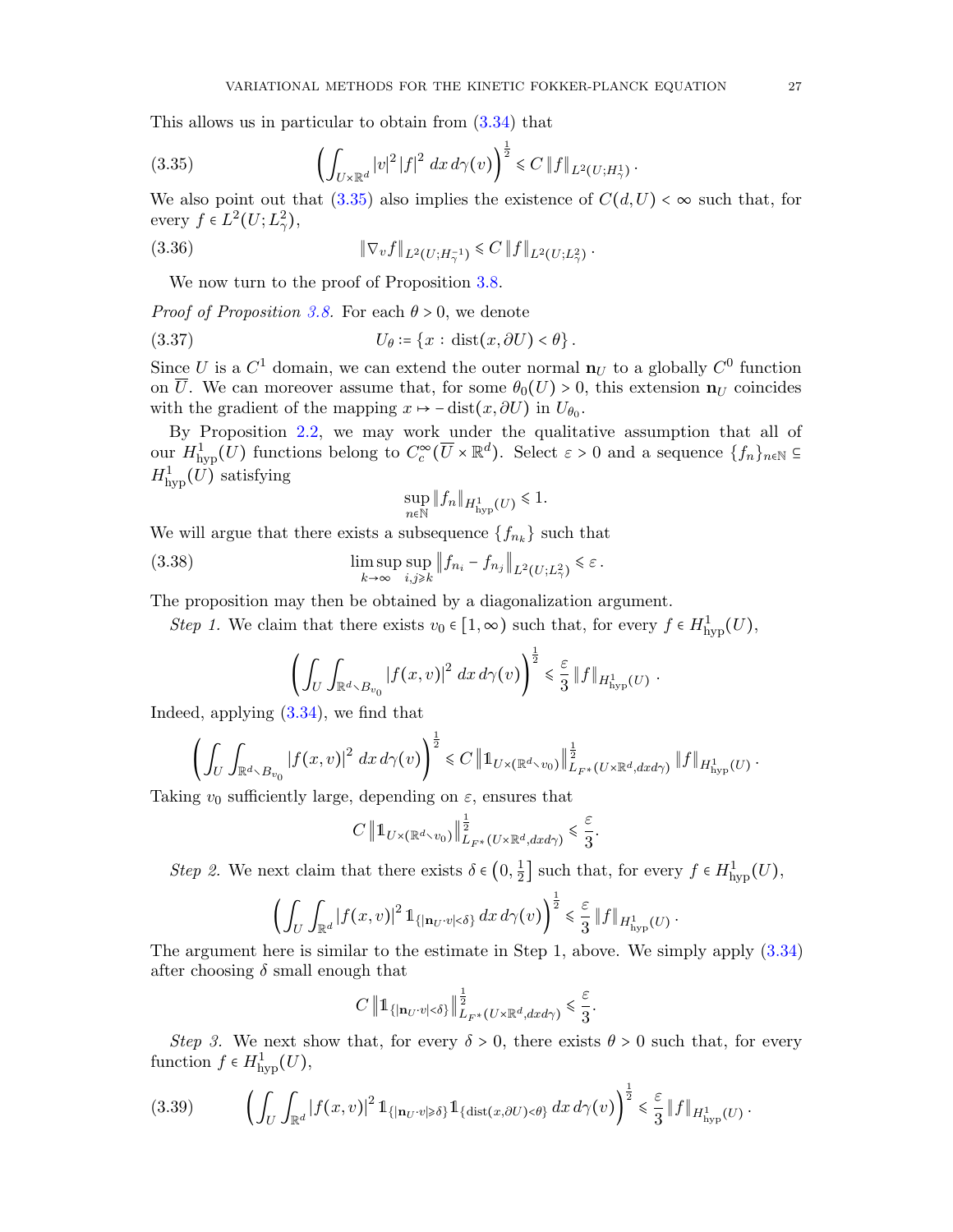For  $\theta \in (0, \frac{\theta_0}{2}]$  to be taken sufficiently small in terms of  $\delta > 0$  in the course of the argument, we let  $\varphi \in C^{1,1}(\overline{U})$  be defined by

$$
\varphi(x) \coloneqq -\eta\left(\mathrm{dist}(x,\partial U)\right),\,
$$

where  $\eta \in C_c^{\infty}([0, \infty))$  satisfies

$$
0 \leq \eta \leq 2\theta, \quad 0 \leq \eta' \leq 1, \quad \eta(x) = x \text{ on } [0, \theta], \quad \eta' = 0, \text{ on } [2\theta, \infty).
$$

We have  $-2\theta \le \varphi \le 0$ . Moreover, by the definition of  $\theta_0$  below [\(3.37\)](#page-26-1), its gradient  $\nabla \varphi$  is proportional to  $\mathbf{n}_U$  in U, it vanishes outside of  $U_{2\theta}$ , and  $\nabla \varphi = \mathbf{n}_U$  in  $U_{\theta}$ . We next select another test function  $\chi \in C_c^{\infty}([0, \infty))$  satisfying

$$
0 \le \chi \le 1
$$
,  $\chi \equiv 0$  on  $[0, \frac{1}{2}\delta]$ ,  $\chi \equiv 1$  on  $[\delta, \infty)$ ,  $|\chi'| \le \delta^{-1}$ ,

and define

$$
\psi_{\pm}(x,v)\coloneqq \chi\left(\left(v\cdot \mathbf{n}_U(x)\right)_{\pm}\right),\,
$$

where for  $r \in \mathbb{R}$ , we use the notation  $r_-\coloneq \max(0,-r)$  and  $r_+\coloneq \max(0,r)$ . Observe that

$$
|\nabla_v \psi_{\pm}(x,v)| = \left|\chi'\left(\left(v \cdot \mathbf{n}_U(x)\right)_{\pm}\right)\right| |\mathbf{n}_U(x)| \leq C\delta^{-1}
$$

.

Therefore

$$
\|\varphi f \psi_{\pm}\|_{L^{2}(U;H^{1}_{\gamma})} \leq C \left( \|\varphi f \psi_{\pm}\|_{L^{2}(U;L^{2}_{\gamma})} + \|\varphi \nabla_{v} (f \psi_{\pm})\|_{L^{2}(U;L^{2}_{\gamma})} \right)
$$
  

$$
\leq C \theta \left( \|f\|_{L^{2}(U;L^{2}_{\gamma})} + \|\nabla_{v} f\|_{L^{2}(U;L^{2}_{\gamma})} + \|f \nabla_{v} \psi_{\pm}\|_{L^{2}(U;L^{2}_{\gamma})} \right)
$$
  

$$
\leq C \theta \delta^{-1} \|f\|_{L^{2}(U;H^{1}_{\gamma})},
$$

and hence

$$
\left| \int_{U\times\mathbb{R}^d} \varphi f \psi_{\pm} v \cdot \nabla_x f \, dx \, d\gamma(v) \right| \leq C \theta \delta^{-1} \|f\|_{H^1_{\mathrm{hyp}}(U)}^2.
$$

On the other hand,

$$
\int_{U\times\mathbb{R}^d} \varphi f \psi_{\pm} v \cdot \nabla_x f \, dx \, d\gamma(v)
$$
\n
$$
= -\frac{1}{2} \int_{U\times\mathbb{R}^d} f^2 v \cdot \nabla_x \left(\varphi \psi_{\pm}\right) \, dx \, d\gamma(v)
$$
\n
$$
= -\frac{1}{2} \int_{U\times\mathbb{R}^d} \varphi f^2 v \cdot \nabla_x \psi_{\pm} \, dx \, d\gamma(v) - \frac{1}{2} \int_{U\times\mathbb{R}^d} \psi_{\pm} f^2 v \cdot \nabla \varphi \, dx \, d\gamma(v).
$$

Since  $|v \cdot \nabla_x \psi_{\pm}(x, v)| \leq C \delta^{-1} |v|^2$ , we have, by [\(3.35\)](#page-26-0),

$$
\left| \int_{U\times\mathbb{R}^d} \varphi f^2 v\cdot \nabla_x \psi_{\pm} \, dx \, d\gamma(v) \right| \leq C \theta \delta^{-1} \int_{U\times\mathbb{R}^d} |v|^2 f^2 \, dx \, d\gamma(v) \leq C \theta \delta^{-1} \|f\|_{H^1_{\mathrm{hyp}}(U)}^2.
$$

We deduce that

$$
\left| \int_{U\times\mathbb{R}^d} \psi_{\pm} f^2 v \cdot \nabla \varphi \, dx \, d\gamma(v) \right| \leqslant C\theta \delta^{-1} \left\| f \right\|_{H^1_{\mathrm{hyp}}(U)}^2.
$$

Finally, we observe from the properties of  $\varphi$  and  $\psi_{\pm}$  that

$$
\int_{U} \int_{\mathbb{R}^{d}} |f(x,v)|^{2} \mathbb{1}_{\{|{\bf n}_{U} \cdot v| \geq \delta\}} \mathbb{1}_{\{\text{dist}(x,\partial U) < \theta\}} dx d\gamma(v)
$$
\n
$$
\leq \delta^{-1} \left( \left| \int_{U \times \mathbb{R}^{d}} \psi_{+} f^{2} v \cdot \nabla \varphi dx d\gamma(v) \right| + \left| \int_{U \times \mathbb{R}^{d}} \psi_{-} f^{2} v \cdot \nabla \varphi dx d\gamma(v) \right| \right)
$$
\n
$$
\leq C \theta \delta^{-2} \|f\|_{H^{1}_{\text{hyp}}(U)}^{2}.
$$

Taking  $\theta = c\varepsilon^2 \delta^2$  for a sufficiently small constant  $c > 0$  yields the claimed inequality [\(3.39\)](#page-26-2).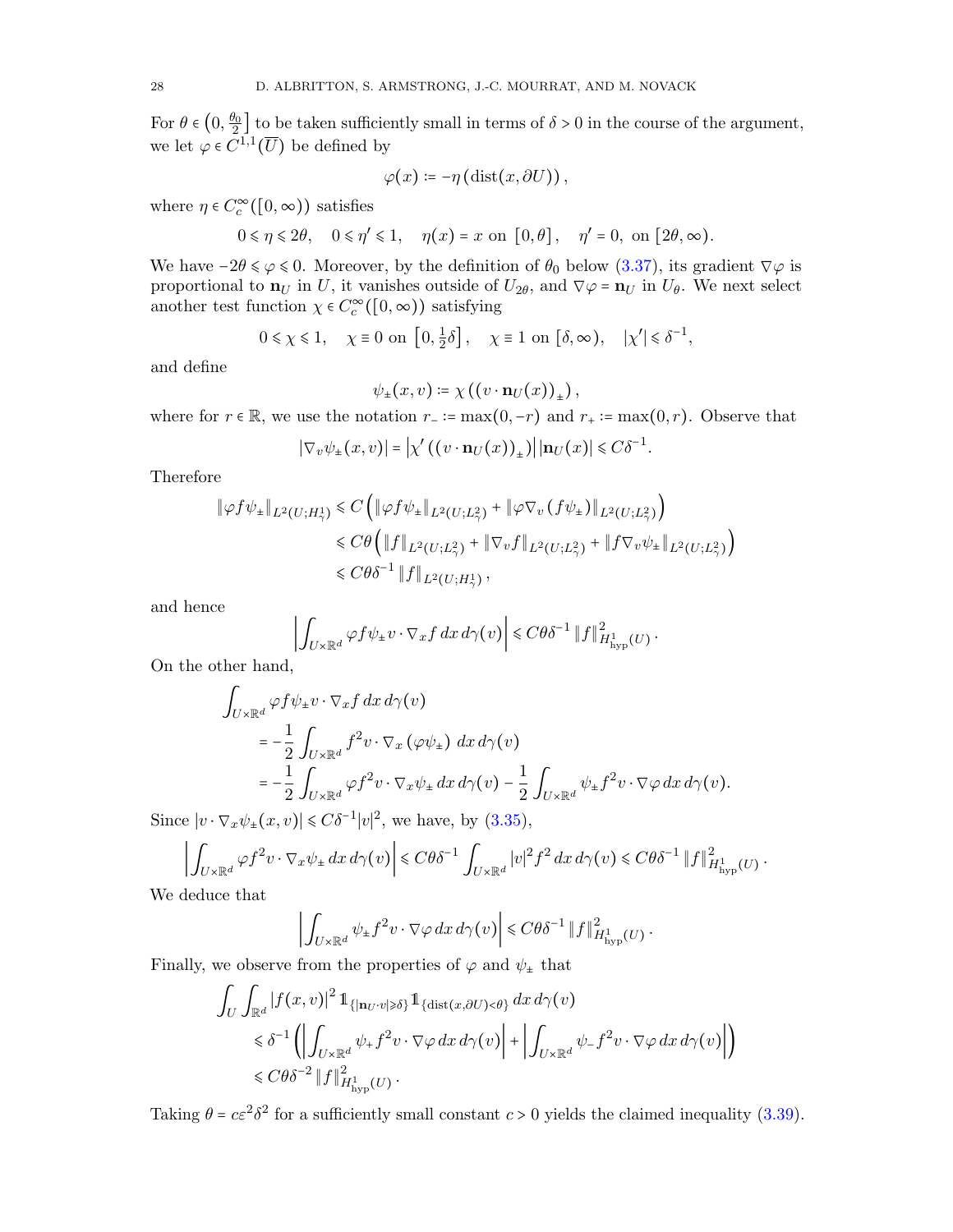Step 4. By the results of the previous three steps, to obtain  $(3.38)$  it suffices to exhibit a subsequence  $\{f_{n_k}\}$  satisfying

$$
\limsup_{k \to \infty} \sup_{i,j \geq k} \int_{U_{\theta} \times B_{v_0}} \left| f_{n_i} - f_{n_j} \right|^2 dx d\gamma(v) = 0.
$$

This is an immediate consequence of Corollary [3.7](#page-24-0) and the compactness of the embedding  $H^{1/10}(\mathbb{U}_{\theta}; H^{1/3}_{\gamma}) \hookrightarrow L^2(\mathbb{U}_{\theta}; L^2_{\gamma}(\mathcal{B}_{v_0}))$  (see for instance [\[1,](#page-50-19) Theorem 2.32]).

## <span id="page-28-1"></span>4. The Kramers equation

<span id="page-28-0"></span>In this section, we present two proofs of the existence of weak solutions in  $H^1_{\text{hyp}}(\mathbb{T}^d)$  to the Kramers equation

(4.1) 
$$
-\Delta_v f + v \cdot \nabla_v f + v \cdot \nabla_x f + \mathbf{b} \cdot \nabla_v f = g^*,
$$

where  $g^* \in L^2(\mathbb{T}^d; H_\gamma^{-1})$  satisfies  $\iint_{\mathbb{T}^d \times \mathbb{R}^d} g^* dm = 0$  (recall that the weighted mean of  $g^*$  is well defined by duality since the function 1 belongs to  $L^2(\mathbb{T}^d; H_2^1)$ . The first proof uses the abstract Lions-Lax-Milgram theorem and a modification of [\(4.1\)](#page-28-1) with a penalization term  $\nu f$ . The hypoelliptic energy estimates are used in sending the parameter  $\nu$  to zero. This approach is partly inspired by [\[18\]](#page-50-2). The second proof uses a dual variational approach which characterizes the weak solutions of  $(4.1)$  as the minimizers of a natural energy under an appropriate constraint, in analogy with the discussion following the statement of Theorem  $1.2$ . In both cases, the Poincaré inequality from Theorem  $1.3$ provides the necessary coercivity.

Throughout this section, the force field  $\mathbf{b}(x) = -\nabla W(x)$  is as in Assumption [1.1.](#page-4-1) In particular, **b** depends only on x and is conservative. Let  $dm$  be as defined in [\(1.7\)](#page-4-4).

4.1. The Lions-Lax-Milgram approach. We recall the abstract version of Lions' representation theorem from [\[42,](#page-51-26) Theorem 3.1, p. 109].

<span id="page-28-2"></span>**Lemma 4.1** (Lions' representation theorem). Let H be a Hilbert space and  $\Phi$  a pre-Hilbert space. Let  $E: H \times \Phi \to \mathbb{R}$  be a bilinear form satisfying the continuity criterion

(4.2) 
$$
E(\cdot,\phi) \in H^* \text{ for all } \phi \in \Phi.
$$

Then the following two properties are equivalent:

<span id="page-28-4"></span><span id="page-28-3"></span> $\bullet$  (Coercivity) We have

(4.3) 
$$
\inf_{\|\phi\|_{\Phi} = 1} \sup_{\|h\|_{H} \le 1} |E(h, \phi)| \ge c > 0.
$$

<span id="page-28-5"></span>• (Solvability) For each  $L \in \Phi^*$ , there exists  $f \in H$  such that

(4.4) 
$$
E(f,\phi) = L(\phi), \quad \text{for all } \phi \in \Phi.
$$

Notice that uniqueness and stability estimates are not guaranteed by Lemma [4.1](#page-28-2) itself; they are concluded a posteriori.

Proof of Theorem [1.2.](#page-5-0) We split the argument into steps; in the first step, we solve a penalized problem, and in the second, we send the penalization parameter  $\nu$  to zero.

<span id="page-28-6"></span>Step 1. Consider the penalized problem

(4.5) 
$$
(v \cdot \nabla_x + \mathbf{b} \cdot \nabla_v) f + \nu f = g^* + \Delta f - v \cdot \nabla_v f
$$

posed on the torus  $\mathbb{T}^d$  where  $\nu \in (0,1]$ . We define the following objects: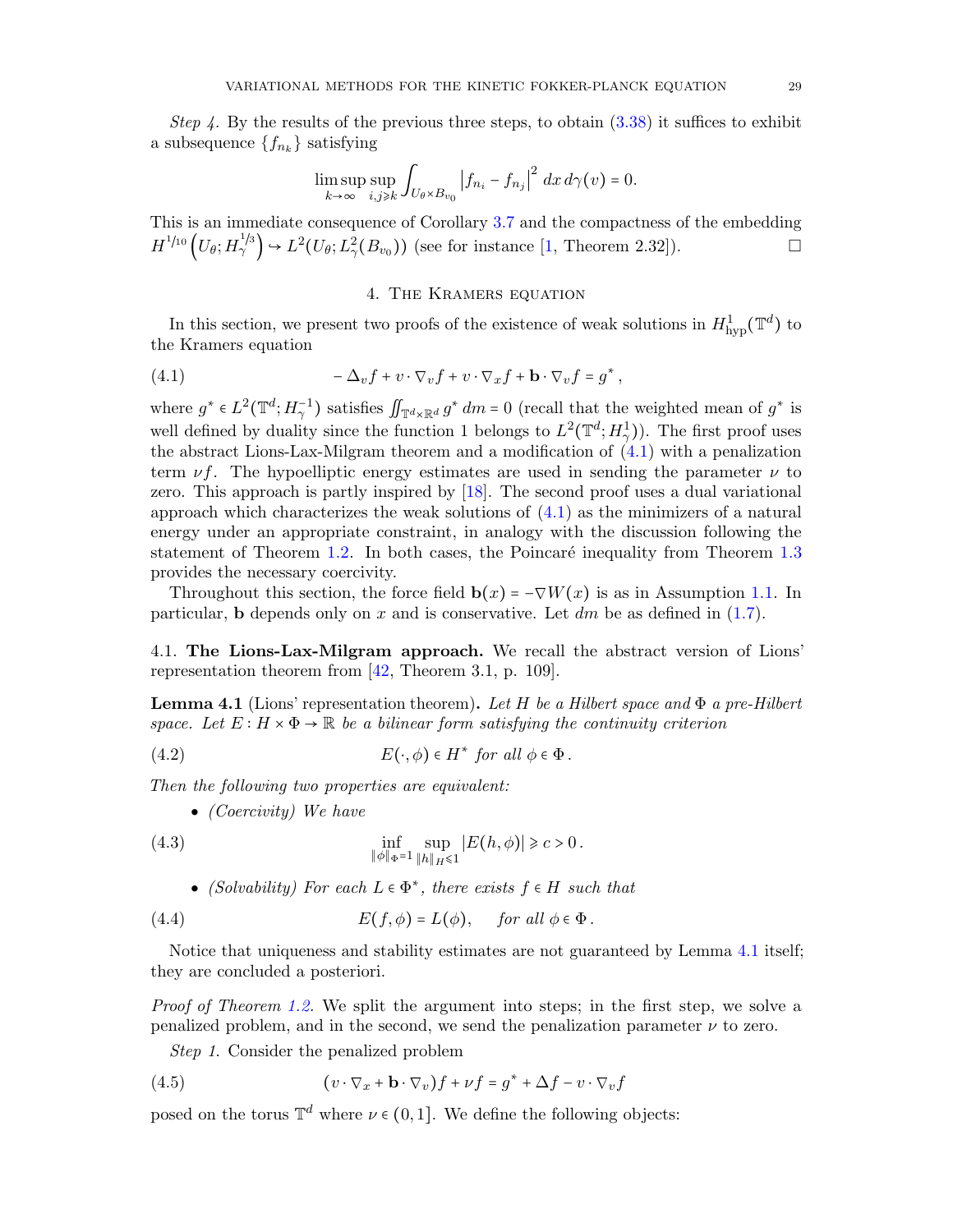(1) the test function space

<span id="page-29-0"></span>
$$
\Phi = C_0^{\infty}(\mathbb{T}^d \times \mathbb{R}^d)
$$

with inner product

(4.6) 
$$
(\phi, \psi) = \iint_{\mathbb{T}^d \times \mathbb{R}^d} \nabla_v \phi \cdot \nabla_v \psi \, dm + \iint_{\mathbb{T}^d \times \mathbb{R}^d} \phi \psi \, dm,
$$

(2) the solution space

<span id="page-29-3"></span>
$$
H = \{ h \in L^2_{\sigma}(\mathbb{T}^d; H^1_{\gamma}) : (h)_{\mathbb{T}^d} = 0 \}
$$

with inner product  $(4.6)$ ,

(3) the penalized bilinear form

$$
E(h,\phi) = \iint_{\mathbb{T}^d \times \mathbb{R}^d} \nabla_v h \cdot \nabla_v \phi \, dm + \nu \iint_{\mathbb{T}^d \times \mathbb{R}^d} h \phi \, dm - \iint_{\mathbb{T}^d \times \mathbb{R}^d} h(v \cdot \nabla_x + \mathbf{b} \cdot \nabla_v) \phi \, dm,
$$
\n(4) and the *linear functional*

$$
L = g^* \in L^2_{\sigma}(\mathbb{T}^d; H^{-1}_{\gamma}) \text{ with } (g^*)_{\mathbb{T}^d} = 0.
$$

It is not difficult to verify that E is continuous  $(4.2)$  and coercive  $(4.3)$ . Indeed, the key features are that (i) the anti-symmetric operator  $v \cdot \nabla_x + \mathbf{b} \cdot \nabla_v$  hits the test function  $\phi$ , and (ii) the penalization term  $\nu \iint_{\mathbb{T}^d \times \mathbb{R}^d} |\phi|^2 dm$  controls the 'lower part'  $(L^2(\mathbb{T}^d; L^2_{\gamma}))$  of<br>the norm after testing with  $\phi$ . Hence, Lemma 4.1 guarantees the existence of a solution the norm after testing with  $\phi$ . Hence, Lemma [4.1](#page-28-2) guarantees the existence of a solution  $f \in H$  to [\(4.4\)](#page-28-5), which is the distributional formulation of the penalized equation [\(4.5\)](#page-28-6).

From the equation itself, we recover that  $(v \cdot \nabla_x + \mathbf{b} \cdot \nabla_v) f \in L^2_{\sigma}(\mathbb{T}^d; H^{-1}_{\gamma}),$  and therefore,  $f \in H^1_{\text{hyp}}(\mathbb{T}^d)$  qualitatively. By the density of smooth functions in  $H^1_{\text{hyp}}(\mathbb{T}^d)$ , this is enough regularity<sup>[9](#page-29-1)</sup> to multiply  $(4.5)$  by f and integrate by parts to demonstrate the basic energy estimate:

$$
(4.7) \qquad \iint_{\mathbb{T}^d \times \mathbb{R}^d} |\nabla_v f|^2 \, dm + \nu \iint_{\mathbb{T}^d \times \mathbb{R}^d} |f|^2 \, dm \leq C \nu^{-1} \|g^*\|_{L^2_{\sigma}(\mathbb{T}^d; H^{-1}_{\gamma})}^2,
$$

which guarantees that the solution is unique.<sup>[10](#page-29-2)</sup> From the equation itself, we have

<span id="page-29-4"></span>
$$
\|(v \cdot \nabla_x + \mathbf{b} \cdot \nabla_v)f\|_{L^2_{\sigma}(\mathbb{T}^d; H^{-1}_{\gamma})} \leq C \|A^* A f\|_{L^2_{\sigma}(\mathbb{T}^d; H^{-1}_{\gamma})} + \|g^*\|_{L^2(\mathbb{T}^d; H^{-1}_{\gamma})} + C\nu \|f\|_{L^2_{\sigma}(\mathbb{T}^d; H^{-1}_{\gamma})}
$$
\n
$$
\leq C \|g^*\|_{L^2_{\sigma}(\mathbb{T}^d; H^{-1}_{\gamma})},
$$
\n(4.8)

where the constant C changes from line to line. Then  $(4.7)$ ,  $(4.8)$ , and the hypoelliptic Poincaré inequality for mean-zero functions imply that

<span id="page-29-5"></span>
$$
||f||_{H^1_{\text{hyp}}(\mathbb{T}^d)} \leq C||g^*||_{L^2_{\sigma}(\mathbb{T}^d; H^{-1}_{\gamma})}.
$$

Step 2. Next, we consider  $\nu \to 0^+$ . Let  $f^{\nu}$  denote the unique solution of the penalized problem [\(4.5\)](#page-28-6). Subtracting two solutions  $f^{\nu_1}$  and  $f^{\nu_2}$ , we have that the difference  $\tilde{f}^{\nu_1,\nu_2}$ solves the equation

(4.9) 
$$
(v \cdot \nabla_x + \mathbf{b} \cdot \nabla_v) \widetilde{f}^{\nu_1, \nu_2} + (\nu_1 f^{\nu_1} - \nu_2 f^{\nu_2}) = (\Delta - v \cdot \nabla_v) \widetilde{f}^{\nu_1, \nu_2}.
$$

We may regard  $\nu_1 f^{\nu_1} - \nu_2 f^{\nu_2}$  as a forcing term which is  $O(\nu_1 + \nu_2)$  in  $L^2_{\sigma}(\mathbb{T}^d; H^{-1}_{\gamma})$ . By the hypoelliptic energy estimates for  $(4.9)$ , we have

$$
\|\widetilde{f}^{\nu_1,\nu_2}\|_{H^1_{\mathrm{hyp}}(\mathbb{T}^d)}=O(\nu_1+\nu_2).
$$

<span id="page-29-1"></span> $9$ To justify this, one may use the density of test functions demonstrated in Proposition [2.2.](#page-12-2)

<span id="page-29-2"></span><sup>&</sup>lt;sup>10</sup>The estimate [\(4.7\)](#page-29-3) can be made more convenient, without the factor  $\nu^{-1}$ , if  $\langle g^* \rangle_{\gamma} \equiv 0$ .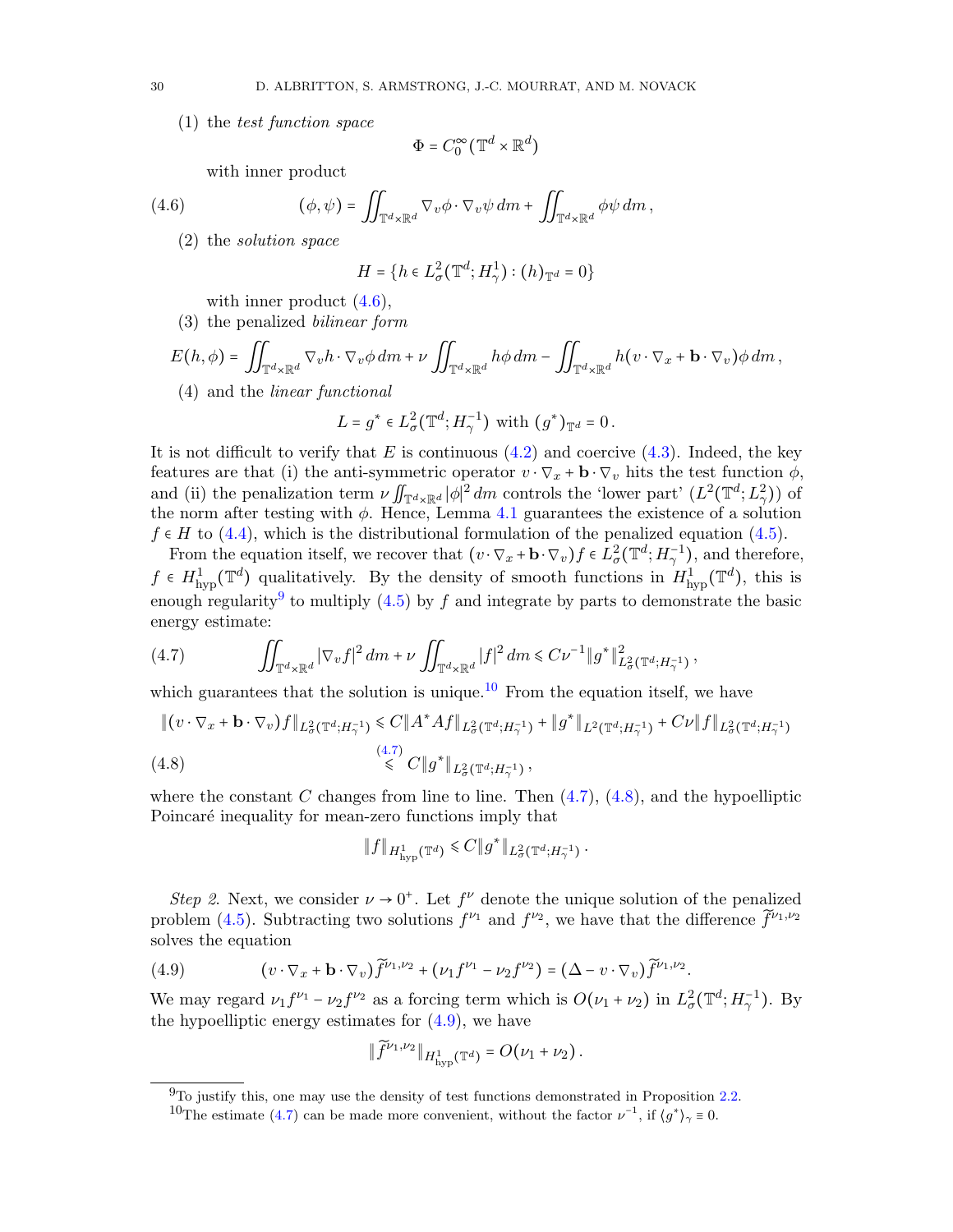Choosing  $\nu = 2^{-k}$ , the sequence  $(f_k)$  of solutions to  $(4.5)$  with penalization  $\nu = 2^{-k}$  is  $G_{\text{scale}}(f)$  and therefore converges to a solution  $f_{\text{time}}(f)$  ( $\pi d$ ) with  $(f)$  and Cauchy in  $H^1_{\text{hyp}}(\mathbb{T}^d)$  and therefore converges to a solution f in  $H^1_{\text{hyp}}(\mathbb{T}^d)$  with  $(f)_{\mathbb{T}^d} = 0$ . By passing to the distributional limit in each term in  $(4.5)$ , we find that f solves  $(4.1)$  in the sense of distributions. The proof is complete.

**Remark 4.2** (Role of the penalization). The above proof requires a *coercive* bilinear form E which, in particular, controls the  $L^2$  norm. The a priori estimates for solutions of  $(4.1)$  do indeed control the  $L^2$  part of the norm through the hypoelliptic Poincaré inequality, but the control of  $\|(v \cdot \nabla_x + \mathbf{b} \cdot \nabla_v)f\|_{L^2(\mathbb{T}^d; H_\gamma^{-1})}$  is encoded by the PDE itself rather than the bilinear form  $E$ , which only encodes the energy estimate. This is why we include the penalization  $\nu f$ . In some sense, control of  $\|(v \cdot \nabla_x + \mathbf{b} \cdot \nabla_v)f\|_{L^2(\mathbb{T}^d; H_\gamma^{-1})}$  is concluded a posteriori.

In the time-dependent case, one can skip the penalization by instead considering the equation satisfied by  $e^t f$ ; see Proposition [6.10.](#page-46-0)

<span id="page-30-0"></span>**Remark 4.3** (Difficulty with boundary). Consider  $(4.1)$  in a bounded  $C<sup>1</sup>$  domain U with force  $f^*$  and zero Dirichlet condition on  $\partial_{\rm hyp}U$ . What goes wrong with the proof? One can demonstrate that there exists a solution  $f^{\nu} \in H^1_{\text{hyp}}(U)$  of the penalized equations which satisfies  $f^{\nu}|_{\partial_{\text{hyp}}U} = 0$  away from the singular set. However, we do not know how to justify that  $f^{\nu} \in H^1_{\text{hyp},0}(U)$ . That is, we cannot characterize  $H^1_{\text{hyp},0}(U)$  as consisting of  $H^1_{\text{hyp}}(U)$  functions which vanish on  $\partial_{\text{hyp}}U$  away from the singular set. Consequently, we cannot justify the integration by parts that would generate the energy estimates that would imply uniqueness of  $f^{\nu}$  and allow us to send  $\nu \to 0^+$ .

#### 4.2. The dual variational approach. Define

(4.10) 
$$
Bf := v \cdot \nabla_x f + \mathbf{b} \cdot \nabla_v f.
$$

<span id="page-30-3"></span>Consider the functional

(4.11) 
$$
\mathcal{J}[f, \mathbf{j}] = \iint_{\mathbb{T}^d \times \mathbb{R}^d} \frac{1}{2} |\nabla_v f - \mathbf{j}|^2 d\sigma(x) d\gamma(v)
$$

evaluated at pairs  $(f, \mathbf{j}) \in H^1_{\text{hyp}}(\mathbb{T}^d) \times (L^2(\mathbb{T}^d; L^2_{\gamma}))$ d satisfying

<span id="page-30-1"></span>(4.12) 
$$
\nabla_v^* \mathbf{j} = g^* - Bf = g^* - (v \cdot \nabla_x f + \mathbf{b} \cdot \nabla_v f), \qquad (f)_{\mathbb{T}^d} = 0.
$$

In the remainder of this section, we always consider  $f \in H^1_{\text{hyp}}(\mathbb{T}^d)$  satisfying the second condition. We seek a null minimizer of  $\mathcal J$  restricted to such pairs, which, if it exists, will satisfy the implication

$$
\nabla_v f = \mathbf{j} \implies \nabla_v^* \mathbf{j} = \nabla_v^* \nabla_v f = g^* - Bf,
$$

which is precisely  $(4.1)$ .

<span id="page-30-2"></span>**Proposition 4.4** (Solvability of the Kramers equation). Under Assumption [1.1](#page-4-1) and the assumption that

$$
\iint_{\mathbb{T}^d\times\mathbb{R}^d} g^* d\gamma(v) d\sigma(x) = 0,
$$

there exists a unique solution f to [\(4.1\)](#page-28-1) such that  $(f)_{\mathbb{T}^d} = 0$ , and f is given as the null minimizer of the functional  $\mathcal{J}[f, j]$  over pairs  $(f, j)$  satisfying the constraint [\(4.12\)](#page-30-1).

Before proving Proposition [4.4,](#page-30-2) we argue that one may assume that  $\langle g^* \rangle_{\gamma} = 0$  as a action of  $x$ . For this we require function of  $x$ . For this, we require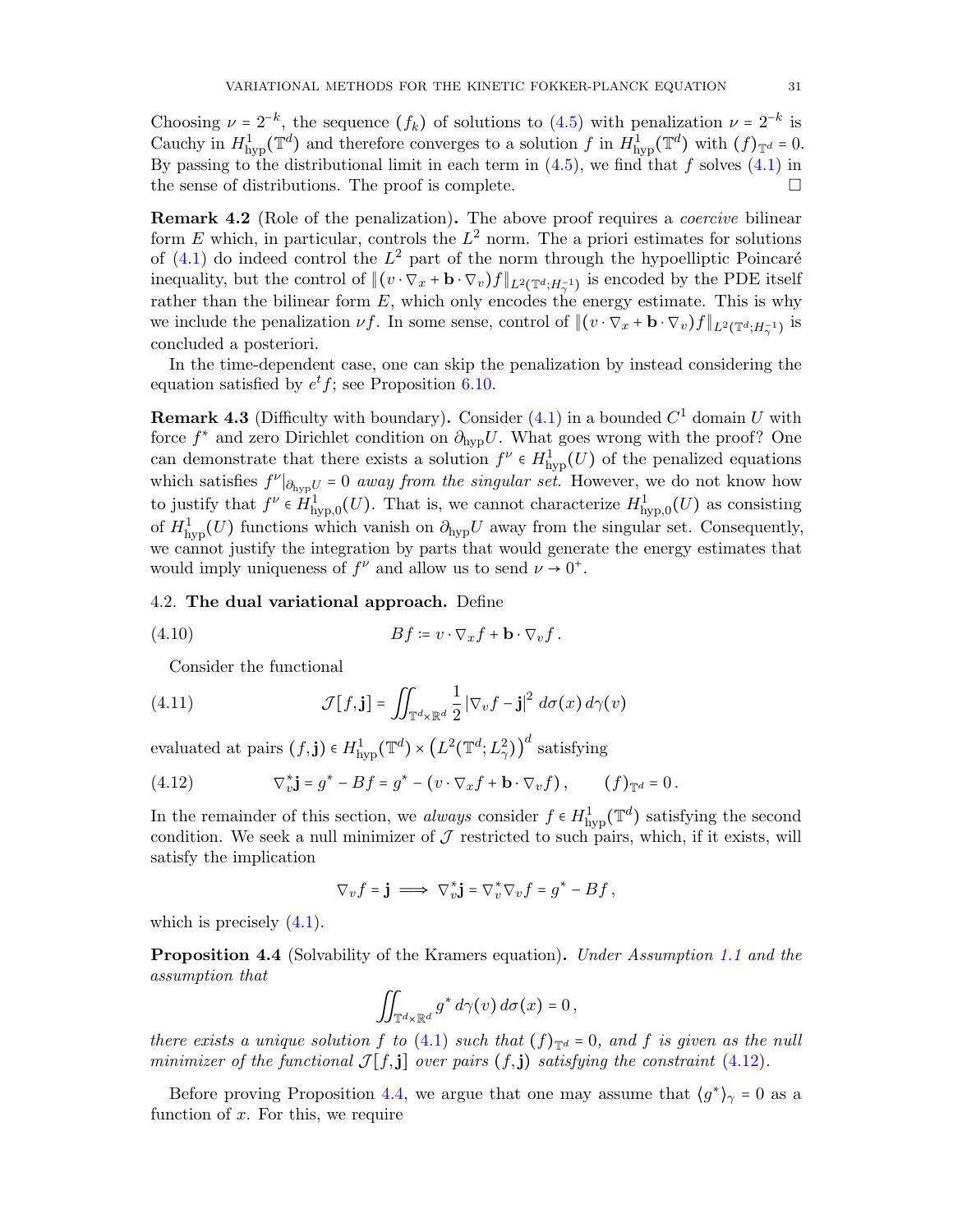<span id="page-31-0"></span>**Lemma 4.5.** Let  $h \in L^2(\mathbb{T}^d)$  be given with  $(h)_{\mathbb{T}^d} \coloneqq \int_{\mathbb{T}^d} h(x) d\sigma(x) = 0$ . Then there exists  $a \in H^1$  ( $\mathbb{T}^d$ ) with  $(a) = 0$  such that  $g \in H^1_{\text{hyp}}(\mathbb{T}^d)$  with  $(g)_{\mathbb{T}^d} = 0$  such that

(4.13) 
$$
\langle v \cdot \nabla_x g + \mathbf{b}(x) \cdot \nabla_v g \rangle_{\gamma}(x) = h(x), \qquad \|g\|_{H^1_{\text{hyp}}(\mathbb{T}^d)} \leq C \|h\|_{L^2(\mathbb{T}^d)}.
$$

Suppose that we can solve  $(4.1)$  under the simplification  $\langle g^* \rangle_{\gamma} = 0$ . By Lemma [4.5](#page-31-0) with  $h = \langle g^* \rangle_{\gamma}$ , we can find  $g \in H^1_{\text{hyp}}(\mathbb{T}^d)$  such that  $\langle v \cdot \nabla_x g + \mathbf{b} \cdot \nabla_v g \rangle_{\gamma} = h$ . Then, since  $\langle -\Delta_v g + v \cdot \nabla_v g \rangle_\gamma = 0$ , we can solve

$$
-\Delta_v f + v \cdot \nabla_v f + v \cdot \nabla_x f + \mathbf{b} \cdot \nabla_v f = g^* - (-\Delta_v g + v \cdot \nabla_v g + v \cdot \nabla_x g + \mathbf{b} \cdot \nabla_v g),
$$

so  $f + g$  solves [\(4.1\)](#page-28-1). We now show that such a g exists, and in the argument below we always work under the assumption that  $\langle g^* \rangle_{\gamma} = 0$ . We shall occasionally use the notation  $g^* \in L^2(\mathbb{T}^d; \dot{H}_{\gamma}^{-1})$  to signify that  $\langle g^* \rangle_{\gamma} = 0$ .

*Proof of Lemma [4.5.](#page-31-0)* Let  $f \in H^1(\mathbb{T}^d; \mathbb{R}^d)$  be a solution to the problem<sup>[11](#page-31-1)</sup>

$$
\nabla_x \cdot \mathbf{f}(x) + \mathbf{b}(x) \cdot \mathbf{f}(x) = h(x).
$$

Let  $\xi(s)$ :  $\mathbb{R} \to \mathbb{R}$  be a compactly supported, smooth, odd function of a single variable such that  $\int_{\mathbb{R}} \xi(s) s ds \neq 0$ . Define  $\xi_i : \mathbb{R}^d \to \mathbb{R}$  by

$$
\xi_i(v) = \xi(v_i) \prod_{i' \neq i} \xi'(v_{i'}),
$$

so that  $\xi_i$  is odd in  $v_i$  and even in all other  $v_{i'}$  for  $i' \neq i$ . Under an appropriate normalization, we find that

$$
\int_{\mathbb{R}^d} \partial_{v_j} \xi_i(v) d\gamma(v) = \int_{\mathbb{R}^d} v_j \xi_i(v) d\gamma(v) = \delta_{ij},
$$

since  $v_i \xi_i(v) d\gamma(v)$  is odd in  $v_i$  unless  $i = j$ , in which case it is even in all components of v. Define

$$
g(x,v) = \mathbf{f}_i(x)\xi_i(v)\,,
$$

where we have used the summation convention over repeated indices. By the smoothness of the  $\xi_i$ s and the  $H^1(\mathbb{T}^d)$  regularity of **f**, it is clear that  $g \in H^1_{\text{hyp}}(\mathbb{T}^d)$  with norm controlled by the sum of the respective  $H^1$  norms of f and ξ. Furthermore,  $(q)_{\mathbb{T}^d} = 0$  since for  $1 \leq i \leq d$ ,  $\xi_i$  is odd in  $v_i$ . Now we may compute that

$$
\langle Bg \rangle_{\gamma}(x) = \int_{\mathbb{R}^d} \left( v_j \partial_{x_j} g(x, v) + \mathbf{b}_j(x) \partial_{v_j} g(x, v) \right) d\gamma(v)
$$
  
= 
$$
\int_{\mathbb{R}^d} \left( v_j \partial_{x_j} \mathbf{f}_i(x) \xi_i(v) + \mathbf{b}_j \mathbf{f}_i(x) \partial_{v_j} \xi_i(v) \right) d\gamma(v)
$$
  
= 
$$
\partial_i \mathbf{f}_i(x) + \mathbf{b}_i(x) \mathbf{f}_i(x)
$$
  
= 
$$
h(x) .
$$

The proof is complete.

*Proof of Proposition [4.4.](#page-30-2)* We split the argument into five steps.

Step 1. In this step, we show that the functional  $\mathcal J$  is not uniformly equal to + $\infty$  and is uniformly convex on pairs  $(f, \mathbf{j})$  satisfying the constraint  $(4.12)$ . Let us denote the set of pairs satisfying the constraint by

$$
\mathcal{A}(g^*) \coloneqq \left\{ (f, \mathbf{j}) \in H^1_{\text{hyp}}(\mathbb{T}^d) \times (L^2(\mathbb{T}^d; L^2_\gamma))^d : \nabla_v^* \mathbf{j} = g^* - Bf, \ (f)_{\mathbb{T}^d} = 0 \right\}.
$$

First, since  $g^* \in L^2(\mathbb{T}^d; \dot{H}_\gamma^{-1})$ , there exists  $\mathbf{j} \in L^2(\mathbb{T}^d; L_\gamma^2)$  such that  $g^* = A^* \mathbf{j}$ . The pair  $(0, \mathbf{j})$  belongs to  $\mathcal{A}(g^*)$ , and  $\mathcal{J}(0, \mathbf{j}) < +\infty$ .

<span id="page-31-1"></span><sup>&</sup>lt;sup>11</sup>For example, one could argue as in the proof of Lemma [3.4](#page-18-6) to produce  $f$  via the Lax-Milgram theorem satisfying the bound  $||\mathbf{f}||_{H^1(\mathbb{T}^d)} \leqslant C ||h||_{L^2(\mathbb{T}^d)}$ .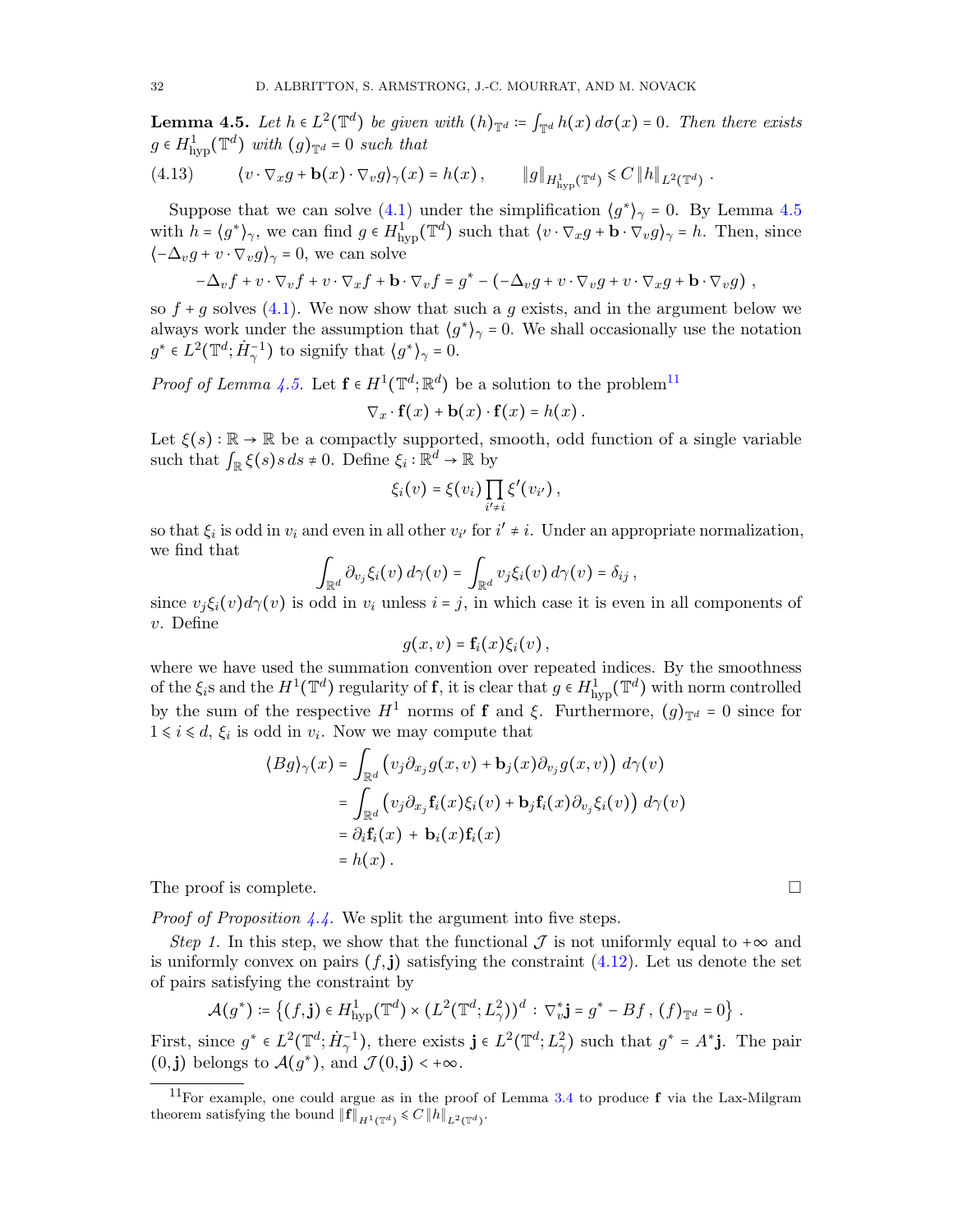We now demonstrate uniform convexity. Since for every  $(f', \mathbf{j}') \in \mathcal{A}(g^*)$  and  $(f, \mathbf{j}) \in$  $\mathcal{A}(0),$ 

(4.14) 
$$
\frac{1}{2}\mathcal{J}[f' + f, \mathbf{j}' + \mathbf{j}] + \frac{1}{2}\mathcal{J}[f' - f, \mathbf{j}' - \mathbf{j}] - \mathcal{J}[f', \mathbf{j}'] = \mathcal{J}[f, \mathbf{j}],
$$

it suffices to show that there exists  $C(d) < \infty$  such that for every  $(f, \mathbf{j}) \in \mathcal{A}(0)$ ,

(4.15) 
$$
\mathcal{J}[f, \mathbf{j}] \geq C^{-1} \left( \|f\|_{H^1_{\text{hyp}}(\mathbb{T}^d)}^2 + \|\mathbf{j}\|_{L^2(\mathbb{T}^d; L^2_\gamma)}^2 \right).
$$

Expanding the square and using that  $\nabla_v^* \mathbf{j} = -Bf$ , we find

<span id="page-32-0"></span>
$$
\mathcal{J}[f, \mathbf{j}] = \iint_{\mathbb{T}^d \times \mathbb{R}^d} \left( \frac{1}{2} |\nabla_v f|^2 + \frac{1}{2} |\mathbf{j}|^2 + fBf \right) dm.
$$

Moreover, by [\(1.8\)](#page-4-5), the term  $\iint_{\mathbb{T}^d \times \mathbb{R}^d} fBf \, dm$  vanishes. Finally, from  $-Bf = \nabla_v^* \mathbf{j}$ , we have  $\iint_R f \cdot \mathbf{r} = 0$  and thus  $\langle Bf \rangle_{\gamma} = 0$ , and thus

$$
\|v \cdot \nabla_x f\|_{L^2(\mathbb{T}^d; H^{-1}_{\gamma})} \leq \|Bf\|_{L^2(\mathbb{T}^d; H^{-1}_{\gamma})} + \|\mathbf{b}(x) \cdot \nabla_v f\|_{L^2(\mathbb{T}^d; H^{-1}_{\gamma})}
$$
  

$$
\leq C \|\mathbf{j}\|_{L^2(\mathbb{T}^d; L^2_{\gamma})} + C \|\nabla_v f\|_{L^2(\mathbb{T}^d; L^2_{\gamma})}.
$$

Combining the last displays and Theorem [1.3](#page-6-0) yields [\(4.15\)](#page-32-0), and thus also the uniform convexity of the functional in [\(4.11\)](#page-30-3).

Step 2. In this step, we rephrase the problem in terms of a perturbed convex minimization problem. Denote by  $(f_1, j_1)$  the unique minimizing pair of the functional  $\mathcal J$  over  $\mathcal{A}(g^*)$ . We obviously have

$$
\mathcal{J}[f_1,\mathbf{j}_1]\geq 0.
$$

We now show that there is a one-to-one correspondence between solutions  $f$  of the Kramers equation and null minimizers  $(f, \mathbf{j})$  of  $\mathcal J$  satisfying the constraint  $(4.12)$ : for every  $f \in H^1_{\text{hyp}}(\mathbb{T}^d)$  with  $(f)_{\mathbb{T}^d} = 0$ , we have

$$
f
$$
 solves (4.1)  $\iff$   $\mathcal{J}[f, \mathbf{j}_1] = 0$ .

Indeed, the implication  $\implies$  is clear, since if f solves [\(4.1\)](#page-28-1), then

$$
(f, \nabla_v f) \in \mathcal{A}(g^*)
$$
 and  $\mathcal{J}[f, \nabla_v f] = 0$ .

Conversely, if  $\mathcal{J}[f_1, \mathbf{j}_1] = 0$ , then by convexity we have that  $f = f_1$  (assuming the mean-zero constraint from  $(4.12)$ , and

$$
\nabla_v f_1 = \mathbf{j}_1 \qquad \text{a.e. in } \mathbb{T}^d \times \mathbb{R}^d.
$$

Then since  $\nabla_{\bm{v}}^* \mathbf{j}_1 = g^* - B f_1$ , we recover that  $f = f_1$  is indeed a solution of [\(4.1\)](#page-28-1). In particular, the fact that there is at most one solution to  $(4.1)$  is clear.

To complete the proof, it thus remains to show that given the unique minimizing pair  $(f_1, \mathbf{j}_1)$ , we have that

$$
\mathcal{J}[f_1, \mathbf{j}_1] \leq 0.
$$

We phrase this as a perturbed convex minimization problem for the functional  $G$ , which is defined for every  $\bar{f}^* \in L^2(\mathbb{T}^d; H_\gamma^{-1})$  with  $(f^*)_{\mathbb{T}^d} = 0$  by

$$
G(f^*) \coloneqq \inf_{\substack{f \in H^1_{\mathrm{hyp}}(\mathbb{T}^d) \\ (f)_{\mathbb{T}^d} = 0}} \left( \iint_{\mathbb{T}^d \times \mathbb{R}^d} f f^* \, dm + \inf_{\substack{\mathbf{j} \in L^2(\mathbb{T}^d) \\ (f, \mathbf{j}) \in \mathcal{A}(f^* + g^*)}} \mathcal{J}[f, \mathbf{j}] \right)
$$

.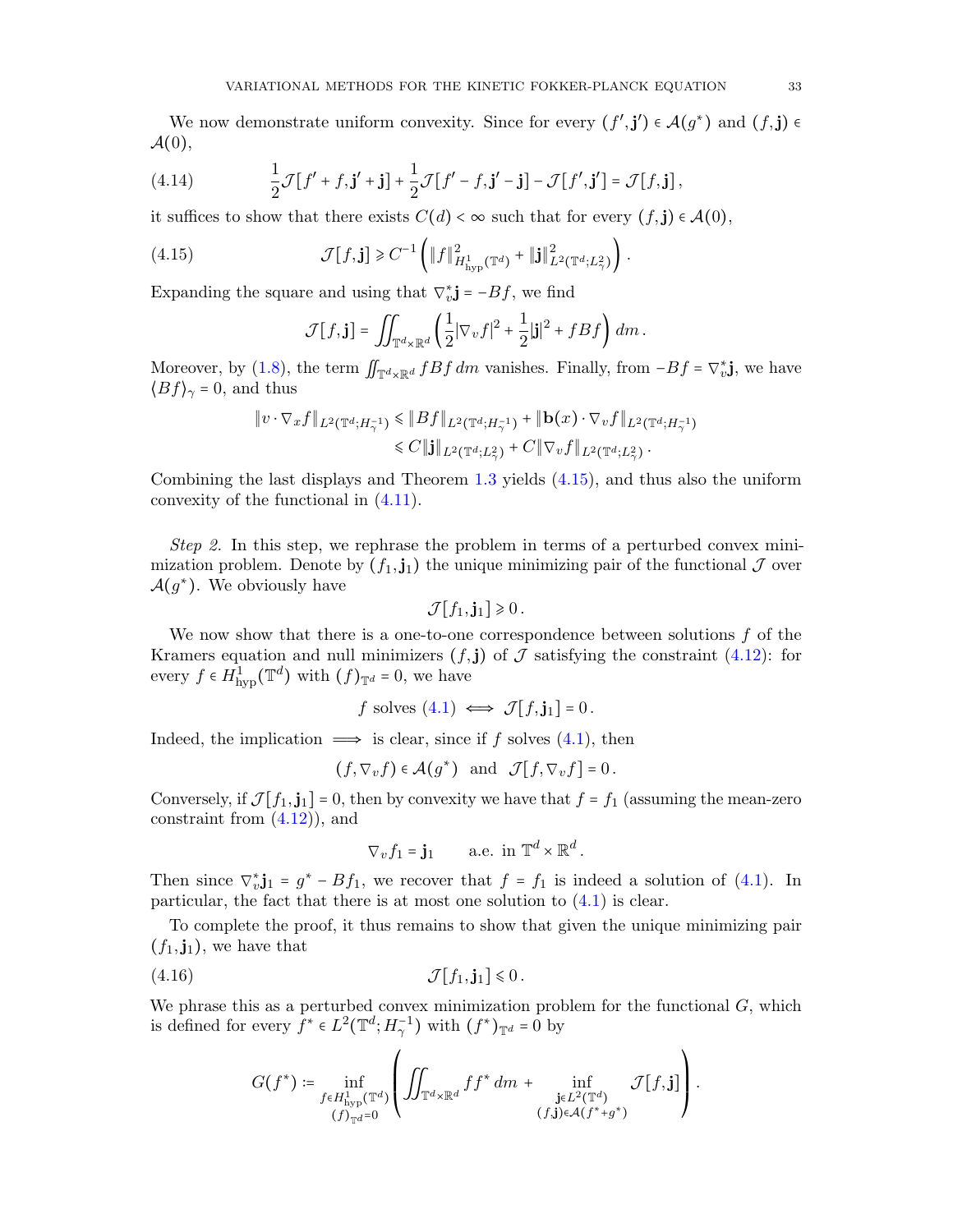To complete the proof, we must show that  $G(0) \leq 0$ . We decompose the argument into the next three steps.

Step 3. In this step, we show that  $G$  is convex and reduce the problem to showing that the convex dual of G is nonnegative. For every pair  $(f, \mathbf{j})$  satisfying  $(f, \mathbf{j}) \in \mathcal{A}(f^* + g^*),$ we have

<span id="page-33-0"></span>(4.17) 
$$
\nabla_v^* \mathbf{j} = f^* + g^* - Bf, \qquad (f)_{\mathbb{T}^d} = 0,
$$

and so utilizing [\(1.8\)](#page-4-5) we find that

$$
\iint_{\mathbb{T}^d \times \mathbb{R}^d} ff^* dm + \mathcal{J}[f, \mathbf{j}] = \iint_{\mathbb{T}^d \times \mathbb{R}^d} ff^* dm + \iint_{\mathbb{T}^d \times \mathbb{R}^d} \frac{1}{2} |\nabla_v f - \mathbf{j}|^2 dm
$$
  
\n
$$
= \iint_{\mathbb{T}^d \times \mathbb{R}^d} ff^* dm + \iint_{\mathbb{T}^d \times \mathbb{R}^d} \frac{1}{2} |\nabla_v f|^2 + \frac{1}{2} |\mathbf{j}|^2 - f \nabla_v^* \mathbf{j} dm
$$
  
\n
$$
= \iint_{\mathbb{T}^d \times \mathbb{R}^d} ff^* dm + \iint_{\mathbb{T}^d \times \mathbb{R}^d} \frac{1}{2} |\nabla_v f|^2 + \frac{1}{2} |\mathbf{j}|^2 - f (f^* + g^* - Bf) dm
$$
  
\n
$$
= \iint_{\mathbb{T}^d \times \mathbb{R}^d} \frac{1}{2} |\nabla_v f|^2 + \frac{1}{2} |\mathbf{j}|^2 - g^* f dm.
$$

Taking the infimum over all  $(f, \mathbf{j})$  satisfying the affine constraint  $(f, \mathbf{j}) \in \mathcal{A}(f^* + g^*)$ ,<br>we obtain the sympative  $C(f^*)$ . We thus infor that  $G$  is convex in the variable  $f^*$ . By we obtain the quantity  $G(f^*)$ . We thus infer that G is convex in the variable  $f^*$ . By Lemma [4.5,](#page-31-0) given  $f^* \in L^2(\mathbb{T}^d; H_7^{-1})$  with vanishing mean, we may find  $f_0 \in H_{\text{hyp}}^1(\mathbb{T}^d; H_7^*)$ Lemma 4.0, given  $f \in L^2(\mathbb{I}^*, H_\gamma)$  with vanishing friend, we may find  $f_0 \in H_{\text{hyp}}(\mathbb{I}^*)$ <br>such that  $\langle Bf_0 \rangle_\gamma = \langle f^* + g^* \rangle_\gamma = \langle f^* \rangle_\gamma$ . Then since  $\langle f^* + g^* - Bf_0 \rangle_\gamma = 0$ , we may find  $\mathbf{j} \in (L^2(\mathbb{T}^d; L^2))^d$  such that  $\nabla^*_{\mathbf{v}} \mathbf{j} = f^* + g^* - Bf_0$ , and we see that the function G is also locally bounded above. These two properties imply that G is lower semi-continuous, see [\[22,](#page-51-23) Lemma I.2.1 and Corollary I.2.2]. We denote by  $G^*$  the convex dual of G, defined for every  $h \in L^2(\mathbb{T}^d; H^1_\gamma)$  with  $(h)_{\mathbb{T}^d} = 0$  by

$$
G^{*}(h) \coloneqq \sup_{\substack{f^{*} \in L^{2}(\mathbb{T}^{d}; H_{\gamma}^{-1}) \\ (f^{*})_{\mathbb{T}^{d}} = 0}} \left( -G(f^{*}) + \iint_{\mathbb{T}^{d} \times \mathbb{R}^{d}} h f^{*} dm \right),
$$

and by  $G^{**}$  the bidual of G. Since G is lower semi-continuous, we have that  $G^{**} = G$  (see [\[22,](#page-51-23) Proposition I.4.1]), and in particular,

<span id="page-33-2"></span><span id="page-33-1"></span>
$$
G(0) = G^{**}(0) = \sup_{h \in L^2(\mathbb{T}^d; H^1_\gamma)} (-G^*(h)) .
$$
  
(h)<sub>1<sup>d</sup></sub>=0

In order to prove that  $G(0) \le 0$ , it therefore suffices to show that

(4.18) 
$$
\forall h \in L^2(\mathbb{T}^d; H^1_\gamma) \text{ with } (h)_{\mathbb{T}^d} = 0, \qquad G^*(h) \geq 0.
$$

Step 4. In this step we show that

(4.19) 
$$
G^*(h) \leftarrow \infty \quad \Longrightarrow \quad h \in H^1_{\text{hyp}}(\mathbb{T}^d).
$$

We rewrite  $G^*(h)$  in the form

<span id="page-33-3"></span>(4.20) 
$$
G^*(h) = \sup \left\{ \iint_{\mathbb{T}^d \times \mathbb{R}^d} \left( -\frac{1}{2} |\nabla_v f - \mathbf{j}|^2 - ff^* + hf^* \right) dm \right\},
$$

where the supremum is over every  $f \in H^1_{\text{hyp}}(\mathbb{T}^d)$ ,  $\mathbf{j} \in L^2(\mathbb{T}^d; L^2_\gamma)^d$  and  $f^* \in L^2(\mathbb{T}^d; H^{-1}_\gamma)$ satisfying the constraint [\(4.17\)](#page-33-0). Given f with  $(f)_{\mathbb{T}^d} = 0$ , we choose to restrict the supremum above to  $f^* := Bf$  and  $\mathbf{j} = \mathbf{j}_0$  the solution of  $\nabla_v^* \mathbf{j}_0 = g^*$ . Recall that such a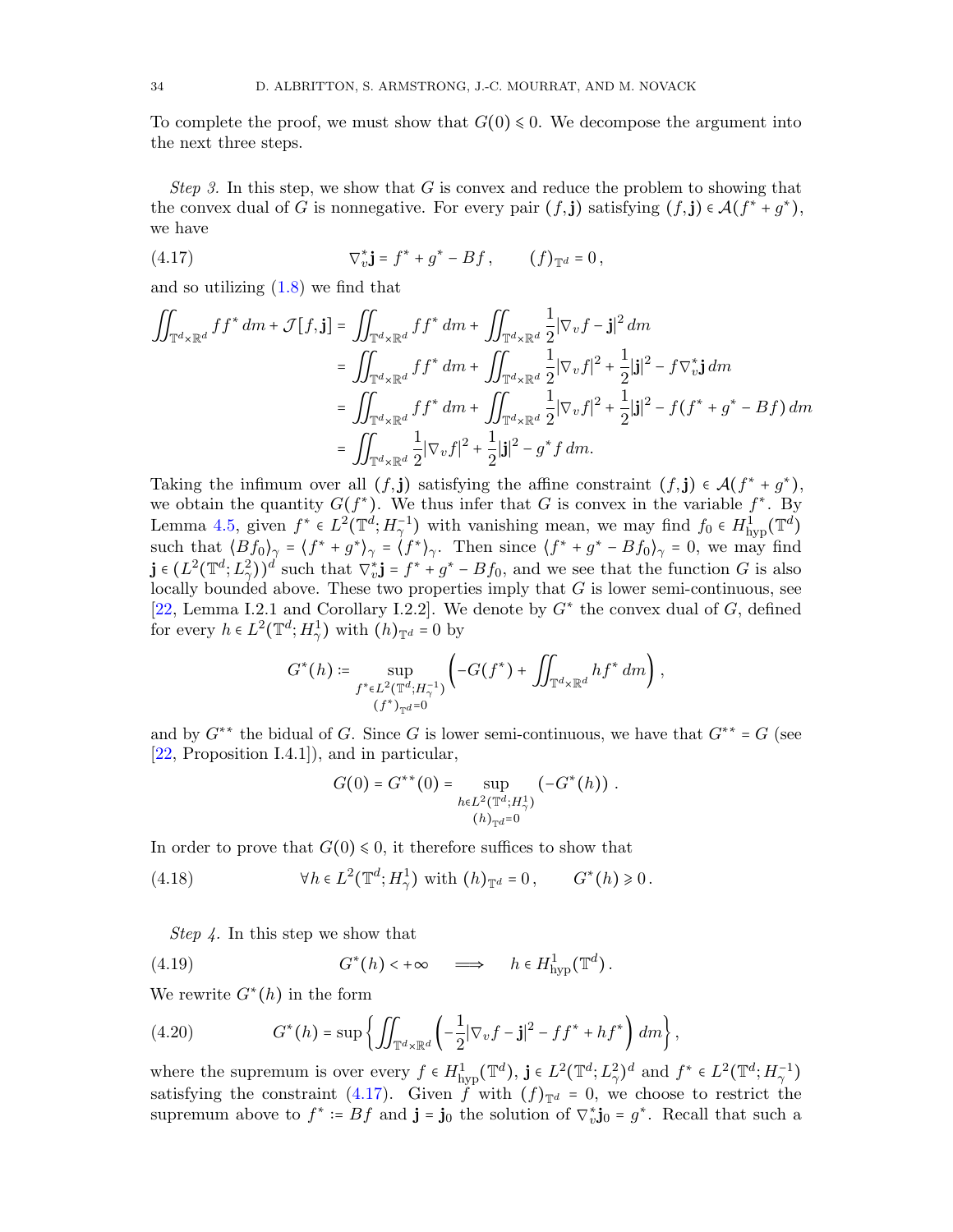$\mathbf{j}_0 \in L^2(\mathbb{T}^d; L^2)$ <sup>d</sup> exists since  $\langle g^* \rangle_{\gamma} = 0$ . With such choices of  $f^*$  and  $\mathbf{j}$ , the constraint [\(4.17\)](#page-33-0) is satisfied, and we obtain that

$$
G^*(h) \geq \sup \left\{ \iint_{\mathbb{T}^d \times \mathbb{R}^d} \left( -\frac{1}{2} |\nabla_v f - \mathbf{j}_0|^2 - fBf + hBf \right) dm : f \in H^1_{\text{hyp}}(\mathbb{T}^d) \, , \, (f)_{\mathbb{T}^d} = 0 \right\} \, .
$$

Recalling that  $\iint fBf dm = 0$ , and using that  $C_0^{\infty}(\mathbb{T}^d \times \mathbb{R}^d)$  is dense in  $H^1_{\text{hyp}}(\mathbb{T}^d)$ , we deduce that deduce that

$$
G^*(h) \geq \sup \left\{ \iint_{\mathbb{T}^d \times \mathbb{R}^d} \left( -\frac{1}{2} |\nabla_v f - \mathbf{j}_0|^2 + hBf \right) dm : f \in C_c^{\infty}(\mathbb{T}^d \times \mathbb{R}^d), (f)_{\mathbb{T}^d} = 0 \right\}.
$$

Then the assumption of  $G^*(h) < \infty$  implies that

$$
\sup\left\{\iint_{\mathbb{T}^d\times\mathbb{R}^d}hBf\,dm\;:\;f\in C_c^\infty(\mathbb{T}^d\times\mathbb{R}^d)\,,\,(f)_{\mathbb{T}^d}=0\,,\,\|f\|_{L^2(\mathbb{T}^d;H^1_\gamma)}\leqslant 1\right\}<\infty\,.
$$

This then shows that the distribution Bh belongs to the dual of  $L^2(\mathbb{T}^d; H^1_\gamma)$ , which is  $L^2(\mathbb{T}^d; H_\gamma^{-1})$ . Since

$$
v\cdot\nabla_x h = Bh - \mathbf{b}\cdot\nabla_v h\,,
$$

the proof of  $(4.19)$  is complete.

Step 5. In place of [\(4.18\)](#page-33-2), we have left to show that

(4.21) 
$$
\forall h \in H^1_{\text{hyp}}(\mathbb{T}^d) \text{ with } (h)_{\mathbb{T}^d} = 0, \qquad G^*(h) \geq 0.
$$

Since  $Bf \in L^2(\mathbb{T}^d; H_\gamma^{-1})$ , we may replace  $f^*$  by  $f^* + Bf$  in the variational formula [\(4.20\)](#page-33-3) for  $G^*$  to get that

<span id="page-34-1"></span>
$$
(4.22) \tG*(h) = \sup \left\{ \iint_{\mathbb{T}^d \times \mathbb{R}^d} \left( -\frac{1}{2} |\nabla_v f - \mathbf{j}|^2 + (h - f)(f^* + Bf) \right) dm \right\},
$$

where the supremum is now over every  $f \in H^1_{\text{hyp}}(\mathbb{T}^d)$ ,  $\mathbf{j} \in L^2(\mathbb{T}^d; L^2_\gamma)^d$  and  $f^* \in L^2(\mathbb{T}^d; H^{-1}_\gamma)$ satisfying the constraint

(4.23) 
$$
\nabla_v^* \mathbf{j} = f^* + g^*, \qquad (f)_{\mathbb{T}^d} = 0.
$$

Setting  $f = h$  in [\(4.22\)](#page-34-1), we find that

<span id="page-34-2"></span>
$$
G^*(h) \geq \sup \left\{ \iint_{\mathbb{T}^d \times \mathbb{R}^d} -\frac{1}{2} |\nabla_v h - \mathbf{j}|^2 dm \right\},\,
$$

with the supremum ranging over all  $f^* \in L^2(\mathbb{T}^d; H_\gamma^{-1})$  and  $\mathbf{j} \in L^2(\mathbb{T}^d; L_\gamma^2)^d$  satisfying the constraint [\(4.23\)](#page-34-2). We now simply select  $\mathbf{j} = \nabla_v h \in L^2(\mathbb{T}^d; L^2_\gamma)^d$  and

$$
f^* = \nabla_v^* \mathbf{j} - g^* \in L^2(\mathbb{T}^d; H_\gamma^{-1}),
$$

at which point we conclude that  $G^*(h) \geq 0$ .  $(h) \geqslant 0.$ 

#### <span id="page-34-3"></span>5. Interior regularity of solutions

<span id="page-34-0"></span>In this subsection, we use energy methods to obtain interior regularity estimates for solutions of the equation

(5.1) 
$$
-\Delta_v f + v \cdot \nabla_v f + v \cdot \nabla_x f + \mathbf{b} \cdot \nabla_v f + cf = f^*.
$$

In analogy to the classical theory for uniformly elliptic equations (such as the Laplace or Poisson equations), we obtain an appropriate version of the Caccioppoli inequality, apply it iteratively to obtain  $H_{\text{hyp}}^1$  estimates on all spatial derivatives of the solution, and then apply the Hörmander and Sobolev inequalities to obtain pointwise estimates. In particular, we obtain higher regularity estimates—strong enough to imply that our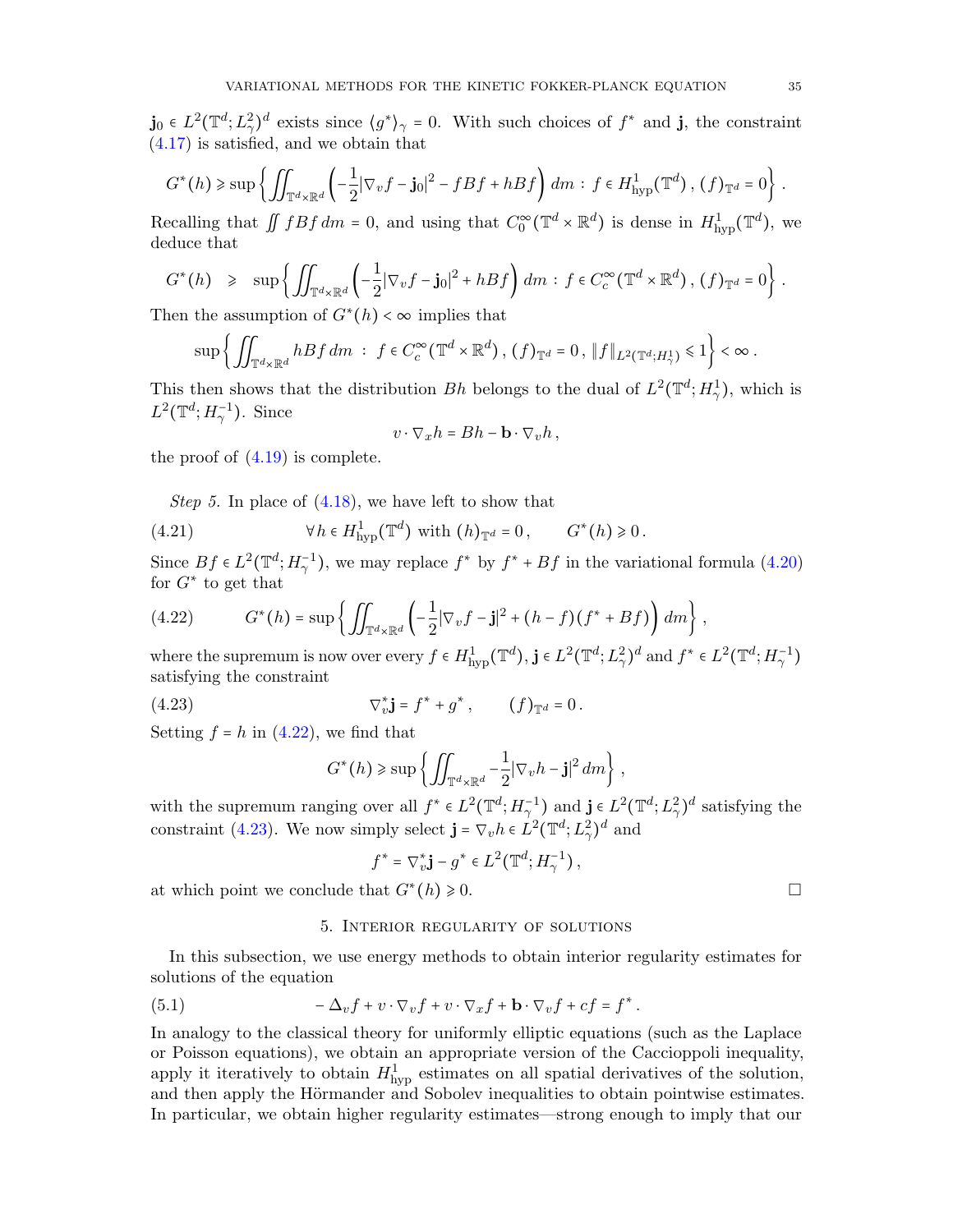weak solutions are  $C^{\infty}$ —without resorting to sophisticated theory for pseudodifferential operators.

We begin with a version of the Caccioppoli inequality for the equation  $(5.1)$ .

<span id="page-35-0"></span>**Lemma 5.1** (Caccioppoli inequality). Suppose that  $r > 0$ ,  $\mathbf{b} \in L^{\infty}(B_r; L^{\infty}(\mathbb{R}^d; \mathbb{R}^d))$ ,  $c \in L^{\infty}(B_r; L^{\infty}(\mathbb{R}^d))$ , and the pair  $(f, f^*) \in L^2(B_r; H^1_{\gamma}) \times L^2(B_r; H^{-1}_{\gamma})$  satisfies the equation  $\int_{1}^{\infty} (B_r; L^{\infty}(\mathbb{R}^d; \mathbb{R}^d))$ 

<span id="page-35-1"></span>(5.2) 
$$
-\Delta_v f + v \cdot \nabla_v f + v \cdot \nabla_x f + \mathbf{b} \cdot \nabla_v f + cf = f^* \quad in \ B_r \times \mathbb{R}^d.
$$

Then  $f \in H^1_{\text{hyp}}(B_r)$ , and there exists  $C\left(d, r, \|\mathbf{b}\|_{L^{\infty}(B_r; L^{\infty}(\mathbb{R}^d))}, \|c\|_{L^{\infty}(B_r; L^{\infty}(\mathbb{R}^d))}\right) < \infty$  such that

<span id="page-35-4"></span>
$$
(5.3) \qquad \|\nabla_v f\|_{L^2(B_{r/2};L^2_\gamma)} + \|v \cdot \nabla_x f\|_{L^2(B_{r/2};H^{-1}_\gamma)} \leq C \|f\|_{L^2(B_r;L^2_\gamma)} + C \|f^*\|_{L^2(B_r;H^{-1}_\gamma)}.
$$

*Proof.* The PDE [\(5.2\)](#page-35-1) guarantees that  $f \in L^2(B_r; H^1_\gamma)$  belongs qualitatively to  $H^1_{\text{hyp}}(B_r)$ .

Step 1. We show that there exists  $C(d) < \infty$  such that

<span id="page-35-3"></span>
$$
(5.4) \qquad \|\nabla_v f\|_{L^2(B_{r/2};L^2_\gamma)} \leq C \left(\frac{1}{r} + \|\mathbf{b}\|_{L^\infty(B_r \times \mathbb{R}^d)} + \|c\|_{L^\infty(B_r \times \mathbb{R}^d)}^{1/2}\right) \|f\|_{L^2(B_r;L^2_\gamma)} + C(1+r) \|f^*\|_{L^2(B_r;H^{-1}_\gamma)}.
$$

Select a smooth cutoff function  $\phi \in C_c^{\infty}(B_r)$  which is compactly supported in  $B_r$  and<br>cations  $0 \le \phi \le 1$  in  $B_r$   $\phi = 1$  on  $B_r$  and  $\|\nabla \phi\|$ satisfies  $0 \le \phi \le 1$  in  $B_r$ ,  $\phi \equiv 1$  on  $B_{r/2}$  and  $\|\nabla \phi\|_{L^{\infty}(B_r)} \le 8r^{-1}$ . Testing the equation [\(5.2\)](#page-35-1) with  $(x, v) \mapsto \phi^2(x) f(x, v)$  yields

<span id="page-35-2"></span>(5.5) 
$$
\int_{B_r \times \mathbb{R}^d} \phi^2 |\nabla_v f|^2 dx d\gamma = \int_{B_r \times \mathbb{R}^d} \phi^2 f f^* dx d\gamma - \int_{B_r \times \mathbb{R}^d} \phi^2 f v \cdot \nabla_x f dx d\gamma
$$

(5.6) 
$$
- \int_{B_r \times \mathbb{R}^d} \phi^2 f \mathbf{b} \cdot \nabla_v f \, dx \, d\gamma - \int_{B_r \times \mathbb{R}^d} \phi^2 c f^2 \, dx \, d\gamma.
$$

We estimate each of the terms on the right-hand side of  $(5.5)$  separately.

For the first term on the right side of  $(5.5)$ , we use

$$
\left| \int_{B_r \times \mathbb{R}^d} \phi^2 f f^* dx d\gamma \right| \leq \left\| \phi^2 f \right\|_{L^2(B_r; H^1_\gamma)} \|f^* \|_{L^2(B_r; H^{-1}_\gamma)}
$$
  

$$
\leq \left( \left\| \phi^2 \nabla_v f \right\|_{L^2(B_r; L^2_\gamma)} + \left\| f \right\|_{L^2(B_r; L^2_\gamma)} \right) \|f^* \|_{L^2(B_r; H^{-1}_\gamma)}
$$

and then apply Young's inequality to obtain

$$
(5.7) \quad \left| \int_{B_r \times \mathbb{R}^d} \phi^2 f f^* dx d\gamma \right|
$$
  
\$\leqslant \frac{1}{6} \int\_{B\_r \times \mathbb{R}^d} \phi^2 |\nabla\_v f|^2 dx d\gamma + \frac{C}{r^2} \int\_{B\_r \times \mathbb{R}^d} f^2 dx d\gamma + C(1+r^2) \|f^\*\|\_{L^2(B\_r;H\_\gamma^{-1})}^2 \right].

For the second term on the right side of [\(5.5\)](#page-35-2), we integrate by parts to find

$$
-\int_{B_r \times \mathbb{R}^d} \phi^2 f v \cdot \nabla_x f \, dx \, d\gamma = -\int_{B_r \times \mathbb{R}^d} \phi^2 v \cdot \nabla_x \left(\frac{1}{2} f^2\right) dx \, d\gamma
$$
  

$$
= \int_{B_r \times \mathbb{R}^d} \phi \nabla_x \phi \cdot v f^2 \, dx \, d\gamma
$$
  

$$
= \int_{B_r \times \mathbb{R}^d} \phi(x) \nabla_x \phi(x) \cdot v \exp\left(-\frac{|v|^2}{2}\right) f^2(x, v) \, dx \, dv
$$
  

$$
= -\int_{B_r \times \mathbb{R}^d} 2f \phi \nabla_x \phi \cdot \nabla_v f \, dx \, d\gamma.
$$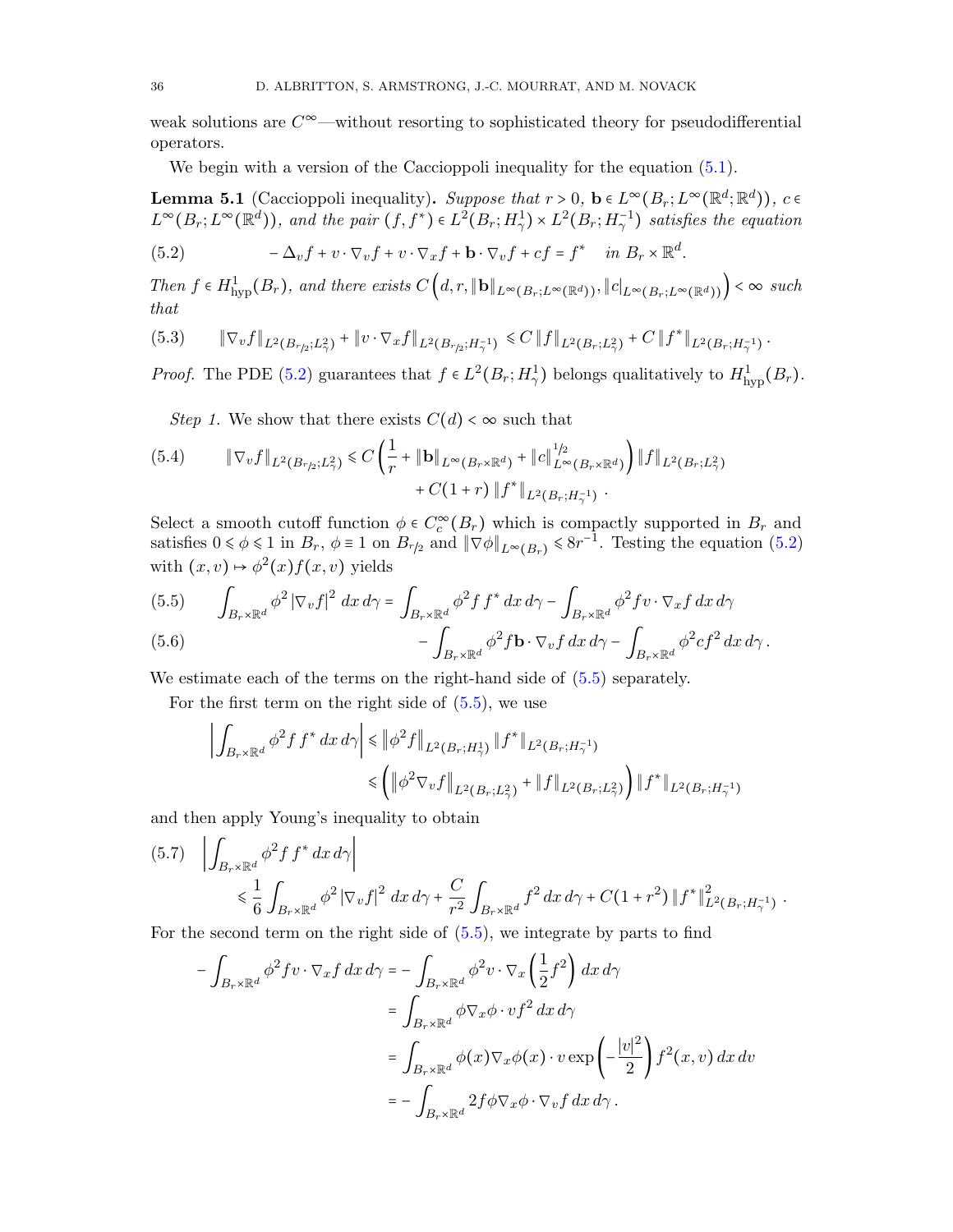Thus, by Young's inequality,

$$
(5.8) \quad \left| \int_{B_r \times \mathbb{R}^d} \phi^2 f v \cdot \nabla_x f \, dx \, d\gamma \right| \leq \frac{1}{6} \int_{B_r \times \mathbb{R}^d} \phi^2 \left| \nabla_v f \right|^2 \, dx \, d\gamma + C \int_{B_r \times \mathbb{R}^d} f^2 \left| \nabla_x \phi \right|^2 \, dx \, d\gamma
$$

$$
\leq \frac{1}{6} \int_{B_r \times \mathbb{R}^d} \phi^2 \left| \nabla_v f \right|^2 \, dx \, d\gamma + \frac{C}{r^2} \int_{B_r \times \mathbb{R}^d} f^2 \, dx \, d\gamma.
$$

For the third term on the right side of [\(5.5\)](#page-35-2), we use Young's inequality to obtain

<span id="page-36-0"></span>
$$
(5.9) \left| \int_{B_r \times \mathbb{R}^d} \phi^2 f \mathbf{b} \cdot \nabla_v f \right| \leq \frac{1}{6} \int_{B_r \times \mathbb{R}^d} \phi^2 |\nabla_v f|^2 dx d\gamma + C \int_{B_r \times \mathbb{R}^d} \phi^2 f^2 |\mathbf{b}|^2 dx d\gamma
$$
  

$$
\leq \frac{1}{6} \int_{B_r \times \mathbb{R}^d} \phi^2 |\nabla_v f|^2 dx d\gamma + C ||\mathbf{b}||^2_{L^{\infty}(B_r \times \mathbb{R}^d)} \int_{B_r \times \mathbb{R}^d} f^2 dx d\gamma.
$$

To conclude, we combine [\(5.5\)](#page-35-2)-[\(5.9\)](#page-36-0) and the obvious estimate on the final term to obtain

$$
\int_{B_r \times \mathbb{R}^d} \phi^2 |\nabla_v f|^2 dx d\gamma \leq \frac{2}{3} \int_{B_r \times \mathbb{R}^d} \phi^2 |\nabla_v f|^2 dx d\gamma + C(1+r^2) \|f^*\|_{L^2(B_r; H^{-1}_\gamma)}^2 \n+ C\Big(\| \mathbf{b} \|_{L^\infty(B_r \times \mathbb{R}^d)}^2 + \|c\|_{L^\infty(B_r \times \mathbb{R}^d)}\Big) \int_{B_r \times \mathbb{R}^d} f^2 dx d\gamma.
$$

The first term on the right may now be reabsorbed on the left. Using that  $\phi = 1$  on  $B_{r/2}$ , we thus obtain [\(5.4\)](#page-35-3). The analysis in Step 1 is enough to conclude that  $f \in H^1_{\text{hyp}}(B_{r/2})$ and the gradient bound in [\(5.3\)](#page-35-4).

Step 2. We show that there exists  $C(d) < \infty$  such that

<span id="page-36-1"></span>
$$
(5.10) \quad \|v \cdot \nabla_x f\|_{L^2(B_{r/2}; H_\gamma^{-1})} \leq C \left(1 + \|\mathbf{b}\|_{L^\infty(B_{r/2} \times \mathbb{R}^d)}\right) \|\nabla_v f\|_{L^2(B_{r/2}; L_\gamma^2)} + C \|c\|_{L^\infty(B_{r/2} \times \mathbb{R}^d)} \|f\|_{L^2(B_{r/2}; L_\gamma^2)} + C \|f^*\|_{L^2(B_{r/2}; H_\gamma^{-1})}.
$$

This estimate may be combined with [\(5.4\)](#page-35-3) to obtain the bound for the second term in [\(5.3\)](#page-35-4), which completes the proof of the lemma.

To obtain [\(5.10\)](#page-36-1), we test the equation [\(5.2\)](#page-35-1) with  $w \in L^2(B_{r/2}; H^1_\gamma)$  to find that

$$
\int_{B_r \times \mathbb{R}^d} w(v \cdot \nabla_x f) dx d\gamma = - \int_{B_r \times \mathbb{R}^d} \nabla_v f \cdot (\nabla_v w + w \mathbf{b}) + \int_{B_r \times \mathbb{R}^d} w f^* dx d\gamma - \int_{B_r \times \mathbb{R}^d} c w f dx d\gamma.
$$
\nWe deduce that

We deduce that

$$
\left| \int_{B_r \times \mathbb{R}^d} w(v \cdot \nabla_x f) dx d\gamma \right|
$$
  
\n
$$
\leq \|\nabla_v f\|_{L^2(B_{r/2}; L^2_{\gamma})} \left( \|\nabla_v w\|_{L^2(B_{r/2}; L^2_{\gamma})} + \|\mathbf{b}\|_{L^{\infty}(B_{r/2} \times \mathbb{R}^d)} \|w\|_{L^2(B_{r/2}; L^2_{\gamma})} \right)
$$
  
\n
$$
+ \|w\|_{L^2(B_{r/2}; H^1_{\gamma})} \|f^*\|_{L^2(B_{r/2}; H^{-1}_{\gamma})} + \|c\|_{L^{\infty}(B_r \times \mathbb{R}^d)} \|f\|_{L^2(B_r; L^2_{\gamma})} \|w\|_{L^2(B_r; L^2_{\gamma})}.
$$

Taking the supremum over  $w \in L^2(B_{r/2}; H^1_\gamma)$  with  $||w||_{L^2(B_{r/2}; H^1_\gamma)} \le 1$  yields [\(5.10\)](#page-36-1).

The combination of  $(5.4)$  and  $(5.10)$  yields  $(5.3)$ .

In the next lemma, under appropriate regularity conditions on the coefficients, we differentiate the equation [\(5.1\)](#page-34-3) with respect to  $x_i$  to obtain an equation for  $\partial_{x_i} f$ , and then apply the previous lemma to obtain an interior  $H_{\text{hyp}}^1$  estimate for  $\partial_{x_i} f$ . We need to essentially differentiate the equation a fractional number of times (cf. [\[37,](#page-51-27) [38\]](#page-51-28)).

<span id="page-36-3"></span>**Lemma 5.2** (Differentiating in x). Fix  $r \in (0, \infty)$  and coefficients  $\mathbf{b} \in C^{0,1}(B_r \times \mathbb{R}^d; \mathbb{R}^d)$ ,  $c \in C^{0,1}(B_r \times \mathbb{R}^d; \mathbb{R})$ . Suppose that  $f^* \in H^1(B_r; H^{-1}_\gamma)$  and  $f \in H^1_{\text{hyp}}(B_r)$  satisfy

<span id="page-36-2"></span>(5.11) 
$$
-\Delta_v f + v \cdot \nabla_v f + v \cdot \nabla_x f + \mathbf{b} \cdot \nabla_v f + cf = f^* \quad in \ B_r \times \mathbb{R}^d
$$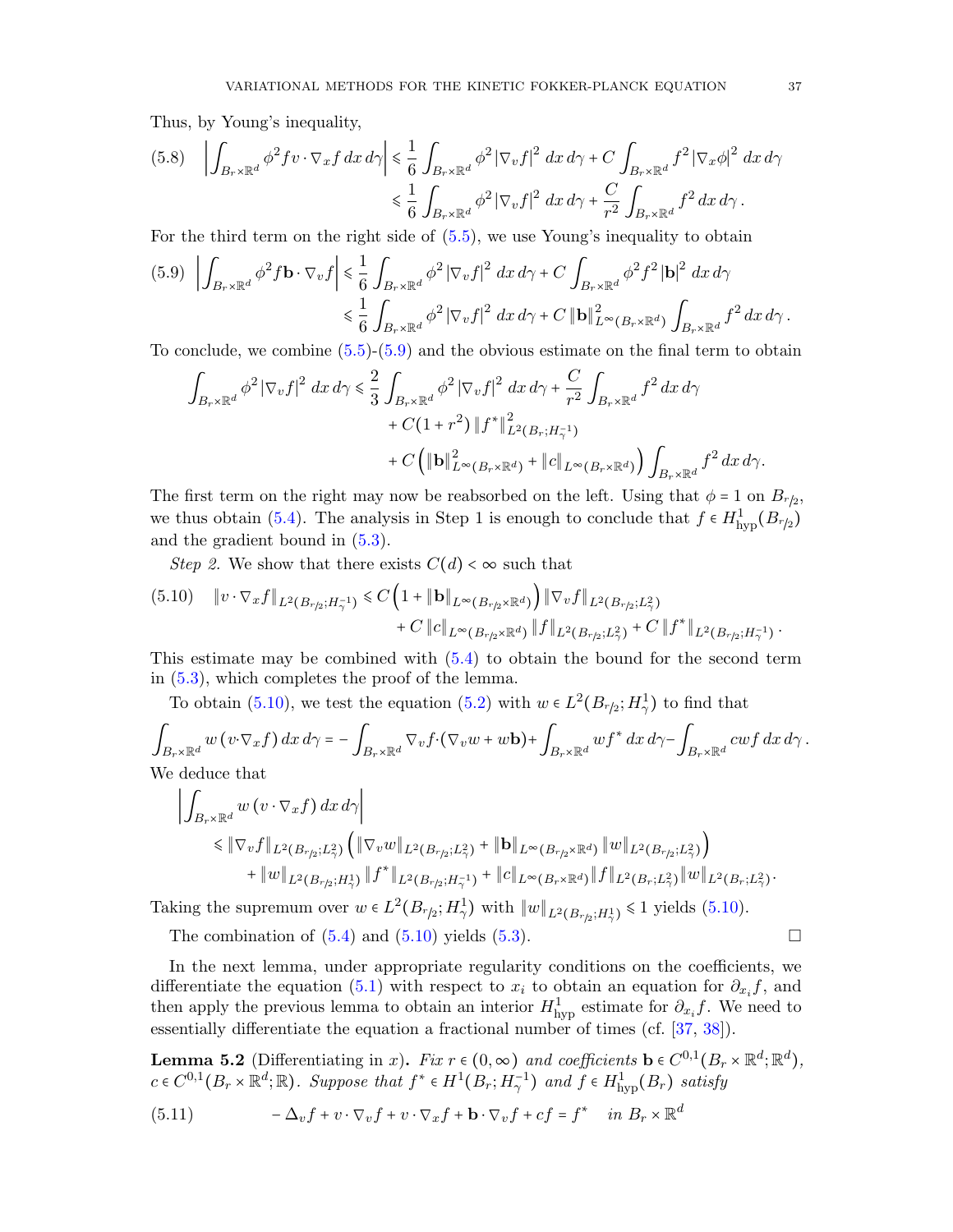Then, for each  $i \in \{1, ..., d\}$ , the function  $h \coloneqq \partial_{x_i} f$  belongs to  $H^1_{\text{hyp}}(B_{r'})$  for all  $r' \in (0, r)$ and satisfies

$$
(5.12) \quad -\Delta_v h + v \cdot \nabla_v h + v \cdot \nabla_x h + \mathbf{b} \cdot \nabla_v h + ch = \partial_{x_i} f^* - \partial_{x_i} \mathbf{b} \cdot \nabla_v f - \partial_{x_i} cf \quad \text{in } B_{r'} \times \mathbb{R}^d.
$$

Moreover, there exists  $C\left(d, r, \|\mathbf{b}\|_{C^{0,1}(B_r\times\mathbb{R}^d)}, \|c\|_{C^{0,1}(B_r\times\mathbb{R}^d)}\right) < \infty$  such that

$$
(5.13) \t\t\t\t\t\t\|\partial_{x_i} f\|_{H^1_{\text{hyp}}(B_{r/2})} \leq C \|f\|_{L^2(B_r;L^2_\gamma)} + C \|f^*\|_{H^1(B_r;H^{-1}_\gamma)}.
$$

Proof. The argument is by induction on the fractional exponent of differentiability of f in the spatial variable  $x$ . Essentially, we want to differentiate the equation a fractional amount (almost  $\frac{1}{3}$  times), apply the Caccioppoli inequality to the fractional derivative, and then iterate until we have one full spatial derivative.

Step 1. We first prove that, for every  $(f, f^*) \in H^1_{\text{hyp}}(B_r) \times H^1(B_r, H^{-1}_\gamma)$  satisfying  $(5.11)$ , there exists  $C\left(d, r, \|\mathbf{b}\|_{C^{0,1}(B_r \times \mathbb{R}^d)}, \|c\|_{C^{0,1}(B_r \times \mathbb{R}^d)}\right) < \infty$  such that f belongs to  $H^1(B_{r/2}; H^1_\gamma)$  and satisfies the estimate

$$
(5.14) \t\t\t \t\t\t \t\t\t \t\t\t \t\t\t \t\t\t \mathbb{E} \t\t \t\t \t\t \mathbb{E} \t\t \t\t \mathbb{E} \t\t \t \mathbb{E} \t\t \t \mathbb{E} \t\t \mathbb{E} \t\t \mathbb{E} \t\t \mathbb{E} \t\t \mathbb{E} \t\t \mathbb{E} \t\t \mathbb{E} \t\t \mathbb{E} \t\t \mathbb{E} \t\t \mathbb{E} \t\t \mathbb{E} \t\t \mathbb{E} \t\t \mathbb{E} \t\t \mathbb{E} \t\t \mathbb{E} \t\t \mathbb{E} \t\t \mathbb{E} \t\t \mathbb{E} \t\t \mathbb{E} \t\t \mathbb{E} \t\t \mathbb{E} \t\t \mathbb{E} \t\t \mathbb{E} \t\t \mathbb{E} \t\t \mathbb{E} \t\t \mathbb{E} \t\t \mathbb{E} \t\t \mathbb{E} \t\t \mathbb{E} \t\t \mathbb{E} \t\t \mathbb{E} \t\t \mathbb{E} \t\t \mathbb{E} \t\t \mathbb{E} \t\t \mathbb{E} \t\t \mathbb{E} \t\t \mathbb{E} \t\t \mathbb{E} \t\t \mathbb{E} \t\t \mathbb{E} \t\t \mathbb{E} \t\t \mathbb{E} \t\t \mathbb{E} \t\t \mathbb{E} \t\t \mathbb{E} \t\t \mathbb{E} \t\t \mathbb{E} \t\t \mathbb{E} \t\t \mathbb{E} \t\t \mathbb{E} \t\t \mathbb{E} \t\t \mathbb{E} \t\t \mathbb{E} \t\t \mathbb{E} \t\t \mathbb{E} \t\t \mathbb{E} \t\t \mathbb{E} \t\t \mathbb{E} \t\t \mathbb{E} \t\t \mathbb{E} \t\t \mathbb{E} \t\t \mathbb{E} \t\t \mathbb{E} \t\t \mathbb{E} \t\t \mathbb{E} \t\t \mathbb{E} \t\t \mathbb{E} \t\t \mathbb{E} \t\t \mathbb{E} \t\t \mathbb{E} \t\t \mathbb{E} \t\t \mathbb{E} \t\t \mathbb{E} \t\t \mathbb{E} \t\t \mathbb{E} \t\t \mathbb{E}
$$

Suppose that  $\alpha_0 \in [0,1)$  is such that the following statement is valid: For every  $\alpha \in [0, \alpha_0], r > 0$ , and pair  $(f, f^*) \in H^1_{\text{hyp}}(B_r) \times H^{\alpha}(B_r, H^{-1}_\gamma)$  satisfying  $(5.11)$ , we have  $f \in H^{\alpha}(B_{r/2}; H^1_\gamma)$  and, for  $C\left(d, r, \|\mathbf{b}\|_{C^{0,1}(B_r \times \mathbb{R}^d)}, \|c\|_{C^{0,1}(B_r \times \mathbb{R}^d)}, \alpha\right) < \infty$ , the estimate (5.15)  $\|f\|_{H^{\alpha}(B_{r/2};H^1_{\gamma})} \leq C \|f\|_{L^2(B_r;L^2_{\gamma})} + C \|f^*\|_{H^{\alpha}(B_r;H^{-1}_{\gamma})}.$ 

We argue that the statement is also valid for min  $(\alpha_0 + 1/3 - \delta, 1)$  in place of  $\alpha_0$  for all  $\delta \in (0, 1/3)$ . Note that this statement is clearly valid for  $\alpha_0 = 0$  by the Caccioppoli inequality (Lemma [5.1\)](#page-35-0).

Fix  $\alpha \in [0, \alpha_0]$  and a pair

$$
(f, f^*) \in H^1_{\text{hyp}}(B_r) \times H^{\alpha}(B_r, H^{-1}_{\gamma})
$$

satisfying  $(5.11)$ , an index  $i \in \{1, ..., d\}$ , and a cutoff function  $\phi \in C_c^{\infty}(B_{r/2})$  with  $0 \le \phi \le 1$ and  $\phi \equiv 1$  on  $B_{r/4}$ . Define the functions

$$
\widetilde{f} := \phi^2 f ,
$$
  

$$
\widetilde{f}^* := \phi^2 f^* + 2f \phi v \cdot \nabla_x \phi .
$$

Observe that  $\widetilde{f} \in H^1_{\text{hyp}}(\mathbb{R}^d)$  and  $\widetilde{f}^* \in H^{\alpha}(\mathbb{R}^d; H^{-1}_{\gamma})$  are compactly supported in  $B_r$  and satisfy

$$
\|\widetilde{f}\|_{H^{\alpha}(\mathbb{R}^d; L^2_\gamma)} \leq C \|f\|_{H^{\alpha}(B_r; L^2_\gamma)},
$$
  

$$
\|\widetilde{f}^*\|_{H^{\alpha}(\mathbb{R}^d; H^{-1}_\gamma)} \leq C \left( \|f^*\|_{H^{\alpha}(B_r; H^{-1}_\gamma)} + \|f\|_{H^{\alpha}(B_r; L^2_\gamma)} \right),
$$

and the PDE  $(5.1)$  in  $\mathbb{R}^d \times \mathbb{R}^d$ .

Next, we mollify. This step ensures that the function qualitatively belongs to good enough spaces to justify the computations (the analogous step in Nirenberg's method is finite differences). Define

<span id="page-37-0"></span>
$$
\overline{f} = \widetilde{f} *_{x} \psi^{\varepsilon},
$$

$$
\overline{f}^{*} = \widetilde{f}^{*} *_{x} \psi^{\varepsilon} - [\psi^{\varepsilon} *_{x}, \mathbf{b} \cdot] \nabla_{v} \widetilde{f} - [\psi^{\varepsilon} *_{x}, c] \widetilde{f},
$$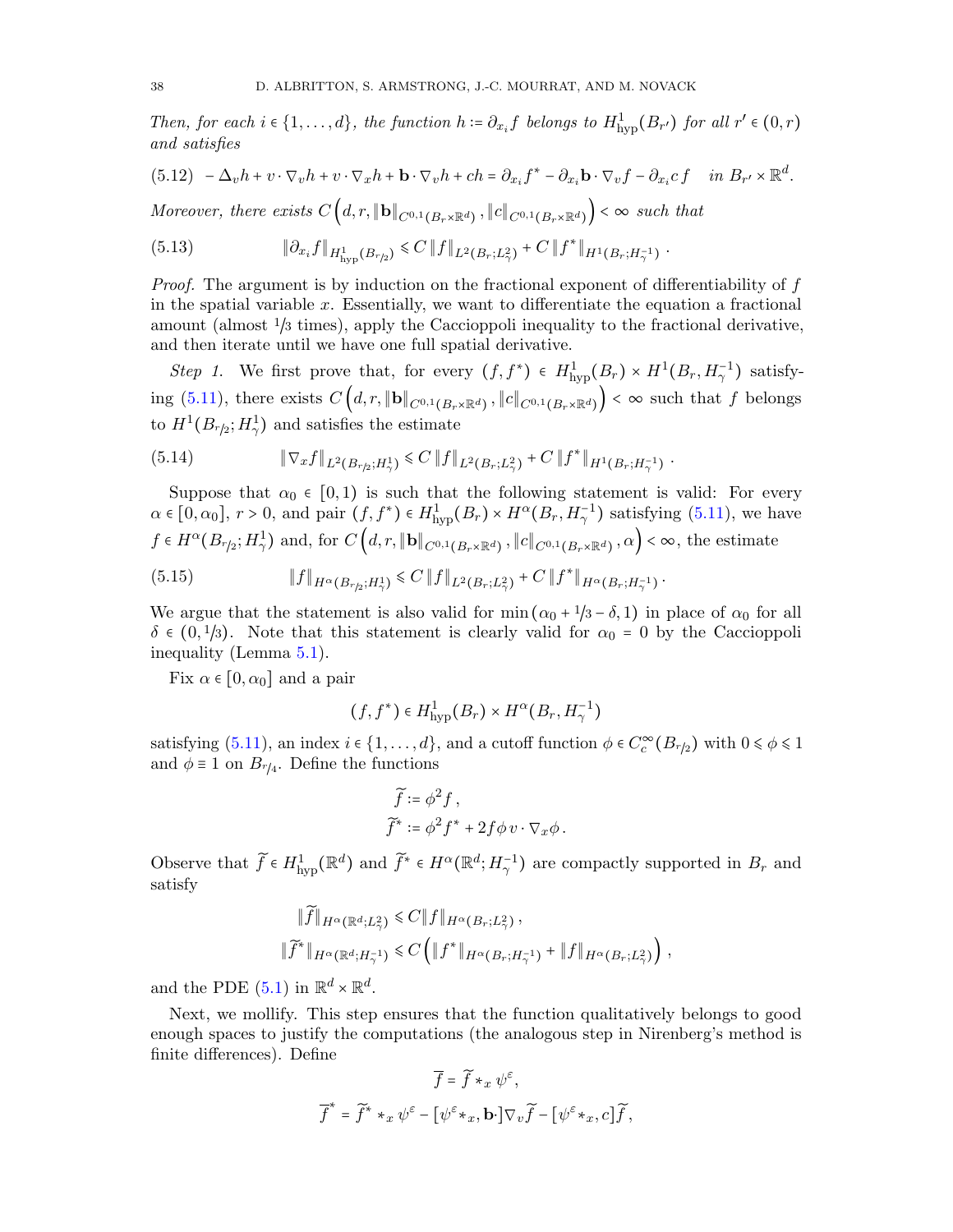where  $\psi^{\varepsilon}$  is an appropriate mollification at scale  $\varepsilon$ . Then  $(\overline{f}, \overline{f}^*)$  satisfies the PDE [\(5.1\)](#page-34-3) in  $\mathbb{R}^d \times \mathbb{R}^d$ . We have that

(5.16) 
$$
\left\| \left( 1 - \Delta_x \right)^{\alpha/2} \overline{f} \right\|_{L^2(\mathbb{R}^d; L^2_\gamma)} \leq C \left\| \widetilde{f} \right\|_{H^\alpha(\mathbb{R}^d; L^2_\gamma)}
$$

<span id="page-38-0"></span>
$$
(5.17) \t\t\t\t\left\| \left(1 - \Delta_x\right)^{\alpha/2} \overline{f}^* \right\|_{L^2(\mathbb{R}^d; H_\gamma^{-1})} \leq C \left\| \widetilde{f}^* \right\|_{H^\alpha(\mathbb{R}^d; H_\gamma^{-1})} + C \left\| \widetilde{f} \right\|_{H^\alpha(\mathbb{R}^d; L_\gamma^2)},
$$

since  $[\psi^{\varepsilon} *_{x}, \mathbf{b}]$  and  $[\psi^{\varepsilon} *_{x}, c]$  are  $H^{\alpha}(\mathbb{R}^{d}; H_{\gamma}^{-1})$ -bounded for all  $\alpha \in [0, 1]$  while **b** and c are Lipschitz. We apply  $(1 - \Delta_x)^{\alpha/2}$  to the PDE [\(5.1\)](#page-34-3) satisfied by  $(\overline{f}, \overline{f}^*)$  and denote  $f_{\alpha} = (1 - \Delta_x)^{\alpha/2} \overline{f}$ . We have that  $f_{\alpha}$  satisfies the equation

$$
-\Delta_v f_\alpha + v \cdot \nabla_v f_\alpha + v \cdot \nabla_x f_\alpha + \mathbf{b} \cdot \nabla_v f_\alpha + cf_\alpha
$$
  
=  $(1 - \Delta)^{\alpha/2} \overline{f}^* - [(1 - \Delta)^{\alpha/2}, \mathbf{b} \cdot] \nabla_v \overline{f} - [(1 - \Delta)^{\alpha/2}, c] \overline{f}$ 

in  $\mathbb{R}^d \times \mathbb{R}^d$ . The Cacciopoli inequality for  $f_\alpha \in L^2(\mathbb{R}^d; H^1_\gamma)$ , the Hörmander inequality, and [\(5.16\)](#page-37-0)-[\(5.17\)](#page-38-0) give

$$
(5.18) \t\t\t ||f_{\alpha}||_{H^{1/3-\delta}(\mathbb{R}^d;L^2_{\gamma})} + ||f_{\alpha}||_{L^2(\mathbb{R}^d;H^1_{\gamma})} \leq C ||\widetilde{f}||_{H^{\alpha}(\mathbb{R}^d;L^2_{\gamma})} + C ||\widetilde{f}^*||_{H^{\alpha}(\mathbb{R}^d;H^{-1}_{\gamma})}
$$

for all  $\delta \in (0, 1/3)$ , where C depends on  $\delta$ . Sending the mollification parameter  $\varepsilon \to 0^+$ completes the induction and the proof. We emphasize that this induction demonstrates that  $\partial_{x_i} f \in L^2(B_{r'}; H^1)$  for all  $r' < r$ , where f is a function satisfying the hypotheses of Lemma [5.2.](#page-36-3) Once this is known, one may plainly differentiate the equation in  $\partial_{x_i}$  and apply Caccioppoli's inequality to conclude.

<span id="page-38-4"></span>**Lemma 5.3** (Differentiating in v). Fix  $r \in (0, \infty)$  and coefficients  $\mathbf{b} \in C^{0,1}(B_r \times \mathbb{R}^d; \mathbb{R}^d)$ ,  $c \in C^{0,1}(B_r \times \mathbb{R}^d; \mathbb{R})$ . Suppose that  $f^* \in H^1(B_r; L^2_\gamma)$  and  $f \in H^1_{\text{hyp}}(B_r)$  satisfy

(5.19) 
$$
-\Delta_v f + v \cdot \nabla_v f + v \cdot \nabla_x f + \mathbf{b} \cdot \nabla_v f + cf = f^* \quad in \ B_r \times \mathbb{R}^d
$$

Then, for each  $i \in \{1, ..., d\}$ , the function  $h \coloneqq \partial_{v_i} f$  belongs to  $H^1_{\text{hyp}}(B_{r'})$  for all  $r' \in (0, r)$ and satisfies

.

<span id="page-38-3"></span>(5.20) 
$$
-\Delta h + v \cdot \nabla_v h + v \cdot \nabla_x h + \mathbf{b} \cdot \nabla_v h + (c+1)h = h^* \quad in \ B_{r'} \times \mathbb{R}^d,
$$

where

<span id="page-38-1"></span>(5.21) 
$$
h^* := \partial_{v_i} f^* - \partial_{x_i} f - (\partial_{v_i} \mathbf{b}) \cdot \nabla_v f - (\partial_{v_i} c) f.
$$

Moreover, there exists  $C(d, r, \|\mathbf{b}\|_{C^{0,1}(B_r \times \mathbb{R}^d)}, \|c\|_{C^{0,1}(B_r \times \mathbb{R}^d)}) < \infty$  such that

<sup>∥</sup>∂v<sup>i</sup> <sup>f</sup>∥H<sup>1</sup> hyp(B<sup>r</sup>/<sup>2</sup>) <sup>⩽</sup> <sup>C</sup> <sup>∥</sup>f∥L2(Br;L<sup>2</sup> γ ) <sup>+</sup> <sup>C</sup> <sup>∥</sup><sup>f</sup> ∗ ∥H1(Br;L<sup>2</sup> γ ) (5.22) .

Proof. The standard procedure is to differentiate the equation and apply Caccioppoli's inequality. This introduces a forcing term  $h^*$ , defined in [\(5.21\)](#page-38-1), which contains  $\partial_{x_i} f$ , and this is why we improve the spatial regularity beforehand in Lemma [5.2.](#page-36-3) That is, we already know

<span id="page-38-2"></span>
$$
\|f\|_{H^1_{\text{hyp}}(B_{r'})} + \|\partial_{x_i} f\|_{L^2(B_{r'};H^1_\gamma)} \leq C \left( \|f\|_{L^2(B_r;L^2_\gamma)} + \|f^*\|_{H^1(B_r;H^{-1}_\gamma)} \right),
$$

as in Lemma [5.2,](#page-36-3) where  $r' = \frac{7r}{8}$ . In addition to this observation, we require a cut-off and mollification procedure to compensate for the fact that we did not assume qualitatively that  $\partial_{v_i} f \in L^2(B_r; H^1_\gamma)$ , which would be enough to make the energy estimate rigorous.

For  $\ell \geq 1$ , consider a standard cut-off function  $\varphi^{\ell}$  in v at scale  $\ell$ . Define

$$
\widetilde{f} = \varphi^{\ell} f
$$

$$
\widetilde{f}^* = \varphi^{\ell} f^* - 2\nabla_v f \cdot \nabla_v \varphi^{\ell} - f \Delta_v \varphi^{\ell} + f(v \cdot \nabla_v \varphi^{\ell} + \mathbf{b} \cdot \nabla_v \varphi^{\ell}),
$$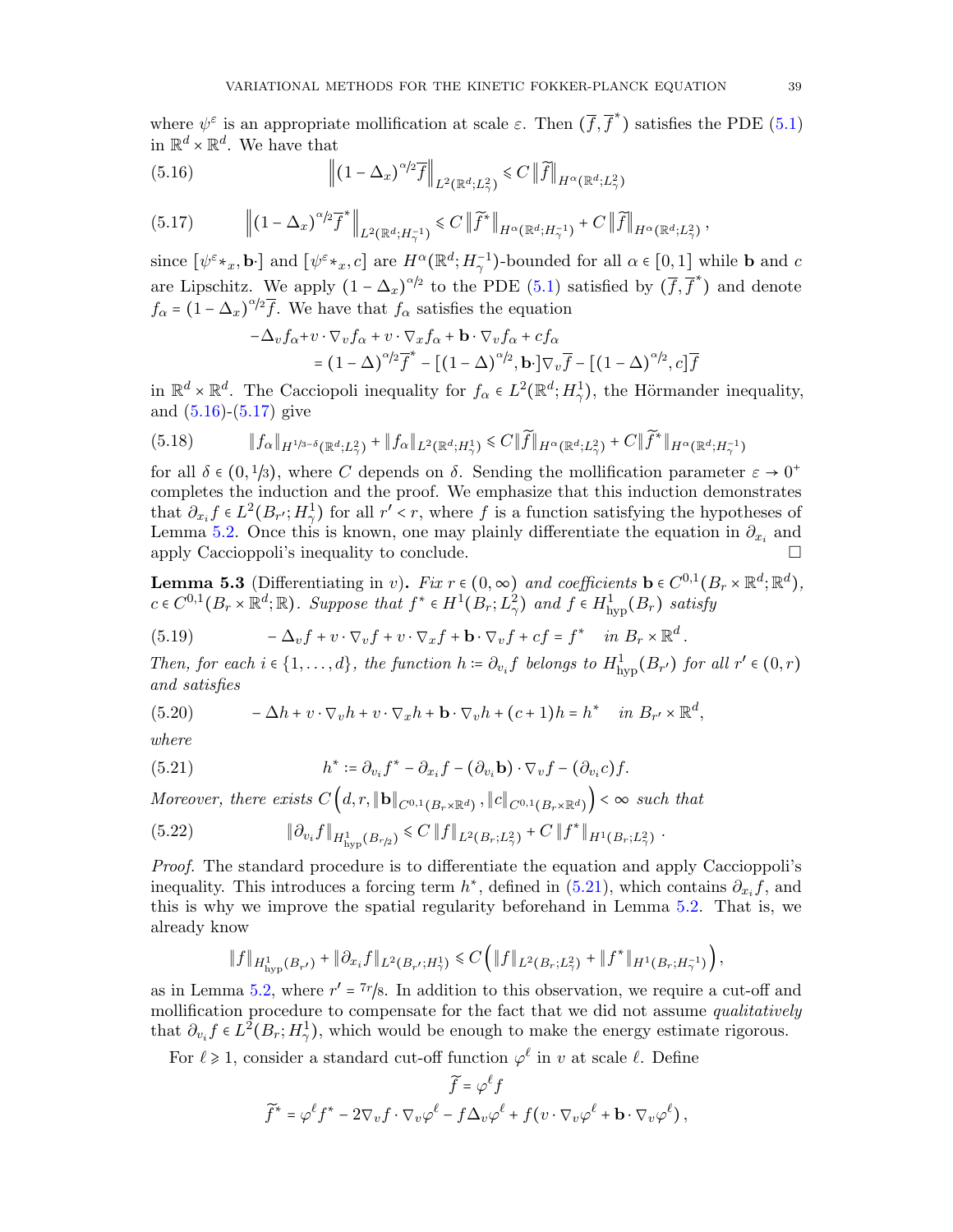where we suppress the dependence on  $\ell$  in the notation. Then  $(f, f^*)$  solves [\(5.1\)](#page-34-3) in  $B_{r'} \times \mathbb{R}^d$ , and it is not difficult to verify that

$$
\|\widetilde{f}\|_{L^2(B_{r'};H^1_{\gamma})} \leq C \|f\|_{L^2(B_{r'};H^1_{\gamma})},
$$
  

$$
\|\partial_{x_i}\widetilde{f}\|_{L^2(B_{r'};L^2_{\gamma})} \leq \|\partial_{x_i}f\|_{L^2(B_{r'};L^2_{\gamma})}
$$

,

,

and

$$
\|\widetilde{f}^*\|_{L^2(B_{r'};L^2_\gamma)} \leq C \left( \|f\|_{L^2(B_{r'};H^1_\gamma)} + \|f^*\|_{L^2(B_{r'};L^2_\gamma)} \right).
$$

Next, we mollify. Let  $\psi^{\varepsilon}$  be a standard mollification function in v at scale  $0 < \varepsilon \ll 1$ . Define

$$
\overline{f} = \psi^{\varepsilon} *_{v} \widetilde{f}
$$

(5.23) 
$$
\overline{f}^* = \psi^{\varepsilon} *_{v} \widetilde{f}^* - [\psi^{\varepsilon}_v *_{v}, v \cdot] (\nabla_{v} \widetilde{f} + \nabla_{x} \widetilde{f}) - ([\psi^{\varepsilon} *_{v}, \mathbf{b} \cdot] \nabla_{v} \widetilde{f}) - [\psi^{\varepsilon} *_{v}, c] \widetilde{f},
$$

where again we suppress the dependence on  $\ell, \varepsilon$  in the notation. Then  $(\bar{f}, \bar{f})$  is well defined in  $B_{r'} \times \mathbb{R}^d$  and solves [\(5.1\)](#page-34-3) there.

We highlight a few features of the cut-off and mollification procedure. Translations of  $L^2_{\gamma}$  functions may not belong to  $L^2_{\gamma}$ , due to the superexponential nature of the weight (compare with exponential weights  $e^{-c(v)}$ ). Hence, mollification is not well behaved on  $L^2_\gamma$ . The velocity cut-off  $\varphi^\ell$  tames this issue. This cut-off has the additional benefit of taming commutators with v which occur naturally in the force term  $\overline{f}$ .

<span id="page-39-1"></span><span id="page-39-0"></span>We claim

(5.24) 
$$
\limsup_{\varepsilon \to 0^+} \|\overline{f}\|_{L^2(B_{r'};H^1_\gamma)} \le \|\widetilde{f}\|_{L^2(B_{r'};H^1_\gamma)},
$$

$$
\limsup_{\varepsilon \to 0^+} \|\partial_{x_i}\overline{f}\|_{L^2(B_{r'};L^2_\gamma)} \le \|\partial_{x_i}\widetilde{f}\|_{L^2(B_{r'};L^2_\gamma)}
$$

and, more subtly,

(5.25) 
$$
\limsup_{\varepsilon \to 0^+} \left\| \overline{f}^* \right\|_{L^2(B_{r'};L^2_\gamma)} \leq C \left( \left\| \widetilde{f} \right\|_{L^2(B_{r'};H^1_\gamma)} + \left\| \widetilde{f}^* \right\|_{L^2(B_{r'};L^2_\gamma)} \right),
$$

where [\(5.24\)](#page-39-0) and [\(5.25\)](#page-39-1) are for fixed  $\ell$ . Both estimates in (5.24) are evident due to the support properties of  $\tilde{f}$ , so we focus on [\(5.25\)](#page-39-1). For each fixed  $\ell$ , we have

$$
\left\| \left( [\psi^{\varepsilon} \star_v, \mathbf{b} \cdot] \nabla_v \widetilde{f} \right) + [\psi^{\varepsilon} \star_v, c] \widetilde{f} \right\|_{L^2(B_{r'}; L^2_\gamma)} \to 0.
$$

as  $\varepsilon \to 0^+$ .<sup>[12](#page-39-2)</sup> Here, we use that the coefficients are Lipschitz and  $\tilde{f}$  is compactly supported. It remains to analyze the second term in [\(5.23\)](#page-38-2). From the compact support, we may replace v by  $\varphi^{2\ell}v$ . Then

(5.26) 
$$
\left\| \left[ \psi_v^{\varepsilon} \ast_v, (\varphi^{2\ell} v) \cdot \right] \left( \nabla_v \widetilde{f} \right) \right\|_{L^2(B_{r'}; L^2_\gamma)} \to 0
$$

(5.27) 
$$
\left\| \left[ \psi_v^{\varepsilon} \ast_v, (\varphi^{2\ell} v) \cdot \right] \left( \nabla_x \widetilde{f} \right) \right\|_{L^2(B_{r'}; L^2_\gamma)} \to 0
$$

as  $\varepsilon \to 0^+$  for fixed  $\ell$ .

Finally, we define  $h = \partial_{v_i} f$  and

(5.28) 
$$
\overline{h}^* := \partial_{v_i} \overline{f}^* - \partial_{x_i} \overline{f} - (\partial_{v_i} \mathbf{b}) \cdot \nabla_v \overline{f} - (\partial_{v_i} c) \overline{f},
$$

which solve [\(5.20\)](#page-38-3) in  $B_{r'} \times \mathbb{R}^d$  and satisfy

$$
\|\overline{h}\|_{L^2(B_{r'};L^2_\gamma)} \le \|\overline{f}\|_{L^2(B_{r'};H^1_\gamma)}
$$

<span id="page-39-2"></span><sup>&</sup>lt;sup>12</sup>One may verify this by writing out the commutator explicitly and using the fundamental theorem of calculus for the difference terms that arise, such as  $c(x, v - v') - c(x, v)$  if the mollification variable is v'.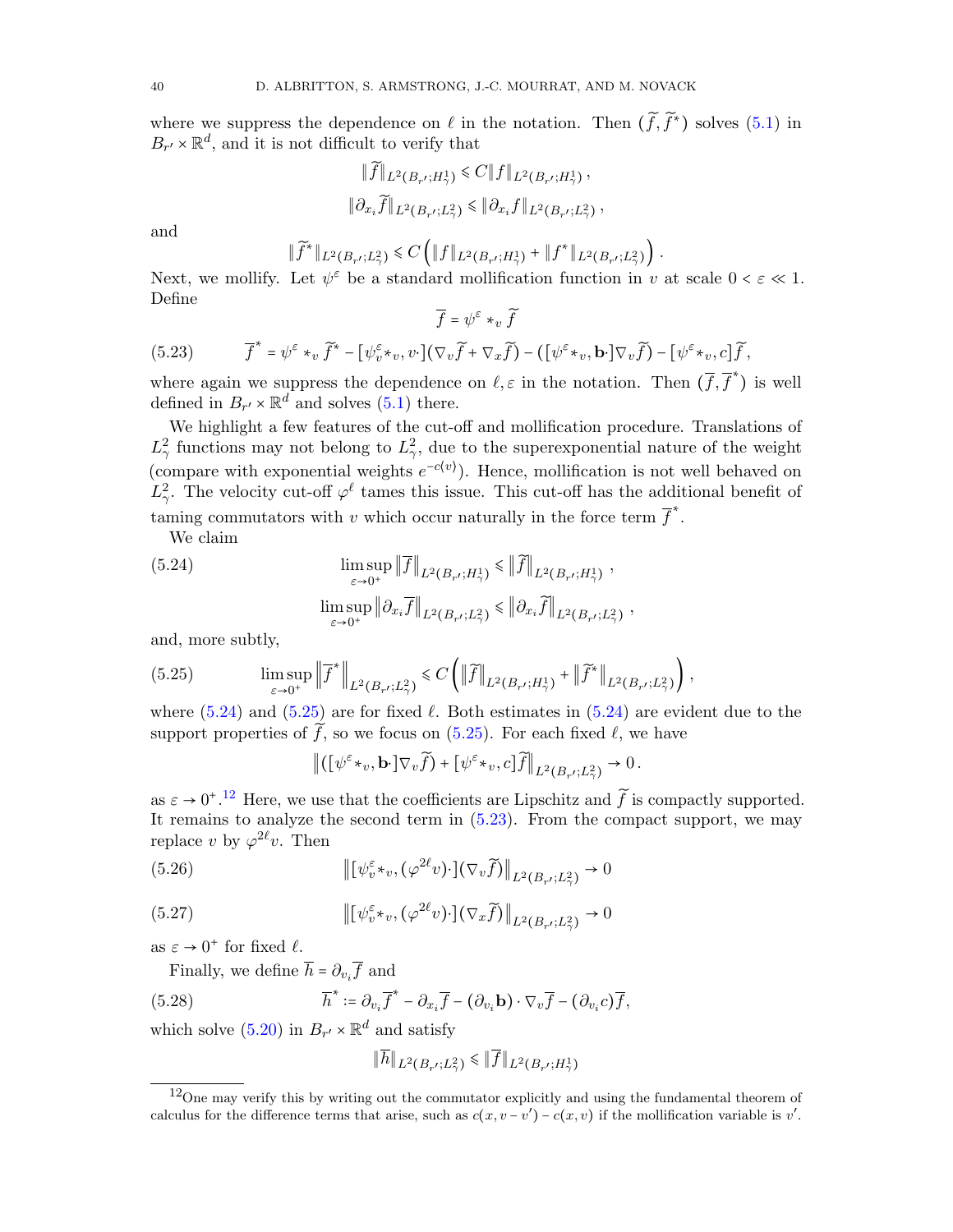and

$$
\|\overline{h}^*\|_{L^2(B_{r'};H_{\gamma}^{-1})} \leq C \left( \|\overline{f}^*\|_{L^2(B_{r'};L_{\gamma}^2)} + \|\partial_{x_i}\overline{f}\|_{L^2(B_{r'};L_{\gamma}^2)} + \|\overline{f}\|_{L^2(B_{r'};H_{\gamma}^1)} \right).
$$

These, in turn, are estimated by the aforementioned inequalities for  $\overline{f}$ ,  $\overline{f}$ , and  $f$ . Applying Caccionnoli's inequality and sending  $\varepsilon \to 0^+$  and  $\ell \to +\infty$  completes the proof Caccioppoli's inequality and sending  $\varepsilon \to 0^+$  and  $\ell \to +\infty$  completes the proof.

Theorem [1.5](#page-7-1) concerning the interior regularity, jointly in the variables  $x$  and  $v$ , is obtained by differentiating the equation and repeatedly applying Lemma [5.2](#page-36-3) and Lemma [5.3,](#page-38-4) and we omit the details.

#### <span id="page-40-4"></span>6. The kinetic Fokker-Planck equation

<span id="page-40-0"></span>In this last section, we study the time-dependent kinetic Fokker-Planck equation

(6.1) 
$$
\partial_t f - \varepsilon \left( \Delta_v f - v \cdot \nabla_v f \right) + v \cdot \nabla_x f + \mathbf{b} \cdot \nabla_v f = f^*.
$$

The parameter  $\varepsilon$  is only relevant for the enhancement estimate, and one may imagine that  $\varepsilon = 1$  until the final subsection. As with the Kramers equation, we prove a Poincaré inequality for bounded domains  $V \subseteq \mathbb{R} \times \mathbb{R}^d$  which are either  $C^1$  or cylindrical products  $I \times U$  where  $I \subseteq \mathbb{R}$  is a bounded interval and U is a bounded  $C^1$  domain, but we consider the initial value problem only for  $U = \mathbb{T}^d$ .

6.1. Function spaces. We define the function space

<span id="page-40-1"></span>(6.2) 
$$
H_{\text{kin}}^1(V) \coloneqq \left\{ f \in L^2(V; H^1_\gamma) \; : \; \partial_t f + v \cdot \nabla_x f \in L^2(V; H^{-1}_\gamma) \right\},
$$

equipped with the norm

(6.3) 
$$
\|f\|_{H^1_{\text{kin}}(V)} \coloneqq \|f\|_{L^2(V;H^1_\gamma)} + \|\partial_t f + v \cdot \nabla_x f\|_{L^2(V;H^{-1}_\gamma)}
$$

We denote the unit exterior normal to V by  $\mathbf{n}_V \in L^{\infty}(\partial V; \mathbb{R}^{d+1})$ . If V is a C<sup>1</sup> domain,<br>then  $\mathbf{n} \cdot (t, \alpha)$  is well defined for event  $(t, \alpha) \in \mathbb{R}^N$ , if V is of the form  $L \cup U$  then  $\mathbf{n} \cdot (t, \alpha)$  is then  $\mathbf{n}_V(t, x)$  is well defined for every  $(t, x) \in \partial V$ ; if V is of the form  $I \times U$ , then  $\mathbf{n}_V(t, x)$  is well defined unless  $(t, x) \in \partial I \times \partial U$ , in which case we take the convention that  $\mathbf{n}_V(t, x) = 0$ . We define the hypoelliptic boundary of  $V \subseteq \mathbb{R} \times \mathbb{R}^d$  as

.

<span id="page-40-2"></span>
$$
\partial_{\text{kin}}(V) \coloneqq \left\{ ((t,x), v) \in \partial V \times \mathbb{R}^d \ : \ \begin{pmatrix} 1 \\ v \end{pmatrix} \cdot \mathbf{n}_V(t,x) < 0 \right\},\
$$

We denote by  $H^1_{\text{kin},0}(V)$  the closure in  $H^1_{\text{kin}}(V)$  of the set of smooth functions which vanish on  $\partial_{\text{kin}}V$ .

<span id="page-40-3"></span>**Proposition 6.1** (Density of smooth functions). Let  $V \subseteq \mathbb{R} \times \mathbb{R}^d$  be a bounded  $C^1$  domain or cylindrical product  $I \times U$ , where U is a bounded  $C^1$  domain. The set  $C_c^{\infty}(\overline{V} \times \mathbb{R}^d)$  of smooth functions with compact support in  $\overline{V} \times \mathbb{R}^d$  is dense in  $H^1_{\text{kin}}(V)$ .

Proof. Mimicking the first step of the proof of Proposition [2.2,](#page-12-2) which only uses that the domain is Lipschitz, we see that we can assume without loss of generality that for every  $z \in V$  and  $\varepsilon \in (0,1]$ , we have

$$
B((1-\varepsilon)z,\varepsilon)\subseteq V.
$$

Here we use z to denote a generic variable in  $\mathbb{R} \times \mathbb{R}^d$ ; in standard notation,  $z = (t, x)$ . Let  $\zeta_{\varepsilon}$  be a  $(1+d)$ -dimensional version of the mollifier defined in  $(2.11)$ , and let  $f \in H_{\text{kin}}^{1}(V)$ . We define, for every  $\varepsilon \in \left(0, \frac{1}{2}\right)$  $\frac{1}{2}$ ,  $z \in V$  and  $v \in \mathbb{R}^d$ ,

$$
f_{\varepsilon}(z,v) \coloneqq \int_{\mathbb{R}^{1+d}} f((1-\varepsilon)z + z',v)\zeta_{\varepsilon}(z')\,dz'.
$$

We then show as in Step 2 of the proof of Proposition [2.2](#page-12-2) that  $f$  belongs to the closed convex hull of the set  $\{f_{\varepsilon} : \varepsilon \in (0, \frac{1}{2})\}$  $\left\{\frac{1}{2}\right\}$ , and then, as in Step 3 of this proof, that for each  $\varepsilon > 0$ , we have that  $f_{\varepsilon}$  belongs to the closure of the set  $C_c^{\infty}(\overline{V} \times \mathbb{R}^d)$  $\Box$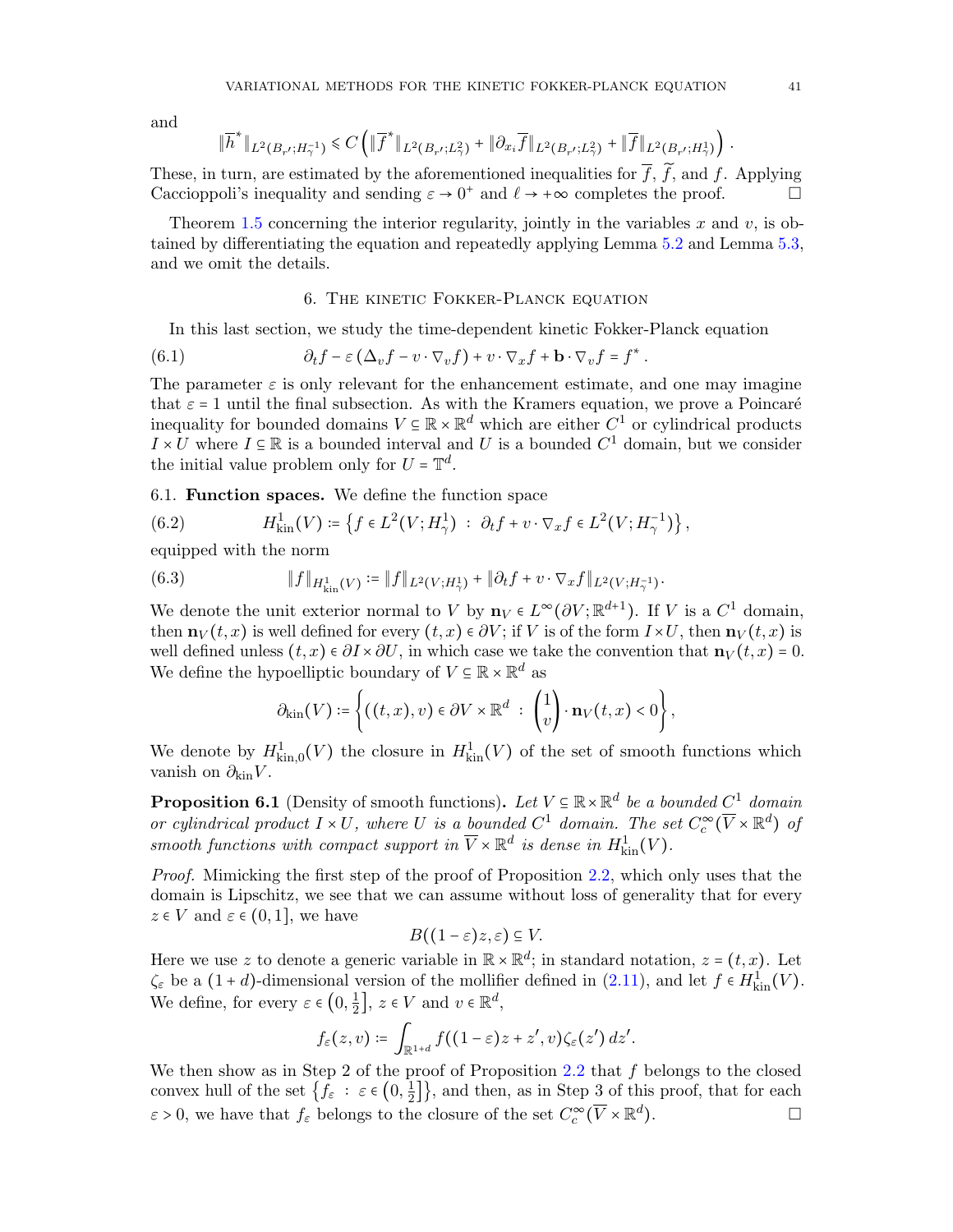6.2. **Functional inequalities for**  $H_{\text{kin}}^1$ . We next show a Poincaré inequality for  $H_{\text{kin}}^1(V)$ . For the sake of generality, we allow for more flexible boundary conditions than in Theorem [1.3,](#page-6-0) in the spirit of Remark [3.2.](#page-18-7)

<span id="page-41-0"></span>**Proposition 6.2** (Poincaré inequality). Let  $V \subseteq \mathbb{R} \times \mathbb{R}^d$  be a bounded  $C^1$  domain or a calindrical product  $I \cup U$  where  $U$  is a hounded  $C^1$  domain cylindrical product  $I \times U$  where U is a bounded  $C^1$  domain.<br>(1) These exists a secretary  $C(Y, d)$  is a sumplementary or

(1) There exists a constant  $C(V, d) < \infty$  such that for every  $f \in H^1_{kin}(V)$ , we have

$$
||f - (f)v||_{L^2(V;L^2_\gamma)} \leq C \left( ||\nabla_v f||_{L^2(V;L^2_\gamma)} + ||v \cdot \nabla_x f + \partial_t f||_{L^2(V;H^{-1}_\gamma)} \right).
$$

(2) Let W be a relatively open subset of  $\partial V \times \mathbb{R}^d$ . There exists a constant  $C(V, W, d) < \infty$ such that for every  $f \in C_c^{\infty}(\overline{V} \times \mathbb{R}^d)$  that vanishes on W, we have

$$
\|f\|_{L^2(V;L^2_\gamma)} \leq C \left( \|\nabla_v f\|_{L^2(V;L^2_\gamma)} + \|v \cdot \nabla_x f + \partial_t f\|_{L^2(V;H^{-1}_\gamma)} \right).
$$

*Proof of Proposition [6.2.](#page-41-0)* The proof is similar to that of Theorem [1.3.](#page-6-0) By Proposition [6.1,](#page-40-3) we can assume that  $f \in C_c^{\infty}(\overline{W} \times \mathbb{R}^d)$ . We start by using the Gaussian Poincaré inequality to assert that

<span id="page-41-2"></span>
$$
||f - \langle f \rangle_{\gamma} ||_{L^2(V;L^2_{\gamma})} \le ||\nabla_v f||_{L^2(V;L^2_{\gamma})}.
$$

Paralleling the second step of the proof of Theorem [1.3,](#page-6-0) we then aim to gain control on a negative Sobolev norm of the derivatives of  $\langle f \rangle_{\gamma}$ . Here we treat the time and space variables on an equal footing, and thus are interested in controlling  $\partial_t \langle f \rangle_\gamma$  and  $\nabla \langle f \rangle_\gamma$  in the  $H^{-1}(V)$  norm. The precise claim is that there exists  $C(d, V) < \infty$  such that for every test function  $\phi \in C_c^{\infty}(V)$  satisfying

(6.4) 
$$
\|\phi\|_{L^2(V)} + \|\nabla\phi\|_{L^2(V)} + \|\partial_t\phi\|_{L^2(V)} \leq 1,
$$

we have

<span id="page-41-1"></span>
$$
(6.5) \quad \left| \int_{V} \phi \, \partial_t \langle f \rangle_{\gamma} \right| + \sum_{i=1}^d \left| \int_{V} \phi \, \partial_{x_i} \langle f \rangle_{\gamma} \right| \leq C \left( \|\nabla_v f\|_{L^2(V;L^2_{\gamma})} + \|v \cdot \nabla_x f + \partial_t f\|_{L^2(V;H^{-1}_{\gamma})} \right).
$$

We start by showing that the first term on the left side of  $(6.5)$ , which refers to the time derivative of  $\langle f \rangle_{\gamma}$ , is estimated by the right side of [\(6.5\)](#page-41-1). We select a smooth function  $\xi_0 \in C_c^{\infty}(\mathbb{R}^d)$  such that

(6.6) 
$$
\int_{\mathbb{R}^d} \xi_0(v) d\gamma(v) = 1 \quad \text{and} \quad \int_{\mathbb{R}^d} v \xi_0(v) d\gamma(v) = 0,
$$

and observe that, using these properties of  $\xi_0$ , we can write

$$
\int_{V} \partial_{t} \phi(t, x) \langle f \rangle_{\gamma}(t, x) dt dx
$$
\n
$$
= \int_{V \times \mathbb{R}^{d}} \xi_{0}(v) \left( \partial_{t} \phi(t, x) + v \cdot \nabla_{x} \phi(t, x) \right) \langle f \rangle_{\gamma}(t, x) dt dx d\gamma(v)
$$
\n
$$
= \int_{V \times \mathbb{R}^{d}} \xi_{0}(v) \left( \partial_{t} + v \cdot \nabla_{x} \right) \phi(t, x) f(t, x, v) dt dx d\gamma(v)
$$
\n
$$
+ \int_{V \times \mathbb{R}^{d}} \xi_{0}(v) \left( \partial_{t} + v \cdot \nabla_{x} \right) \phi(t, x) \left( \langle f \rangle_{\gamma}(t, x) - f(t, x, v) \right) dt dx d\gamma(v).
$$

Using  $(6.4)$  and the fact that  $\xi_0$  has compact support, we can bound the second integral above by

$$
C||f - \langle f \rangle_{\gamma}||_{L^2(V;L^2_{\gamma})} \leq C||\nabla_v f||_{L^2(V;L^2_{\gamma})}.
$$

By integration by parts, the absolute value of the first integral is equal to

$$
\left|\int_{V\times\mathbb{R}^d}\xi_0(v)\phi(t,x)\left(v\cdot\nabla_x+\partial_t\right)f(t,x,v)\,dt\,dx\,d\gamma(v)\right|\leq C\|v\cdot\nabla_xf+\partial_tf\|_{L^2(V;H^{-1}_\gamma)}.
$$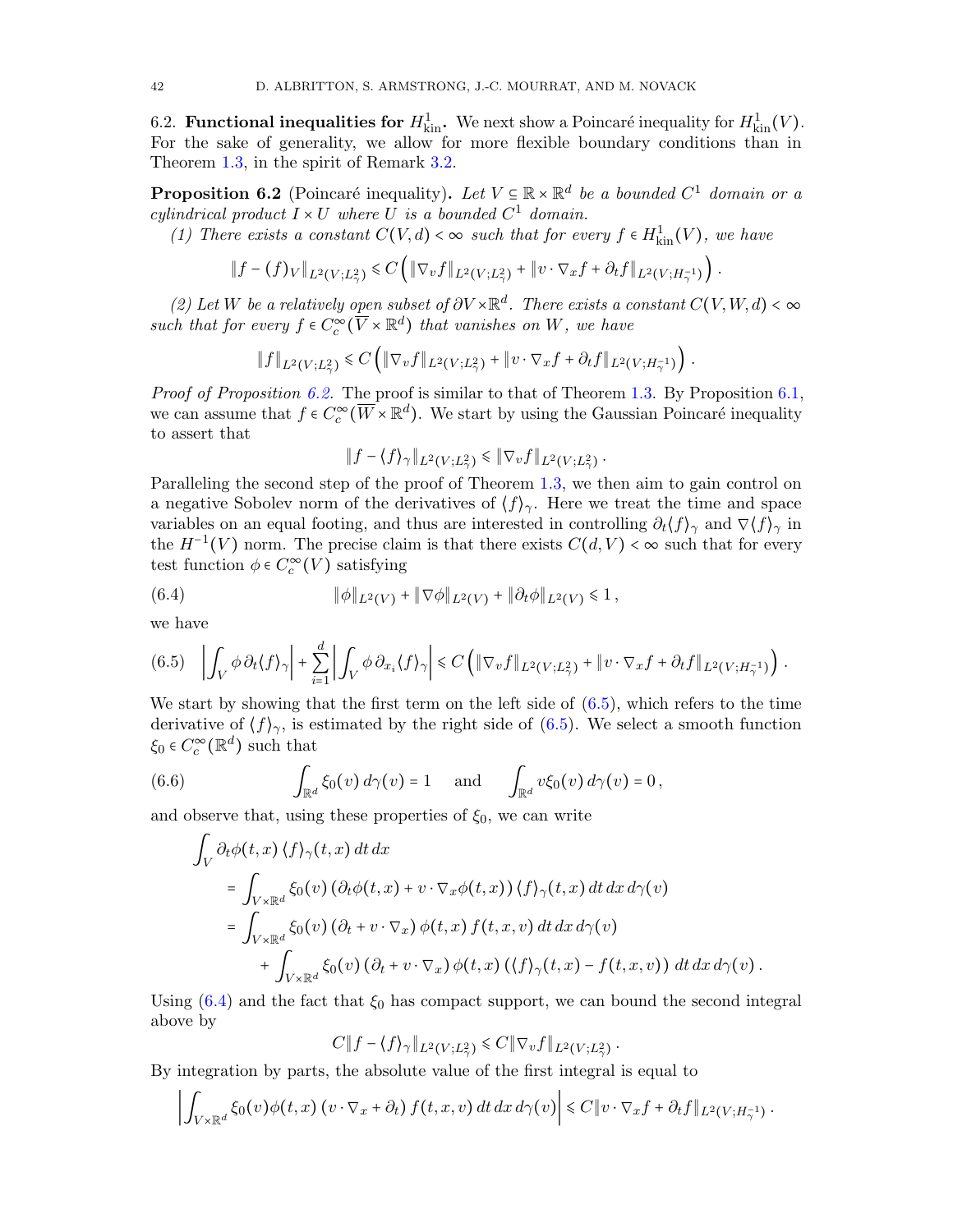This completes the proof of the estimate in [\(6.5\)](#page-41-1) involving the time derivative. To estimate the terms involving the space derivatives, we fix  $i \in \{1, \ldots, d\}$  and use a smooth function  $\xi_i \in C_c^{\infty}(\mathbb{R}^d)$  satisfying

$$
\int_{\mathbb{R}^d} \xi_i(v) d\gamma(v) = 0 \quad \text{and} \quad \int_{\mathbb{R}^d} v \xi_i(v) d\gamma(v) = e_i
$$

to get that

$$
\int_{V} \partial_{x_i} \phi(t, x) \langle f \rangle_{\gamma}(t, x) dt dx = \int_{V \times \mathbb{R}^d} \xi_i(v) \left( v \cdot \nabla_x \phi(t, x) + \partial_t \phi(t, x) \right) \langle f \rangle_{\gamma}(t, x) dt dx d\gamma(v).
$$

The rest of the argument is then identical to the estimate involving the time derivative, and thus  $(6.5)$  is proved. The remainder of the proof is then identical to that for Theorem [1.3.](#page-6-0) Note that we need to invoke Lemma [3.1,](#page-15-5) which allows Lipschitz regularity, for the domain  $V$ .

6.3. The Hörmander inequality for  $H_{\text{kin}}^1$ . For the Hörmander inequality, we recall the parameter  $\varepsilon$  from [\(6.1\)](#page-40-4) and assume that the spatial/temporal domain is  $V = [0, \varepsilon^{-1/3}] \times \mathbb{T}^d$ , although a similar estimate would hold for  $V = [0, \varepsilon^{-1/3}] \times \mathbb{R}^d$ . We emphasize that we have included this particular factor of  $\varepsilon$  due to the fact that the a priori estimates for [\(6.1\)](#page-40-4) control only  $\epsilon^{1/2}\nabla_v f$ , and also due to the scaling between the regularity exponent we shall be able to obtain for  $\nabla_x f$  and the a priori estimate. This inequality for  $H^1_{\text{kin}}(V)$  is proved in an almost identical way to the one for  $H^1_{\text{hyp}}(\mathbb{T}^d)$ ; the only difference is that the time variable is not periodic as is the space variable. So a bit of care must be taken with the finite differences corresponding to the vector field  $\partial_t + v \cdot \nabla_x$ . We track the parameter  $\varepsilon$ throughout the proof for the purposes of the enhancement estimate later on. The version of  $(3.25)$  we use here is

$$
(6.7)
$$
  

$$
f(t, x + \eta^3 \varepsilon^{1/2} x', v) - f(t, x, v)
$$

$$
= f(t, x + \eta^3 \varepsilon^{1/2} x', v) - f(t, x + \eta^3 \varepsilon^{1/2} x', v - \eta \varepsilon^{1/2} x') + f(t, x + \eta^3 \varepsilon^{1/2} x', v - \eta \varepsilon^{1/2} x') - f(t + \eta^2, x + \eta^3 \varepsilon^{1/2} x' + \eta^2 (v - \varepsilon^{1/2} \eta x'), v - \eta \varepsilon^{1/2} x') + f(t + \eta^2, x + \eta^2 v, v - \eta \varepsilon^{1/2} x') - f(t + \eta^2, x + \eta^2 v, v) + f(t + \eta^2, x + \eta^2 v, v) - f(t, x, v).
$$

As before, we must define the following Besov spaces based on finite differences in the  $\nabla_x$  and  $D_t = \partial_t + v \cdot \nabla_x$  directions. The Besov space measuring fractional regularity in the x variable now depends fundamentally on  $\varepsilon$  and t, and so we denote this space  $Q_{\nabla_{\alpha}}^{1/3,\varepsilon}$ . To Lighten the notation, in the context of proofs in which  $\varepsilon$  is always fixed, we sometimes shall substitute the notation  $Q_{\nabla}^{1/3}$  $\frac{1}{2}$  instead of the more cumbersome  $Q_{\nabla_x}^{1/3,\varepsilon}$  $\frac{f}{\nabla_x}^{3,\epsilon}$ , and similarly for  $Q_{D_t}^{1/2,\varepsilon}$ .

**Definition 6.3.** For measurable  $u:(0, \varepsilon^{-1/3}) \times \mathbb{T}^d \times \mathbb{R}^d \to \mathbb{R}$ , we define

<span id="page-42-0"></span>
$$
\|u\|_{Q_{D_t}^{1/2,\varepsilon}}^2 := \sup_{0<\eta\leq \sqrt{\varepsilon^{-1/3}\over 2}} \frac{1}{\eta^2} \bigg( \iiint_{\left(0,\frac{\varepsilon^{-1/3}}{2}\right)\times\mathbb{R}^d\times\mathbb{T}^d} \left(u(t+\eta^2,x+\eta^2v,v)-u(t,x,v)\right)^2 dx d\gamma(v) dt
$$
  
(6.8) 
$$
+ \iiint_{\left(\frac{\varepsilon^{-1/3}}{2},\varepsilon^{-1/3}\right)\times\mathbb{R}^d\times\mathbb{T}^d} \left(u(t-\eta^2,x-\eta^2v,v)-u(t,x,v)\right)^2 dx d\gamma(v) dt \bigg).
$$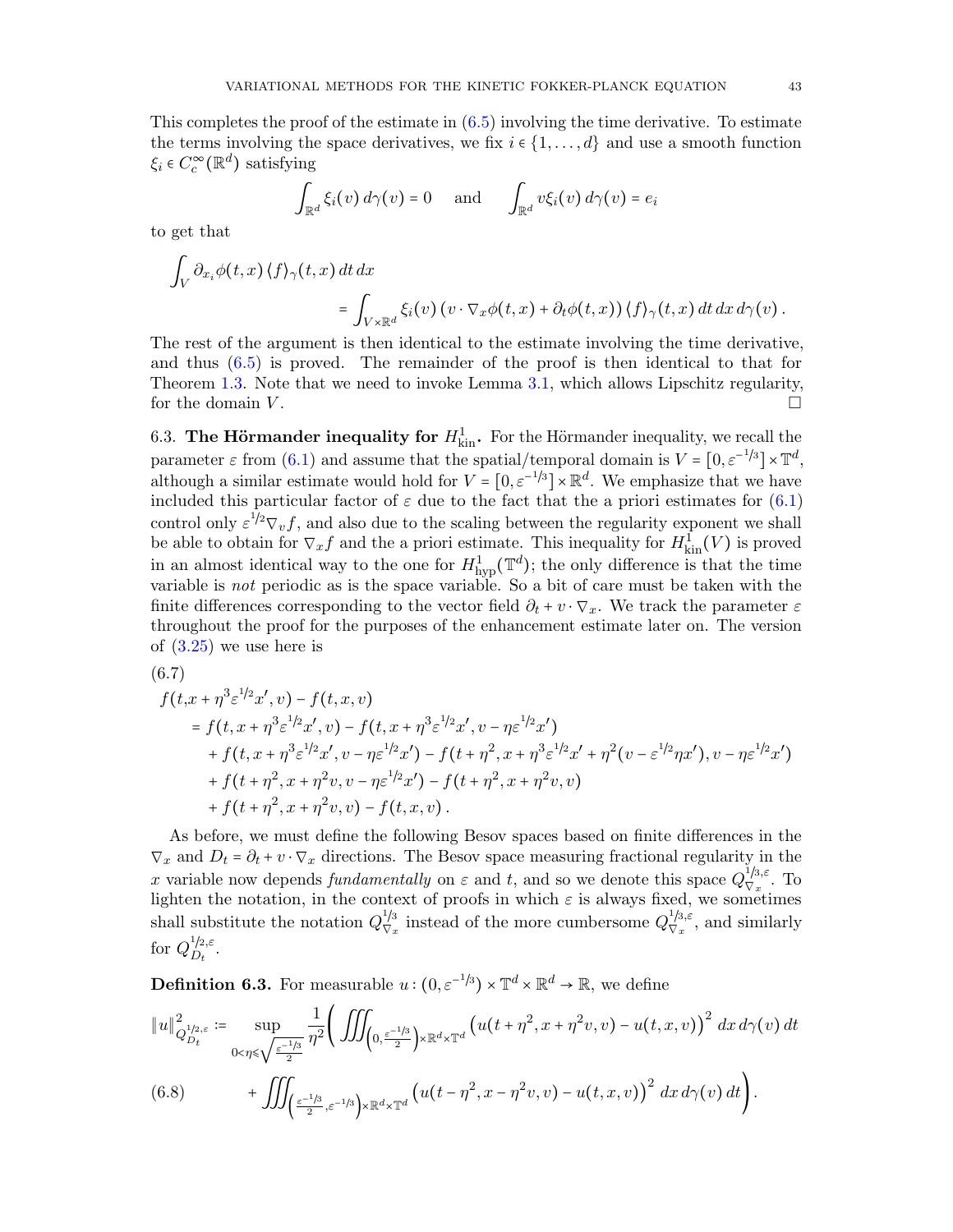We define  $(6.9)$ 

<span id="page-43-0"></span>
$$
\|u\|_{Q_{\nabla_x}^{1/3,\varepsilon}}^2 := \sup_{\substack{0<\eta\leqslant\sqrt{\varepsilon^{-1/3}}\\x'\in\mathbb{S}^{d-1}}} \frac{1}{\eta^2} \iiint_{(0,\varepsilon^{-1/3})\times\mathbb{R}^d\times\mathbb{T}^d} \left(u(t,x+\varepsilon^{1/2}\eta^3x',v)-u(t,x,v)\right)^2 dx d\gamma(v) dt.
$$

Notice that the quantity  $\varepsilon^{1/2}\eta^3$  is of order one if  $\eta^2$  takes its maximum value of  $\frac{\varepsilon^{-1/3}}{2}$  $\frac{7^3}{2}$ . Then by iterating the finite differences, the norm in  $(6.9)$  is equivalent to one in which the supremum is taken over values of  $\eta$  at least as large as the diameter of  $\mathbb{T}^d$ , at which point the norm is equivalent to one including all positive values of  $\eta$ .

To streamline the proof of the enhancement estimate later, we assume in the following proposition that  $\langle \partial_t u + v \cdot \nabla_x u \rangle_\gamma \equiv 0$  (a condition which will be satisfied in the enhancement context). Then from Lemma [2.1,](#page-10-2) the  $L_{t,x}^2 H_{\gamma}^{-1}$  norm of  $\partial_t u + v \cdot \nabla_x u$  may be obtained via duality against the gradients (in v) of  $L^2_{t,x} H^1_\gamma$  functions which have vanishing means  $\langle \cdot \rangle_\gamma$ . Thus the inequality [\(6.10\)](#page-43-1) does not require the  $L_{t,x}^2 L_{\gamma}^2$  norm of u on the right-hand side; one could easily adjust the statement in the case that  $\langle \partial_t u + v \cdot \nabla_x u \rangle_{\gamma} \neq 0$  by including the necessary term.

<span id="page-43-3"></span>**Lemma 6.4** (Interpolation). For every  $\delta > 0$ , there exists a constant  $C(\delta, d) < \infty$  (not depending on  $\varepsilon$ ) such that for any smooth function u satisfying  $\langle \partial_t u + v \cdot \nabla_x u \rangle_\gamma \equiv 0$ ,

<span id="page-43-1"></span>
$$
(6.10)
$$

$$
\|u\|_{Q_{D_t}^{1/2,\varepsilon}}^2 \leq \delta \|u\|_{Q_{\nabla_x}^{1/3,\varepsilon}}^2 + C(\delta) \left(\varepsilon \|\nabla_v u\|_{L^2((0,\varepsilon^{-1/3})\times \mathbb{T}^d;L^2_\gamma)}^2 + \varepsilon^{-1} \|\partial_t u + v \cdot \nabla_x u\|_{L^2((0,\varepsilon^{-1/3})\times \mathbb{T}^d;H^{-1}_\gamma)}^2\right).
$$

**Remark 6.5.** The factors of  $\varepsilon$  ensure that the right-hand side remains of order 1 as  $\varepsilon \to 0$  and arise naturally when deriving the a priori estimates for solutions to [\(6.1\)](#page-40-4); see section  $6.6$  for more details.

*Proof.* The proof is similar for both halves of  $(6.8)$ , i.e. the forward and backward differences, and so we focus on the case of the forward difference.

Step 1. Let  $\phi \in C_0^{\infty}((-1,1)^d)$  be a smooth, positive, radial function with unit  $L^1$  norm. For  $\zeta > 0$ , we define  $\phi_{\zeta} u(t, x, v)$  by

$$
\phi_{\zeta}u(t,x,v)=\int_{\mathbb{R}^d}u(t,x+\zeta^3\varepsilon^{1/2}x',v)\phi(x')\,dx'.
$$

Analogously to Step 1 from the proof of Theorem [1.4,](#page-6-1) we have that

(6.11) 
$$
\left\|\phi_{\zeta}u(t,x,v)-u(t,x,v)\right\|_{L^2((0,\varepsilon^{-1/3})\times\mathbb{T}^d;L^2_{\gamma})}^2\leq \zeta^2 \|u\|_{Q_{\nabla_x}^{1/3}}^2.
$$

Step 2. Let

<span id="page-43-2"></span>
$$
f(\eta) = \left\|u(t+\eta^2,x+\eta^2v,v)-u(t,x,v)\right\|_{L^2\left((0,\frac{\varepsilon^{-1/3}}{2})\times\mathbb{T}^d;L^2_{\gamma}\right)}^2.
$$

We may write that

$$
f(\eta) \lesssim \left\| \phi_{\delta\eta} u(t + \eta^2, x + \eta^2 v, v) - u(t + \eta^2, x + \eta^2 v, v) \right\|_{L^2 \left( (0, \frac{\varepsilon^{-1/3}}{2}) \times \mathbb{T}^d; L^2 \right)}^2 + \left\| \phi_{\delta\eta} u(t + \eta^2, x + \eta^2 v, v) - \phi_{\delta\eta} u(t, x, v) \right\|_{L^2 \left( (0, \frac{\varepsilon^{-1/3}}{2}) \times \mathbb{T}^d; L^2 \right)}^2 + \left\| \phi_{\delta\eta} u(t, x, v) - u(t, x, v) \right\|_{L^2 \left( (0, \frac{\varepsilon^{-1/3}}{2}) \times \mathbb{T}^d; L^2 \right)}^2,
$$
\n
$$
(6.12)
$$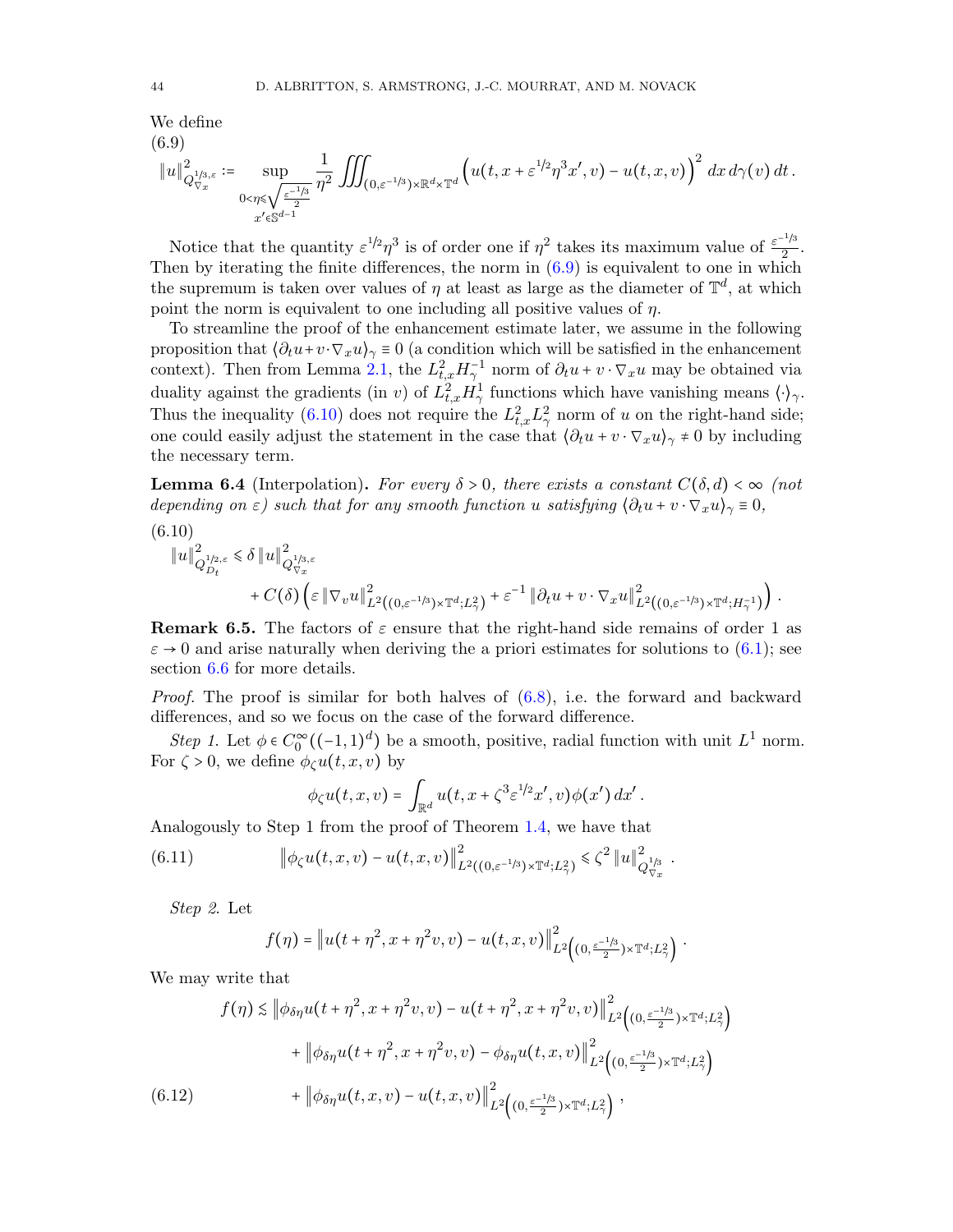$$
\delta^2\eta^2\left\|u\right\|_{Q_{\nabla x}^{1/3}}^2.
$$

Step 3. It remains to estimate the second term in [\(6.12\)](#page-43-2). For  $\eta \in \left(0, \sqrt{\frac{\varepsilon^{-1/3}}{2}}\right)$  $\frac{1}{2}$  and  $0 \leq \tau \leq \eta^2$ , consider

(6.13) 
$$
F(\tau) = \left\| \phi_{\delta \eta} u(t + \tau, x + \tau v, v) - \phi_{\delta \eta} u(t, x, v) \right\|_{L^2 \left( (0, \frac{\varepsilon^{-1/3}}{2}) \times \mathbb{T}^d; L^2_{\gamma} \right)}^2.
$$

The term in question is  $F(\eta^2)$ . Since  $F(0) = 0$ , it suffices to estimate  $F'(\tau)$ . We have that  $\overline{c}$ 

$$
F'(\tau) = 2 \iiint_{\left(0, \frac{\varepsilon^{-1/3}}{2}\right) \times \mathbb{R}^d \times \mathbb{T}^d} \left(\phi_{\delta\eta} u(t + \tau, x + \tau v, v) - \phi_{\delta\eta} u(t, x, v)\right)
$$

$$
\cdot D_t\left(\phi_{\delta\eta} u\right) (t + \tau, x + \tau v, v) dx d\gamma(v) dt
$$

$$
= 2 \iiint_{\left(\tau, \frac{\varepsilon^{-1/3}}{2} + \tau\right) \times \mathbb{R}^d \times \mathbb{T}^d} \left(\phi_{\delta\eta} u(t, x, v) - \phi_{\delta\eta} u(t - \tau, x - \tau v, v)\right)
$$

$$
\cdot D_t\left(\phi_{\delta\eta} u\right) (t, x, v) dx d\gamma(v) dt.
$$

From  $[D_t, \phi_{\delta\eta}]u = [\nabla_v, \phi_{\delta\eta}]u = 0$ , the assumption  $\langle \partial_t u + v \cdot \nabla_x u \rangle_{\gamma} \equiv 0$ , and our control of  $\|\partial_t u + v \cdot \nabla_x u\|_{L^2((0,\varepsilon^{-1/3})\times \mathbb{T}^d;H_\gamma^{-1})}$ ,

we will achieve the desired estimate for  $F'(\tau)$  if we can bound

$$
\nabla_v\big(\phi_{\delta\eta}u(t,x,v)-\phi_{\delta\eta}u(t-\tau,x-\tau v,v)\big)
$$

in  $L^2((\tau,\frac{\varepsilon^{-1/3}}{2})$  $(\frac{1}{2} + \tau) \times \mathbb{T}^d$ ;  $L^2$ ). Notice that after obtaining these bounds, we apply the Cauchy-Schwarz inequality with a prefactor of  $\varepsilon$  in front of one term and  $\varepsilon^{-1}$  in front of the other in order to obtain [\(6.10\)](#page-43-1). The only non-trivial estimate comes when the  $\nabla_v$ lands on the  $x$  coordinate of the second term, which we may write out as

$$
\int_{\mathbb{T}^d} -\tau \nabla_x u \left( t - \tau, x + (\delta \eta)^3 \varepsilon^{1/2} x' - \tau v, v \right) \phi(x') dx'
$$
\n
$$
= -\int_{\mathbb{T}^d} \frac{\tau}{(\delta \eta)^3 \varepsilon^{1/2}} \nabla_{x'} u (t - \tau, x + (\delta \eta)^3 \varepsilon^{1/2} x' - \tau v, v) \phi(x') dx'
$$
\n
$$
= \int_{\mathbb{T}^d} \frac{\tau}{(\delta \eta)^3 \varepsilon^{1/2}} u (t - \tau, x + (\delta \eta)^3 \varepsilon^{1/2} x' - \tau v, v) \nabla_{x'} \phi(x') dx'
$$
\n
$$
= \int_{\mathbb{T}^d} \frac{\tau}{(\delta \eta)^3 \varepsilon^{1/2}} \left( u (t - \tau, x + (\delta \eta)^3 \varepsilon^{1/2} x' - \tau v, v) - u (t - \tau, x - \tau v, v) \right) \nabla_{x'} \phi(x') dx'.
$$

But slight adjustments to the argument from Step 1 show that this is bounded in  $L^2\Bigl((\tau,\frac{\varepsilon^{1/2}}{2}$  $\frac{d^{1/2}}{2} + \tau$   $\times \mathbb{T}^d$ ;  $L^2_{\gamma}$  by a constant independent of  $\delta$  times

$$
\frac{\tau}{(\delta \eta)^{3} \varepsilon^{1/2}} \delta \eta \left\| u \right\|_{Q_{\nabla x}^{1/3}} \leqslant \frac{1}{\delta^{2} \varepsilon^{1/2}} \left\| u \right\|_{Q_{\nabla x}^{1/3}} ,
$$

where here we have used the assumption that  $\tau \le \eta^2$ . Using the Cauchy-Schwarz and<br>Noung inequalities to shoot the negative powers of a and  $\delta$  with the  $I^2$   $H^{-1}$  power Young inequalities to absorb the negative powers of  $\varepsilon$  and  $\delta$  with the  $L_{t,x}^2 H_{\gamma}^{-1}$  norm concludes the proof.  $\Box$ 

We may now state and prove the following proposition. As with the interpolation, in the case that  $\langle \partial_t u + v \cdot \nabla_x u \rangle_{\gamma} \neq 0$ , one could adjust the statement of the second inequality to include the necessary  $L^2_{t,x} L^2_{\gamma}$  norm of u.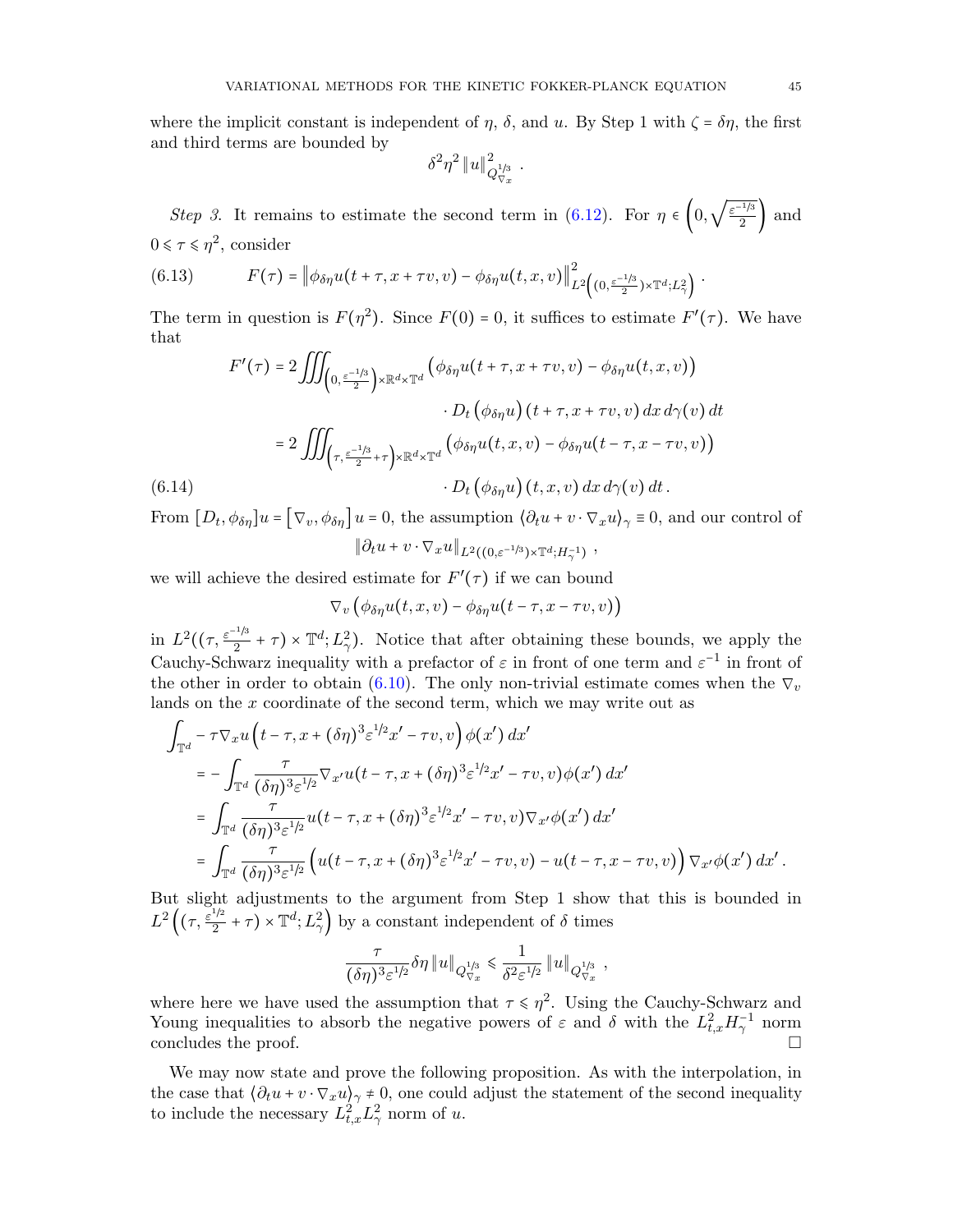<span id="page-45-0"></span>**Proposition 6.6** (Hörmander inequality). There exists  $C(d) < \infty$  (not depending on  $\varepsilon$ ) such that for every smooth function u satisfying  $\langle \partial_t u + v \cdot \nabla_x u \rangle_\gamma = 0$ , we have

<span id="page-45-2"></span>
$$
\|u\|_{Q_{\nabla x}^{1/3,\varepsilon}} \leq C \left( \varepsilon^{1/2} \|\nabla_v u\|_{L^2((0,\varepsilon^{-1/3}) \times \mathbb{T}^d; L^2_\gamma)} + \|u\|_{Q_{D_t}^{1/2,\varepsilon}} \right)
$$
  
(6.15) 
$$
\leq C \left( \varepsilon^{1/2} \|\nabla_v u\|_{L^2((0,\varepsilon^{-1/3}) \times \mathbb{T}^d; L^2_\gamma)} + \varepsilon^{-1/2} \|\partial_t u + v \cdot \nabla_x u\|_{L^2((0,\varepsilon^{-1/3}) \times \mathbb{T}^d; H^{-1}_\gamma)} \right).
$$

*Proof of Proposition [6.6.](#page-45-0)* Set  $g(t, x, v) = f(t, x, v) \gamma^{1/2}(v)$ , and choose  $\eta^2 \in (0, \varepsilon^{-1/3}]$  and  $x' \in \mathbb{S}^{d-1}$ . Then we may write that

$$
(t, x + \varepsilon^{1/2} \eta^3 x', v) - f(t, x, v) \Big\|_{L^2 \left( (0, \frac{\varepsilon^{-1/3}}{2}) \times \mathbb{T}^d; L^2_{\gamma} \right)}
$$
  
= 
$$
\Big\| g(t, x + \varepsilon^{1/2} \eta^3 x', v) - g(t, x, v) \Big\|_{L^2 \left( (0, \frac{\varepsilon^{-1/3}}{2}) \times \mathbb{T}^d; L^2(\mathbb{R}^d) \right)},
$$

and

 $\|f\|$ 

<span id="page-45-1"></span>(6.16) 
$$
g(t, x + \eta^3 \varepsilon^{1/2} x', v) - g(t, x, v) = g(t, x + \eta^3 \varepsilon^{1/2} x', v) - g(t, x + \eta^3 \varepsilon^{1/2} x', v - \eta \varepsilon^{1/2} x') + g(t, x + \eta^3 \varepsilon^{1/2} x', v - \eta \varepsilon^{1/2} x') - g(t + \eta^2, x + \eta^3 \varepsilon^{1/2} x' + \eta^2 (v - \varepsilon^{1/2} \eta x'), v - \eta \varepsilon^{1/2} x') + g(t + \eta^2, x + \eta^2 v, v - \eta \varepsilon^{1/2} x') - g(t + \eta^2, x + \eta^2 v, v) + g(t + \eta^2, x + \eta^2 v, v) - g(t, x, v).
$$

Dividing by  $\eta$ , integrating in  $L^2\left( (0, \frac{\varepsilon^{-1/3}}{2} \right)$  $\left(\frac{2.7}{2}\right) \times \mathbb{T}^d$ ;  $L^2(\mathbb{R}^d)$ , and appealing to  $(2.7)$  as in the time-independent case yields that

$$
\frac{1}{\eta} \left\| f(t, x + \varepsilon^{1/2} \eta^3 x', v) - f(t, x, v) \right\|_{L^2((0, \varepsilon^{-1/3}) \times \mathbb{T}^d; L^2_\gamma)} \leq \varepsilon^{1/2} \left\| \nabla_v f \right\|_{L^2((0, \varepsilon^{-1/3}) \times \mathbb{T}^d; L^2_\gamma)} + \left\| f \right\|_{Q_{D_t}^{1/2}}.
$$

For the other half of the time interval, it is easy to rewrite  $(6.16)$  with a backwards difference in the  $\partial_t + v \cdot \nabla_x$  direction by first adding  $\eta \varepsilon^{1/2} x'$  in the v variable and then subtracting  $\eta^2$  in the t variable and  $\eta^2(v + \varepsilon^{1/2}\eta x')$  in the x variable. Arguing as for the forward differences produces an identical estimate. Then using Lemma [6.4](#page-43-3) and absorbing the  $||f||_q^2$  $Q_{\nabla x}^{\text{1/3}}$  factor required to bound  $\|f\|_{Q_{D_t}^{\text{1/2}}}$ from the right-hand side onto the left-hand side gives the result.  $\square$ 

**Remark 6.7.** From the embedding  $Q_{\nabla_x}^{1/3} \rightarrow L^2((0,\varepsilon^{-1/3}) \times \mathbb{T}^d; L^2_\gamma)$  for functions with vanishing x-mean  $\langle u \rangle(t, v) = \int_{\mathbb{T}^d} u(t, x, v) dx$  (see, for example, [\[2\]](#page-50-12)), we obtain the following  $\varepsilon$ -dependent Poincaré inequality:

<span id="page-45-3"></span>(6.17) 
$$
||u||_{L^2((0,\varepsilon^{-1/3})\times \mathbb{T}^d;L^2_\gamma)} \leq C\varepsilon^{-1/6} ||u||_{Q_{\nabla_x}^{1/3}}.
$$

Note that to obtain this inequality, we have rescaled out the factors of  $\varepsilon$  used in the finite differences of the  $Q_{\nabla}^{1/3}$  $\frac{f}{\nabla x}$  norm and then appealed to an  $\varepsilon$ -independent function space embedding.

Remark 6.8 (Regularity in time). By an interpolation argument, the result of Propo-sition [6.6](#page-45-0) implies some time regularity for a function  $f \in H^1_{kin}(V)$  for  $V = (0, \varepsilon^{-1/3}) \times \mathbb{T}^d$ . Indeed, by the definition of the norm  $\lVert \cdot \rVert_{H^1_{\text{kin}}}$ , we have that

$$
\|f\|_{L^2((0,\varepsilon^{-1/3})\times \mathbb{T}^d;H^1_\gamma)} \leq \|f\|_{H^1_{\text{kin}}((0,\varepsilon^{-1/3})\times \mathbb{T}^d)}.
$$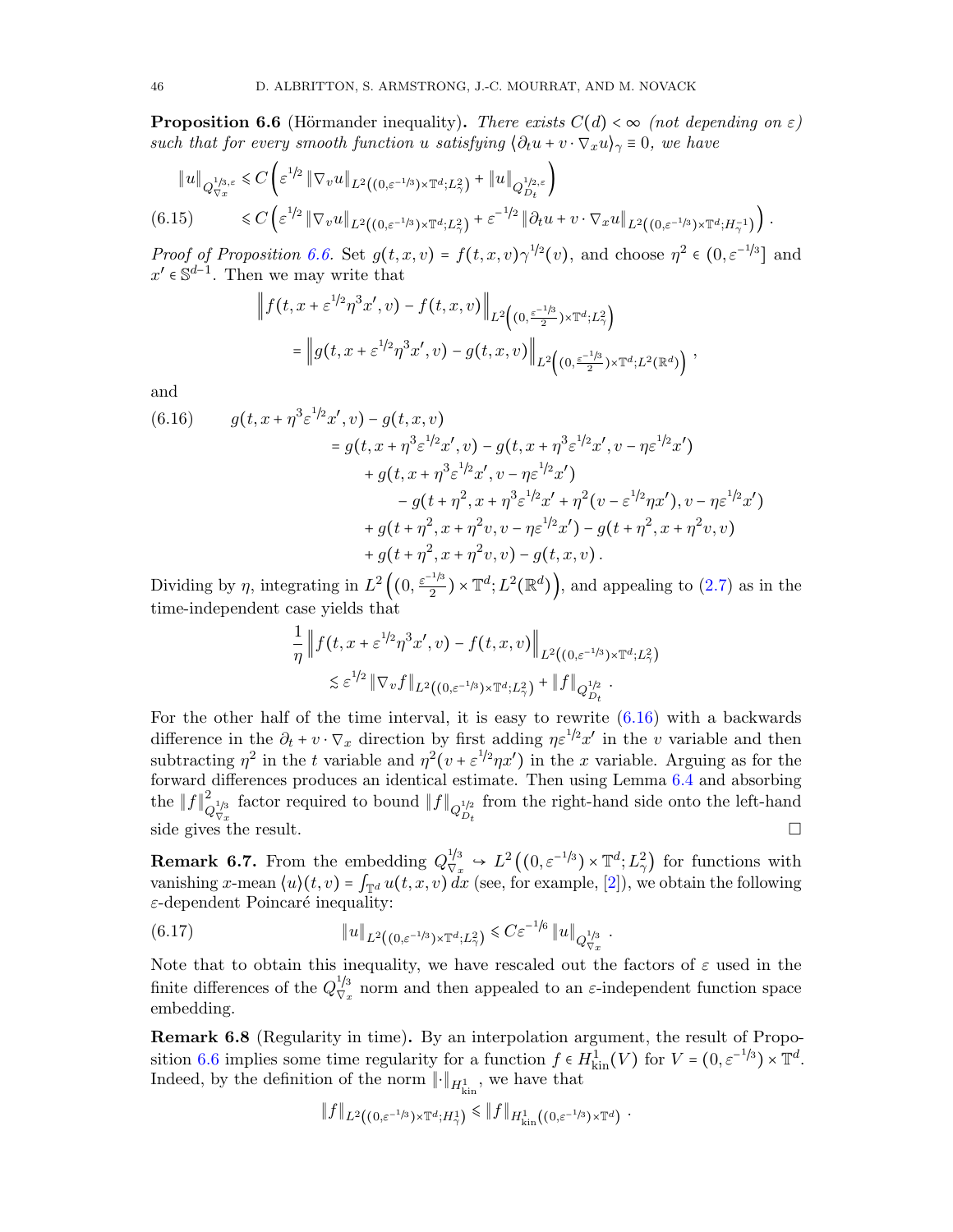By interpolation and [\(6.15\)](#page-45-2), for every  $\theta \in [0,1]$  and  $\alpha \in \left[0, \frac{1}{3}\right]$  $\frac{1}{3}$ ,

$$
\|f\|_{L^2((0,\varepsilon^{-1/3});H^{\theta\alpha}(\mathbb{T}^d;H^{1-2\theta}_{\gamma}))} \leq C \|f\|_{H^1_{\text{kin}}((0,\varepsilon^{-1/3})\times \mathbb{T}^d)}
$$

We also have, by [\(6.15\)](#page-45-2), for any  $\alpha \in [0, \frac{1}{3}]$  $\frac{1}{3}$ ,

$$
\|f\|_{H^1((0,\varepsilon^{-1/3});H^{\alpha-1}(\mathbb{T}^d;H_{\gamma}^{-1}))}
$$
\n
$$
\leq \|f\|_{L^2((0,\varepsilon^{-1/3});H^{\alpha-1}(\mathbb{T}^d;H_{\gamma}^{-1}))} + \|\partial_t f\|_{L^2((0,\varepsilon^{-1/3});H^{\alpha-1}(\mathbb{T}^d;H_{\gamma}^{-1}))}
$$
\n
$$
\leq \|f\|_{L^2((0,\varepsilon^{-1/3});L^2(\mathbb{T}^d;H_{\gamma}^{-1}))} + \|\partial_t f - v \cdot \nabla_x f\|_{L^2((0,\varepsilon^{-1/3});L^2(\mathbb{T}^d;H_{\gamma}^{-1}))}
$$
\n
$$
+ \|v \cdot \nabla_x f\|_{L^2((0,\varepsilon^{-1/3});H^{\alpha-1}(\mathbb{T}^d;H_{\gamma}^{-1}))}
$$
\n
$$
\leq C \|f\|_{H^1_{\text{kin}}((0,\varepsilon^{-1/3}) \times \mathbb{T}^d)}.
$$

By interpolation of the previous two displays, we obtain, for any  $\theta$ ,  $\sigma \in [0,1]$  and  $\alpha \in \left[0,\frac{1}{3}\right]$  $\frac{1}{3}$ ,

$$
(6.18) \t\t\t|| f ||_{H^{\sigma}\left((0,\varepsilon^{-1/3});H^{\theta\alpha-\sigma(1-\alpha+\theta\alpha)}(\mathbb{T}^d;H^{1-2(\theta+\sigma-\theta\sigma)}_{\gamma})\right)} \leq C \, || f ||_{H^1_{\text{kin}}\left((0,\varepsilon^{-1/3})\times \mathbb{T}^d\right)}.
$$

Each of the constants C above depends only on  $(\alpha, d)$ . Note that all three exponents can be made simultaneously positive, for example taking  $\alpha = \theta = \frac{1}{4}$  $\frac{1}{4}$  and  $\sigma = \frac{1}{32}$  yields

<span id="page-46-1"></span>
$$
(6.19) \t\t\t ||f||_{H^{1/32}((0,\varepsilon^{-1/3});H^{1/32}(\mathbb{T}^d;H^{7/16}_{\gamma}))} \leq C ||f||_{H^1_{\text{kin}}((0,\varepsilon^{-1/3})\times \mathbb{T}^d)}.
$$

By [\(6.19\)](#page-46-1) and an argument very similar to the proof of Proposition [3.8,](#page-25-0) which we omit, we obtain the following compact embedding statement.

**Proposition 6.9** (Compact embedding of  $H_{kin}^1$  into  $L^2$ ). For any bounded  $C^1$  domain  $V \subseteq \mathbb{R} \times \mathbb{R}^d$  or cylindrical product  $I \times U$  where U is a bounded  $C^1$  domain, the inclusion  $map H_{\text{kin}}^1(V) \rightarrow L^2(V; L^2_\gamma)$  is compact.

# 6.4. Well-posedness of the Cauchy problem.

<span id="page-46-0"></span>**Proposition 6.10** (Solvability of the kinetic Fokker-Planck equation). Let  $T \in (0, +\infty]$ ,  $f_{\text{in}} \in L^2_m$ , and  $g^* \in L^2(\mathbb{T}^d \times (0,T); H^{-1}_\gamma)$ . Under Assumption [1.1,](#page-4-1) there exists a unique solution

(6.20) 
$$
f \in C([0,T]; L^2_m(\mathbb{T}^d \times \mathbb{R}^d)) \cap H^1_{\text{kin}}((0,T) \times \mathbb{T}^d)
$$

to the kinetic Fokker-Planck equation  $(6.1)$  with initial data  $f_{\text{in}}$  and forcing term  $g^*$ .

*Proof.* Let  $T \in (0, +\infty]$ . Let  $f_{\text{in}} \in L^2_m$  and  $g^* \in L^2((0, T); L^2_\sigma(\mathbb{T}^d; H^{-1}_\gamma))$ . A function g solves the kinetic Fokker-Planck equation if and only if  $f(t, x, v) = g(t, x, v)e^{t}$  solves

(6.21) 
$$
\partial_t f + (v \cdot \nabla_x + \mathbf{b} \cdot \nabla_v) f + f = f^* + \varepsilon (\Delta f - v \cdot \nabla_v f),
$$

where  $f^* = e^t g^*$ . We solve [\(6.21\)](#page-46-2) on  $(0,T) \times \mathbb{T}^d \times \mathbb{R}^d$  by applying Lemma [4.1](#page-28-2) with an appropriate functional setup:

<span id="page-46-2"></span>(1) the test function space

(6.22) 
$$
\Phi = C_0^{\infty} (\mathbb{T}^d \times \mathbb{R}^d \times [0, T))
$$

<span id="page-46-3"></span>with inner product

(6.23) 
$$
(\phi, \psi) = \int_0^T \int_{\mathbb{T}^d \times \mathbb{R}^d} \nabla_v \phi \cdot \nabla_v \psi \, dm \, dt + \int_0^T \int_{\mathbb{T}^d \times \mathbb{R}^d} \phi \psi \, dm \, dt,
$$

(2) the solution space

$$
H = L^2(0, T; L^2_\sigma(\mathbb{T}^d; H^1_\gamma))
$$

with inner product  $(6.23)$ ,

.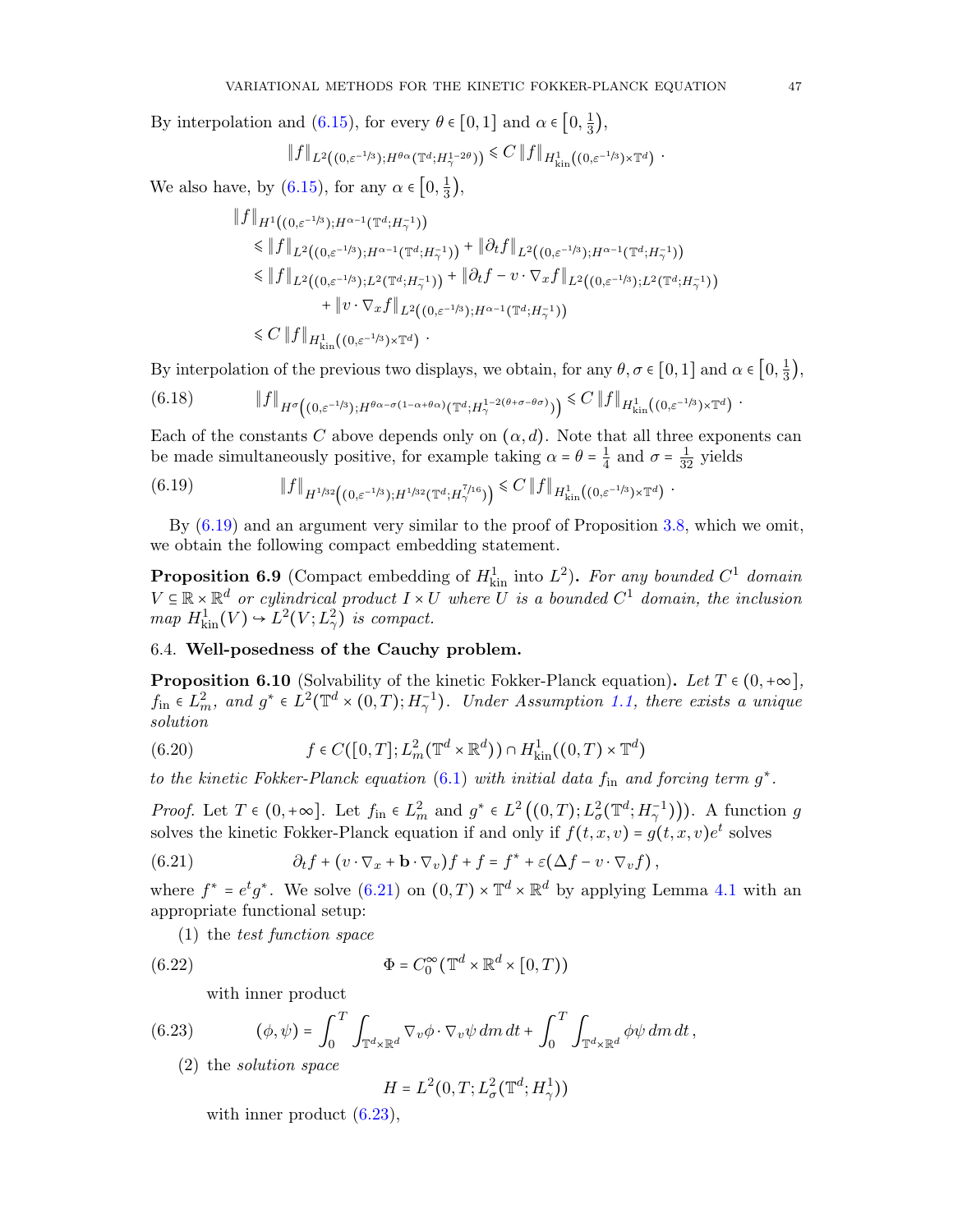(3) the bilinear form

$$
E(h,\phi) = \varepsilon \int_0^T \int_{\mathbb{T}^d \times \mathbb{R}^d} \nabla_v h \cdot \nabla_v \phi \, dm \, dt + \int_0^T \int_{\mathbb{T}^d \times \mathbb{R}^d} h \phi \, dm \, dt - \int_0^T \int_{\mathbb{T}^d \times \mathbb{R}^d} h(\partial_t + v \cdot \nabla_x + \mathbf{b} \cdot \nabla_v) \phi \, dm \, dt,
$$

(4) and the linear functional

$$
L\phi = \int_{\mathbb{T}^d \times \mathbb{R}^d} f_{\text{in}}\phi(x, v, 0) \, dm + g^*(\phi).
$$

As before, in the Kramers equation, one may verify that  $E$  is continuous  $(4.2)$  on  $H$  for each fixed  $\phi \in \Phi$ . We now verify coercivity [\(4.3\)](#page-28-4) and mention two essential new features: (i) the initial data  $f_{\text{in}}$  is built into the linear function L, and (ii) test functions  $\phi \in \Phi$ vanish at  $t = T$  but are not required to vanish at  $t = 0$  (which is necessary for them to 'detect' the initial data). After integrating by parts in all variables, we have

$$
E(\phi, \phi) = \varepsilon \int_0^T \int_{\mathbb{T}^d \times \mathbb{R}^d} |\nabla_v \phi|^2 dm dt + \int_0^T \int_{\mathbb{T}^d \times \mathbb{R}^d} |\phi|^2 dm dt + \frac{1}{2} \int_{\mathbb{T}^d \times \mathbb{R}^d} |\phi(x, v, 0)|^2 dm
$$
  
\$\ge \varepsilon(\psi, \psi)\_H.

Lemma [4.1](#page-28-2) generates a weak solution  $f \in H$  to  $E(f, \phi) = L\phi$  for all  $\phi \in \Phi$ . In particular, choosing  $\phi \in \Phi$  that additionally vanish near  $t = 0$  guarantees that the PDE [\(6.21\)](#page-46-2) is satisfied in the sense of distributions. From the PDE itself, we recover that  $f \in H_{\text{kin}}^1(\mathbb{T}^d \times (0,T))$  and, in particular,  $f \in C([0,T]; L^2_{\sigma}(\mathbb{T}^d; L^2_{\gamma}))$ ; see Lemma [6.12.](#page-48-0) This is enough regularity to justify that which guarantees uniqueness.  $\Box$ 

We do not include a proof of the following statement in this paper, since the argument is a close adaptation of the one of Theorem [1.5.](#page-7-1) We denote  $V_r := (-r, r) \times B_r$  and by  $\nabla_{t,x}$ the full gradient in t and x, that is,  $\nabla_{t,x} = (\partial_t, \nabla_x)$ .

**Proposition 6.11** (Interior regularity, kinetic Fokker-Planck). Let  $k \in \mathbb{N}$ ,  $r \in (0, \infty)$ , and  $\mathbf{b} \in C^{k-1,1}(V_r \times \mathbb{R}^d; \mathbb{R}^d)$ . There exists a constant  $C < \infty$  depending on

$$
\left(d,k,r,\|\mathbf{b}\|_{C^{k-1,1}(V_r\times\mathbb{R}^d;\mathbb{R}^d)}\right)
$$

such that, for every  $f \in H_{\text{kin}}^1(V_r)$  and  $f^* \in L^2(V_r; H_\gamma^{-1})$  satisfying

(6.24) 
$$
\partial_t f - \Delta_v f + v \cdot \nabla_v f + v \cdot \nabla_x f + \mathbf{b} \cdot \nabla_v f = f^* \quad in \ V_r \times \mathbb{R}^d,
$$

the following holds: If  $\partial^{\alpha} f^* \in L^2(B_r; H^{-1}_\gamma)$  for all multi-indices  $\alpha \in \mathbb{N} \times \mathbb{N}^d \times \mathbb{N}^d$  satisfying  $|\alpha| \leq k$ , then we have  $\partial^{\alpha} f \in H^1_{\text{kin}}(V_{r/2})$  and the estimate

$$
\|\partial^{\alpha} f\|_{H^1_{\text{kin}}(V_{r/2})} \leq C \left( \|f - (f)_{V_r}\|_{L^2(V_r;L^2_\gamma)} + \sum_{|\beta| \leq k} \|\partial^{\beta} \widetilde{f}^*\|_{L^2(V_r;H^{-1}_\gamma)} \right).
$$

for all multi-indices  $\alpha \in \mathbb{N} \times \mathbb{N}^d \times \mathbb{N}^d$  satisfying  $|\alpha| \leq k$ .

<span id="page-47-0"></span>6.5. Exponential decay in time. For each bounded interval  $I = (I_-, I_+) \subseteq \mathbb{R}$  and bounded  $C^1$  domain U, we denote by  $H^1_{\text{kin},\parallel}(I \times U)$  the closure in  $H^1_{\text{kin}}(I \times U)$  of the set of smooth functions which vanish on  $I \times \partial_{\text{hyp}} U$ . Note that in particular, we allow the trace of  $f \in H_{\text{kin},\parallel}^1(I \times U)$  on the initial time slice  $\{I_-\} \times U$  to be non-zero. In this section, we show that a solution to the kinetic Fokker-Planck equation with zero right-hand side and belonging to  $H^1_{\text{kin},\parallel}(I \times U)$  decays to zero exponentially fast in time. We start with a nuclimization closical larger preliminary classical lemma.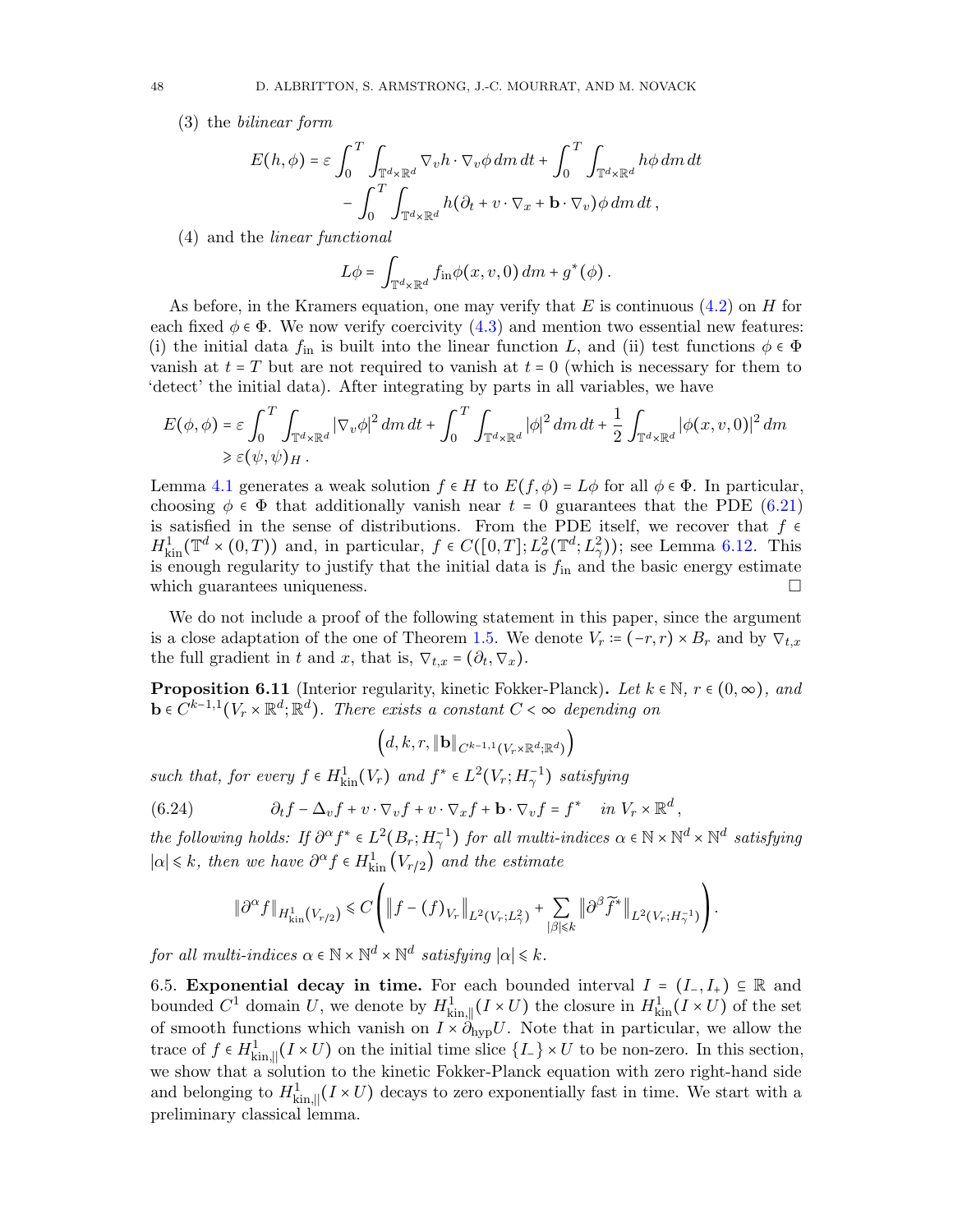<span id="page-48-0"></span>**Lemma 6.12** (continuity in  $L^2$ ). Every function in  $H^1_{\text{kin},\parallel}(I \times U)$  can be identified (up to a set of null measure) with an element of  $C(\overline{I}; L^2(U; L^2_\gamma))$ .

*Proof.* If f is a smooth function which vanishes on  $I \times \partial_{\text{hvp}} U$ , then for every  $t \in I$ , we have

$$
\partial_t \|f(t,\cdot)\|_{L^2(U;L^2_\gamma)}^2 + \int_{\partial U \times \mathbb{R}^d} f^2(t,x,v)(v \cdot \mathbf{n}_U(x))_+ dx d\gamma(v)
$$
  
= 
$$
2 \int_{U \times \mathbb{R}^d} (f(\partial_t f + v \cdot \nabla_x f))(t,x,v) dx d\gamma(v),
$$

where we recall that  $(r)_+ := \max(0, r)$ . Since the second integral on the left side is nonnegative, we deduce that for every  $s, t \in I$ ,

$$
\left| \|f(t,\cdot)\|_{L^2(U;L^2_\gamma)}^2 - \|f(s,\cdot)\|_{L^2(U;L^2_\gamma)}^2 \right| \leq 2 \|f\|_{L^2((s,t)\times U;H^1_\gamma)} \|\partial_t f + v \cdot \nabla_x f\|_{L^2((s,t)\times U;H^{-1}_\gamma)},
$$

and thus, for a constant  $C(I) < \infty$ ,

$$
\sup_{t \in \overline{I}} \| f(t, \cdot) \|_{L^2(U; L^2_\gamma)} \leq C \| f \|_{H^1_{\text{kin}}(I \times U)}.
$$

For a general  $f \in H^1_{\text{kin},\parallel}(I \times U)$ , there exists a sequence  $(f_n)$  of smooth functions which vanish on  $I \times \partial_{\text{hyp}} U$  and such that  $f_n$  converges to f in  $H_{\text{kin}}^1(I \times U)$ . It follows from the inequality above that  $f_n$  converges to f with respect to the  $L^{\infty}(I; L^2(U; L^2_{\gamma}))$  norm; in particular,  $f \in C(\overline{I}; L^2(U; L^2_{\gamma}))$ )).

We finally turn to the proof of Theorem [1.6,](#page-8-0) which is restated in the following proposition. Notice that, by linearity, it suffices to prove the theorem in the case  $f^* = 0$ and  $f_{\infty} = 0$ .

<span id="page-48-2"></span>**Proposition 6.13** (Exponential decay to equilibrium). Let  $U \subseteq \mathbb{R}^d$  be a bounded  $C^1$ <br>density and  $\mathbf{b} \in L^\infty (U \cup \mathbb{R}^d)$  (The second to  $\mathcal{L}(\mathbb{R}^d)$  and  $\mathcal{L}(\mathbb{R}^d)$ ) be a substitute for summary domain and  $\mathbf{b} \in L^{\infty}(U \times \mathbb{R}^d)^d$ . There exists  $\lambda(\|\mathbf{b}\|_{L^{\infty}(U \times \mathbb{R}^d)}, U, d) > 0$  such that, for every  $T \in (0, \infty)$  and  $f \in H^1_{\text{kin},\parallel}((0, T) \times U)$  satisfying

$$
\partial_t f - \Delta_v f + v \cdot \nabla_v f + v \cdot \nabla_x f + \mathbf{b} \cdot \nabla_v f = 0 \qquad in (0, T) \times U \times \mathbb{R}^d,
$$

we have, for every  $t \in (0, T)$ ,

$$
|| f(t, \cdot) ||_{L^2(U; L^2_{\gamma})} \leq 2 \exp(-\lambda t) || f(0, \cdot) ||_{L^2(U; L^2_{\gamma})}.
$$

*Proof.* For every  $0 \leq s \leq t$ , we compute

<span id="page-48-1"></span>
$$
\frac{1}{2}\left(\|f(t,\cdot)\|_{L^2(U;L^2_\gamma)}^2-\|f(s,\cdot)\|_{L^2(U;L^2_\gamma)}^2\right)\leq -\|\nabla_v f\|_{L^2((s,t)\times U;L^2_\gamma)}^2.
$$

In particular,

(6.25) the mapping 
$$
t \mapsto ||f(t, \cdot)||_{L^2(U; L^2_\gamma)}
$$
 is nonincreasing.

Since

$$
-\nabla_v^* \nabla_v f = \partial_t f + v \cdot \nabla_x f + \mathbf{b} \cdot \nabla_v f,
$$

we have

$$
\|\partial_t f + v \cdot \nabla_x f\|_{L^2((s,t)\times U;H_\gamma^{-1})}
$$
  
\$\|\partial\_t f + v \cdot \nabla\_x f + \mathbf{b} \cdot \nabla\_v f\|\_{L^2((s,t)\times U;H\_\gamma^{-1})} + \|\mathbf{b} \cdot \nabla\_v f\|\_{L^2((s,t)\times U;H\_\gamma^{-1})}\$  
\$\leq C \|\nabla\_v f\|\_{L^2((s,t)\times U;L\_\gamma^2)},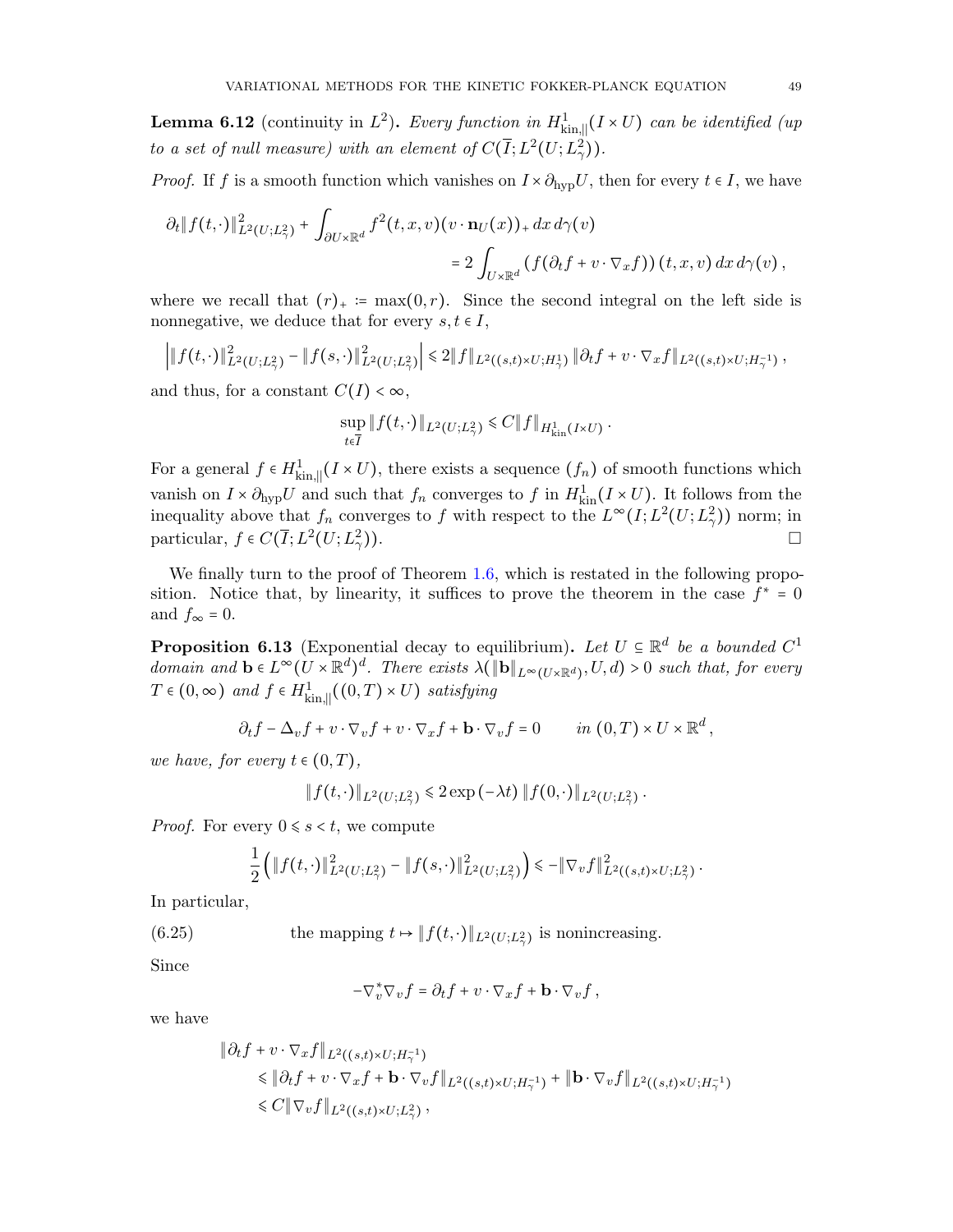and thus

<span id="page-49-1"></span>(6.26) 
$$
- \left( \|f(t, \cdot)\|_{L^2(U; L^2_{\gamma})}^2 - \|f(s, \cdot)\|_{L^2(U; L^2_{\gamma})}^2 \right) \geq \frac{1}{C} \left( \|\nabla_v f\|_{L^2((s,t) \times U; L^2_{\gamma})}^2 + \|\partial_t f + v \cdot \nabla_x f\|_{L^2((s,t) \times U; H^{-1}_{\gamma})}^2 \right).
$$

We aim to appeal to Proposition [6.2](#page-41-0) to conclude. We define

$$
(6.27) \t\t\t V := [0,1] \times U.
$$

For every  $t \geq 0$ , we write

<span id="page-49-2"></span>
$$
V_t := (t,0) + V = \{(t+s,x) \in \mathbb{R} \times \mathbb{R}^d : (s,x) \in V\}.
$$

Inequality [\(6.26\)](#page-49-1) implies that, for every  $t \ge 0$ ,

$$
-\left(\|f(t+1,\cdot)\|_{L^2(U;L^2_\gamma)}^2-\|f(t,\cdot)\|_{L^2(U;L^2_\gamma)}^2\right) \n\geq \frac{1}{C}\left(\|\nabla_v f\|_{L^2(V_t;L^2_\gamma)}^2+\|\partial_t f-v\cdot\nabla_x f\|_{L^2(V_t;H^{-1}_\gamma)}^2\right).
$$

Proposition [6.2](#page-41-0) yields that

$$
-\left(\|f(t+1,\cdot)\|_{L^2(U;L^2_\gamma)}^2-\|f(t,\cdot)\|_{L^2(U;L^2_\gamma)}^2\right)\geq \frac{1}{C}\|f\|_{L^2(V_t;L^2_\gamma)}^2.
$$

Using  $(6.25)$  and  $(6.27)$ , we deduce that

$$
-\left(\|f(t+1,\cdot)\|_{L^2(U;L^2_\gamma)}^2-\|f(t,\cdot)\|_{L^2(U;L^2_\gamma)}^2\right)\geq \frac{1}{C}\|f(t+1,\cdot)\|_{L^2(U;L^2_\gamma)}^2.
$$

This implies exponential decay of the mapping  $t \mapsto \|f(t, \cdot)\|_{L^2(U; L^2_\gamma)}$  along integer values of t, and we then obtain the conclusion of the proposition by using  $(6.25)$  once more.  $\Box$ 

<span id="page-49-0"></span>6.6. **Enhancement.** Finally, we prove Theorem [1.7.](#page-9-0) Recall that  $f$  is assumed to be a solution to

(6.28) 
$$
\partial_t f + v \cdot \nabla_x f = \varepsilon \left( \Delta_v f - v \cdot \nabla_v f \right) \text{ in } (0, \infty) \times \mathbb{T}^d \times \mathbb{R}^d.
$$

*Proof of Theorem [1.7.](#page-9-0)* After multiplying [\(6.28\)](#page-49-3) by f and integrating over  $(0, \varepsilon^{-1/3}) \times \mathbb{T}^d \times$  $\mathbb{R}^d$ , we obtain the a priori estimates

<span id="page-49-3"></span>
$$
\varepsilon \left\| \nabla_v f \right\|_{L^2((0,\varepsilon^{-1/3}) \times \mathbb{T}^d \times \mathbb{R}^d)}^2 \leq \left\| f_{\text{in}} \right\|_{L^2(\mathbb{T}^d;L^2_\gamma)}^2 - \left\| f(\varepsilon^{-1/3},\cdot,\cdot) \right\|_{L^2(\mathbb{T}^d;L^2_\gamma)}^2
$$

$$
\varepsilon^{-1} \left\| \partial_t f + v \cdot \nabla_x f \right\|_{L^2((0,\varepsilon^{-1/3}) \times \mathbb{T}^d(H_\gamma^{-1}))}^2 \lesssim \left\| f_{\text{in}} \right\|_{L^2(\mathbb{T}^d;L^2_\gamma)}^2 - \left\| f(\varepsilon^{-1/3},\cdot,\cdot) \right\|_{L^2(\mathbb{T}^d;L^2_\gamma)}^2.
$$

Applying the inequality in [\(6.15\)](#page-45-2) from Proposition [6.6,](#page-45-0) which is justified since  $\partial_t f + v \cdot$  $\nabla_x f\rangle_\gamma = \varepsilon \langle \Delta_v f - v \cdot \nabla_v f \rangle_\gamma \equiv 0$ , we obtain that

$$
\|f\|_{Q_{\nabla_x}^{1/3}}^2 \lesssim \varepsilon \|\nabla_v f\|_{L^2((0,\varepsilon^{-1/3})\times \mathbb{T}^d;L^2_\gamma)}^2 \lesssim \|f_{\rm in}\|_{L^2(\mathbb{T}^d;L^2_\gamma)}^2 - \left\|f(\varepsilon^{-1/3},\cdot,\cdot)\right\|_{L^2(\mathbb{T}^d;L^2_\gamma)}^2.
$$

From  $(6.17)$  and the observation that the mean-zero in x condition from  $(1.26)$  is propagated forward in time, we then obtain that

$$
\|f\|_{L^{2}((0,\varepsilon^{-1/3})\times\mathbb{T}^{d};L^{2}_{\gamma})}^{2} \lesssim \varepsilon^{-1/3} \|f\|_{Q_{\nabla x}^{1/3}}^{2}
$$
  

$$
\lesssim \varepsilon^{2/3} \|\nabla_{v}f\|_{L^{2}((0,\varepsilon^{-1/3})\times\mathbb{T}^{d};L^{2}_{\gamma})}^{2}
$$
  

$$
\lesssim \varepsilon^{-1/3} \left(\|f_{\text{in}}\|_{L^{2}(\mathbb{T}^{d};L^{2}_{\gamma})}^{2} - \left\|f(\varepsilon^{-1/3},\cdot,\cdot)\right\|_{L^{2}(\mathbb{T}^{d};L^{2}_{\gamma})}^{2}\right).
$$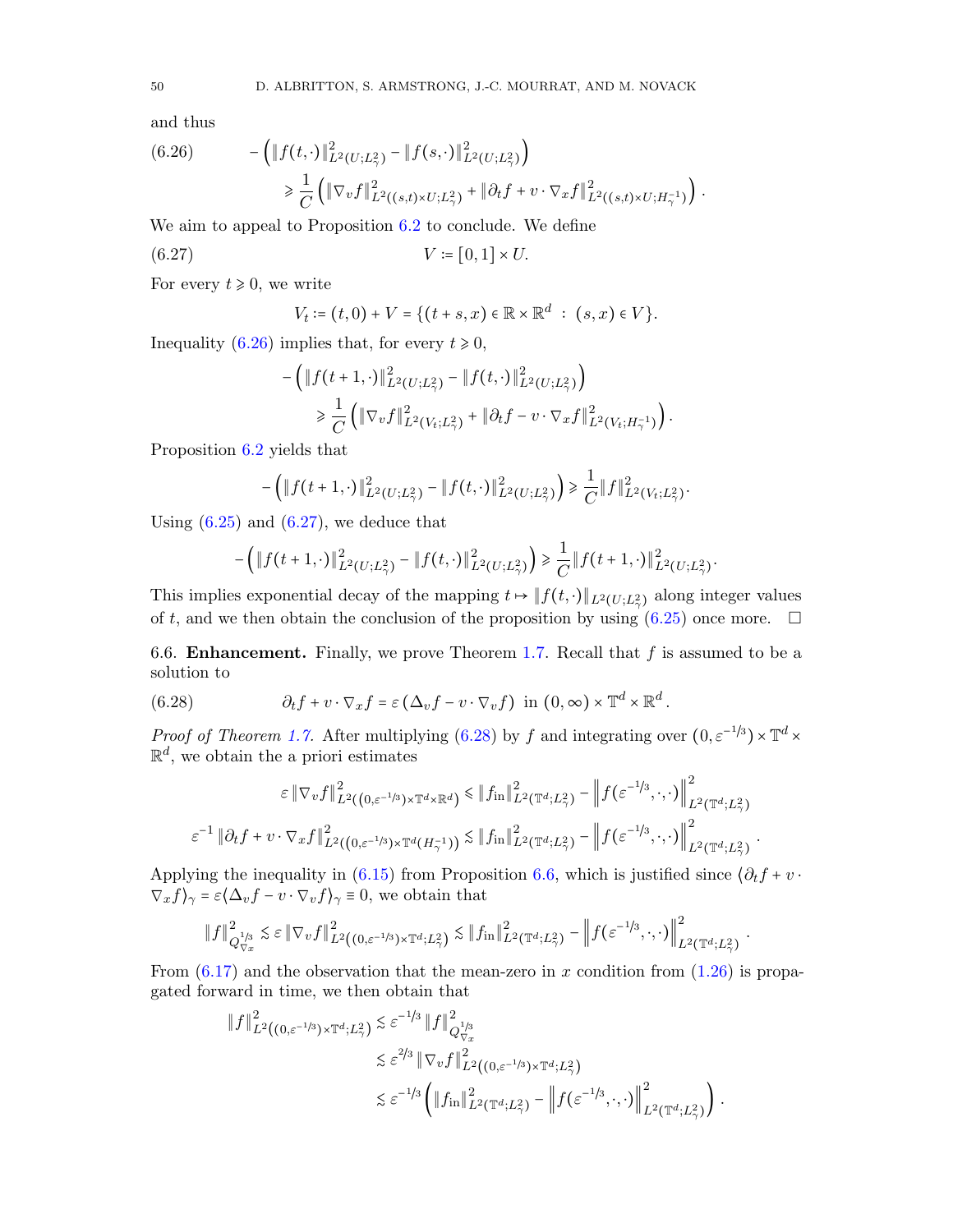Translating in time and iterating this procedure yields exponential decay with rate  $\exp(-ce^{-1/3}t)$  along integer multiples of  $\varepsilon^{-1/3}$ , similarly to the proof of Proposition [6.13.](#page-48-2) Applying  $(6.25)$ , which holds as well for solutions to  $(6.28)$ , we obtain  $(1.27)$ .

<span id="page-50-13"></span>Remark 6.14. In principle, one can also incorporate a conservative b satisfying Assump-tion [1.1](#page-4-1) into the enhancement estimate, since  $[\mathbf{b}(x) \cdot \nabla_v, \partial_{v_i}] = 0$  for all  $i = 1, \dots, d$ .

Acknowledgments. SA and JCM kindly thank Julia Brunken for pointing out their mistake in the first version of this paper. DA was supported by NSF Postdoctoral Fellowship Grant No. 2002023 and Simons Foundation Grant No. 816048. SA was partially supported by NSF Grants DMS-1700329 and DMS-2000200. JCM was partially supported by the ANR grants LSD (ANR-15-CE40-0020-03) and Malin (ANR-16-CE93- 0003) and by the NSF grant DMS-1954357. SA and JCM were partially supported by a grant from the NYU-PSL Global Alliance. MN was partially supported by the NSF under Grant No. DMS-1928930 while participating in a program hosted by the Mathematical Sciences Research Institute during the spring 2021 semester, and by the NSF under Grant No. DMS-1926686 while a member at the Institute for Advanced Study.

#### <span id="page-50-0"></span>**REFERENCES**

- <span id="page-50-19"></span>[1] R. A. Adams and J. J. F. Fournier. Sobolev spaces, volume 140 of Pure and Applied Mathematics. Elsevier/Academic Press, Amsterdam, second edition, 2003.
- <span id="page-50-12"></span>[2] D. Albritton, R. Beekie, and M. Novack. Enhanced dissipation and Hörmander's hypoellipticity, 2021. arxiv.2105.12308.
- <span id="page-50-7"></span>[3] F. Anceschi and A. Rebucci. A note on the weak regularity theory for degenerate kolmogorov equations, 2021.
- <span id="page-50-5"></span>[4] S. Armstrong, A. Bordas, and J.-C. Mourrat. Quantitative stochastic homogenization and regularity theory of parabolic equations. Anal. PDE, 11(8):1945–2014, 2018.
- <span id="page-50-14"></span>[5] S. Armstrong and J.-C. Mourrat. Variational methods for the kinetic Fokker-Planck equation. arXiv preprint arXiv:1902.04037, v1, 2019.
- <span id="page-50-1"></span>[6] M. S. Baouendi and P. Grisvard. Sur une équation d'évolution changeant de type. J. Functional Analysis, 2:352–367, 1968.
- <span id="page-50-8"></span>[7] F. Baudoin. Bakry-Émery meet Villani. *J. Funct. Anal.*, 273(7):2275–2291, 2017.
- <span id="page-50-10"></span>[8] M. Beck and C. E. Wayne. Metastability and rapid convergence to quasi-stationary bar states for the two-dimensional Navier-Stokes equations. Proc. Roy. Soc. Edinburgh Sect. A, 143(5):905–927, 2013.
- <span id="page-50-15"></span>[9] J. Bedrossian, A. Blumenthal, and S. Punshon-Smith. A regularity method for lower bounds on the Lyapunov exponent for stochastic differential equations. Inventiones mathematicae, Sept. 2021.
- <span id="page-50-11"></span>[10] J. Bedrossian and M. Coti Zelati. Enhanced dissipation, hypoellipticity, and anomalous small noise inviscid limits in shear flows. Arch. Ration. Mech. Anal., 224(3):1161–1204, 2017.
- <span id="page-50-16"></span>[11] J. Bedrossian and K. Liss. Quantitative spectral gaps and uniform lower bounds in the small noise limit for Markov semigroups generated by hypoelliptic stochastic differential equations. To appear in Probab. Math. Phys., 2021.
- <span id="page-50-18"></span>[12] M. E. Bogovskii. Solutions of some problems of vector analysis, associated with the operators div and grad. In Theory of cubature formulas and the application of functional analysis to problems of mathematical physics, volume 1980 of Trudy Sem. S. L. Soboleva, No. 1, pages 5–40, 149. Akad. Nauk SSSR Sibirsk. Otdel., Inst. Mat., Novosibirsk, 1980.
- <span id="page-50-6"></span>[13] F. Bouchut. Hypoelliptic regularity in kinetic equations. J. Math. Pures Appl. (9), 81(11):1135–1159, 2002.
- <span id="page-50-3"></span>[14] H. Brézis and I. Ekeland. Un principe variationnel associé à certaines équations paraboliques. Le cas indépendant du temps. C. R. Acad. Sci. Paris Sér. A-B, 282(17):Aii, A971–A974, 1976.
- <span id="page-50-4"></span>[15] H. Brézis and I. Ekeland. Un principe variationnel associé à certaines équations paraboliques. Le cas dépendant du temps. C. R. Acad. Sci. Paris Sér. A-B, 282(20):Ai, A1197–A1198, 1976.
- <span id="page-50-17"></span>[16] G. Brigati. Time averages for kinetic Fokker-Planck equations. arXiv preprint arXiv:2106.12801, 2021.
- <span id="page-50-9"></span>[17] Y. Cao, J. Lu, and L. Wang. On explicit  $l^2$ -convergence rate estimate for underdamped Langevin dynamics. arXiv preprint arXiv:1908.04746, 2019.
- <span id="page-50-2"></span>[18] J. A. Carrillo. Global weak solutions for the initial-boundary-value problems to the Vlasov-Poisson-Fokker-Planck system. Math. Methods Appl. Sci., 21(10):907–938, 1998.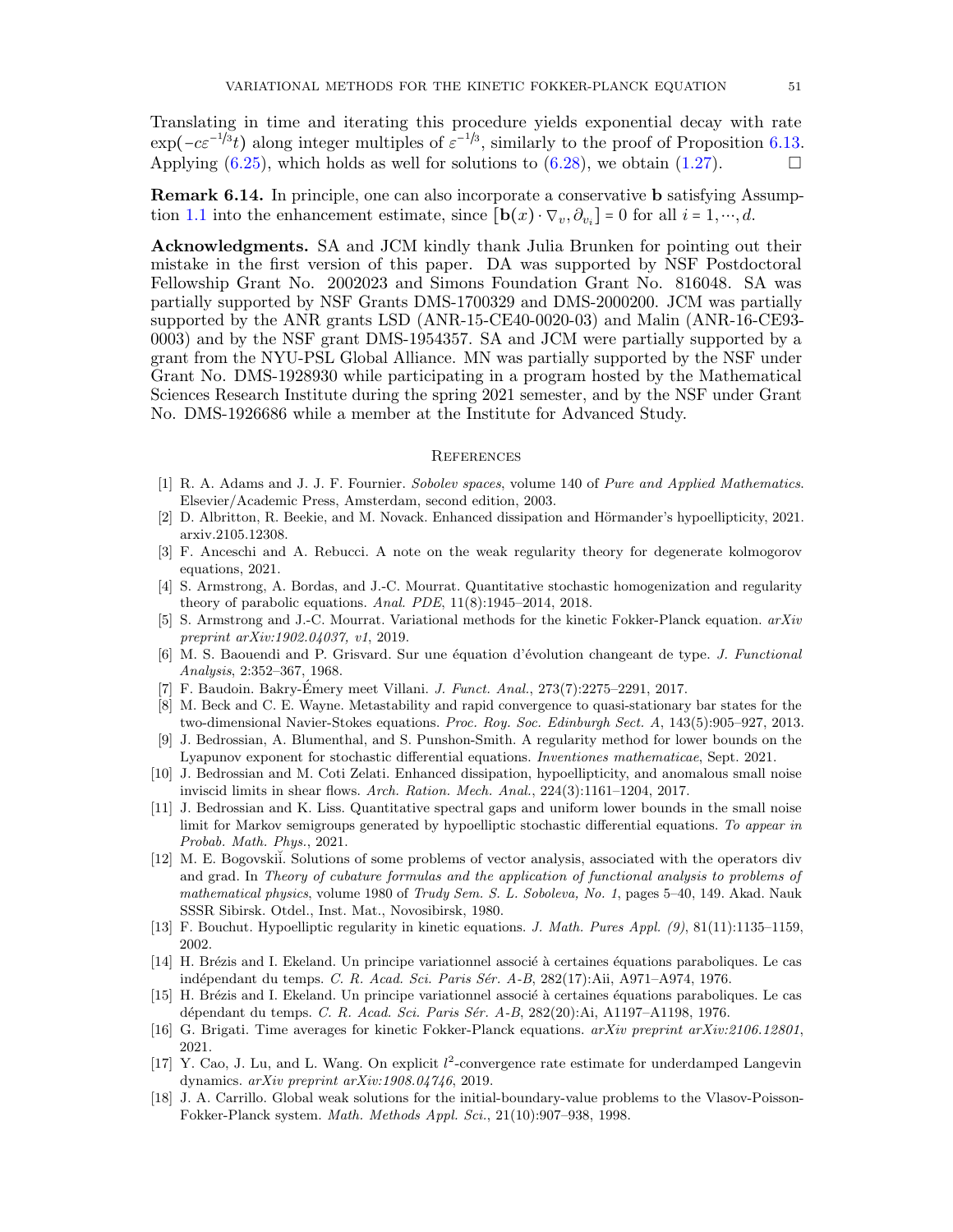- <span id="page-51-11"></span>[19] L. Desvillettes and C. Villani. On the trend to global equilibrium in spatially inhomogeneous entropydissipating systems: the linear Fokker-Planck equation. Comm. Pure Appl. Math.,  $54(1):1-42$ , 2001.
- <span id="page-51-15"></span>[20] L. Desvillettes and C. Villani. On the trend to global equilibrium for spatially inhomogeneous kinetic systems: the Boltzmann equation. Invent. Math., 159(2):245–316, 2005.
- <span id="page-51-14"></span>[21] J.-P. Eckmann and M. Hairer. Spectral properties of hypoelliptic operators. Comm. Math. Phys., 235(2):233–253, 2003.
- <span id="page-51-23"></span>[22] I. Ekeland and R. Temam. Convex analysis and variational problems. North-Holland Publishing Co., Amsterdam-Oxford; American Elsevier Publishing Co., Inc., New York, 1976.
- <span id="page-51-24"></span>[23] G. P. Galdi. An introduction to the mathematical theory of the Navier-Stokes equations. Springer Monographs in Mathematics. Springer, New York, second edition, 2011. Steady-state problems.
- <span id="page-51-20"></span>[24] I. Gallagher, T. Gallay, and F. Nier. Spectral asymptotics for large skew-symmetric perturbations of the harmonic oscillator. Int. Math. Res. Not. IMRN, (12):2147–2199, 2009.
- <span id="page-51-9"></span>[25] N. Ghoussoub. Self-dual partial differential systems and their variational principles. Springer Monographs in Mathematics. Springer, New York, 2009.
- <span id="page-51-7"></span>[26] F. Golse, C. Imbert, C. Mouhot, and A. Vasseur. Harnack inequality for kinetic Fokker-Planck equations with rough coefficients and application to the Landau equation. Ann. Sc. Norm. Super. Pisa Cl. Sci. (5), 2019.
- <span id="page-51-10"></span>[27] J. Guerand and C. Imbert. Log-transform and the weak harnack inequality for kinetic fokker-planck equations, 2021.
- <span id="page-51-19"></span>[28] Y. Guo. The Landau equation in a periodic box. *Comm. Math. Phys.*,  $231(3):391-434$ ,  $2002$ .
- <span id="page-51-13"></span>[29] B. Helffer and F. Nier. Hypoelliptic estimates and spectral theory for Fokker-Planck operators and Witten Laplacians, volume 1862 of Lecture Notes in Mathematics. Springer-Verlag, Berlin, 2005.
- <span id="page-51-12"></span>[30] F. Hérau and F. Nier. Isotropic hypoellipticity and trend to equilibrium for the Fokker-Planck equation with a high-degree potential. Arch. Ration. Mech. Anal.,  $171(2):151-218$ ,  $2004$ .
- <span id="page-51-1"></span>[31] L. Hörmander. Hypoelliptic second order differential equations. Acta Math., 119:147–171, 1967.
- <span id="page-51-3"></span>[32] L. Hörmander. The analysis of linear partial differential operators. III. Classics in Mathematics. Springer, Berlin, 2007. Pseudo-differential operators, Reprint of the 1994 edition.
- <span id="page-51-2"></span>[33] J. J. Kohn. Pseudo-differential operators and hypoellipticity. In Partial differential equations (Proc. Sympos. Pure Math., Vol. XXIII, Univ. California, Berkeley, Calif., 1971), pages 61–69, 1973.
- <span id="page-51-0"></span>[34] A. Kolmogoroff. Zufällige Bewegungen (zur Theorie der Brownschen Bewegung). Ann. of Math. (2), 35(1):116–117, 1934.
- <span id="page-51-21"></span>[35] J. Lu and L. Wang. On explicit  $l^2$ -convergence rate estimate for piecewise deterministic Markov processes. arXiv preprint arXiv:2007.14927, 2020.
- <span id="page-51-22"></span>[36] A. Lunardi. Interpolation theory, volume 16 of Appunti. Scuola Normale Superiore di Pisa. Edizioni della Normale, Pisa, 2018.
- <span id="page-51-27"></span>[37] G. Mingione. Calderón-Zygmund estimates for measure data problems. C. R. Math. Acad. Sci. Paris, 344(7):437–442, 2007.
- <span id="page-51-28"></span>[38] G. Mingione. Gradient potential estimates. J. Eur. Math. Soc. (JEMS), 13(2):459-486, 2011.
- <span id="page-51-8"></span>[39] C. Mouhot. De Giorgi-Nash-Moser and Hörmander theories: new interplay. *Proc. ICM*, 2018.
- <span id="page-51-4"></span>[40] G. Papanicolaou and S. R. S. Varadhan. Ornstein-Uhlenbeck process in a random potential. Comm. Pure Appl. Math., 38(6):819–834, 1985.
- <span id="page-51-25"></span>[41] M. M. Rao and Z. D. Ren. Theory of Orlicz spaces, volume 146 of Monographs and Textbooks in Pure and Applied Mathematics. Marcel Dekker, Inc., New York, 1991.
- <span id="page-51-26"></span>[42] R. E. Showalter. Monotone operators in Banach space and nonlinear partial differential equations, volume 49 of Mathematical Surveys and Monographs. American Mathematical Society, Providence, RI, 1997.
- <span id="page-51-17"></span>[43] D. Talay. Approximation of invariant measures of nonlinear Hamiltonian and dissipative stochastic differential equations. In Progress in stochastic structural dynamics, volume 152, pages 139–169. Publ. LMA-CNRS, 1999.
- <span id="page-51-18"></span>[44] D. Talay. Stochastic Hamiltonian systems: exponential convergence to the invariant measure, and discretization by the implicit Euler scheme. Markov Process. Related Fields, 8(2):163-198, 2002.
- <span id="page-51-16"></span>[45] C. Villani. Hypocoercivity. Mem. Amer. Math. Soc., 202(950):iv+141, 2009.
- <span id="page-51-5"></span>[46] W. Wang and L. Zhang. The  $C^{\alpha}$  regularity of a class of non-homogeneous ultraparabolic equations. Sci. China Ser. A, 52(8):1589–1606, 2009.
- <span id="page-51-6"></span>[47] W. Wang and L. Zhang. The  $C^{\alpha}$  regularity of weak solutions of ultraparabolic equations. Discrete Contin. Dyn. Syst., 29(3):1261–1275, 2011.